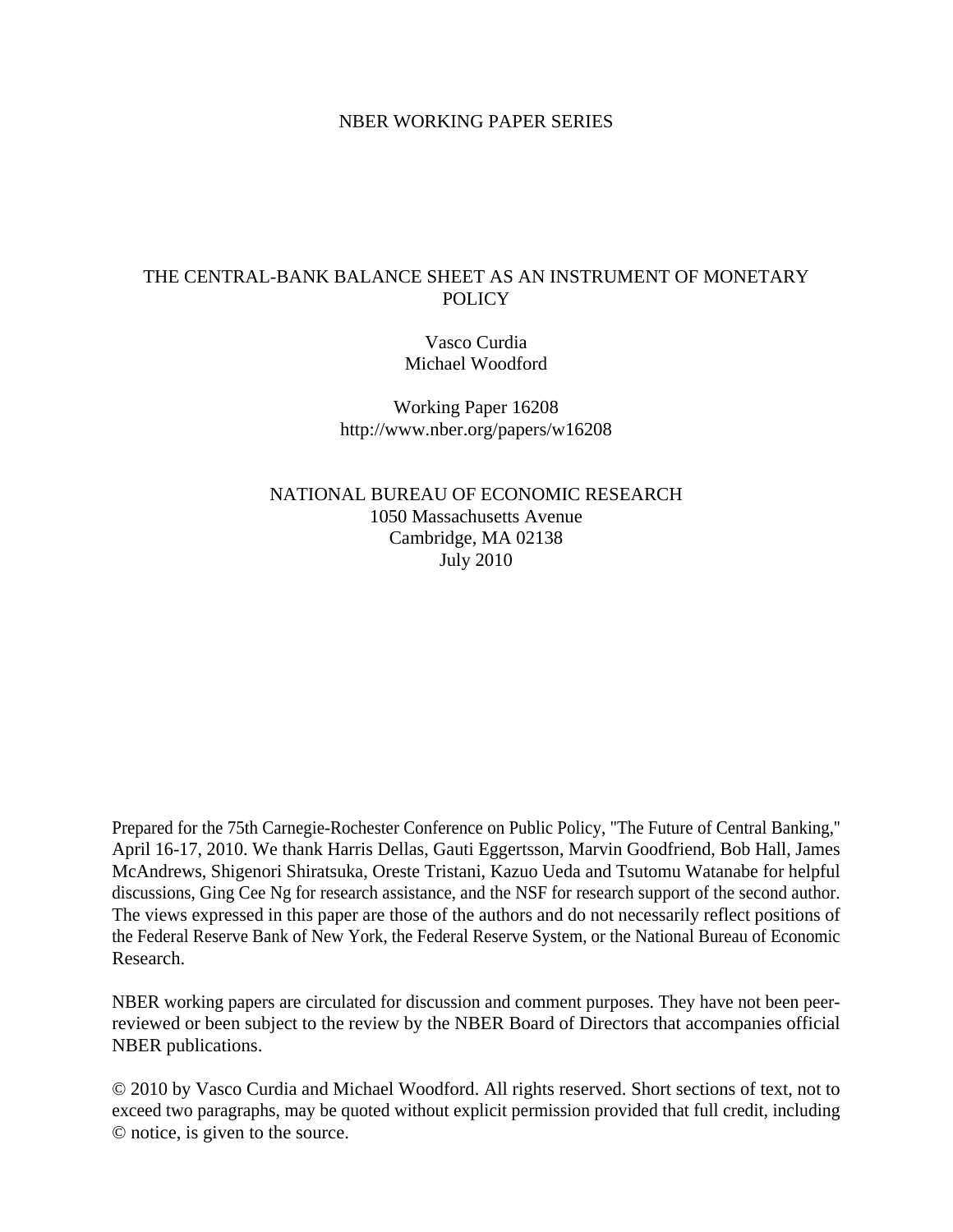The Central-Bank Balance Sheet as an Instrument of Monetary Policy Vasco Curdia and Michael Woodford NBER Working Paper No. 16208 July 2010 JEL No. E52,E58

#### **ABSTRACT**

While many analyses of monetary policy consider only a target for a short-term nominal interest rate, other dimensions of policy have recently been of greater importance: changes in the supply of bank reserves, changes in the assets acquired by central banks, and changes in the interest rate paid on reserves. We extend a standard New Keynesian model to allow a role for the central bank's balance sheet in equilibrium determination, and consider the connections between these alternative dimensions of policy and traditional interest-rate policy. We distinguish between "quantitative easing" in the strict sense and targeted asset purchases by a central bank, and argue that while the former is likely be ineffective at all times, the latter dimension of policy can be effective when financial markets are sufficiently disrupted. Neither is a perfect substitute for conventional interest-rate policy, but purchases of illiquid assets are particularly likely to improve welfare when the zero lower bound on the policy rate is reached. We also consider optimal policy with regard to the payment of interest on reserves; in our model, this requires that the interest rate on reserves be kept near the target for the policy rate at all times.

Vasco Curdia Federal Reserve Bank of New York 33 Liberty Street, 3rd Floor New York, NY 10045 Vasco.Curdia@ny.frb.org

Michael Woodford Department of Economics Columbia University 420 W. 118th Street New York, NY 10027 and NBER michael.woodford@columbia.edu

An online appendix is available at: http://www.nber.org/data-appendix/w16208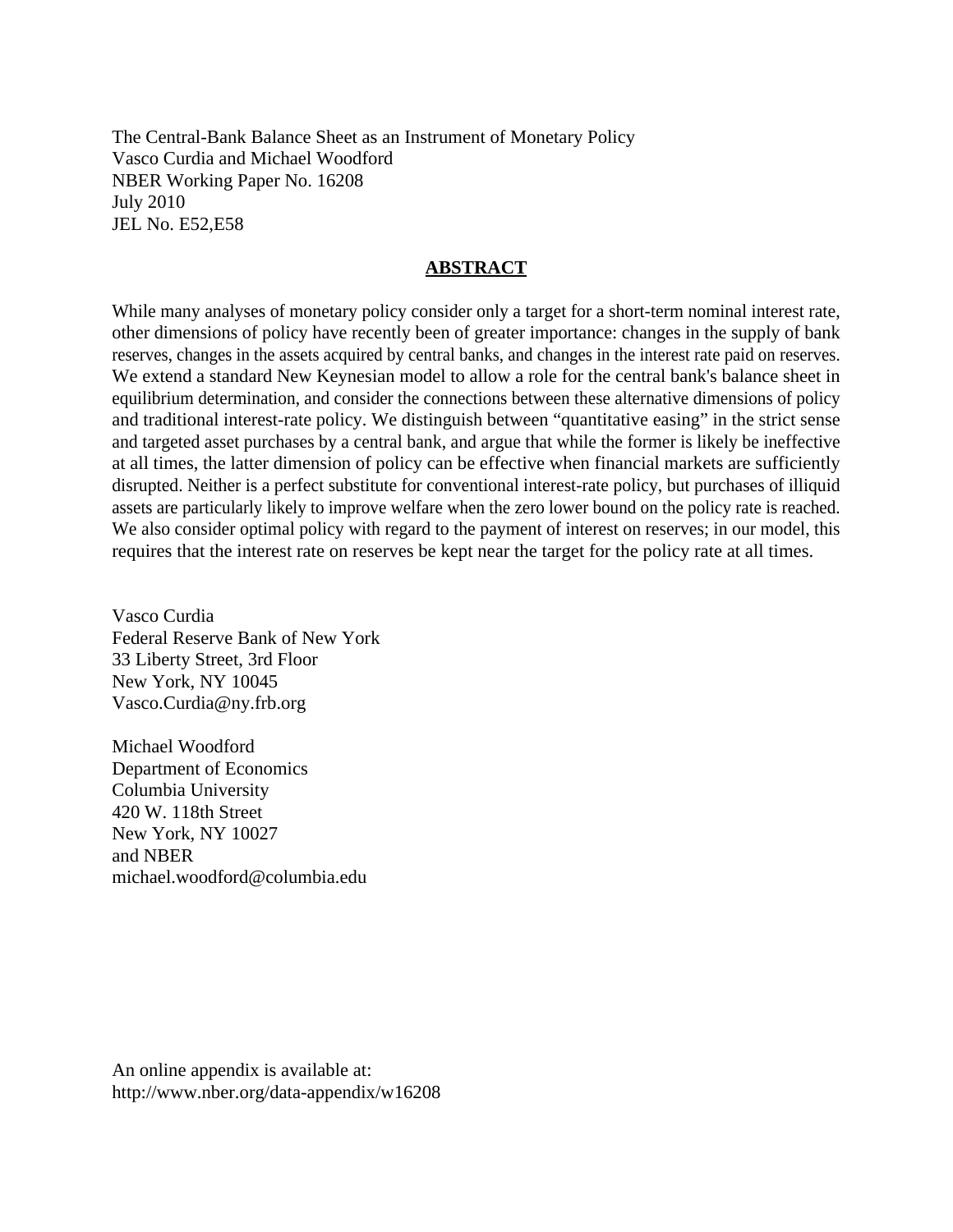The recent global financial crisis has confronted central banks with a number of questions beyond the scope of standard accounts of the theory of monetary policy. Monetary policy is ordinarily considered solely in terms of the choice of an operating target for a short-term nominal interest rate, such as the federal funds rate in the case of the Federal Reserve. Yet during the recent crisis, other dimensions of policy have occupied much of the attention of central bankers. One is the question of the appropriate size of the central bank's balance sheet. In fact, the Fed's balance sheet has grown dramatically in size since the fall of 2008 (Figures 1 and 2).

As shown in Figure 1, the component of the Fed's liabilities constituted by reserves held by depository institutions has changed in an especially remarkable way: by the fall of 2008 reserves were more than 100 times larger than they had been only a few months earlier. This explosive growth has led some commentators to suggest that the main instrument of US monetary policy has changed, from an interest-rate policy to one often described as "quantitative easing." Does it make sense to regard the supply of bank reserves (or perhaps the monetary base) as an alternative or superior operating target for monetary policy? Does this (as some would argue) become the only important monetary policy decision once the overnight rate (the federal funds rate) has reached the zero lower bound, as it effectively has in the US since December 2008? And now that the Federal Reserve has legal authorization to pay interest on reserves (under the Emergency Economic Stabilization Act of 2008), how should this additional potential dimension of policy be used?

The past two years have also seen dramatic developments with regard to the composition of the asset side of the Fed's balance sheet (Figure 2). Whereas the Fed had largely held Treasury securities on its balance sheet prior to the fall of 2007, other kinds of assets  $-$  a variety of new "liquidity facilities", new programs under which the Fed essentially became a direct lender to certain sectors of the economy, and finally targeted purchases of certain kinds of assets, including more than a trillion dollars' worth of mortgage-backed securities have rapidly grown in importance, and decisions about the management of these programs have occupied much of the attention of policymakers during the recent period. How should one think about the aims of these programs, and the relation of this new component of Fed policy to traditional interest-rate policy? Is Federal Reserve credit policy a substitute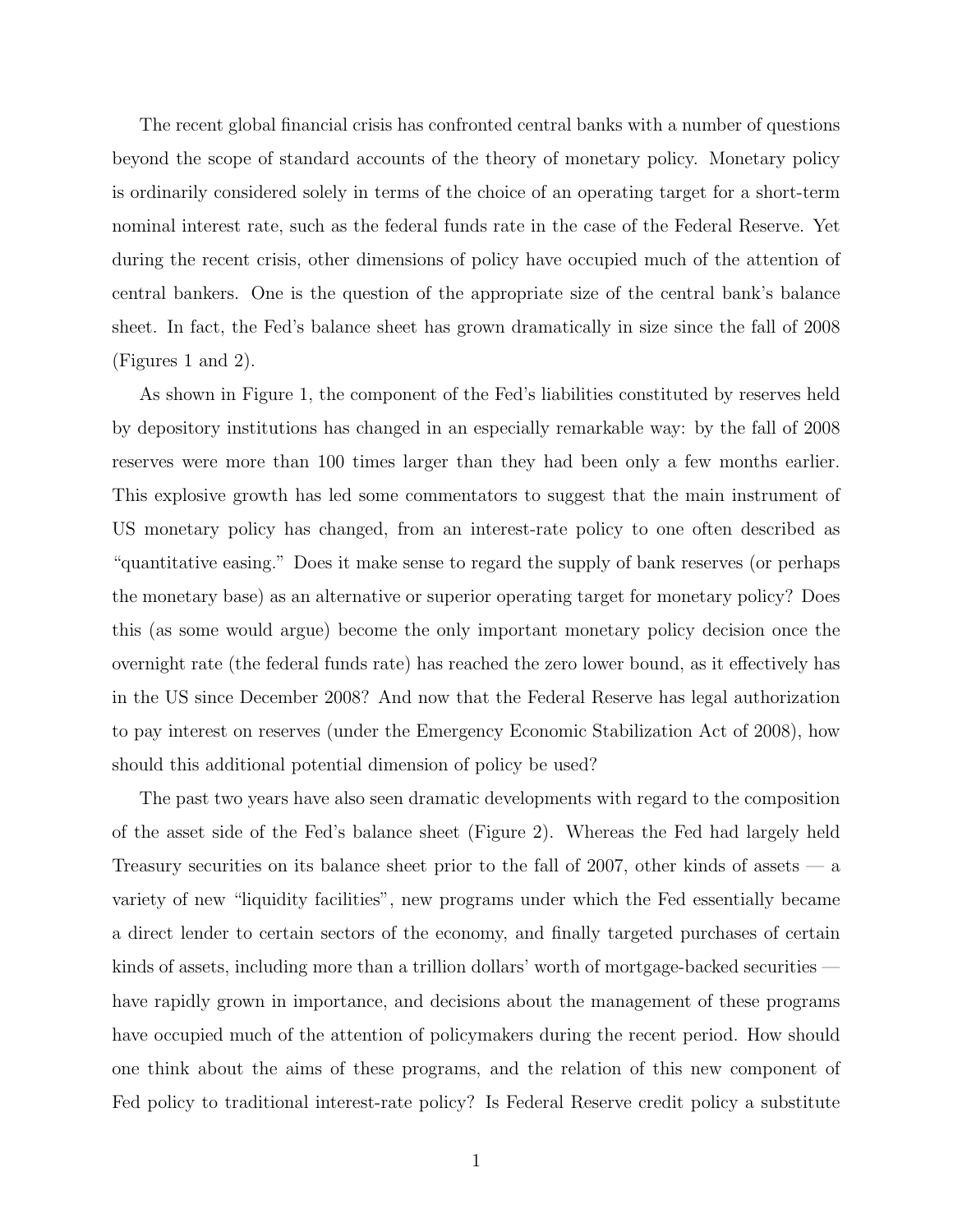for interest-rate policy, or should it be directed to different goals than those toward which interest-rate policy is directed?

These are clearly questions that a theory of monetary policy adequate to our present circumstances must address. Yet not only have they been the focus of relatively little attention until recently, but the very models commonly used to evaluate the effects of alternative prescriptions for monetary policy have little to say about them. Many models used for monetary policy analysis — both theoretical models used in normative discussions of ideal monetary policy commitments, and quantitative models used for numerical simulation of alternative policies — abstract altogether from the central bank's balance sheet, simply treating a shortterm nominal interest rate as if it were under the direct control of the monetary authorities, and analyzing how that interest rate should be adjusted.<sup>1</sup> But such a framework rules out the kinds of questions that have recently preoccupied central bankers from the start.

In this paper, we extend a basic New Keynesian model of the monetary transmission mechanism to explicitly include the central bank's balance sheet as part of the model. In addition to making more explicit the ways in which a central bank is able to (indirectly) exert control over the policy rate, the extended model allows us to address questions about other dimensions of policy of the sort just posed. In order to make these questions non-trivial, we also introduce non-trivial heterogeneity in spending opportunities, rather than adopting the familiar device of the "representative household," so that financial intermediation matters for the allocation of resources; we introduce imperfections in private financial intermediation, and the possibility of disruptions to the efficiency of intermediation, for reasons taken here as exogenous, so that we can examine how such disturbances affect the desirability of centralbank credit policy; and we allow central-bank liabilities to supply transactions services, so that they are not assumed to be perfect substitutes for privately-issued financial instruments of similar maturity and with similar state-contingent payoffs. Finally, we consider the conduct of policy both when the zero lower bound on the policy rate is not a binding constraint, and also when it is.

In section 1, we begin with a general discussion of whether (and when) one should expect aspects of the central bank's balance sheet to matter for equilibrium determination. This

<sup>&</sup>lt;sup>1</sup>This approach is developed in detail in Woodford (2003).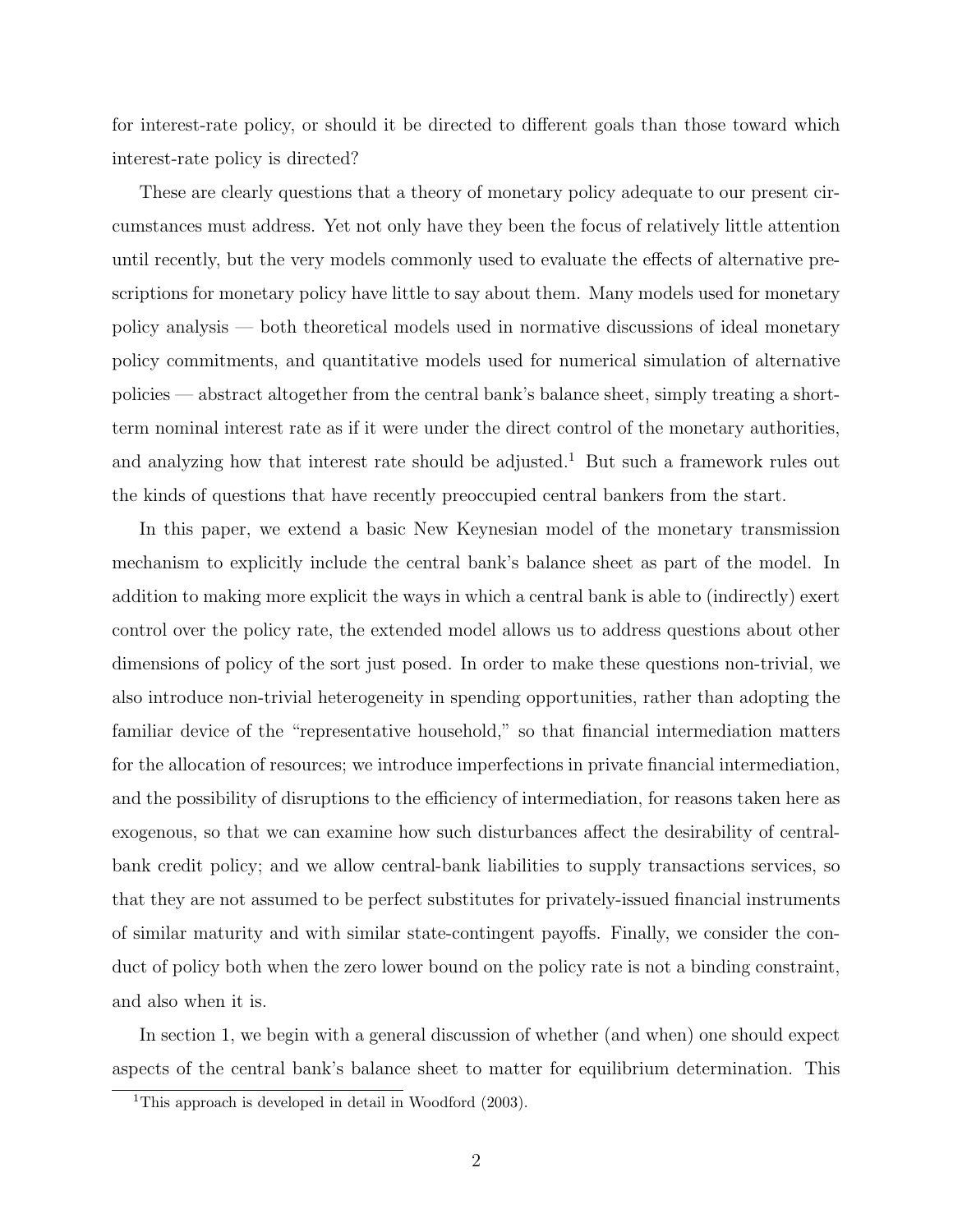is intended both to motivate our modeling exercise, by explaining what features a model must have in order for policies affecting the balance sheet to be of possible significance, and to introduce some important distinctions among alternative dimensions of policy. Section 2 outlines the structure of our model, with primary attention to the way that we model financial intermediation and the policy choices available to the central bank. Section 3 then uses the model to discuss changes in the supply of bank reserves as a dimension of policy, and the related question of the rate of interest that should be paid on reserves. Section 4 turns to the question of the optimal composition of the central bank's asset portfolio, considering the conditions under which the traditional "Treasuries only" policy would be optimal in the context of our model. Section 5 then considers the optimal size and duration of central-bank credit policy in those cases where "Treasuries only" is not the optimal policy, and section 6 concludes.

# 1 When Does the Central-Bank Balance Sheet Matter?

It might be thought that monetary policy analysis would have to be involve explicit consideration of the central bank's balance sheet, at least to the extent that one believes in the importance of general-equilibrium analysis. Yet monetary DSGE models often abstract from any discussion of the central bank's balance sheet. In fact, this is not only possible (in the sense that the models have at least a logically consistent structure), but is quite innocuous, under a certain idealized view of the functioning of financial markets. Neither the size nor the composition of the central bank's balance sheet matter for equilibrium prices or quantities except because of financial imperfections. This is important, both to understand why additional dimensions of policy may suddenly become relevant when the smooth functioning of financial markets can no longer be taken for granted, and to understand why we emphasize certain types of frictions in our analysis below. The introduction of credit frictions requires a significant complication of our analysis, and before undertaking this modeling effort, it may be useful to clarify why our assumptions about credit frictions are essential to the conclusions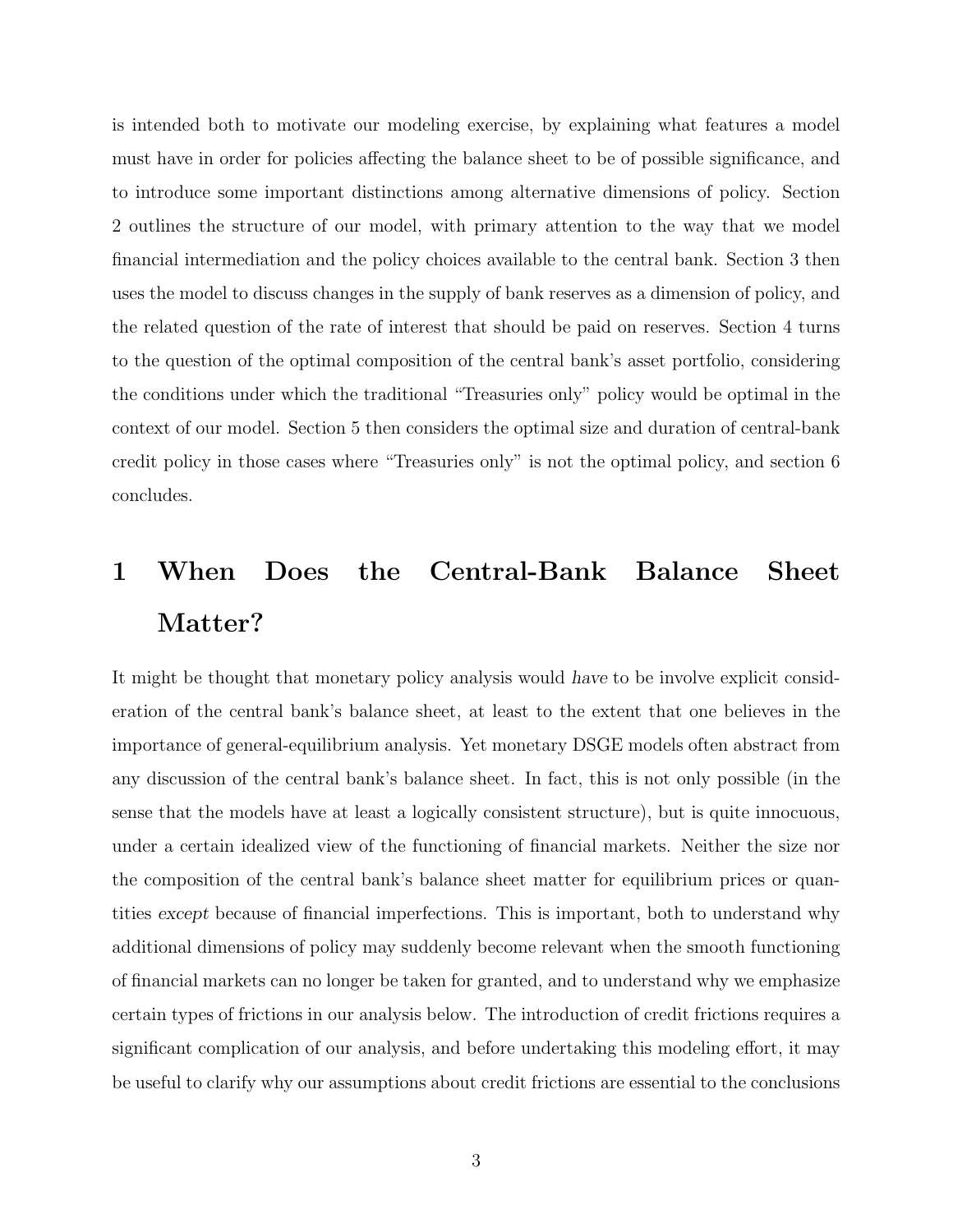that we obtain.

## 1.1 An Irrelevance Result

It is often supposed that open-market purchases of securities by the central bank must inevitably affect the market prices of those securities (and hence other prices and quantities as well), through what is called a "portfolio-balance effect": if the central bank holds less of certain assets and more of others, then the private sector is forced (as a requirement for equilibrium) to hold more of the former and less of the latter, and a change in the relative prices of the assets will almost always be required to induce the private parties to change the portfolios that they prefer. In order for such an effect to exist, it is thought to suffice that private parties not be perfectly indifferent between the two types of assets; and there are all sorts of reasons why differences in the risky payoffs associated with different assets should make them not perfect substitutes, even in a world with frictionless financial markets.<sup>2</sup>

But this doctrine is inconsistent with the general-equilibrium theory of asset prices, at least to the extent that financial markets are modeled as frictionless. It is clearly inconsistent with a representative-household asset pricing theory (even though the argument sketched above makes no obvious reference to any heterogeneity on the part of private investors). In the representative-household theory, the market price of any asset should be determined by the present value of the random returns to which it is a claim, where the present value is calculated using an asset pricing kernel (stochastic discount factor) derived from the representative household's marginal utility of income in different future states of the world. Insofar as a mere re-shuffling of assets between the central bank and the private sector should not change the real quantity of resources available for consumption in each state of the world, the representative household's marginal utility of income in different states of the world should not change. Hence the pricing kernel should not change, and the market price of one unit of a given asset should not change, either, assuming that the risky returns to which the asset represents a claim have not changed.

The flaw in the "portfolio-balance" theory is the following. It assumes that if the private

 ${}^{2}$ Explanations by central banks of what they believe is accomplished by targeted asset purchases frequently invoke this mechanism.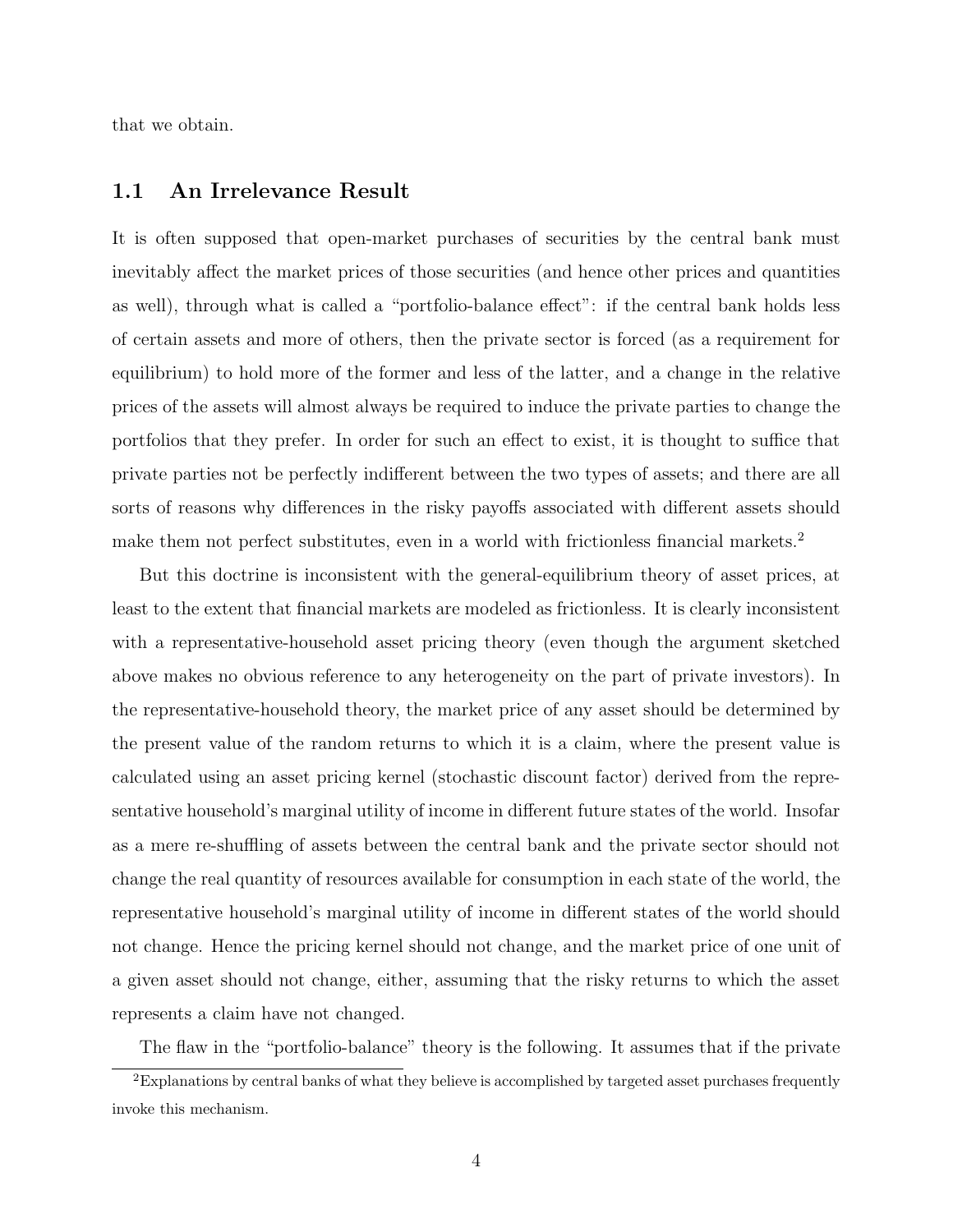sector is forced to hold a portfolio that includes more exposure to a particular risk — say, a low return in the event of a real-estate crash — then private investors' willingness to hold that particular risk will be reduced: investors will anticipate a higher marginal utility of income in the state in which the real-estate crash occurs, and so will pay less than before for securities that have especially low returns in that state. But the fact that the central bank takes the real-estate risk onto its own balance sheet, and allows the representative household to hold only securities that pay as much in the event of a crash as in other states, does not make the risk disappear from the economy. The central bank's earnings on its portfolio will be lower in the crash state as a result of the asset exchange, and this will mean lower earnings distributed to the Treasury, which will in turn mean that higher taxes will have to be collected by the government from the private sector in that state; so the representative household's after-tax income will be just as dependent on the real-estate risk as before. This is why the asset pricing kernel does not change, and why asset prices are unaffected by the open-market operation.<sup>3</sup>

The irrelevance result is easiest to derive in the context of a representative-household model, but in fact it does not depend on the existence of a representative household, nor upon the existence of a complete set of financial markets. All that one needs for the argument are the assumptions that (i) the assets in question are valued only for their pecuniary returns — they may not be perfect substitutes from the standpoint of investors, owing to different risk characteristics, but not for any other reason — and that (ii) all investors can purchase arbitrary quantities of the same assets at the same (market) prices. Under these assumptions, the irrelevance of central-bank open-market operations is essentially a Modigliani-Miller result, as noted by Wallace  $(1981)$ . If the central bank buys more of asset x by selling shares of asset  $y$ , private investors should wish purchase more of asset  $y$  and divest themselves of asset  $x$ , by exactly the amounts that undo the effects of the central bank's trades. The reason that they optimally choose to do this is in order to hedge the additional tax/transfer income risk that they take on as a result of the change in the central bank's portfolio. If share  $\theta_h$  of the returns on the central bank's portfolio are distributed to household h, where

<sup>&</sup>lt;sup>3</sup>Eggertsson and Woodford (2003) show in the context of a representative-household model that it does not matter which assets a central bank purchases in its open-market operations, on precisely this ground.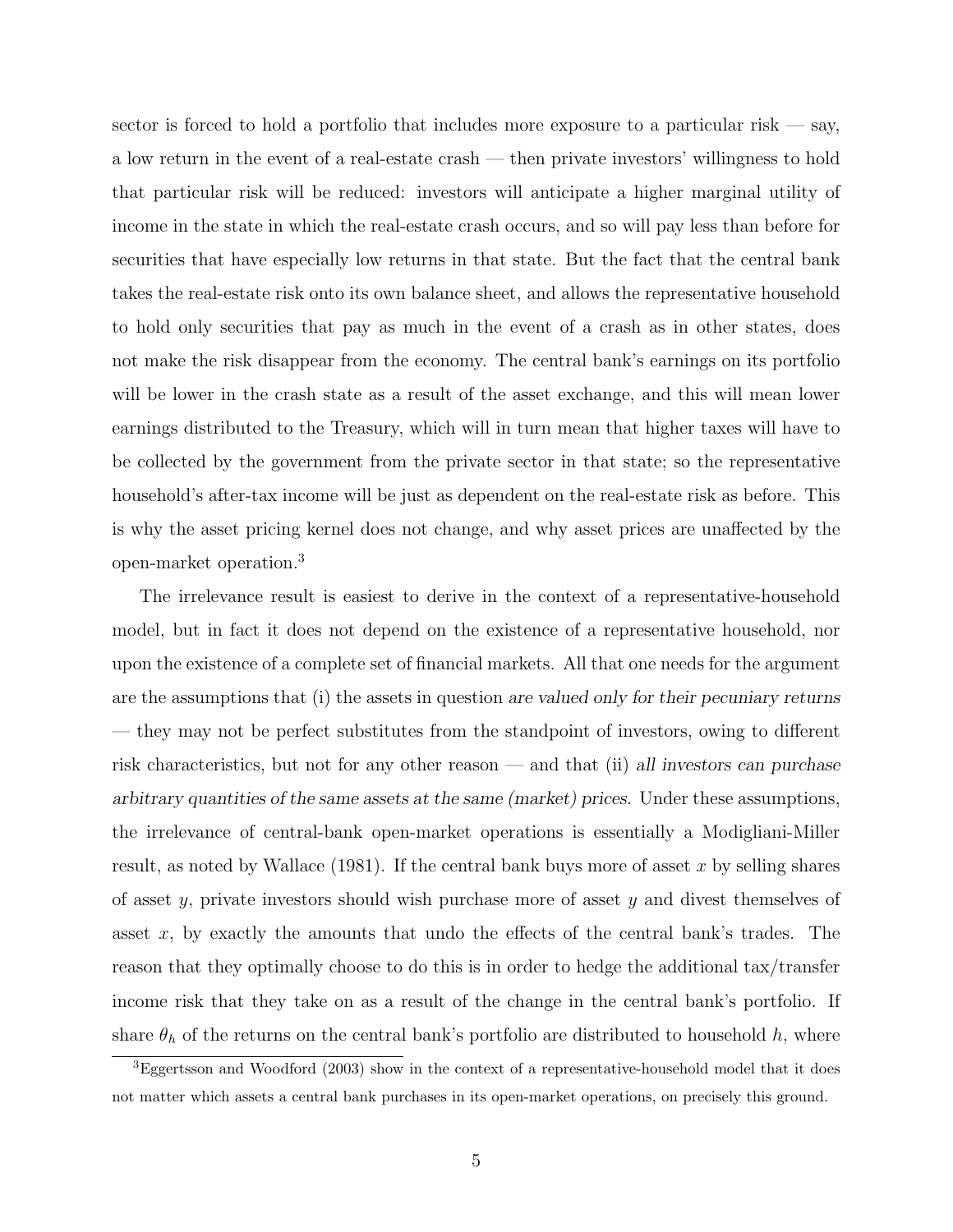the  $\{\theta_h\}$  are a set of weights that sum to 1, then household h should choose a trade that cancels exactly fraction  $\theta_h$  of the central bank's trade, in order to afford exactly the same state-contingent consumption stream as before. Summing over all households, the private sector chooses trades that in aggregate precisely cancel the central bank's trade. The result obtains even if different households have very different attitudes toward risk, different time profiles of income, different types of non-tradeable income risk that they need to hedge, and so on, and regardless of how large or small the set of marketed securities may be. One can easily introduce heterogeneity of the kind that is often invoked as an explanation of timevarying risk premia without this implying that any "portfolio-balance" effects of central-bank transactions should exist.

As Wallace (1981) notes, this implies that both the size and the composition of the centralbank balance sheet should be irrelevant for market equilibrium in a world with frictionless financial markets (more precisely, a world in which the two postulates hold). This does not, however, mean, as is sometimes thought, that monetary policy is irrelevant in such a world; it simply means that monetary policy cannot be implemented through open-market operations. Control of a short-term nominal interest rate by the central bank remains possible in the frictionless environment. The central bank is still free to determine the nominal interest rate on overnight balances at the central bank as an additional dimension of policy (alongside its decisions about the quantity of liabilities to issue and the particular types of assets that it buys with them).<sup>4</sup> This interest rate must then be linked in equilibrium to other short-term interest rates, through arbitrage relations; and hence the central bank can determine the level of short-term nominal interest rates in general. Moreover, the central bank's adjustment of nominal interest rates matters for the economy. Even in an endowment economy with flexible prices for all goods, the central bank's interest-rate policy can determine the evolution of the general level of prices in the economy; in a production economy with sticky prices and/or wages, it can have important real effects as well. $^5$ 

<sup>&</sup>lt;sup>4</sup>The existence of these three independent dimensions of central-bank policy is discussed further below in section 2.3, in the context of an explicit model.

<sup>&</sup>lt;sup>5</sup>Both the way in which the central bank can determine the level of short-term interest rates in a frictionless economy, and the macroeconomic implications of interest-rate policy in such models, are treated in detail in Woodford (2003, chaps. 2, 4).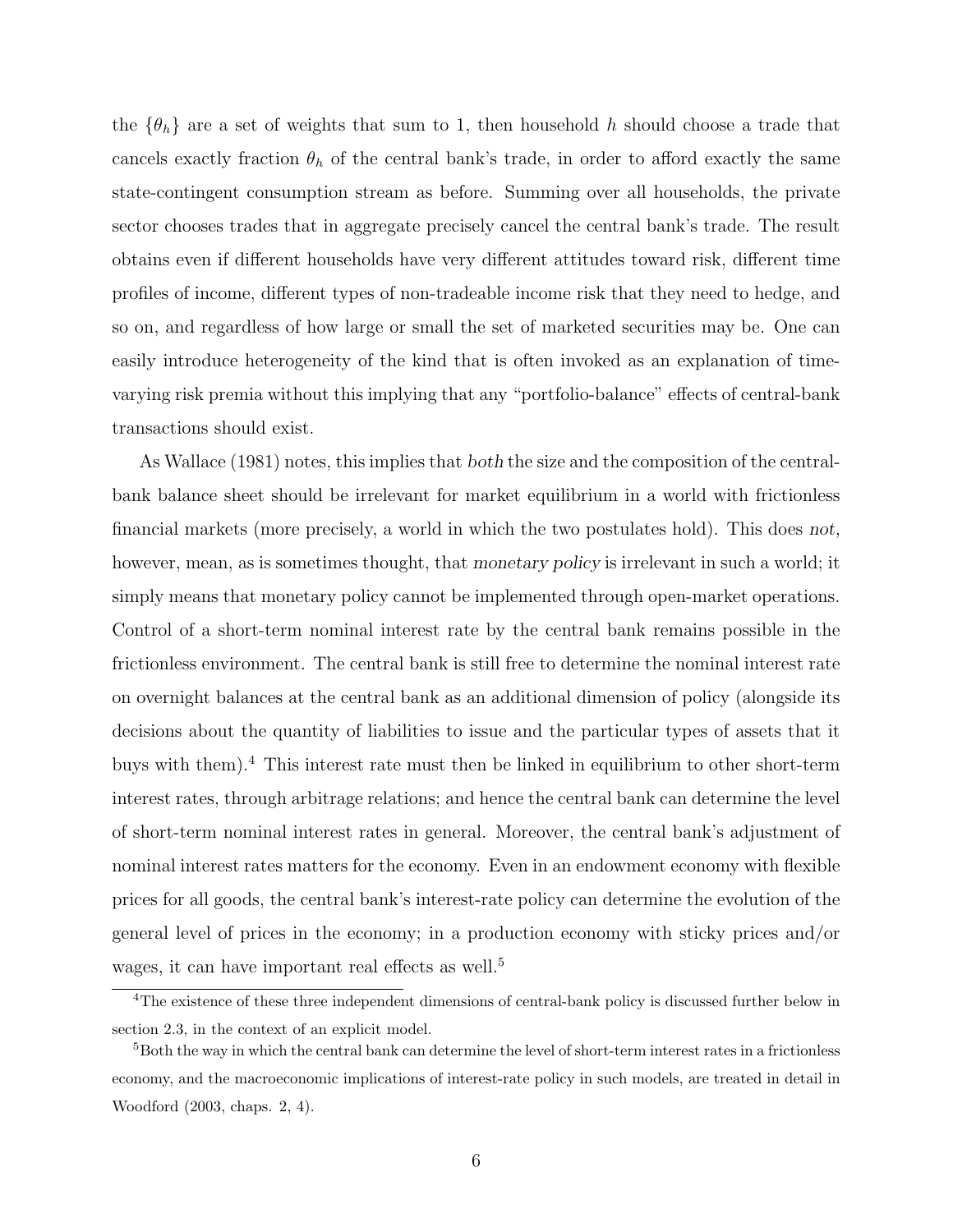In analyzing monetary policy options for a world of this kind, there would be no need to include the central bank's balance sheet in one's model at all: it would suffice that the shortterm nominal interest rate be one of the asset prices in the model, and that it be treated as under the control of a monetary authority. This provides a potential justification for the use of "cashless" models in monetary policy analysis, in which no balance-sheet quantities at all appear.<sup>6</sup> At the same time, the assumptions required for the irrelevance result are still fairly strong (even if not so special as discussions of "portfolio-balance" effects often seem to assume), and it worth considering the consequences of relaxing them.

# 1.2 Allowing a Transactions Role for Central-Bank Liabilities

Many readers of Wallace (1981) are likely to have found the result paradoxical, and doubted the practical relevance of the entire line of reasoning, for one reason in particular. Wallace's result implied, not only that exchanges of Treasuries for mortgage-backed securities by the Federal Reserve, holding fixed the overall size of the Fed's balance sheet, should have no effect, but also that increases in the supply of bank reserves as a result of open-market purchases of Treasuries should have no effect. Yet the latter kind of operation had long been routinely used by the Fed to bring about desired changes in the federal funds rate, as every undergraduate learns. The theory seemed patently inapplicable to the operations of actual central banks in actual market economies.

Moreover, it is clear that overnight balances at the Fed have often been held despite being dominated in rate of return; until October 2008, these balances earned a zero nominal return, while other overnight interest rates (such as the federal funds rate) were invariably higher, for reasons that cannot be attributed purely to default risk. A natural (and thoroughly

 ${}^{6}$ Of course, no one has proposed that any actual economies literally satisfy the two postulates; in particular, some central-bank liabilities are clearly valued in ways that are inconsistent with the two postulates. The use of "cashless" models for practical monetary policy analysis accordingly requires a further argument, which is that the transactions frictions that account for the observed demand for base money are not likely to make a large quantitative difference for the structural relations that matter for the analysis of alternative interest-rate policies, even if they matter a great deal for the precise way in which a central bank is able to implement interest-rate policy. See, e.g., McCallum (2000, 2001), Woodford (2003, chap. 2, sec. 3, and chap. 4, sec. 3), and Ireland (2004).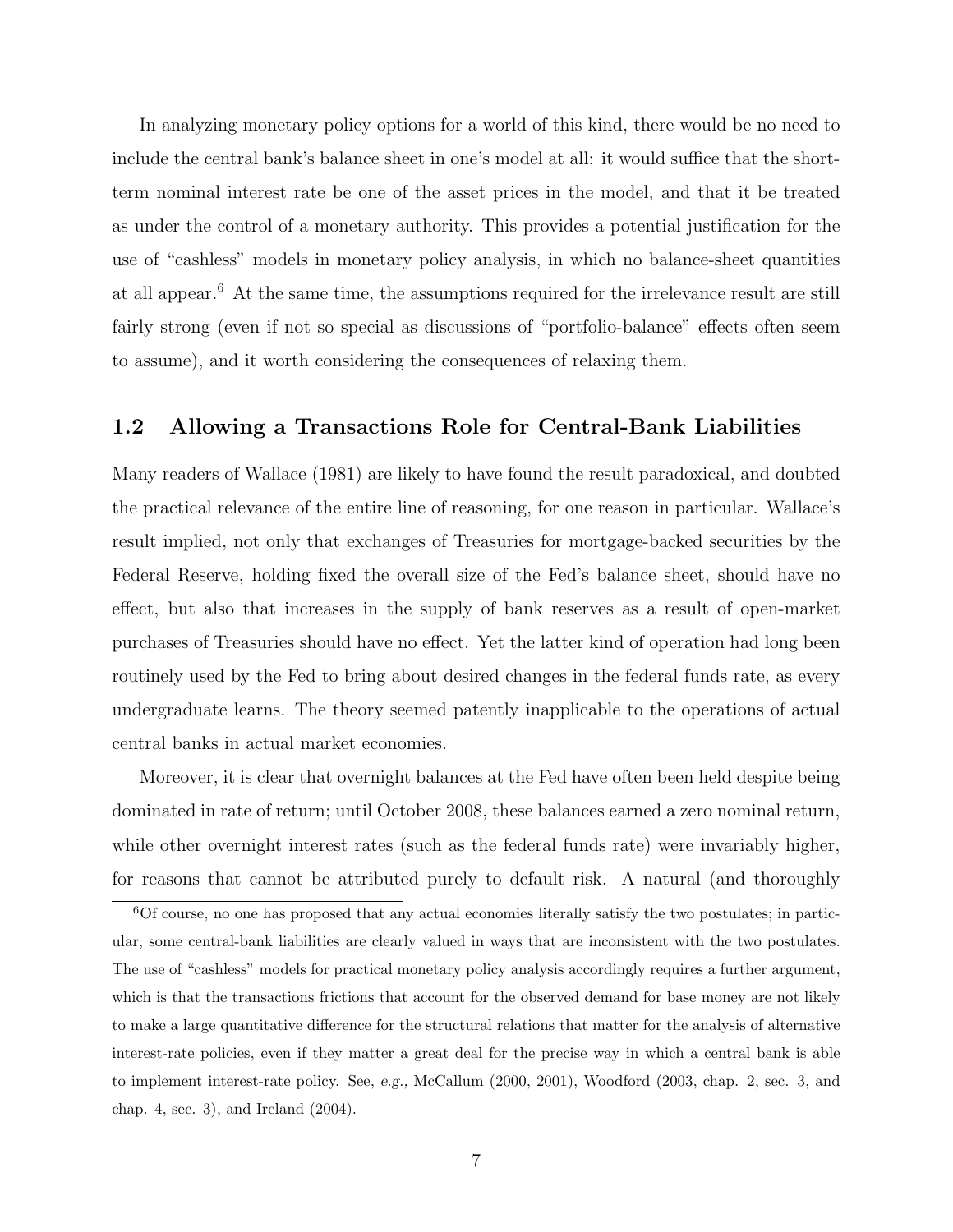conventional) inference is that this particular asset is (or at least, has often been) held for reasons beyond its pecuniary return alone; we may suppose that reserves at the Fed (and base money more generally) supply transactions services, by relaxing constraints that would otherwise restrict the transactions in which the holders of the asset can engage. The existence of these non-pecuniary returns — which may be modeled using any of a variety of familiar devices — will invalidate the Wallace (1981) neutrality result, at least insofar as open-market purchases of securities that increase the supply of reserves are concerned.

We can introduce a transactions role for reserves, or for liabilities of the central bank more generally, however, while still entertaining the hypothesis that with regard to all assets other than monetary liabilities of the central bank, the two postulates still hold: assets other than "money" are valued only for their pecuniary returns, and all investors can purchase arbitrary quantities of any of these assets at the same (market) prices. In this case, a weaker irrelevance result for central-bank trades still applies. No open-market operation that changes the composition of the central bank's asset portfolio, while keeping unchanged the outstanding volume of the monetary liabilities of the central bank, should have any effects on asset prices, goods prices, or the allocation of resources.<sup>7</sup> Again, the argument is essentially a Modigliani-Miller theorem, and holds despite an arbitrary degree of heterogeneity in the situations of different households, and regardless of the size of the set of traded securities.

The result in this case validates the classic monetarist position: the supply of monetary liabilities by the central bank matters for macroeconomic equilibrium, but it does not matter at all what kinds of assets might "back" those liabilities on the other side of the central bank's balance sheet, or how the base money gets to be in circulation. Hence a generation or two of texts in monetary economics have found it convenient to analyze monetary policy using models in which there is no central-bank balance sheet — merely a government printing press which creates additional "money" at a greater or lesser rate, which is then put in the hands of private parties, perhaps by dropping it from helicopters. Again, the omission is completely justifiable, if financial markets function efficiently enough for the two postulates to hold, except for the qualification regarding the special properties of "money."

<sup>7</sup>This is the result obtained by Eggertsson and Woodford (2003), in the context of a representativehousehold model with transactions services represented by money in the utility function.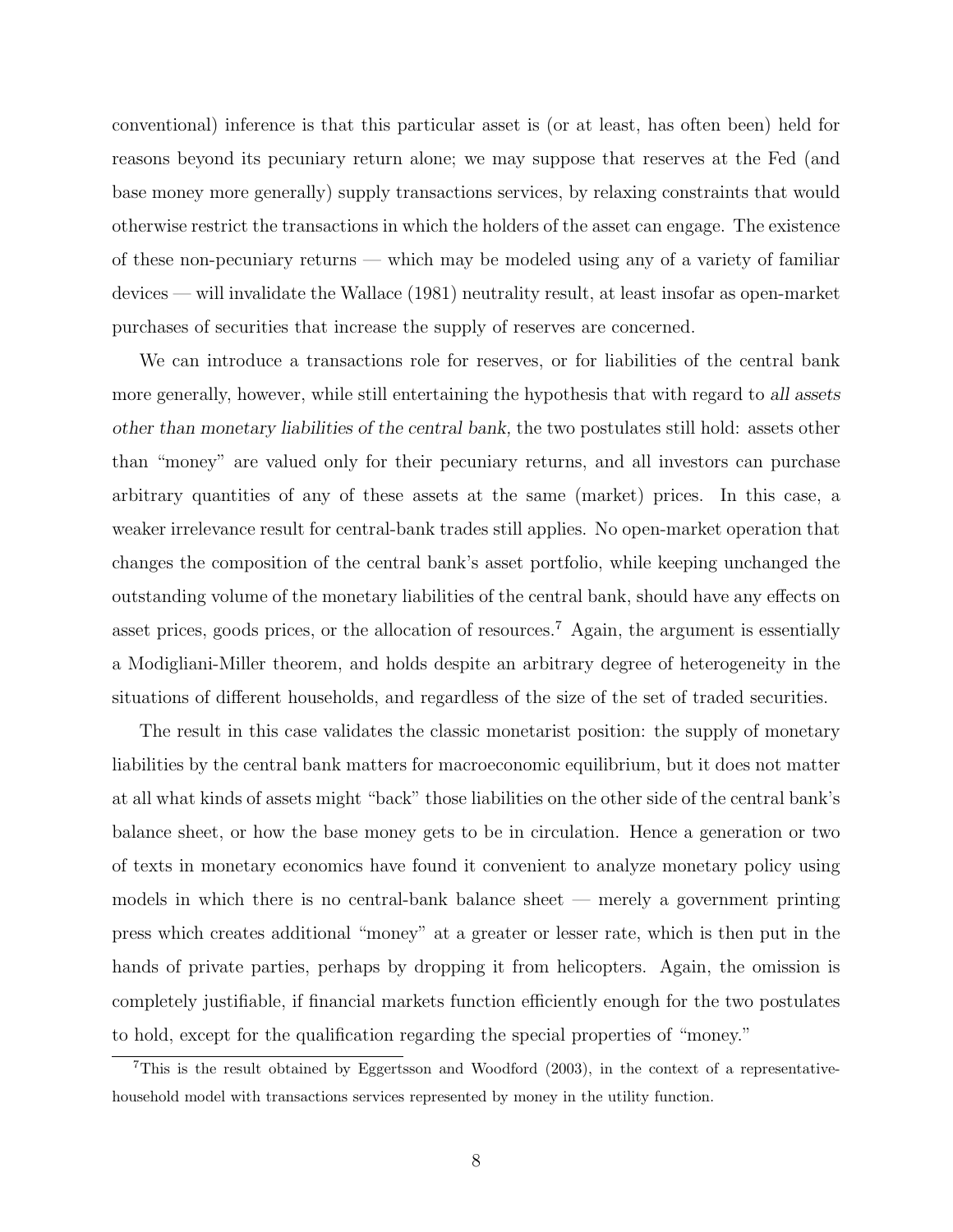Under this view, there would be still be no ground for viewing targeted asset purchases as a relevant dimension of central-bank policy, though variations in the supply of monetary central-bank liabilities would matter. It might seem, then, Bernanke's (2009) assertion that the Federal Reserve's expansion of its balance sheet in the fall of 2008 represented "credit easing" rather than "quantitative easing" had matters backward: that the only real effect that should have been expected would have resulted from the expansion in the supply of bank reserves, regardless of the nature of the lending financed by that expansion in reserves.

Yet this is not the conclusion that we draw at all. Expansion of the supply of bank reserves stimulates aggregate demand under normal circumstances, because it has ordinarily been the means by which the Fed has lowered the federal funds rate; yet once the supply of reserves is sufficient to drive the funds rate essentially to zero (as has been the case since late in 2008), there is no reason to expect further increases in the supply of reserves to increase aggregate demand any further, as we explain in the context of an explicit model in section 3. Once banks are no longer foregoing any otherwise available pecuniary return in order to hold reserves, there is no reason to believe that reserves continue to supply any liquidity services at the margin; and if they do not, the Modigliani-Miller reasoning applies once again to open market operations that increase the supply of reserves, just as in the model of Wallace.

While this reasoning cannot correctly be applied to conclude that open-market securities purchases that increase the supply of reserves can never have any effect, it can quite plausibly be used to conclude that such purchases should have no effect once the opportunity cost of reserves has fallen to zero. (It is fairly obvious that an open-market purchase of riskless short-term Treasury securities by issuing similarly riskless nominal short-term liabilities of the Fed should have no effect, once there is no longer any shortage of cash. But if pure changes in the central bank's asset portfolio have no effect, then an increase in reserves to purchase short-term Treasuries should have the same effect as an increase in reserves to purchase some other asset, which effect must then be zero.) Hence it is not plausible that "quantitative easing" can be an effective strategy for providing further monetary stimulus once the zero lower bound is reached.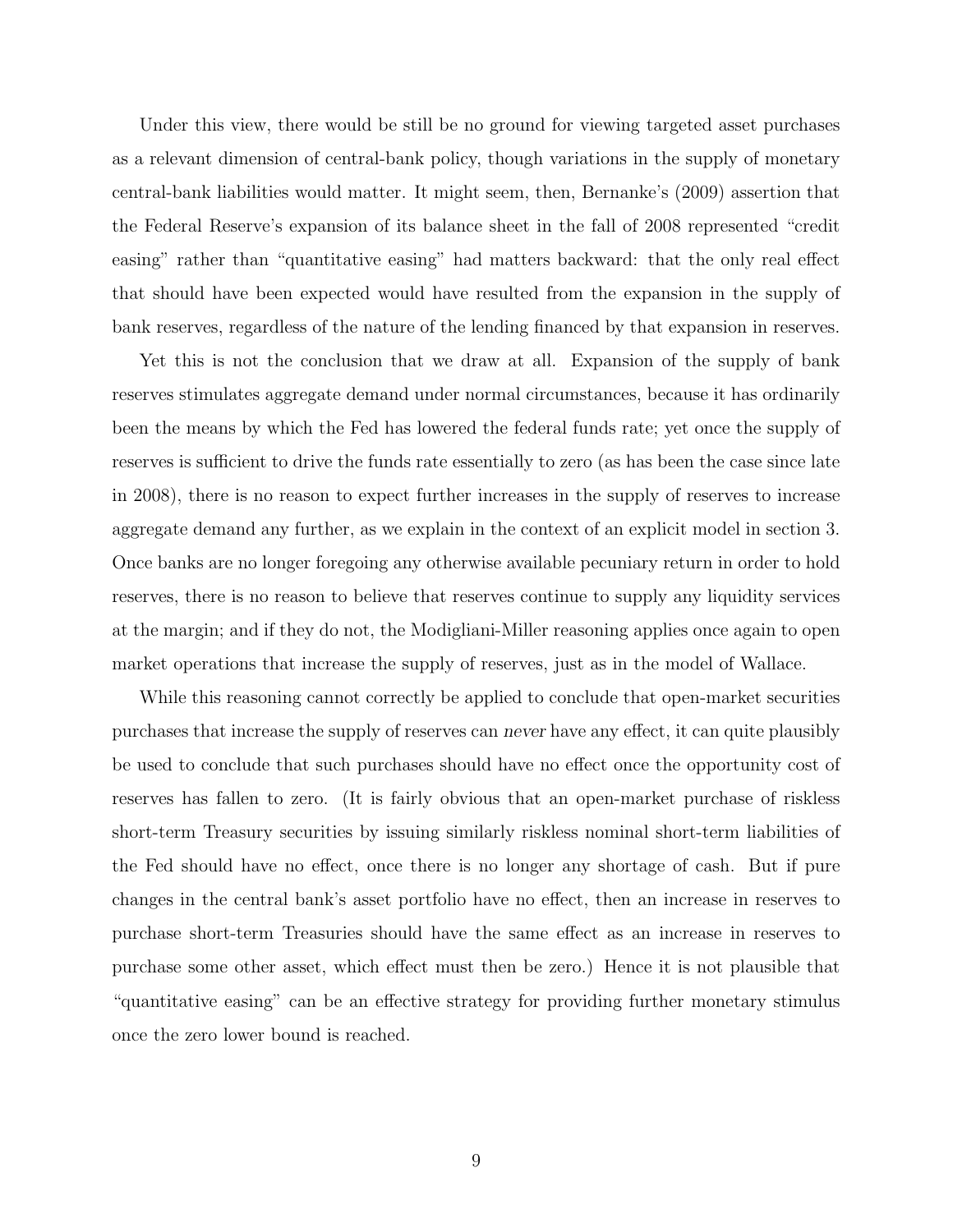## 1.3 Do Targeted Asset Purchases Ever Matter?

The previous analysis suggests that Bernanke (2009) was right to be skeptical about the effectiveness of "quantitative easing." But is there any more reason to expect "credit easing" to be of avail? Under the two postulates mentioned above, the answer is no. Yet there is some evidence suggesting that at least some of the Fed's special credit facilities, and similar programs of other central banks, have affected asset prices<sup>8</sup>

As a simple example, Figure 3 shows the behavior of the spreads between yields on various categories of commercial paper and the one-month overnight interest-rate swap rate (essentially, a market forecast of the average federal funds rate over that horizon), over the period just before and after the introduction of the Fed's Commercial Paper Funding Facility at the beginning of October 2008. (The darkest solid line shows the quantity of purchases of commercial paper by the Fed, which spikes up sharply at the introduction of the new facility.) The reason for the introduction of the new facility had been a significant disruption of the commercial paper market, indicated by the explosion of spreads in September 2008 for all four of the types of commercial paper shown in the figure. The figure also shows that spreads came back down again immediately with the introduction of the new facility, for three of the classes of paper (all except the  $A2/P2$  paper) — these three series being precisely the ones for commercial paper of types that qualified for purchases under the CPFF. The spread for the A2/P2 paper instead remained high for several more months, though this spread as well has returned to more normal levels eventually, with the general improvement of financial conditions.<sup>9</sup>

Not only the sudden reduction in spreads for the other three types of paper, but the fact that spreads did not decline in the case of paper not eligible for purchase by the new facility, suggests that targeted asset purchases by the Fed did change the market prices of the assets in question. Hence some further modification of the two postulates is required in

 $8$ See, e.g., Ashcraft et al. (2010), Baba et al. (2006), Gagnon et al. (2010), Sarkar (2009) and Sarkar and Shrader (2010). For skeptical readings of the evidence, see instead Taylor (2009) and Stroebel and Taylor (2009).

<sup>9</sup>For further discussion of the crisis in the commercial paper market, this Fed program, and its effects, see Adrian et al. (2010) and Kacperczyk and Schnabl (2010).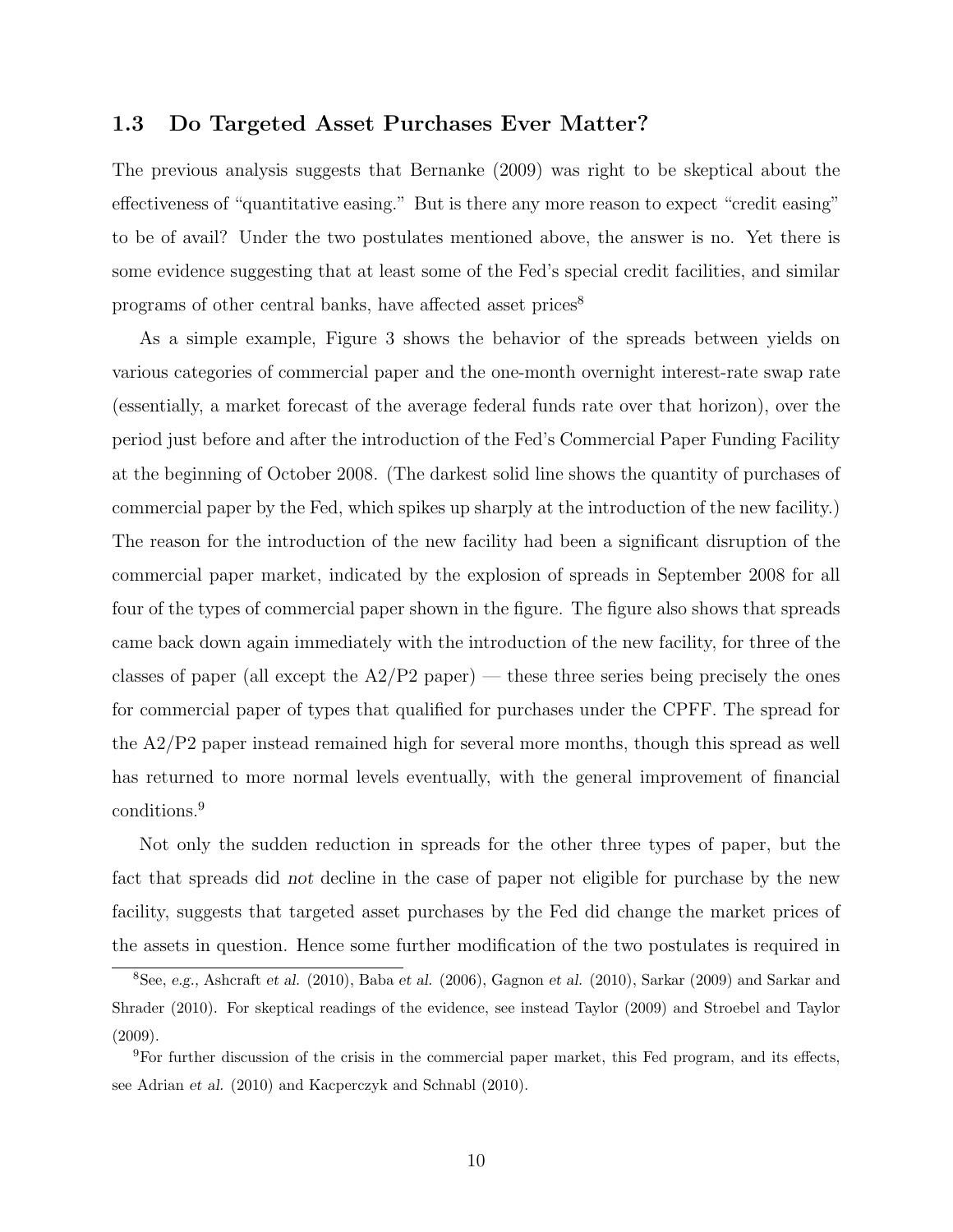order to allow a realistic analysis of the effects of programs of this kind. We propose that it is the assumption that all investors have equal opportunities to invest in all assets on the same terms that must be modified. If only certain specialists have the expertise required to invest in commercial paper, then developments that adversely affect the capital of those specialists (or their ability to fund themselves) can result in an increase in commercial paper yields relative to those on other instruments of similar maturity, as occurred in the fall of 2008. And central-bank purchases of commercial paper will not be offset by a corresponding reduction in private-sector purchases of that specific asset — even if the implications of the policy for state-contingent tax liabilities are correctly understood by everyone — if the parties whose state-contingent tax liabilities change are largely investors who cannot invest in commercial paper in any event, and so cannot hold less of it even if the central bank's action causes them to bear more income risk that is correlated with commercial-paper returns.

Hence in developing a model to assess the conditions under which "unconventional" dimensions of monetary policy may be relevant, it is important that we not assume that all financial-market participants can costlessly trade the same set of financial instruments. (A fortiori, it is important that we not adopt the simplification of assuming a representative agent.) In the next section, we sketch a relatively simple model that possesses the minimal elements required for a non-trivial discussion of the issues raised in the introduction.<sup>10</sup>

We assume heterogeneity in the spending opportunities available to different households at any point in time, so that some will have a motive to borrow while others are willing to save; and we assume that the households without current urgent needs for funds lack the expertise required to directly extend credit themselves to the borrowing households, so that they must instead deposit funds with competitive intermediaries who are in turn able to offer loan contracts to the borrowing households. We also allow the central bank a choice between holding "liquid" assets (Treasury debt) that can also be held by saving households on the same terms, and "illiquid" assets (the debt of private borrowers) that can otherwise only be held by the specialist intermediaries. Finally, we allow the central bank to create liabilities (reserves) that supply liquidity services, and so may be held in equilibrium even

<sup>&</sup>lt;sup>10</sup>Other recent examples of DSGE models that can be used to address some of these same issues include Gertler and Karadi (2009), Gertler and Kiyotaki (2010), and Del Negro et al. (2010).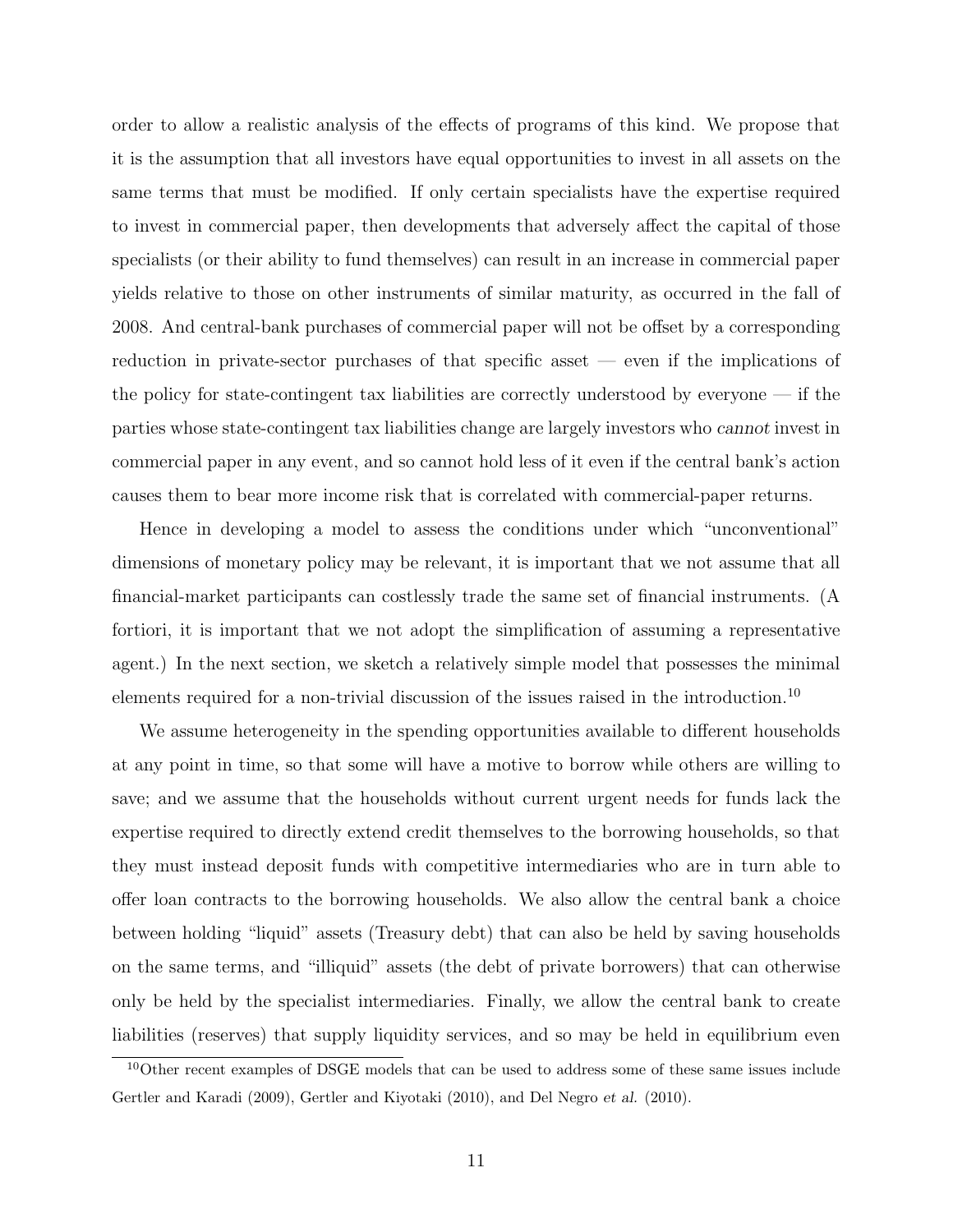when they earn a lower interest rate than that on Treasury debt.

We model these various frictions in relatively reduced-form ways; our interest here is not in illuminating the sources of the frictions, but in exploring their general-equilibrium consequences. In particular, we wish to understand the extent to which they give rise to a multiplicity of independent dimensions for central-bank policy, and the interrelations that exist between variations of policy along these separate dimensions.

# 2 A Model with Multiple Dimensions of Monetary Policy

Here we sketch the key elements of our model, which extends the model introduced in Cúrdia and Woodford (2009a) to introduce the additional dimensions of policy associated with the central bank's balance sheet. (The reader is referred to our earlier paper, and especially its technical appendix, for more details.)

## 2.1 Heterogeneity and the Allocative Consequences of Credit Spreads

Our model is a relatively simple generalization of the basic New Keynesian model used for the analysis of optimal monetary policy in sources such as Goodfriend and King (1997) and Woodford (2003). The model is still highly stylized in many respects; for example, we abstract from the distinction between the household and firm sectors of the economy, and instead treat all private expenditure as the expenditure of infinite-lived household-firms, and we similarly abstract from the consequences of investment spending for the evolution of the economy's productive capacity, instead treating all private expenditure as if it were non-durable consumer expenditure (yielding immediate utility, at a diminishing marginal rate).

We depart from the assumption of a representative household in the standard model, by supposing that households differ in their preferences. Each household  $i$  seeks to maximize a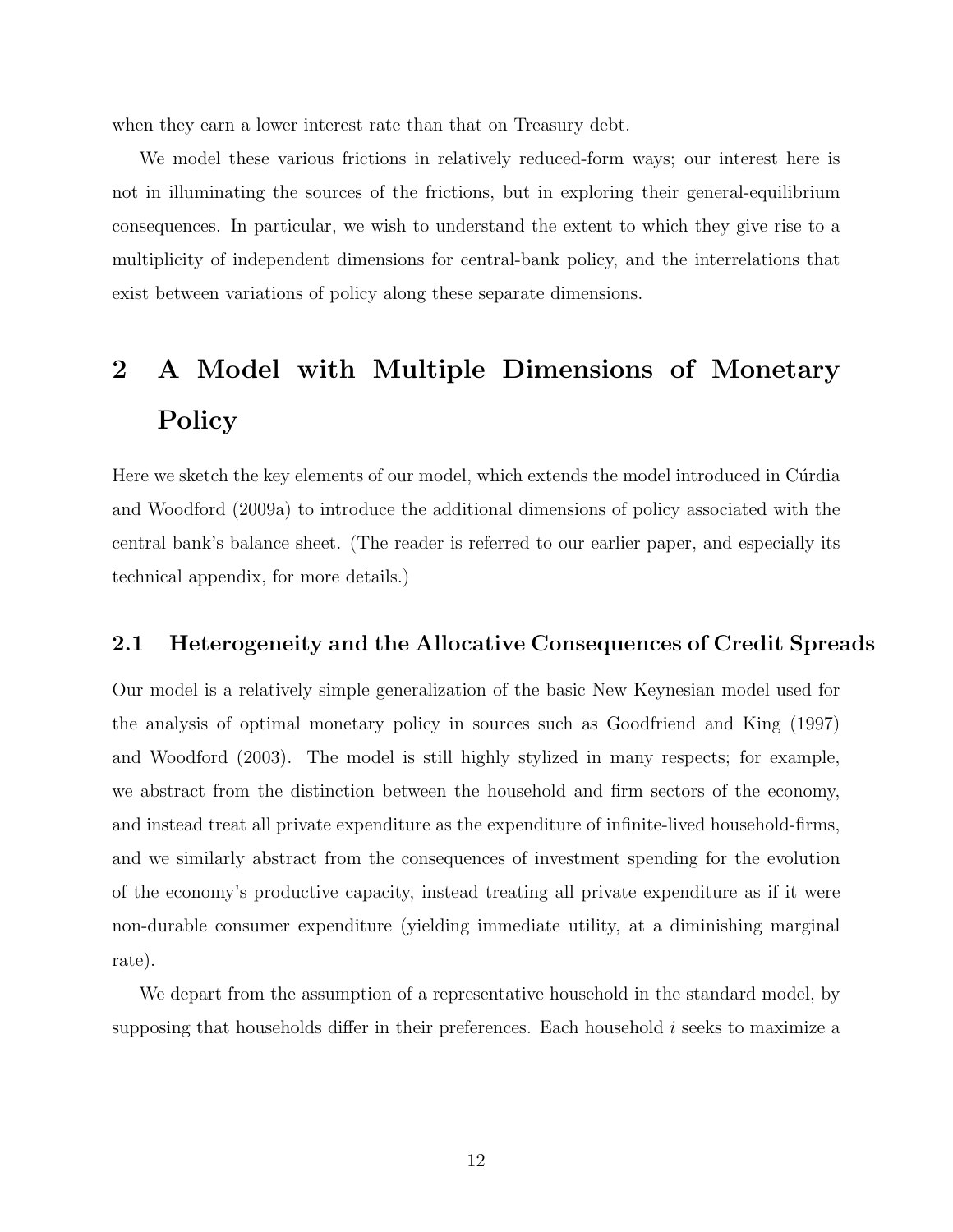discounted intertemporal objective of the form

$$
E_0 \sum_{t=0}^{\infty} \beta^t \left[ u^{\tau_t(i)} \left( c_t(i); \xi_t \right) - \int_0^1 v^{\tau_t(i)} \left( h_t(j;i); \xi_t \right) dj \right], \tag{2.1}
$$

where  $\tau_t(i) \in \{b, s\}$  indicates the household's "type" in period t. Here  $u^b(c; \xi)$  and  $u^s(c; \xi)$ are two different period utility functions, each of which may also be shifted by the vector of aggregate taste shocks  $\xi_t$ , and  $v^b(h;\xi)$  and  $v^s(h;\xi)$  are correspondingly two different functions indicating the period disutility from working. As in the basic NK model, there is assumed to be a continuum of differentiated goods, each produced by a monopolistically competitive supplier;  $c_t(i)$  is a Dixit-Stiglitz aggegator of the household's purchases of these differentiated goods. The household similarly supplies a continuum of different types of specialized labor, indexed by  $j$ , that are hired by firms in different sectors of the economy; the additively separable disutility of work  $v^{\tau}(h;\xi)$  is the same for each type of labor, though it depends on the household's type and the common taste shock.

Each agent's type  $\tau_t(i)$  evolves as an independent two-state Markov chain. Specifically, we assume that each period, with probability  $1 - \delta$  (for some  $0 \leq \delta < 1$ ) an event occurs which results in a new type for the household being drawn; otherwise it remains the same as in the previous period. When a new type is drawn, it is b with probability  $\pi_b$  and s with probability  $\pi_s$ , where  $0 < \pi_b$ ,  $\pi_s < 1$ ,  $\pi_b + \pi_s = 1$ . (Hence the population fractions of the two types are constant at all times, and equal to  $\pi_{\tau}$  for each type  $\tau$ .) We assume moreover that

$$
u_c^b(c;\xi) > u_c^s(c;\xi)
$$

for all levels of expenditure  $c$  in the range that occur in equilibrium. Hence a change in a household's type changes its relative impatience to consume, given the aggregate state  $\xi_t$ ; in addition, the current impatience to consume of all households is changed by the aggregate disturbance  $\xi_t$ . We also assume that the marginal utility of additional expenditure diminishes at different rates for the two types, as is also illustrated in the figure; type b households (who are borrowers in equilibrium) have a marginal utility that varies less with the current level of expenditure, resulting in a greater degree of intertemporal substitution of their expenditures in response to interest-rate changes. Finally, the two types are also assumed to differ in the marginal disutility of working a given number of hours; this difference is calibrated so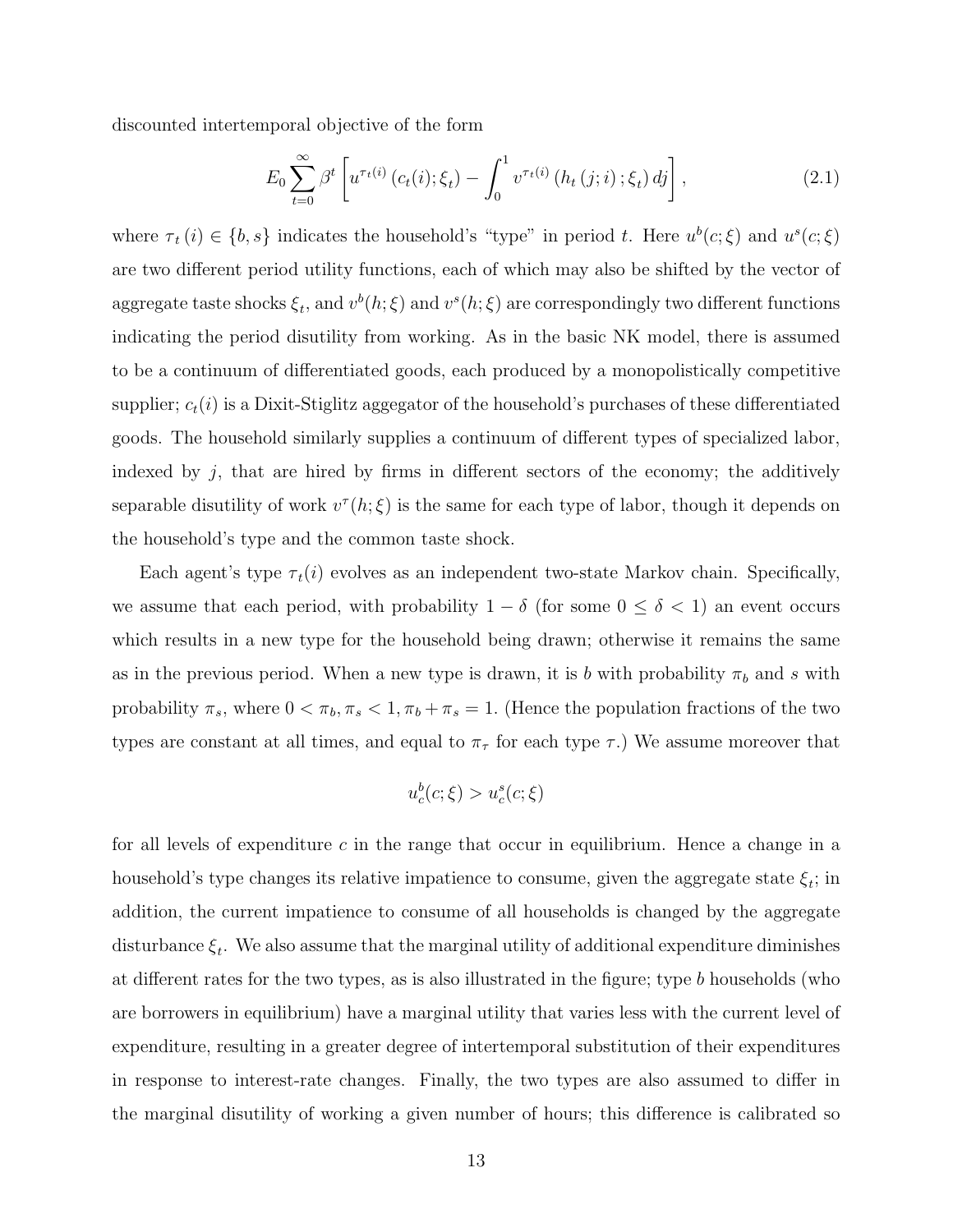that the two types choose to work the same number of hours in steady state, despite their differing marginal utilities of income. For simplicity, the elasticities of labor supply of the two types are not assumed to differ.

The coexistence of the two types with differing impatience to consume creates a social function for financial intermediation. In the present model, as in the basic New Keynesian model, all output is consumed either by households or by the government; hence intermediation serves an allocative function only to the extent that there are reasons for the intertemporal marginal rates of substitution of households to differ in the absence of financial flows. The present model reduces to the standard representative-household model in the case that one assumes that  $u^b(c;\xi) = u^s(c;\xi)$  and  $v^b(h;\xi) = v^s(h;\xi)$ .

We assume that most of the time, households are able to spend an amount different from their current income only by depositing funds with or borrowing from financial intermediaries, that the same nominal interest rate  $i_t^d$  is available to all savers, and that a (possibly) different nominal interest  $i_t^b$  is available to all borrowers,<sup>11</sup> independent of the quantities that a given household chooses to save or to borrow. For simplicity, we also assume that only one-period riskless nominal contracts with the intermediary are possible for either savers or borrowers. The assumption that households cannot engage in financial contracting other than through the intermediary sector represents one of the key financial frictions. We also allow households to hold one-period riskless nominal government debt, but since government debt and deposits with intermediaries are perfect substitutes as investments, they must pay the same interest rate  $i_t^d$  in equilibrium, and the decision problem of the households is the same as if they have only a decision about how much to deposit with or borrow from the intermediaries.

Aggregation is simplified by assuming that households are able to sign state-contingent contracts with one another, through which they may insure one another against both aggregate risk and the idiosyncratic risk associated with a household's random draw of its type, but that households are only intermittently able to receive transfers from the insurance agency; between the infrequent occasions when a household has access to the insurance agency, it

<sup>&</sup>lt;sup>11</sup>Here "savers" and "borrowers" identify households according to whether they choose to save or borrow, and not by their "type".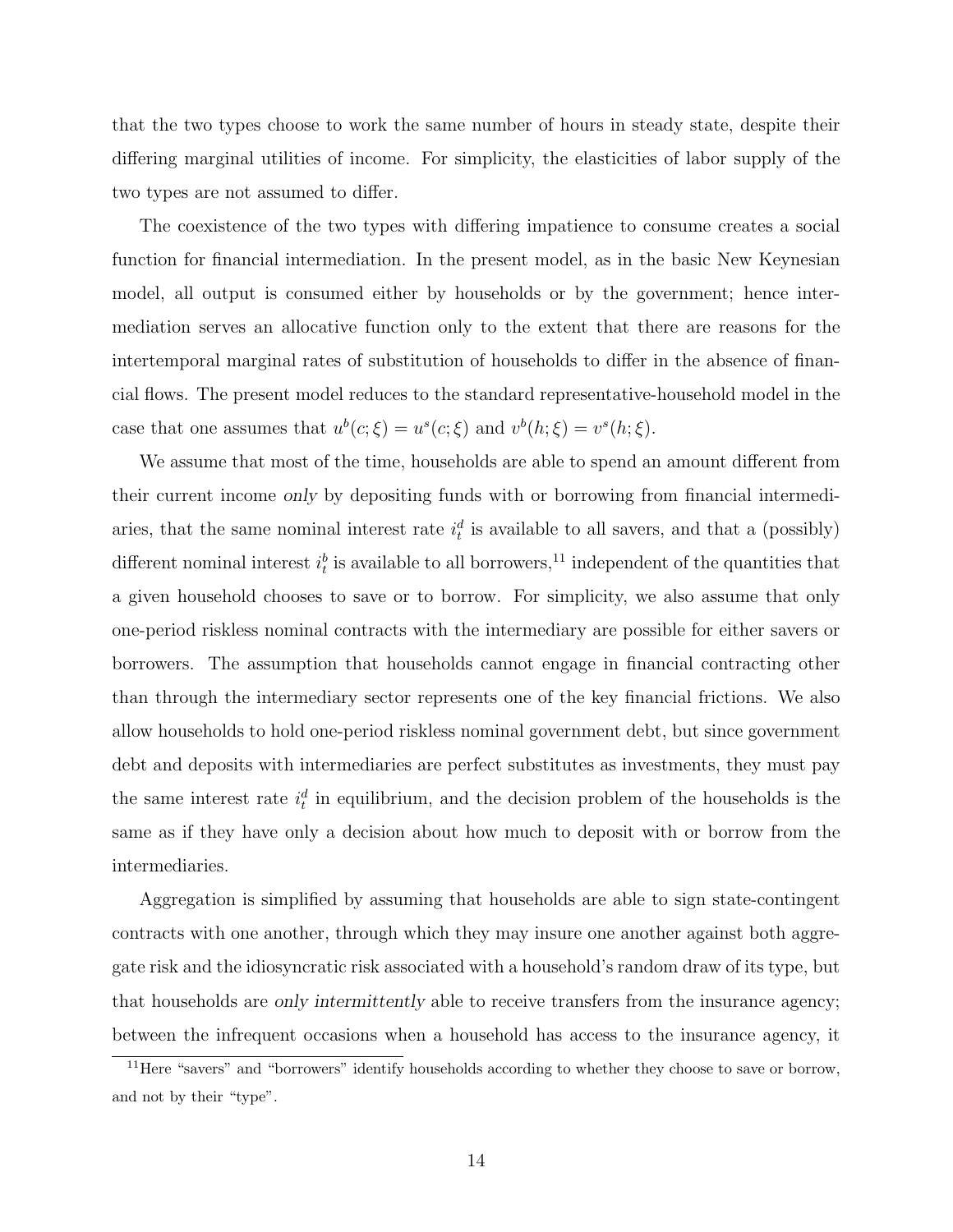can only save or borrow through the financial intermediary sector mentioned in the previous paragraph. The assumption that households are eventually able to make transfers to one another in accordance with an insurance contract signed earlier means that they continue to have identical expectations regarding their marginal utilities of income far enough in the future, regardless of their differing type histories.

It then turns out that in equilibrium, the marginal utility of a given household at any point in time depends only on its type  $\tau_t(i)$  at that time; hence the entire distribution of marginal utilities of income at any time can be summarized by two state variables,  $\lambda_t^b$  $_t^b$  and  $\lambda_t^s$  $_t^s$ , indicating the marginal utilities of each of the two types. The expenditure level of type  $\tau$  is similarly the same for all households of that type, and can be obtained by inverting the marginal-utility functions to yield an expenditure demand function  $c^{\tau}(\lambda; \xi_t)$  for each type. Aggregate demand  $Y_t$  for the Dixit-Stiglitz composite good can then be written as

$$
Y_t = \sum_{\tau} \pi_{\tau} c^{\tau} (\lambda_t^{\tau}; \xi_t) + G_t + \Xi_t,
$$
\n(2.2)

where  $G_t$  indicates the (exogenous) level of government purchases and  $\Xi_t$  indicates resources consumed by intermediaries (the sum of two components,  $Xi_t^i$  representing costs of the private intermediaries and  $\Xi_t^{cb}$  representing costs of central-bank activities, each discussed further below). Thus the effects of financial conditions on aggregate demand can be summarized by tracking the evolution of the two state variables  $\lambda_t^{\tau}$  $\tau_t^{\tau}$ . The marginal-utility ratio  $\Omega_t \equiv \lambda_t^b$  $t^b_t/\lambda_t^s \geq 1$  provides an important measure of the inefficiency of the allocation of expenditure owing to imperfect financial intermediation, since in the case of frictionless financial markets we would have  $\Omega_t = 1$  at all times.

In the presence of heterogeneity, instead of a single Euler equation each period, relating the path of the marginal utility of income of the representative household to "the" interest rate, we instead have two Euler equations each period, one for each of the two types, and each involving a different interest rate —  $i_t^b$  in the case of the Euler equation for type b (who choose to borrow in equilibrium) and  $i_t^d$  in the case of the Euler equation for type s (who choose to save). These are of the form

$$
\lambda_t^{\tau} = \beta E_t \left[ \frac{1 + i_t^{\tau}}{\Pi_{t+1}} \left\{ \left[ \delta + (1 - \delta) \pi_{\tau} \right] \lambda_{t+1}^{\tau} + (1 - \delta) \pi_{-\tau} \lambda_{t+1}^{-\tau} \right\} \right],\tag{2.3}
$$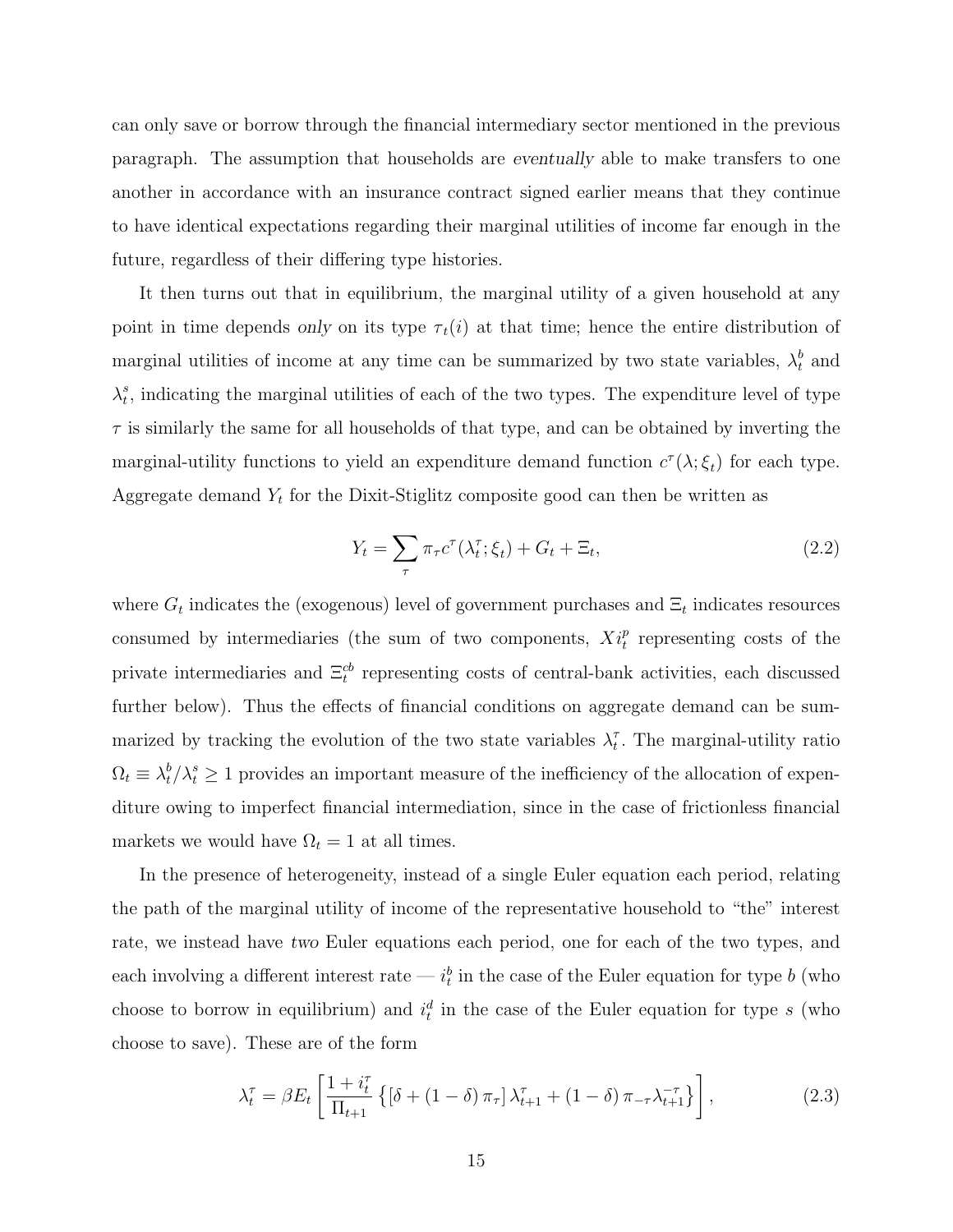for each of the two types  $\tau = b$ , s, where for either type  $\tau$ , we use the notation  $-\tau$  to denote the opposite type, and  $\Pi_{t+1} \equiv P_{t+1}/P_t$  (where  $P_t$  is the Dixit-Stiglitz price index) is the gross rate of inflation. These two equations determine the two marginal utilities of expenditure — and hence aggregate demand, using  $(2.2)$  — as a function of the expected forward paths of the two real interest rates  $(1 + i_t^{\tau})/\Pi_{t+1}$  and the expected average marginal utility of expenditure far in the future. This generalizes the relation between real interest rates and aggregate demand in the basic New Keynesian model. Note that in the generalized model, the paths of the two different real interest rates (those faced by borrowers and those faced by savers) are both relevant for aggregate-demand determination; alternatively, the forward path of the credit spread matters for aggregate demand determination, in addition to the forward path of the general level of interest rates, as in the basic model. (See Cúrdia and Woodford, 2009a, for further discussion.)

Under an assumption of Calvo-style staggered price adjustment, we similarly obtain structural relations linking the dynamics of inflation and real activity that are direct generalizations of those implied by the basic New Keynesian model (as presented, for example, in Benigno and Woodford, 2005). As in the representative-household model, inflation is determined by a relation of the form $^{12}$ 

$$
\Pi_t = \Pi(Z_t),\tag{2.4}
$$

where  $Z_t$  is a vector of two forward-looking endogenous variables,<sup>13</sup> determined by a pair of structural relations that can be written in recursive form as

$$
Z_t = z(Y_t, \lambda_t^b, \lambda_t^s; \xi_t) + E_t[\Phi(Z_{t+1})]
$$
\n
$$
(2.5)
$$

where  $z(\cdot)$  and  $\Phi(\cdot)$  are each vectors of two functions, and the vector of exogenous disturbances  $\xi_t$  now includes shocks to technology and tax rates, in addition to preference shocks. (The relations (2.5) reduce to precisely the equations in Benigno and Woodford, 2005, in the case that the two marginal utilities of income  $\lambda_t^{\tau}$  $\tau$  are equated.) This set of structural equations makes inflation a function of the expected future path of output, generalizing the

<sup>&</sup>lt;sup>12</sup>The definition of the function  $\Pi(\cdot)$ , and similarly of the functions referred to in the remaining equations of this section, are given in the Appendix.

<sup>&</sup>lt;sup>13</sup>These are the variables denoted  $K_t$  and  $F_t$  in Benigno and Woodford (2005) and similarly in Cúrdia and Woodford (2009a).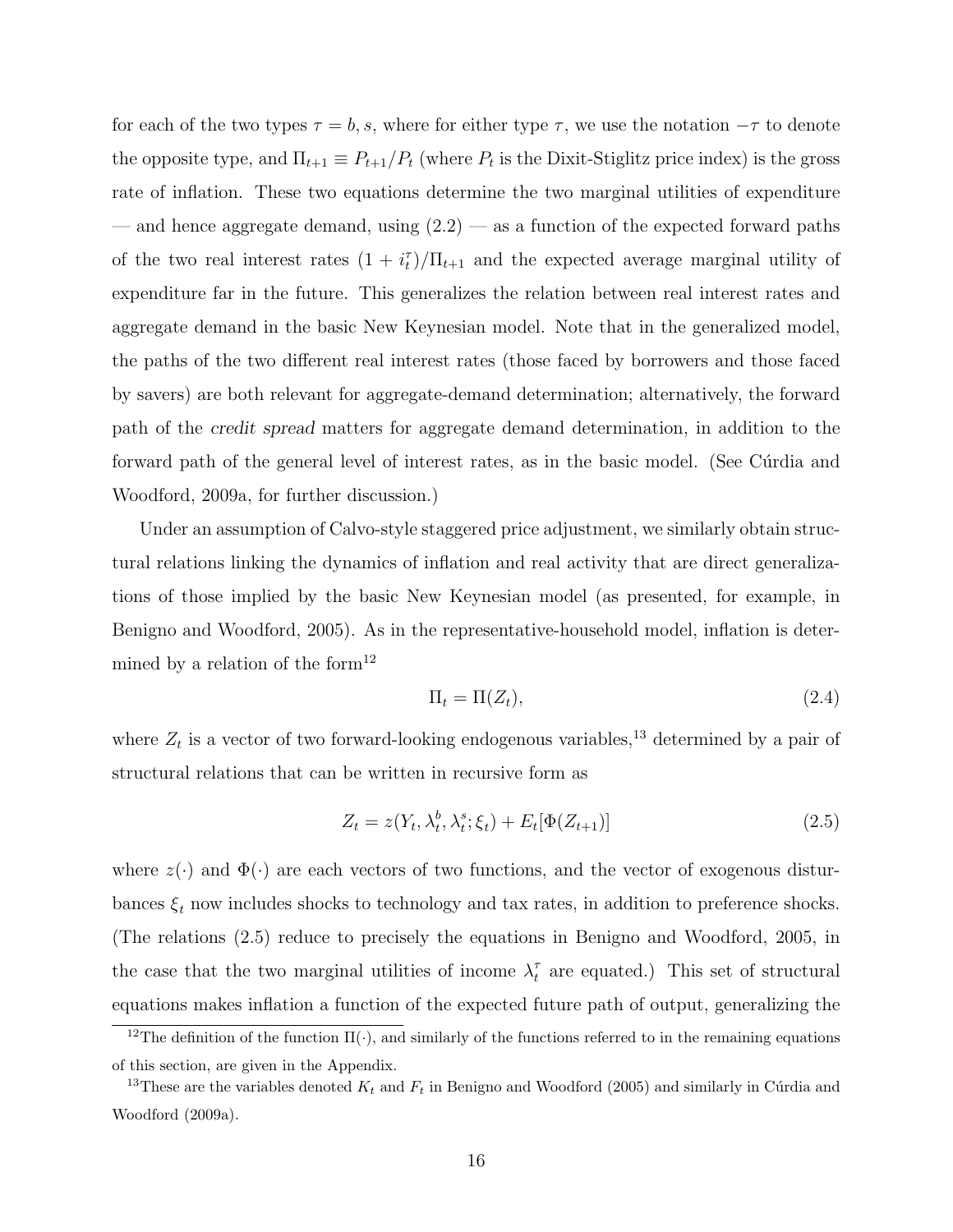familiar "New Keynesian Phillips curve"; but in addition to the expected paths of aggregate output and of various exogenous disturbances, the expected future path of the marginalutility gap  $\{\Omega_t\}$  also matters,<sup>14</sup> and hence the expected future path of the credit spread (which determines the marginal-utility ratio). Thus this part of the model is completely standard, except that "cost-push" effects of credit spreads are taken into account. Curdia and Woodford (2009a) show that equations  $(2.4)$ – $(2.5)$  can be log-linearized to yield a relation identical to the standard "New Keynesian Phillips curve," except with additional additive terms for the effects of credit spreads.

Finally, our model of the effects of the two interest rates on the optimizing decisions of households of the two types imply an equation for aggregate private borrowing. The effects of interest rates both on expenditure and on labor supply (and hence on labor income) can be summarized by the effects of the expected paths of interest rates on the two marginal utilities of income. In the case of an isoelastic disutility of labor effort function, the degree of asymmetry between the amount by which expenditure exceeds income for type b relative to type s households can be written as a function  $B(\lambda_t^b)$  $_t^b, \lambda_t^s, Y_t, \Delta_t; \xi_t$ , where  $\Delta_t$  is an index of price dispersion and  $\xi_t$  includes disturbances to both technology and preferences. The index of price dispersion is a positive quantity, equal to 1 if and only if all goods prices at that date are identical, and higher than 1 when prices are unequal. Price dispersion matters because total hours worked (and hence the wage income of both types), for any given quantity of demand  $Y_t$  for the composite good, is proportional to  $\Delta_t$ ; greater price dispersion results in a less efficient composition of output and hence an excess demand for inputs relative to the quantity consumed of the composite good.

Real per capita private debt  $b_t$  then evolves in accordance with a law of motion of the form

$$
(1 + \pi_b \omega_t) b_t = \pi_b \pi_s B \left( \lambda_t^b, \lambda_t^s, Y_t, \Delta_t; \xi_t \right) - \pi_b b_t^g
$$

$$
+ \delta \left[ b_{t-1} \left( 1 + \omega_{t-1} \right) + \pi_b b_{t-1}^g \right] \frac{1 + i_{t-1}^d}{\Pi_t}, \tag{2.6}
$$

<sup>&</sup>lt;sup>14</sup>Note that using (2.2) and the definition of  $\Omega_t$ , one observes that the values of  $Y_t$ ,  $\Omega_t$  and the exogenous disturbances determine the values of  $\lambda_t^b, \lambda_t^s$  at any point in time.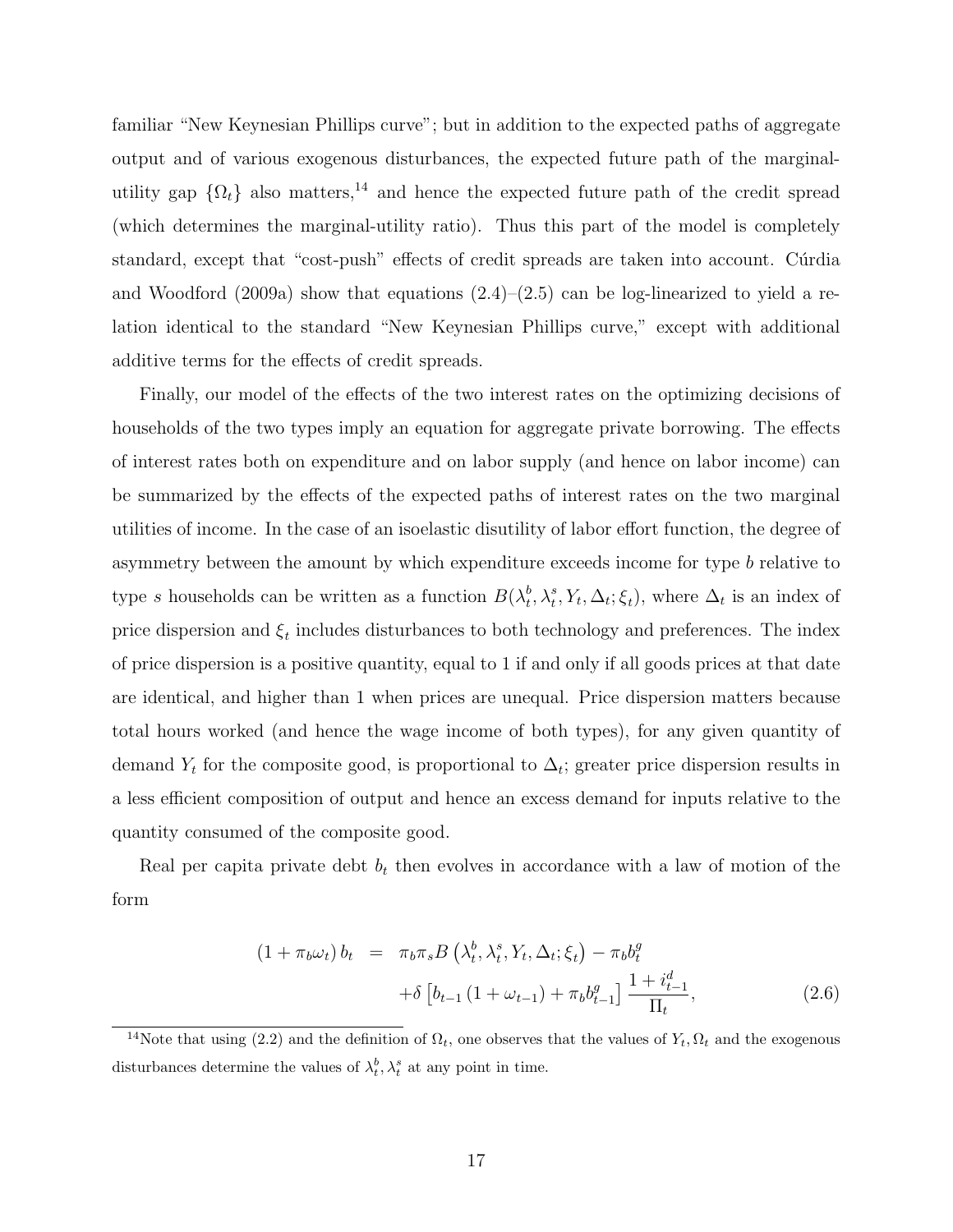where  $\omega_t$  is the short-term credit spread defined by

$$
1 + \omega_t \equiv \frac{1 + i_t^b}{1 + i_t^d},\tag{2.7}
$$

and  $b_t^g$  $_t^g$  is real per capita government debt (one of the exogenous disturbance processes in our model). The supply of government debt matters for the evolution of private debt because it is another component (in addition to the deposits with intermediaries that finance their lending) of the financial wealth of type s households; because in our model government debt and deposits are substitutes from the standpoint of type s households (who hold positive quantities of both in equilibrium), in equilibrium government debt must also earn the interest rate  $i_t^{d}$ .<sup>15</sup> Hence the interest rates  $i_t^d$  and  $i_t^b$  (or alternatively,  $i_t^d$  and the spread  $\omega_t$ ) are the only ones that matter for the evolution of private debt. (Note that equation (2.6) does not correspond to any equation of the basic New Keynesian model, as there can be no private debt in a representative-household model.)

Finally, as in Benigno and Woodford (2005), the assumption of Calvo-style price adjustment implies that the index of price dispersion evolves according to a law of motion of the form

$$
\Delta_t = h(\Delta_{t-1}, \Pi_t),\tag{2.8}
$$

where for a given value of  $\Delta_{t-1}$ ,  $h(\Delta_{t-1}, \cdot)$  has an interior minimum at an inflation rate that is near zero ( $\Pi_t = 1$ ) when initial price dispersion is negligible ( $\Delta_{t-1}$  near 1), and the minimum value of the function is itself near 1 (i.e., price dispersion continues to be minimal). Relative to this minimum, either inflation or deflation results in a greater degree of price dispersion; and once some degree of price dispersion exists, it is not possible to achieve zero price dispersion again immediately, for any possible choice of the current inflation rate.

The system of equations (2.2) consists of eight equations per period, to determine the eight endogenous variables  $\{\Pi_t, Y_t, \lambda_t^b, \lambda_t^s, Z_t, b_t, \Delta_t\}$ , given two more equations per period to

 $\frac{15}{15}$ Thus we abstract from any transactions role for the deposits that type s households hold with intermediaries. The model can easily be extended to allow deposits to supply transactions services, at the cost of introducing an additional interest-rate spread into the model. Note, however, that neither our account of the way in which the central bank controls short-term interest rates nor our account of the role of credit in macroeconomic equilibrium depends on any monetary role for the liabilities of private intermediaries.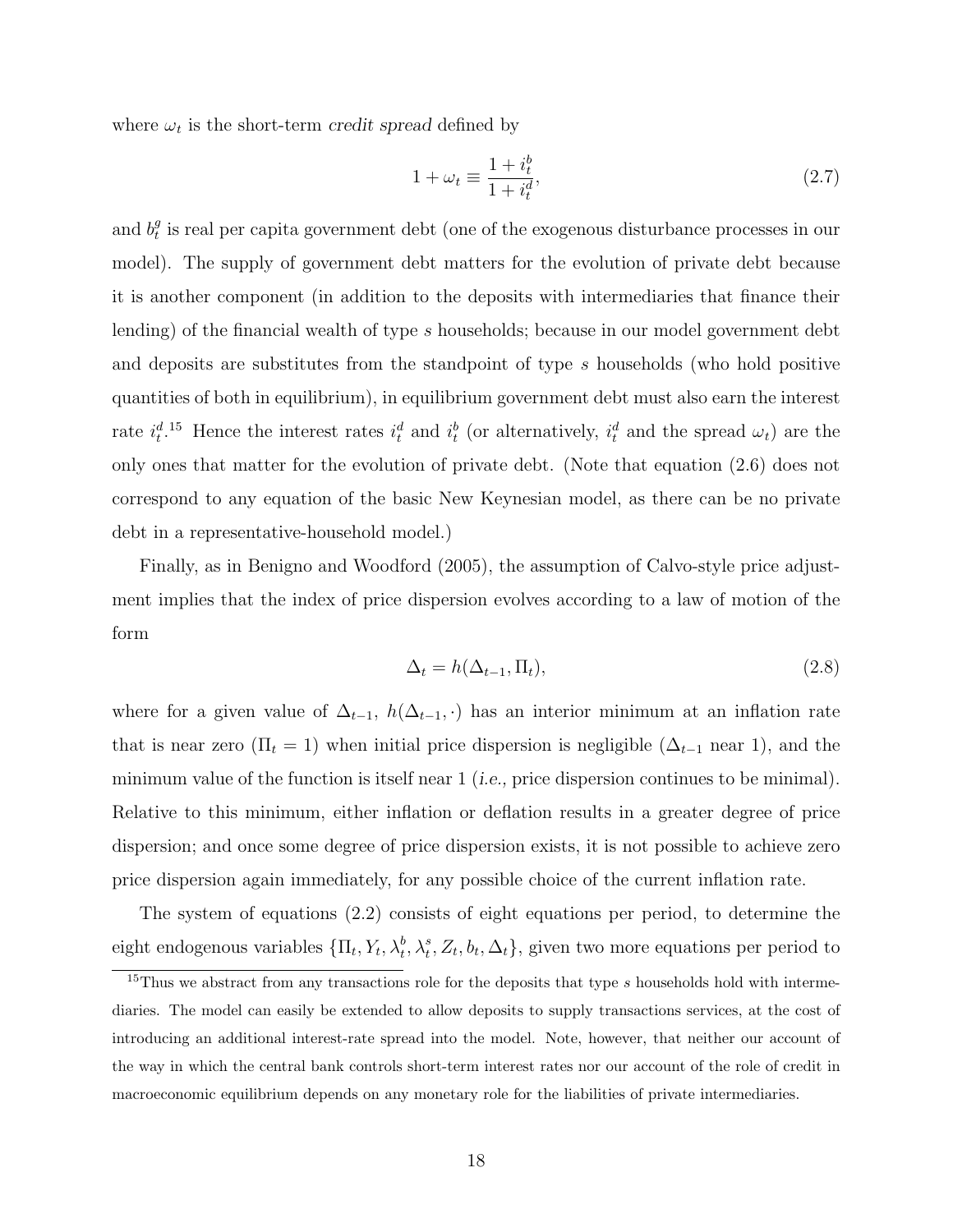determine the evolution of the interest rates  $\{i_t^d, i_t^b\}$  (and hence of the credit spread). The latter equations follow from the decisions of private intermediaries and of the central bank.

# 2.2 Financial Intermediaries

We assume an intermediary sector made up of identical, perfectly competitive firms. Intermediaries take deposits, on which they promise to pay a riskless nominal return  $i_t^d$  one period later, and make one-period loans on which they demand a nominal interest rate of  $i_t^b$ . An intermediary also chooses a quantity of reserves  $M_t$  to hold at the central bank, on which it will receive a nominal interest yield of  $i_t^m$ . Each intermediary takes as given all three of these interest rates. We assume that arbitrage by intermediaries need not eliminate the spread between  $i_t^b$  and  $i_t^d$ , for either of two reasons. On the one hand, resources are used in the process of loan origination; and on the other hand, intermediaries may be unable to tell the difference between good borrowers (who will repay their loans the next period) and bad borrowers (who will be able to disappear without having to repay), and as a consequence have to charge a higher interest rate to good and bad borrowers alike.

We suppose that origination of good loans in real quantity  $L_t$  requires an intermediary to also originate bad loans in quantity  $\chi_t(L_t)$ , where  $\chi'_t, \chi''_t \geq 0$ , and the function  $\chi_t(L)$  may shift from period to period for exogenous reasons. (While the intermediary is assumed to be unable to discriminate between good and bad loans, it is able to predict the fraction of loans that will be bad in the case of any given scale of lending activity on its part.) This scale of operations also requires the intermediary to consume real resources  $\Xi_t^p(L_t; m_t)$  in the period in which the loans are originated, where  $m_t \equiv M_t/P_t$ , and  $\Xi_t^p(L;m)$  is a convex function of its two arguments, with  $\Xi_{Lt}^p \geq 0$ ,  $\Xi_{mt}^p \leq 0$ ,  $\Xi_{Lmt}^p \leq 0$ . We further suppose that for any scale of operations L, there exists a finite satiation level of reserve balances  $\bar{m}_t(L)$ , defined as the lowest value of m for which  $\Xi_{mt}^p(L; m) = 0$ . (Our convexity and sign assumptions then imply that  $\Xi_{mt}^p(L;m) = 0$  for all  $m \geq \bar{m}_t(L)$ .) We assume the existence of a finite satiation level of reserves in order for an equilibrium to be possible in which the policy rate is driven to zero, a situation of considerable practical relevance at present that raises interesting theoretical issues.

Given an intermediary's choice of its scale of lending operations  $L_t$  and reserve balances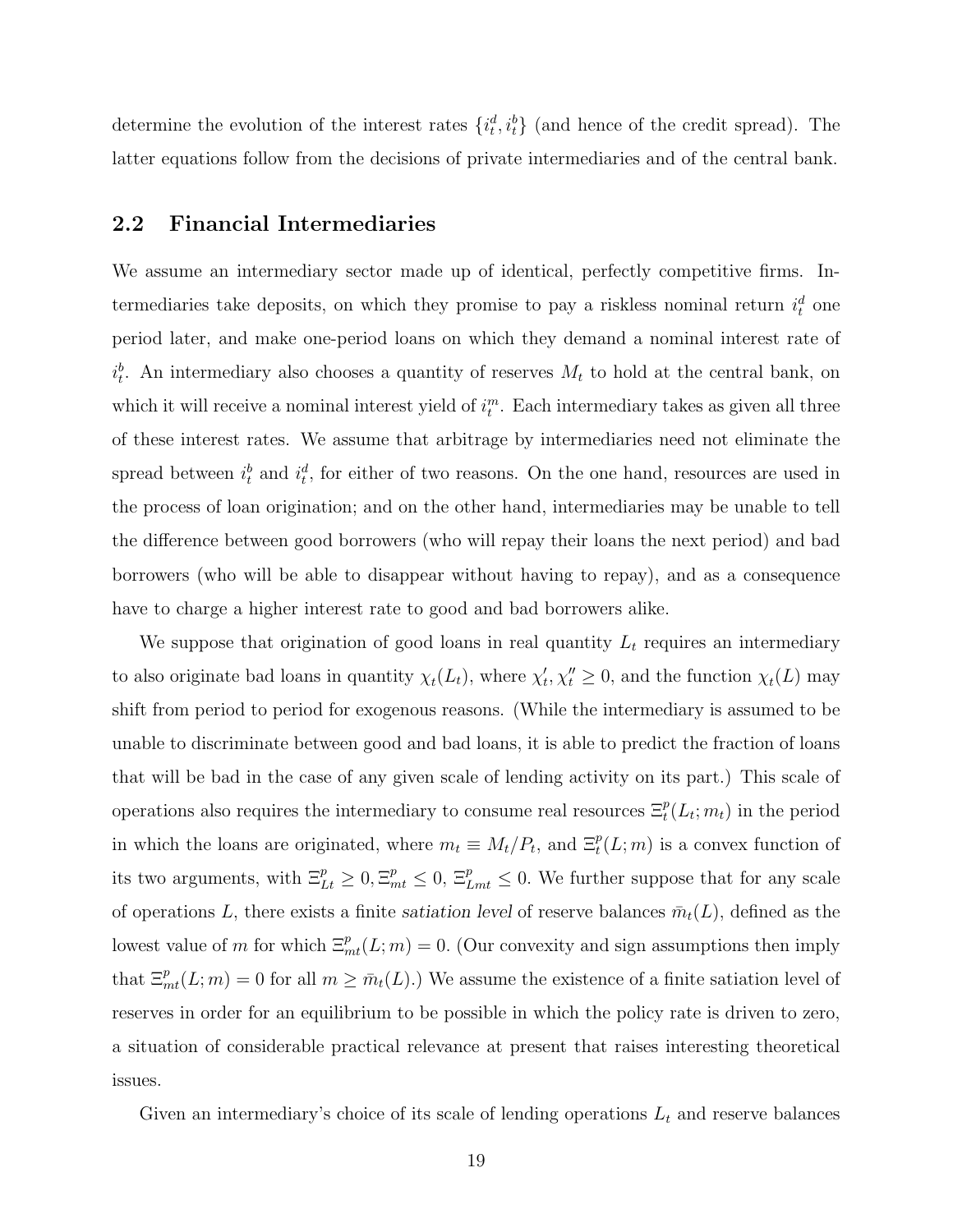$m_t$  to hold, we assume that it acquires real deposits  $d_t$  in the maximum quantity that it can repay (with interest at the competitive rate) from the anticipated returns on its assets (taking into account the anticipated losses on bad loans). Thus it chooses  $d_t$  such that

$$
(1 + i_t^d)d_t = (1 + i_t^b)L_t + (1 + i_t^m)m_t.
$$

The deposits that it does not use to finance either loans or the acquisition of reserve balances,

$$
d_t - m_t - L_t - \chi_t(L_t) - \Xi_t^p(L_t; m_t),
$$

are distributed as earnings to its shareholders. The intermediary chooses  $L_t$  and  $m_t$  each period so as to maximize these earnings, given  $i_t^d, i_t^b, i_t^m$ . This implies that  $L_t$  and  $m_t$  must satisfy the first-order conditions

$$
\Xi_{Lt}^p(L_t; m_t) + \chi_{Lt}(L_t) = \omega_t \equiv \frac{i_t^b - i_t^d}{1 + i_t^d},
$$
\n(2.9)

$$
-\Xi_{mt}^{p}(L_{t};m_{t}) = \delta_{t}^{m} \equiv \frac{i_{t}^{d} - i_{t}^{m}}{1 + i_{t}^{d}}.
$$
\n(2.10)

Equation (2.9) can be viewed as determining the equilibrium credit spread  $\omega_t$  as a function  $\omega_t(L_t; m_t)$  of the aggregate volume of private credit and the real supply of reserves. As indicated above, a positive credit spread exists in equilibrium to the extent that  $\Xi_t^p(L; m)$ ,  $\chi_t(L)$ , or both are increasing in L. Equation (2.10) similarly indicates how the equilibrium differential  $\delta_t^m$  between the interest paid on deposits and that paid on reserves at the central bank is determined by the same two aggregate quantities.

In addition to these two equilibrium conditions that determine the two interest-rate spreads in the model, the absolute level of (real) interest rates must be such as to equate the supply and demand for credit. Market-clearing in the credit market requires that

$$
b_t = L_t + L_t^{cb},
$$
\n(2.11)

where  $L_t^{cb}$  represents real lending to the private sector by the central bank, as discussed next. Equations  $(2.9)$ – $(2.11)$  then provide three more equilibrium conditions per period, to determine the three additional endogenous variables  $\{u_t^d, i_t^b, L_t\}$  along with those discussed in the previous section, given paths (or rules for the determination of) the central-bank policy variables  $\{M_t, i_t^m, L_t^{cb}\}.$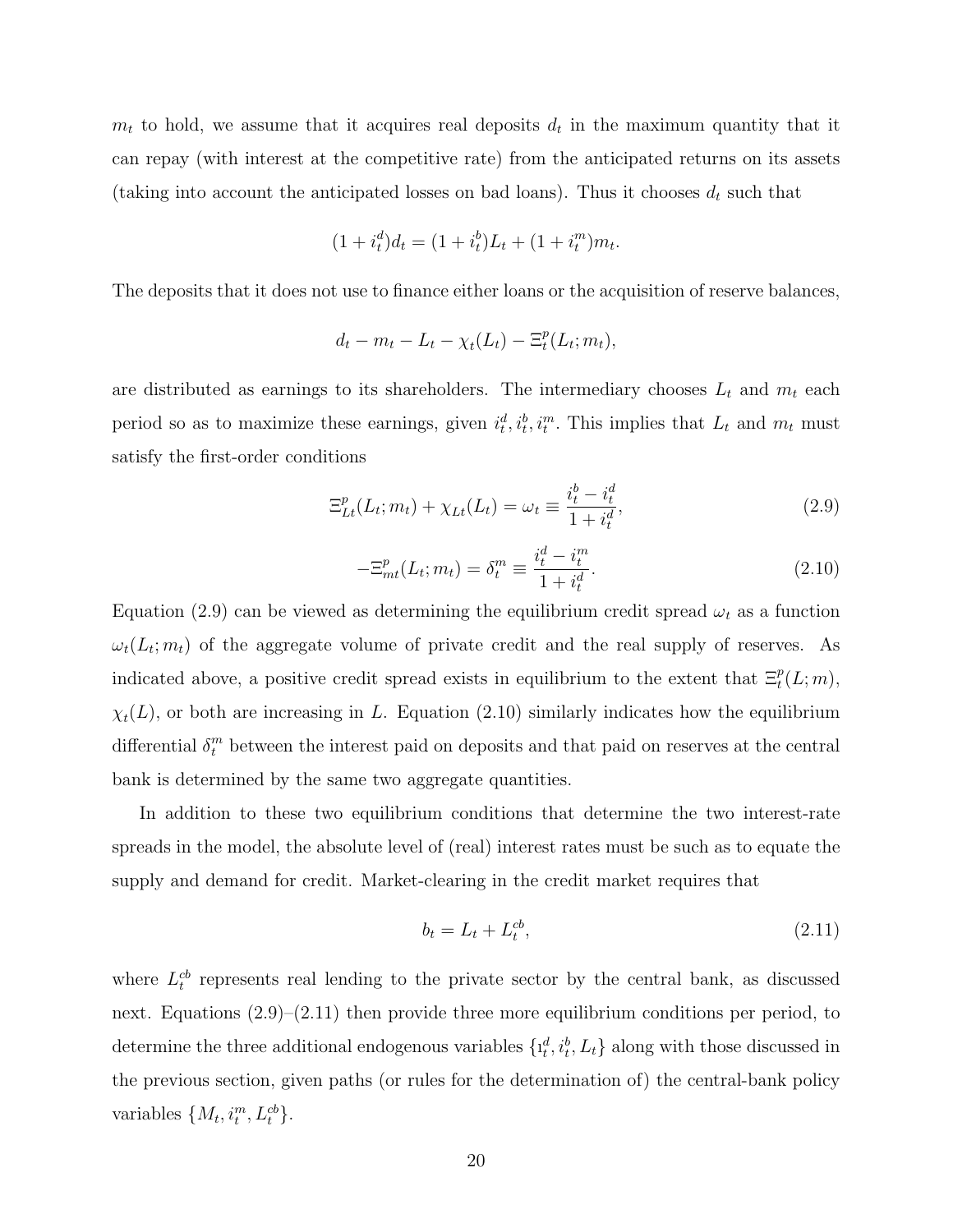## 2.3 Dimensions of Central-Bank Policy

In our model, the central bank's liabilities consist of the reserves  $M_t$  (which also constitute the monetary base in our simple model), on which it pays interest at the rate  $i_t^m$ . These liabilities in turn fund the central bank's holdings of government debt, and any lending by the central bank to type b households. We let  $L_t^{cb}$  denote the real quantity of lending by the central bank to the private sector; the central bank's holdings of government debt are then given by the residual  $m_t - L_t^{cb}$ . We can treat  $m_t$  (or  $M_t$ ) and  $L_t^{cb}$  as the bank's choice variables, subject to the constraints

$$
0 \le L_t^{cb} \le m_t. \tag{2.12}
$$

It is also necessary that the central bank's choices of these two variables satisfy the bound

$$
m_t < L_t^{cb} + b_t^g,
$$

where  $b_t^g$  $_t^g$  is the total outstanding real public debt, so that a positive quantity of public debt remains in the portfolios of households. In the calculations below, however, we shall assume that this last constraint is never binding. (We confirm this in our numerical examples.)

We assume that central-bank extension of credit other than through open-market purchases of Treasury securities consumes real resources, just as in the case of private intermediaries, and represent this resource cost by a function  $\Xi^{cb}(L_t^{cb})$ , that is increasing and at least weakly convex, with  $\Xi^{cb'}(0) > 0$ , as is discussed further in section 4. The central bank has one further independent choice to make each period, which is the rate of interest  $i_t^m$  to pay on reserves. We assume that if the central bank lends to the private sector, it simply chooses the amount that it is willing to lend and auctions these funds, so that in equilibrium it charges the same interest rate  $i_t^b$  on its lending that private intermediaries do; this is therefore not an additional choice variable for the central bank. Similarly, the central bank receives the market-determined yield  $i_t^d$  on its holdings of government debt.

The interest rate  $i_t^d$  at which intermediaries are able to fund themselves is determined each period by the joint inequalities

$$
m_t \ge m_t^d(L_t, \delta_t^m),\tag{2.13}
$$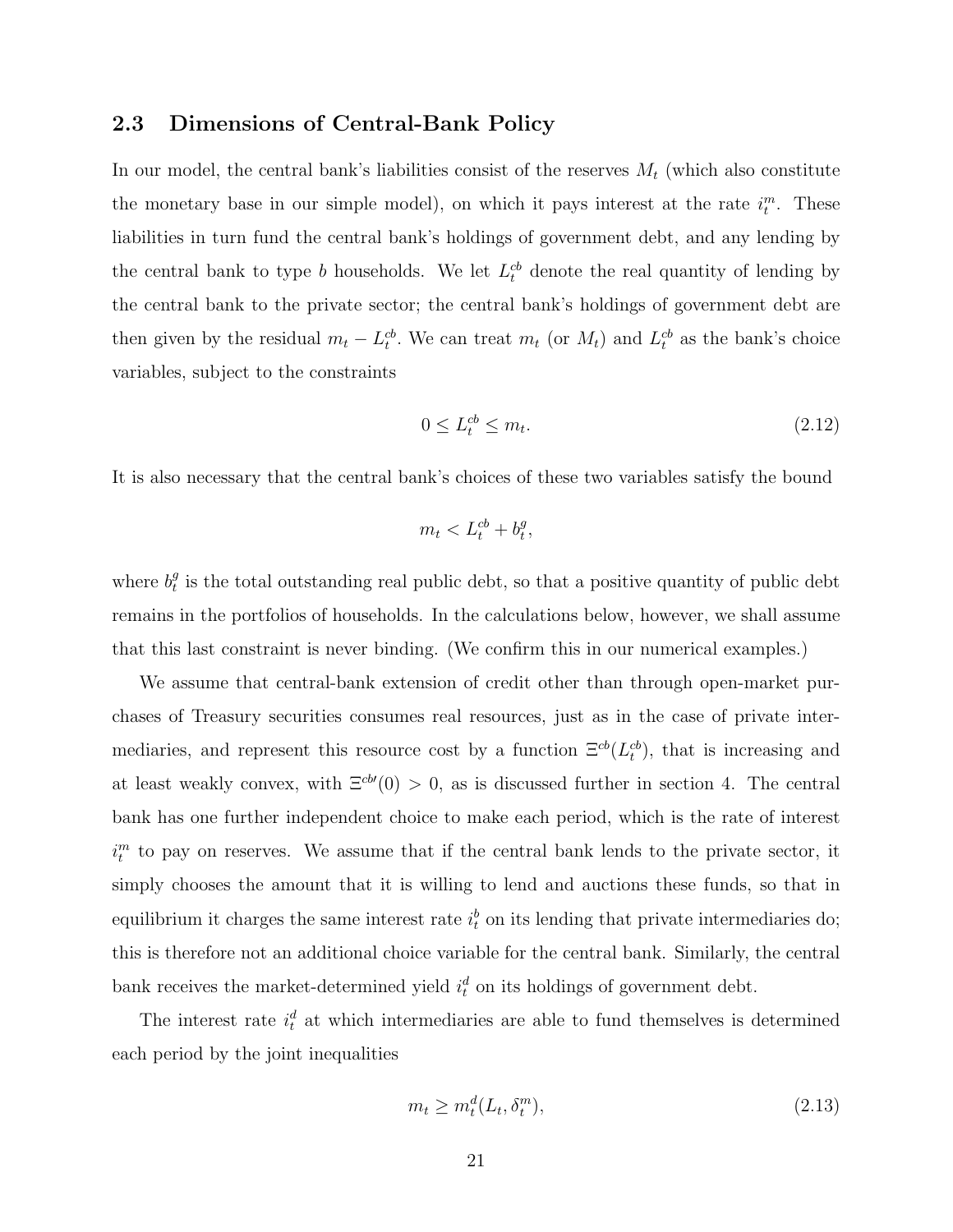$$
\delta_t^m \ge 0,\tag{2.14}
$$

together with the "complementary slackness" condition that at least one of (2.13) and (2.14) must hold with equality each period. Here  $m_t^d(L, \delta^m)$  is the demand for reserves defined by (2.10), and defined to equal the satiation level  $\bar{m}_t(L)$  in the case that  $\delta^m = 0$ . (Condition (2.13) may hold only as an inequality, as intermediaries will be willing to hold reserves beyond the satiation level as long as the opportunity cost  $\delta_t^m$  $_t^m$  is zero.) We identify the rate  $i_t^d$ at which intermediaries fund themselves with the central bank's policy rate (e.g., the federal funds rate, in the case of the US).

The central bank can influence the policy rate through two channels, its control of the supply of reserves and its control of the interest rate paid on them. By varying  $m_t$ , the central bank can change the equilibrium differential  $\delta_t^m$  $_t^m$ , determined as the solution to  $(2.13)$ – $(2.14)$ . And by varying  $i_t^m$ , it can change the level of the policy rate  $i_t^d$  that corresponds to a given differential. Through appropriate adjustment on both margins, the central bank can control  $i_t^d$  and  $i_t^m$  separately (subject to the constraint that  $i_t^m$  cannot exceed  $i_t^d$ ). We also assume that for institutional reasons, it is not possible for the central bank to pay a negative interest rate on reserves. (We may suppose that intermediaries have the option of holding currency, earning zero interest, as a substitute for reserves, and that the second argument of the resource cost function  $\Xi_t^p(b;m)$  is actually the sum of reserve balances at the central bank plus vault cash.) Hence the central bank's choice of these variables is subject to the constraints

$$
0 \le i_t^m \le i_t^d. \tag{2.15}
$$

There are thus three independent dimensions along which central-bank policy can be varied in our model: variation in the quantity of reserves  $M_t$  that are supplied; variation in the interest rate  $i_t^m$  paid on those reserves; and variation in the breakdown of central-bank assets between government debt and lending  $L_t^{cb}$  to the private sector. Alternatively, we can specify the three independent dimensions as interest-rate policy, the central bank's choice of an operating target for the policy rate  $i_t^d$ ; reserve-supply policy, the choice of  $M_t$ , which in turn implies a unique rate of interest that must be paid on reserves in order for the reservesupply policy to be consistent with the bank's target for the policy rate;<sup>16</sup> and credit policy,

 $16$ We might choose to call the second dimension variation in the interest rate paid on reserves, which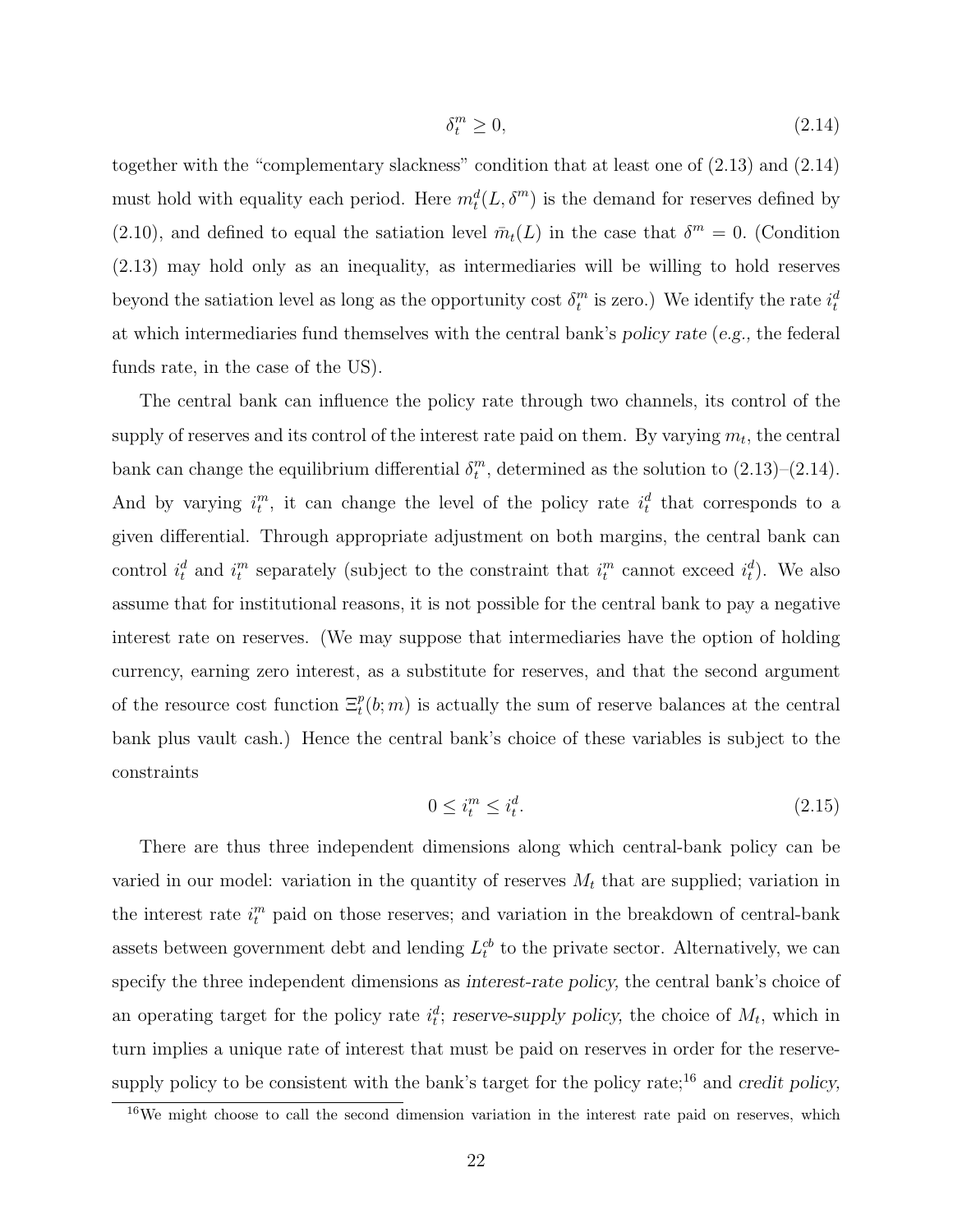the central bank's choice of the quantity of funds  $L_t^{cb}$  to lend to the private sector.<sup>17</sup>

We prefer this latter identification of the three dimensions of policy because in this case our first dimension (interest-rate policy) corresponds to the sole dimension of policy emphasized in many conventional analyses of optimal monetary policy, while the other two dimensions are additional dimensions of policy introduced by our extension of the basic New Keynesian model.<sup>18</sup> Changes in central-bank policy along each of these dimensions has consequences for the bank's cash flow, but we abstract from any constraint on the joint choice of the three variables associated with cash-flow concerns. (We assume that seignorage revenues are simply turned over to the Treasury, where their only effect is to change the size of lump-sum transfers to the households.)

Given that central-bank policy can be independently varied along each of these three dimensions, we can independently discuss the criteria for policy to be optimal along each would correspond to something that the Board of Governors makes an explicit decision about under current US institutional arrangements, as is also true at most other central banks. But description of the second dimension of policy as "reserve-supply policy" allows us to address the question of the value of "quantitative easing" under this heading as well.

<sup>17</sup>Here we only consider the kind of credit policy that involves direct lending by the central bank to ultimate borrowers, or (equivalently, in our model, since the loan market is competitive) targeted asset purchases. Thus our "credit policy" is intended to represent, in a stylized way, the kind of programs that became an important part of Fed policy after September 2008, such as the Commercial Paper Funding Facility mentioned in section 1, or the Fed's purchases of mortgage-backed securities. We do not take up the separate question of what might be accomplished by central-bank lending to intermediaries rather than to ultimate borrowers, as under the "liquidity facilities" that played such an important role in the Fed's response to the financial crisis up until September 2008. In our model, central-bank lending to intermediaries can also be effective; and as with our analysis of credit policy below, the welfare consequences of such intervention will depend crucially on whether financial disruptions involve increases in the real resource costs of private intermediation or not. Other analyses that distinguish the effects of these two types of credit policy include Reis (2009) and Gertler and Kiyotaki (2010).

<sup>18</sup>Goodfriend (2009) similarly describes central-bank policy as involving three independent dimensions, corresponding to our first three dimensions, and calls the first of those dimensions (the quantity of reserves, or base money) "monetary policy." We believe that this does not correspond to standard usage of the term "monetary policy," since the main focus of policy deliberations at many central banks prior to the crisis was frequently the choice of an operating target for the policy rate. Reis (2009) also distinguishes among the three dimensions of policy in terms similar to ours.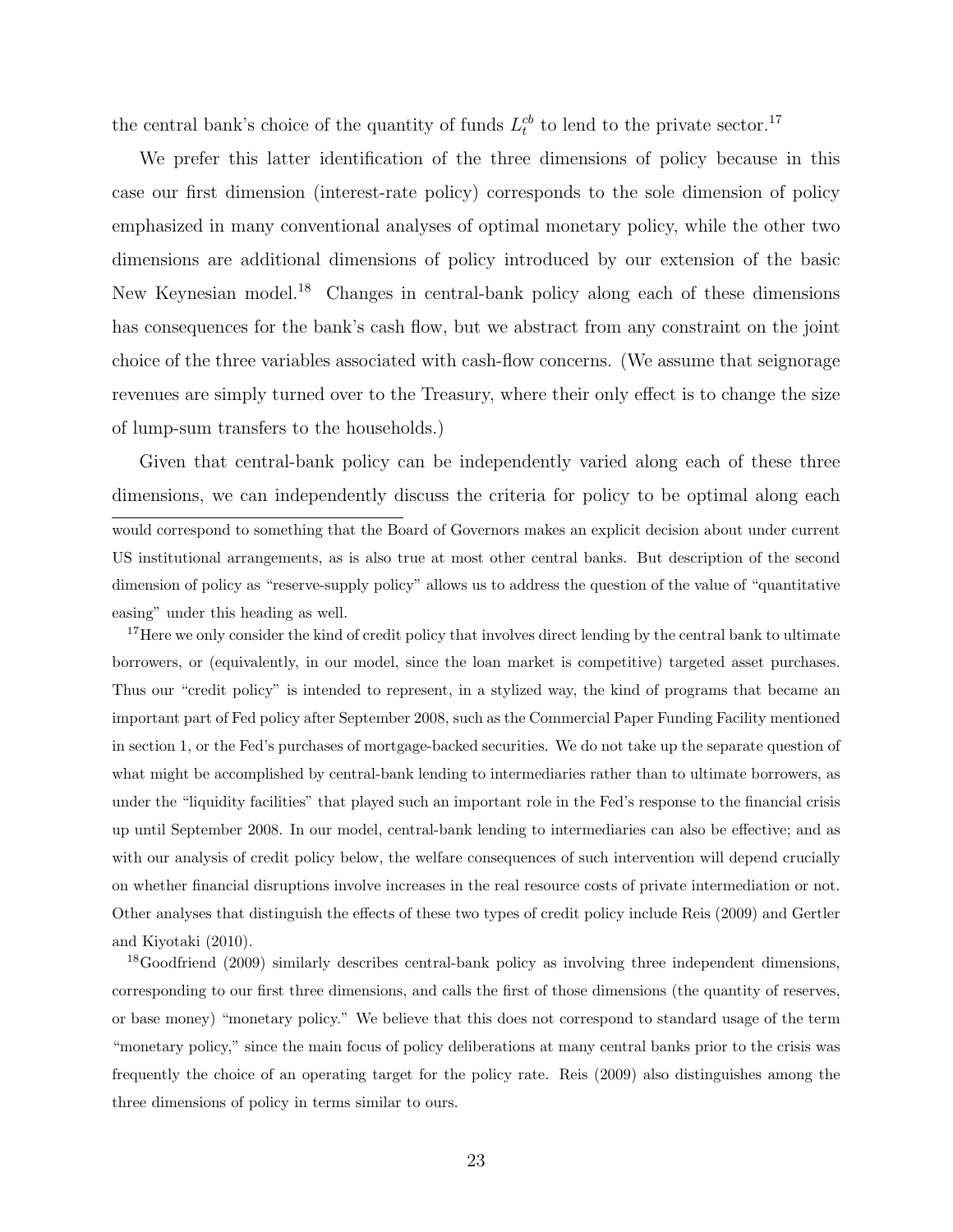dimension. Here we restrict our analysis to the two "unconventional" dimensions of policy, reserve-supply policy and credit policy. The consequences of heterogeneity and credit frictions for interest-rate policy *(i.e., conventional monetary policy)* are addressed in Curdia and Woodford (2009a, 2009b). Of course, we have to make some assumption about interestrate policy when considering adjustments of policy along the other two dimensions; in some of the analysis reported below, we assume that interest-rate policy is optimal (despite not seeking here to characterize optimal interest-rate policy), while in other places we assume a simple conventional specification for interest-rate policy (a "Taylor rule"). It is also true that the changes in reserve-supply policy and credit policy have consequences for optimal interest-rate policy; but these are not the concern of the present study, except to the extent that they influence the optimal use of the unconventional policies themselves.

# 2.4 The Welfare Objective

In considering optimal policy, we take the objective of policy to be the maximization of average expected utility. Thus we can express the objective as maximization of

$$
E_{t_0} \sum_{t=t_0}^{\infty} \beta^{t-t_0} U_t
$$
\n(2.16)

where the welfare contribution  $U_t$  each period weights the period utility of each of the two types by their respective population fractions at each point in time. As shown in Cúrdia and Woodford  $(2009a)$ ,<sup>19</sup> this can be written as

$$
U_t = U(Y_t, \Omega_t, \Xi_t, \Delta_t; \xi_t), \qquad (2.17)
$$

where  $\Omega_t$  is again the marginal-utility gap,  $\Omega_t \equiv \lambda_t^b$  $t^b_t/\lambda_t^s$ ;  $\Xi_t$  is total resources consumed in financial intermediation (also including resources used by the central bank, to the extent

 $19$ Cúrdia and Woodford (2009a) analyze a special case of the present model, in which central-bank lending and the role of central-bank liabilities in reducing the transactions costs of intermediaries are abstracted from. However, the form of the welfare measure (2.17) depends only on the nature of the heterogeneity in our model, and the assumed existence of a credit spread and of resources consumed by the intermediary sector; the functions that determine how  $\Omega_t$  and  $\Xi_t$  are endogenously determined are irrelevant for this calculation, and those are the only parts of the model that are generalized in this paper. Hence the form of the welfare objective in terms of these variables remains the same.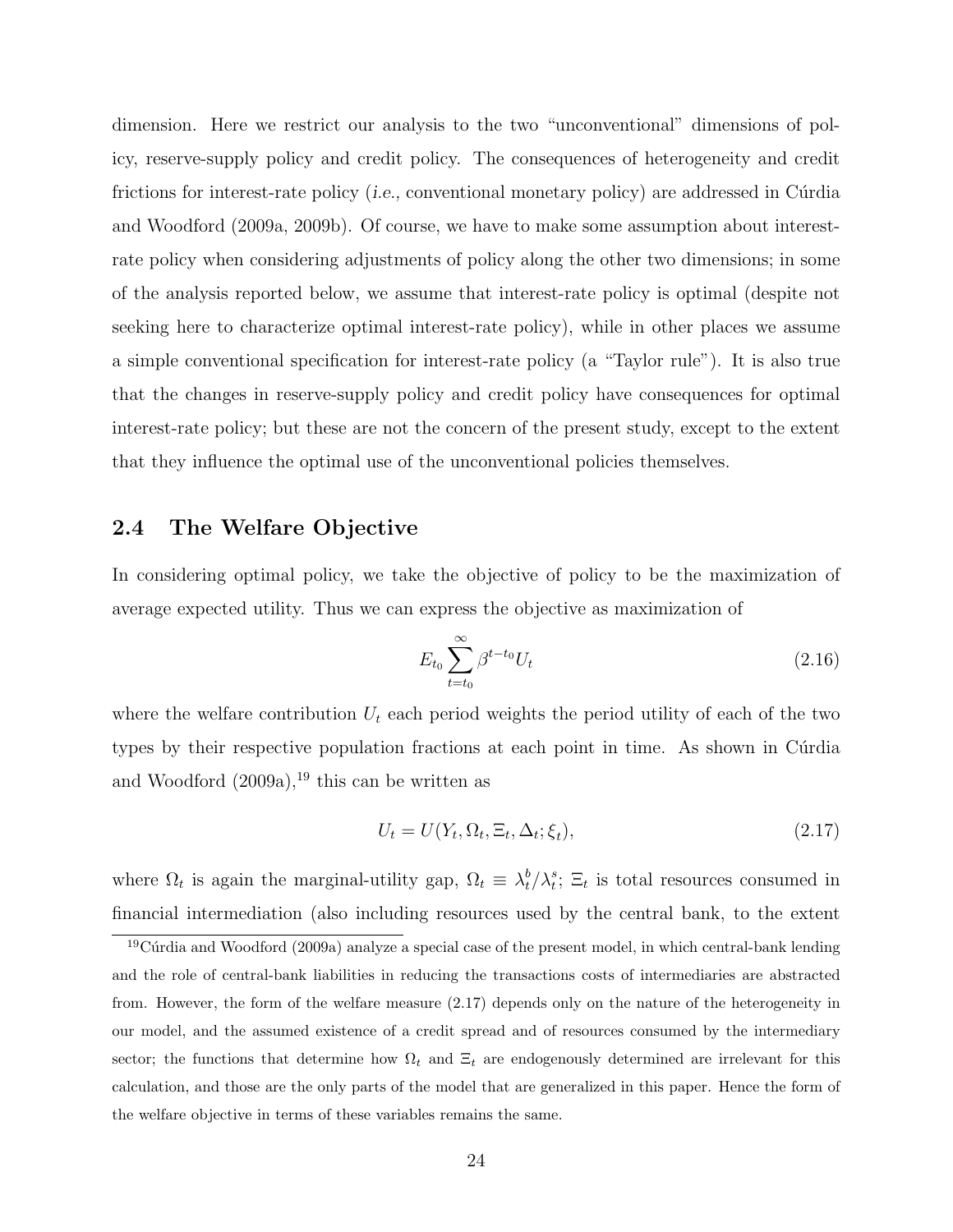that it lends to the private sector, as discussed further in sections 4 and 5);  $\Delta_t$  is the index of price dispersion appearing in  $(2.6)$ – $(2.8)$ ; and  $\xi_t$  is a vector of exogenous disturbances to preferences, technology, and government purchases.

It may be useful to briefly explain why the arguments in (2.17) suffice, and the way each of them affects welfare. In order to derive the period objective in (2.17), we sum the utility of consumption and disutility of labor for the two types, weighting each type  $\tau$  by its population fraction  $\pi_{\tau}$ . The average utility of consumption is equal to  $\sum_{\tau} \pi_{\tau} u^{\tau}(c_t^{\tau}; \xi_t)$ , which depends on  $c_t^b, c_t^s$ , and exogenous shocks to preferences (*i.e.*, to spending opportunities). But it is possible to solve uniquely for  $c_t^b$ ,  $c_t^s$  given values for  $Y_t, \Omega_t, \Xi_t$ , and the exogenous disturbances (including  $G_t$ ), using (2.2) and the definition of  $\Omega_t$ ; hence the arguments of (2.17) suffice to determine this component of average utility. The total disutility of work can be written as a product of factors

# $\Lambda(\Omega_t)\tilde{v}(Y_t;\xi_t)\Delta_t,$

where  $\tilde{v}(Y_t; \xi_t)$  would be the disutility of supplying quantity  $Y_t$  of the composite good, if a common quantity  $y_t(j) = Y_t$  were produced of each of the individual goods, and if the labor effort involved in producing them were efficiently divided between households of the two types;<sup>20</sup> and  $\Lambda(\Omega_t)$  is a distortion factor that arises as a result of differing marginal utilities of income of the two types (which means that their relative wages no longer correctly reflect their relative marginal disutilities of work), leading to an inefficient division of equilibrium work effort across the two types of households. Given these other two factors, the total disutility of work is proportional to  $\Delta_t$  because greater price dispersion results in a less efficient composition of the output that comprises a quantity  $Y_t$  of the composite good. (Note that except for the presence of the factor  $\Lambda(\Omega_t)$ , the total disutility of work is the same as in the representative household model.) Hence the arguments of (2.17) also suffice for the calculation of this term, and so for the calculation of the period  $t$  contribution to average utility.

From this discussion, it should be evident how each of the four endogenous variables in  $(2.17)$  affects welfare. Given the values of the other variables, increasing  $Y_t$  increases the

<sup>&</sup>lt;sup>20</sup>Note that this disutility will depend both on the state of productivity and on preferences regarding labor supply, both of which are elements of the vector  $\xi_t$ .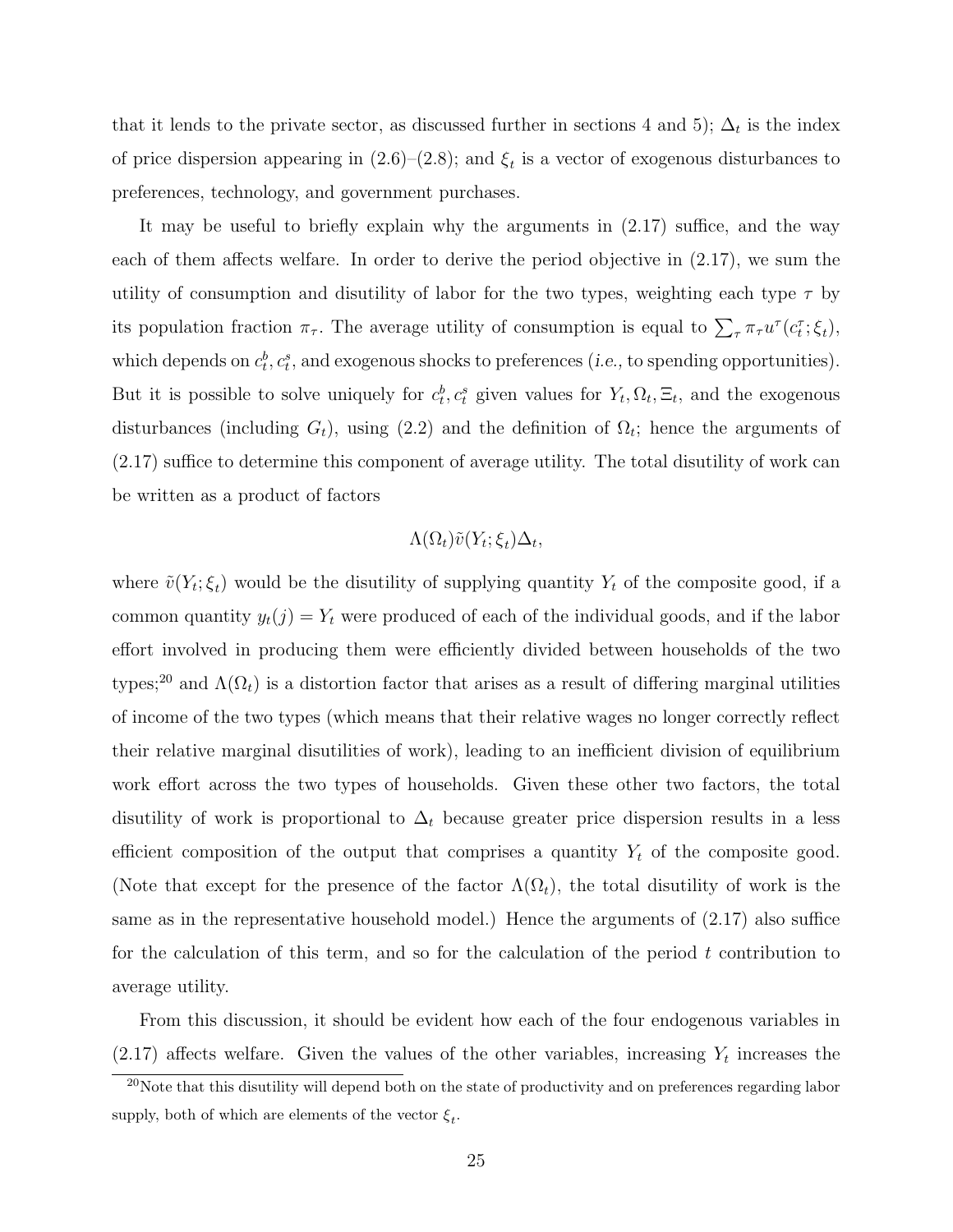average utility of consumption but also the total disutility of work, as in the representative household model. Under standard assumptions about preferences and technology, there is diminishing marginal utility from consumption and increasing marginal disutility of work as  $Y_t$  increases, so that there should be an interior maximum for  $U_t$  as a function of  $Y_t$ (the location of which will depend on preferences, technology, government purchases, etc.). And given the values of the other variables,  $U_t$  is monotonically decreasing in  $\Delta_t$ . Both of these effects are similar to those in the representative household model, where  $\{Y_t, \Delta_t\}$ are the only endogenous variables that matter for welfare.<sup>21</sup> With heterogeneity and credit frictions, additional variables become relevant as well. Given values of the other variables,  $U_t$  is monotonically decreasing in both  $\Omega_t$  and  $\Xi_t$ . Average utility is reduced by an increase in  $\Omega_t$  because both the efficiency of the allocation of total private expenditure across the two types and the efficiency of the allocation of total work effort across the two types is reduced; it is reduced by an increase in  $\Xi_t$  because, for given values of  $Y_t$  and  $G_t$ , a higher value of  $\Xi_t$ means less total private expenditure and hence lower values of both  $c_t^b$  and  $c_t^s$  (given a value for  $\Omega_t$ ).

Other variables matter for welfare purely through their effects on the paths of these four endogenous variables. For example, the level of real bank reserves matters in our model, because of its effect on the resources  $\Xi_t$  consumed by financial intermediaries. Central-bank credit policy can matter in our model as well, to the extent that it reduces credit spreads and as a consequence the size of the equilibrium marginal-utility gap  $\Omega_t$ . We turn now to an analysis of the optimal use of these additional dimensions of policy in the light of this objective.

# 3 Reserve-Supply Policy

We shall first consider optimal policy with regard to the supply of reserves, taking as given (for now) the way in which the central bank chooses its operating target for the policy rate  $i_t^d$ ,

<sup>&</sup>lt;sup>21</sup>Because the evolution of price dispersion is determined entirely by the path of inflation, as indicated by (2.8), we can alternatively state that aggregate output and inflation are the only endogenous variables that matter for welfare in the representative-household model.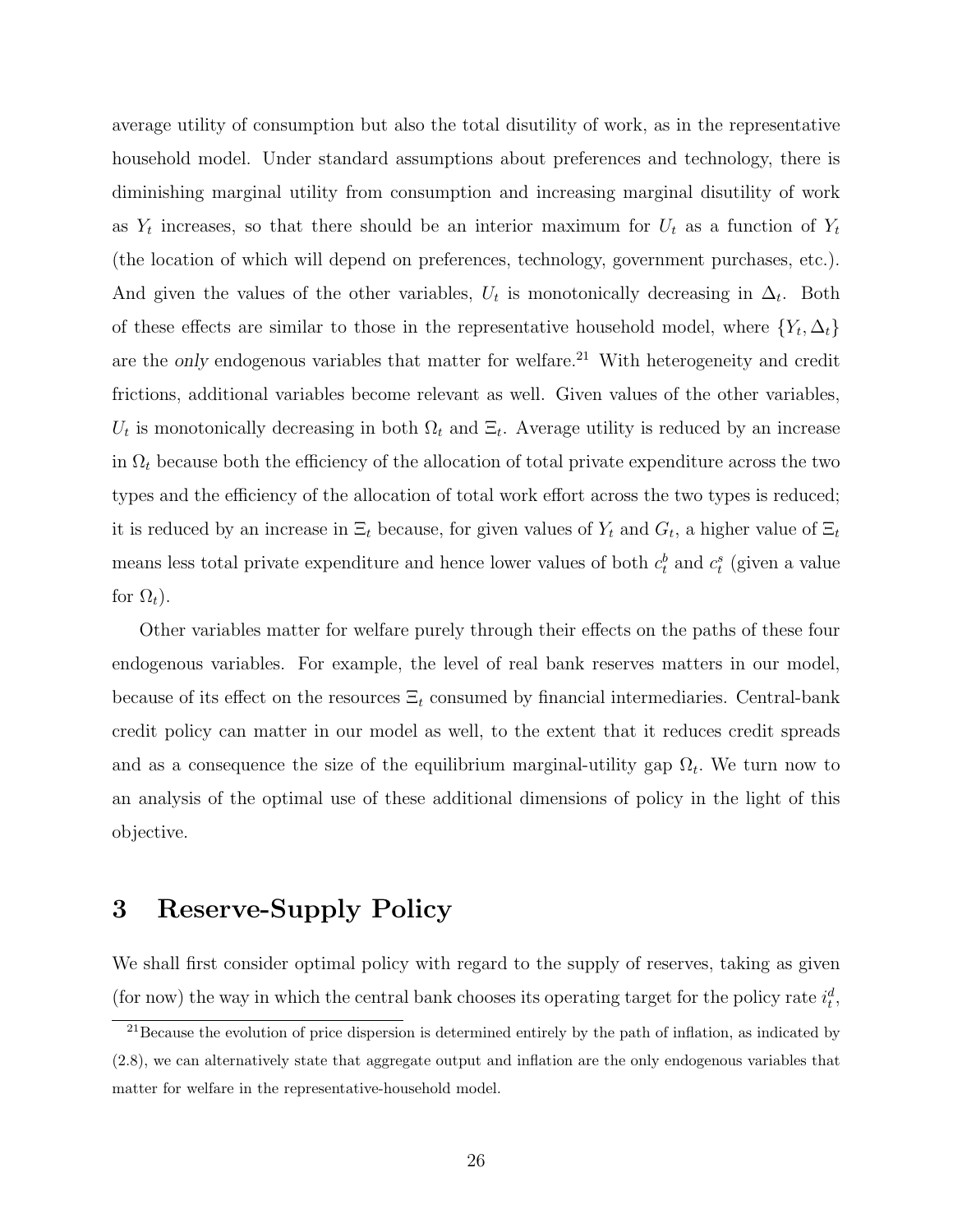and the state-contingent level of central-bank lending  $L_t^{cb}$  to the private sector. Under fairly weak assumptions, we obtain a very simple result: *optimal policy requires that intermediaries* be satiated in reserves, i.e., that  $M_t/P_t \geq m_t\bar{L}_t$  at all times.

For levels of reserves below the satiation point, an increase in the supply of reserves has two effects that are relevant for welfare: on the one hand, the resource cost of financial intermediation  $\Xi_t^p$  is reduced (for a given level of lending by the intermediary sector); and on the other hand, the credit spread  $\omega_t$  is reduced (again, for a given level of lending) as a consequence of (2.9). Each of these effects raises the value of the objective (2.16); note that reductions in credit spreads increase welfare because of their effect on the path of the marginal-utility gap  $\Omega_t$ <sup>22</sup> Hence an increase in the supply of reserves is unambiguously desirable, in any period in which they remain below the satiation level.<sup>23</sup>Once reserves are at or above the satiation level, however, further increases reduce neither the resource costs of intermediaries nor equilibrium credit spreads (as in this case  $\Xi_{mt}^p = \Xi_{Lmt}^p = 0$ ), so that there would be no further improvement in welfare. Hence policy is optimal along this dimension if and only if  $M_t/P_t \geq m_t\bar(L_t)$  at all times,<sup>24</sup> so that

$$
\Xi_{mt}^p(L_t; m_t) = 0. \tag{3.1}
$$

This is just another example in which the familiar "Friedman Rule" for "the optimum quantity of money" (Friedman, 1969) applies. Note, however, that our result has no consequences for interest-rate policy. While the Friedman rule is sometimes taken to imply a strong result about the optimal control of short-term nominal interest rates — namely, that the nominal interest rate should equal zero at all times — the efficiency condition  $(3.1)$ , together with the equilibrium relation (2.10), implies only that the interest-rate differential  $\delta_t^m$  $_t^m$  should equal zero at all times. With zero interest on reserves, this would also require

 $22$ Log-linearization of equations (2.3) can be used to show that, up to this log-linear approximation, log deviations of the marginal-utility gap should equal a forward-looking moving average of expected deviations of the credit spread from its steady-state level; see C´urdia and Woodford (2009a).

 $23$ The discussion here assumes that the upper bound in  $(2.12)$  is not a binding constraint. But if that constraint does bind, then an increase in the supply of reserves relaxes the constraint, and this too increases welfare, so that the conclusion in the text is unchanged.

 $24$ To be more precise, policy is optimal if and only if  $(3.1)$  is satisfied and the upper bound in  $(2.12)$  does not bind. Both conditions will be satisfied by any quantity of reserves above some finite level.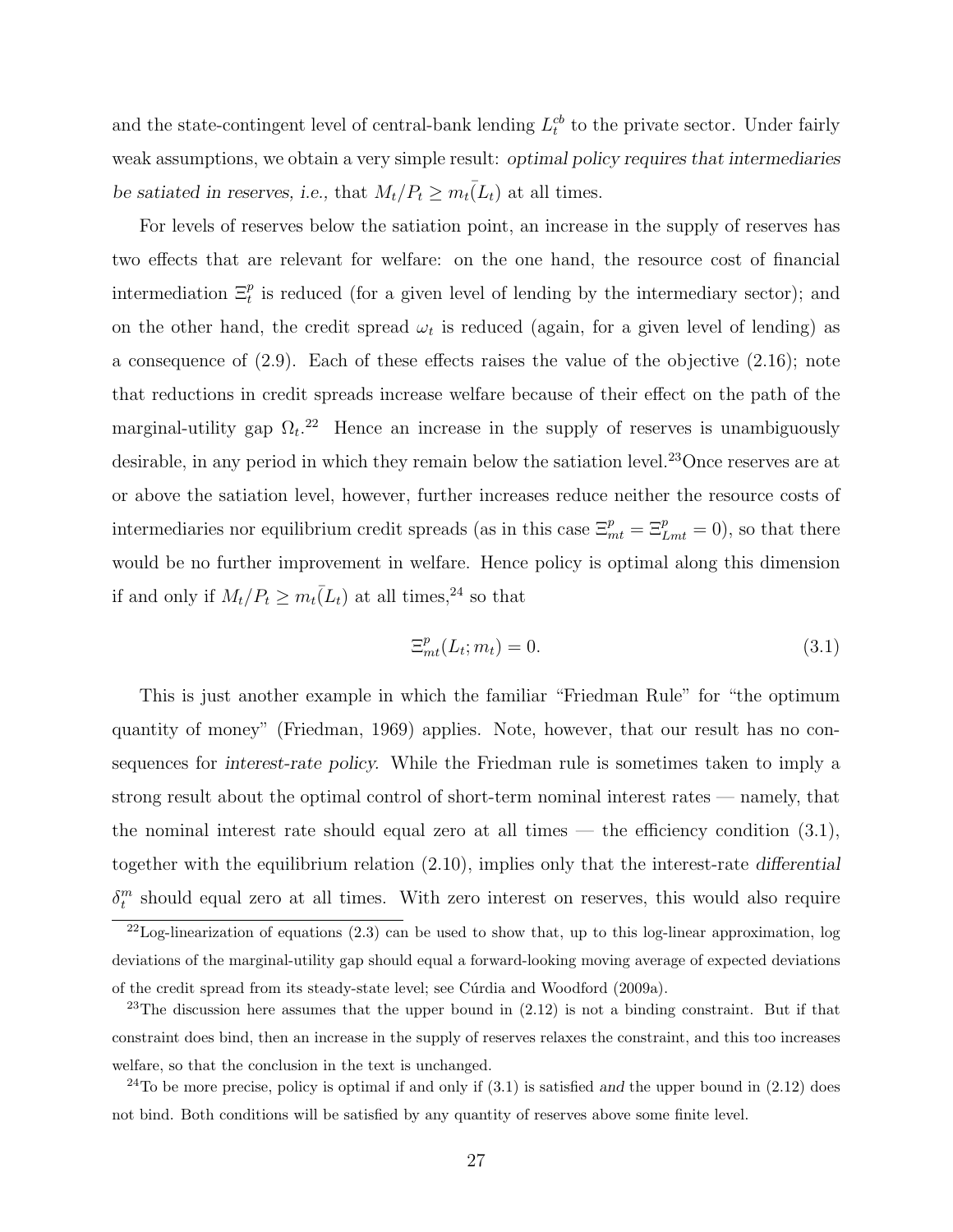that  $i_t^d = 0$  at all times; but given that the central bank is free to set any level of interest on reserves consistent with (2.15), the efficiency condition (3.1) actually implies no restriction upon either the average level of the degree of state-contingency of the central bank's target for the policy rate  $i_t^d$ .

# 3.1 Is a Reserve Supply Target Needed?

Our result about the importance of ensuring an adequate supply of reserves might suggest that the question of the correct target level of reserves at each point in time should receive the same degree of attention at meetings of the FOMC as the question of the correct operating target for the federal funds rate. But deliberations of that kind are not needed in order to ensure fulfillment of the optimality criterion (3.1). For the efficiency condition can alternatively be stated (using (2.10)) as requiring that  $i_t^d = i_t^m$  at all times. This requires that reserves be supplied to the point at which the policy rate falls to the level of the interest rate paid on reserves, or, in a formulation that is more to the point, that interest be paid on reserves at the central bank's target for the policy rate.

Given a rule for setting an operating target for  $i_t^d$  (discussed in the next section),  $i_t^m$ should be chosen each period in accordance with the simple rule

$$
i_t^m = i_t^d. \tag{3.2}
$$

To put this rule into practice, when the central bank acts to implement its target for the policy rate through open-market operations, it will automatically have to adjust the supply of reserves so as to satisfy (3.1). But this does not require a central bank's monetary policy committee (the FOMC in the case of the US) to deliberate about an appropriate target for reserves at each meeting; once the target for the policy rate is chosen (and the interest rate to be paid on reserves is determined by that, through condition (3.2), the quantity of reserves that must be supplied to implement the target can be determined by the bank staff in charge of carrying out the necessary interventions (the trading desk at the New York Fed, in the case of the US), on the basis of a more frequent monitoring of market conditions than is possible on the part of the monetary policy committee.

One obvious way to ensure that the efficiency condition (3.2) is satisfied is to adopt a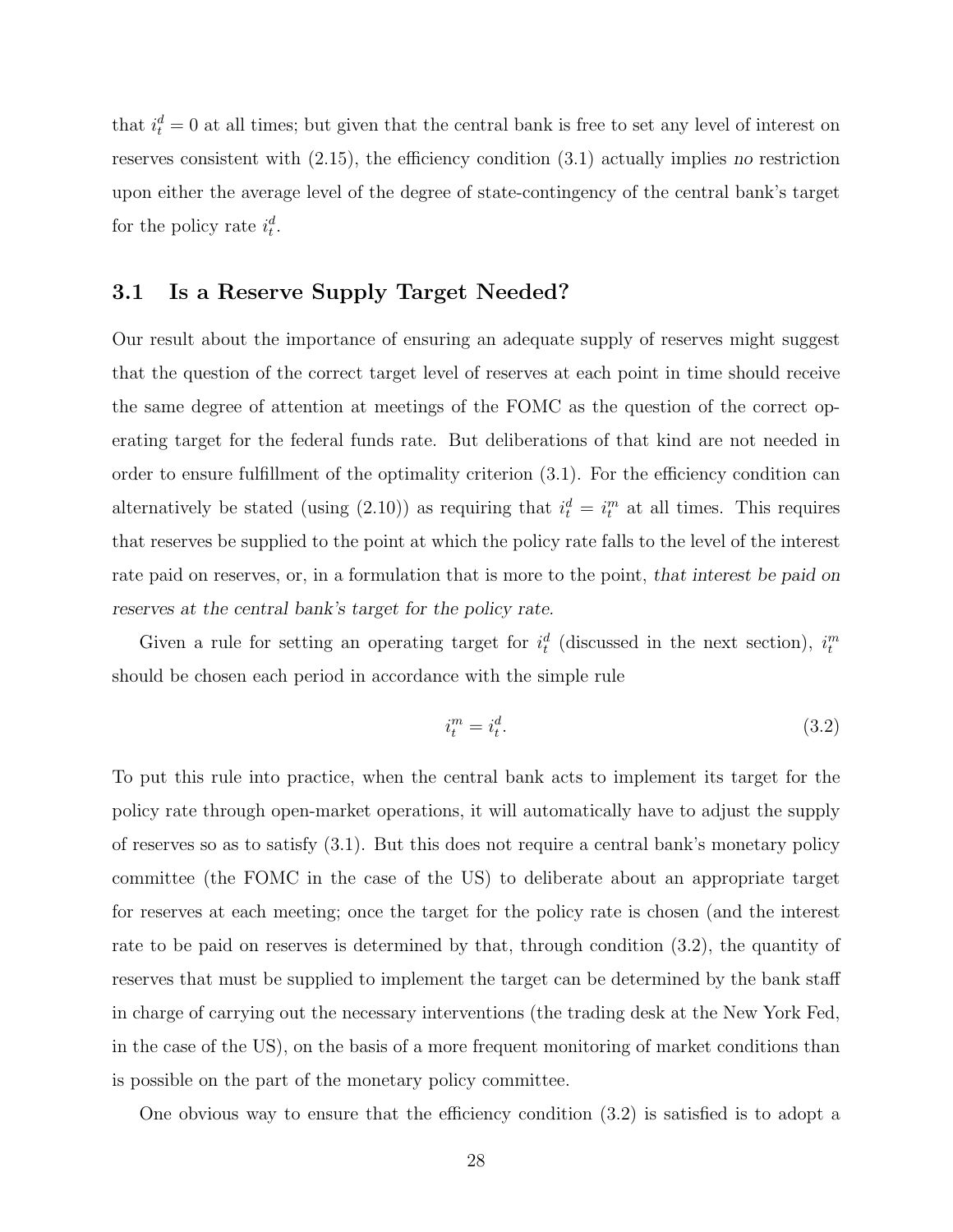routine practice of automatically paying interest on reserves at a rate that is tied to the current operating target for the policy rate. This is already the practice of many central banks outside the US. At some of those banks, the fixed spread between the target for the policy rate and the rate paid on overnight balances at the central bank is quite small (for example, 25 basis points in the case of the Bank of Canada); in the case of New Zealand, the interest rate paid on overnight balances is the policy rate itself. There are possible arguments (relating to considerations not reflected in our simple model) according to which the optimal spread might be larger than zero, but it is likely in any event to be desirable to maintain a constant small spread, rather than treating the question of the interest rate to be paid on reserves as a separate, discretionary policy decision to be made at each meeting of the policy committee. Apart from the efficiency gains modeled here, such a system should also help to facilitate the central bank's control of the policy rate (Goodfriend, 2002; Woodford, 2003, chap. 1, sec. 3).

# 3.2 Is there a Role for "Quantitative Easing"?

While our analysis implies that it is desirable to ensure that the supply of reserves never falls below a certain lower bound  $\bar{m}_t(L_t)$ , it also implies that there is no benefit from supplying reserves beyond that level. There is, however, one important exception to this assertion: it can be desirable to supply reserves beyond the satiation level if this is necessary in order to make the optimal quantity of central bank lending to the private sector  $L_t^{cb}$  consistent with  $(2.12)$ . This qualification is important in thinking about the desirability of the massive expansion in the supply of reserves by the Fed since September 2008, as shown in Figure 1. As can be seen from Figure 2, the increase in reserves occurred only once the Fed decided to expand the various newly-created liquidity and credit facilities beyond the scale that could be financed simply by reducing its holdings of Treasury securities (as had been its policy over the previous year).<sup>25</sup>

<sup>25</sup>Bernanke (2009) distinguishes between the Federal Reserve policy of "credit easing" and the type of "quantitative easing" practiced by the Bank of Japan earlier in the decade, essentially on this ground. Shiratsuka (2009) distinguishes between "pure credit easing" and "pure quantitative easing" in the way that we have proposed, but argues that the actual "unconventional policies" of central banks, including both the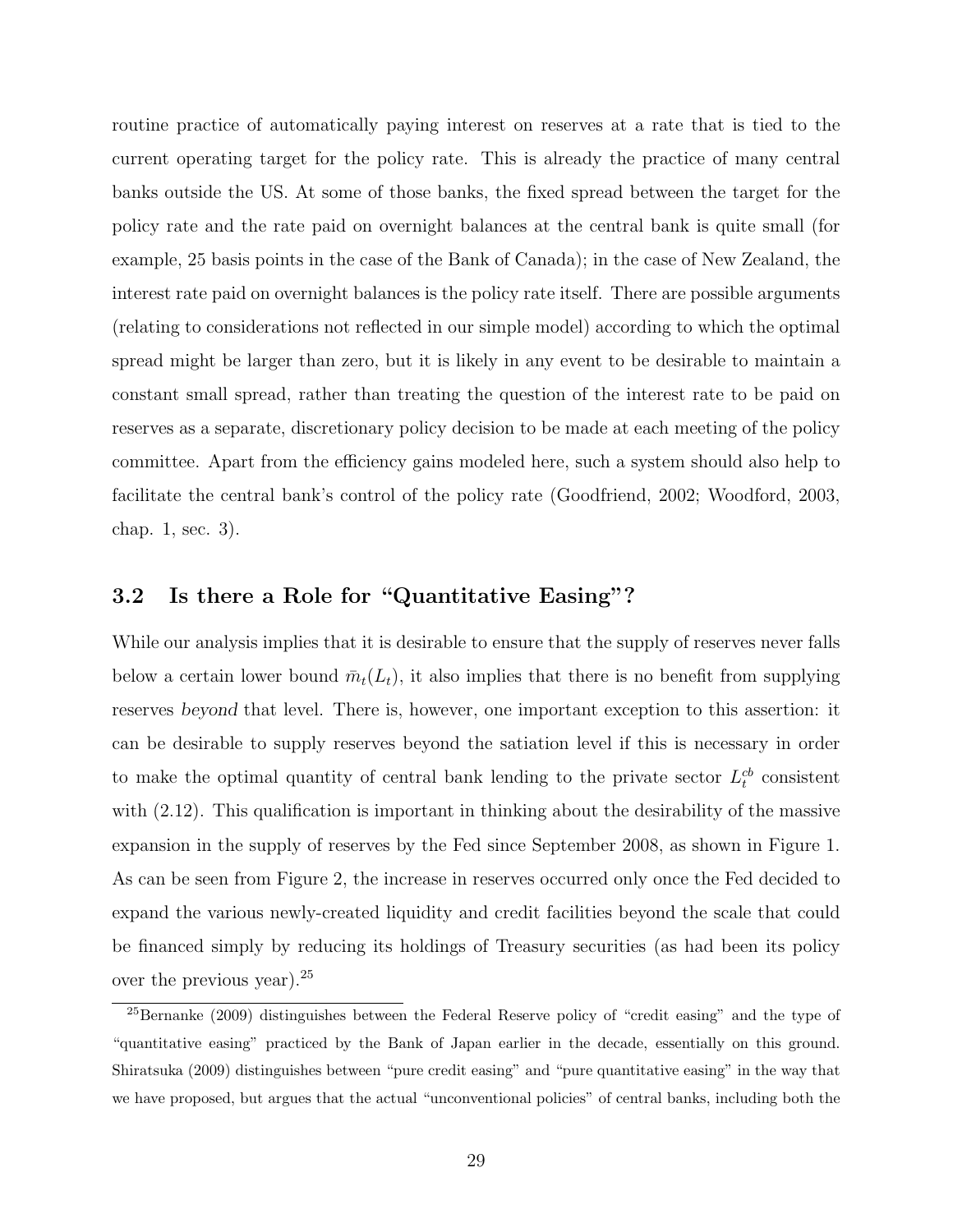Some have argued, instead, that further expansion of the supply of reserves beyond the level needed to bring the policy rate down to the level of interest paid on reserves is an important additional tool of policy in its own right — one of particular value precisely when a central bank is no longer able to further reduce its operating target for the policy rate, owing to the zero lower bound (as at present in the US and many other countries). It is sometimes proposed that when the zero lower bound is reached, it is desirable for a central bank's policy committee to shift from deliberations about an interest-rate target to a target for the supply of bank reserves, as under the Bank of Japan's policy of "quantitative easing" during the period between March 2001 and March 2006.

Our model provides no support for the view that such a policy should be effective in stimulating aggregate demand. Indeed, it is possible to state an irrelevance proposition for quantitative easing in the context of our model. Let the three dimensions of central-bank policy be described by functions that specify the operating target for the policy rate, the supply of reserves, the interest rate to be paid on reserves, and the quantity of central-bank credit as functions of macroeconomic conditions.

For the sake of concreteness, we may suppose that each of these variables is to be determined by a Taylor-type rule,

$$
i_t^d = \phi^{id}(\pi_t, Y_t, L_t; \xi_t),
$$
  
\n
$$
M_t/P_t = \phi^m(\pi_t, Y_t, L_t; \xi_t),
$$
  
\n
$$
i_t^m = \phi^{im}(\pi_t, Y_t, L_t; \xi_t),
$$
  
\n
$$
L_t^{cb} = \phi^L(\pi_t, Y_t, L_t; \xi_t),
$$

where the functions are such that constraints  $(2.12)$ – $(2.15)$  are satisfied for all values of the arguments. (Here the vector of exogenous disturbances  $\xi_t$  upon which the reaction functions may depend includes the exogenous factors that shift the function  $\Xi_t^p(L;m)$ . Then our result is that given the three functions  $\phi^{id}(\cdot)$ ,  $\phi^{im}(\cdot)$ , and  $\phi^{L}(\cdot)$ , the set of processes  $\{\pi_t, Y_t, L_t, b_t, i_t^d, i_t^b, \Omega_t, \Delta_t\}$  that constitute possible rational expectations equilibria is Bank of Japan in 2001-06 and the Federal Reserve during the current crisis, are mixtures of the two pure types. Ueda (2009) similarly argues that many central banks represent mixed cases.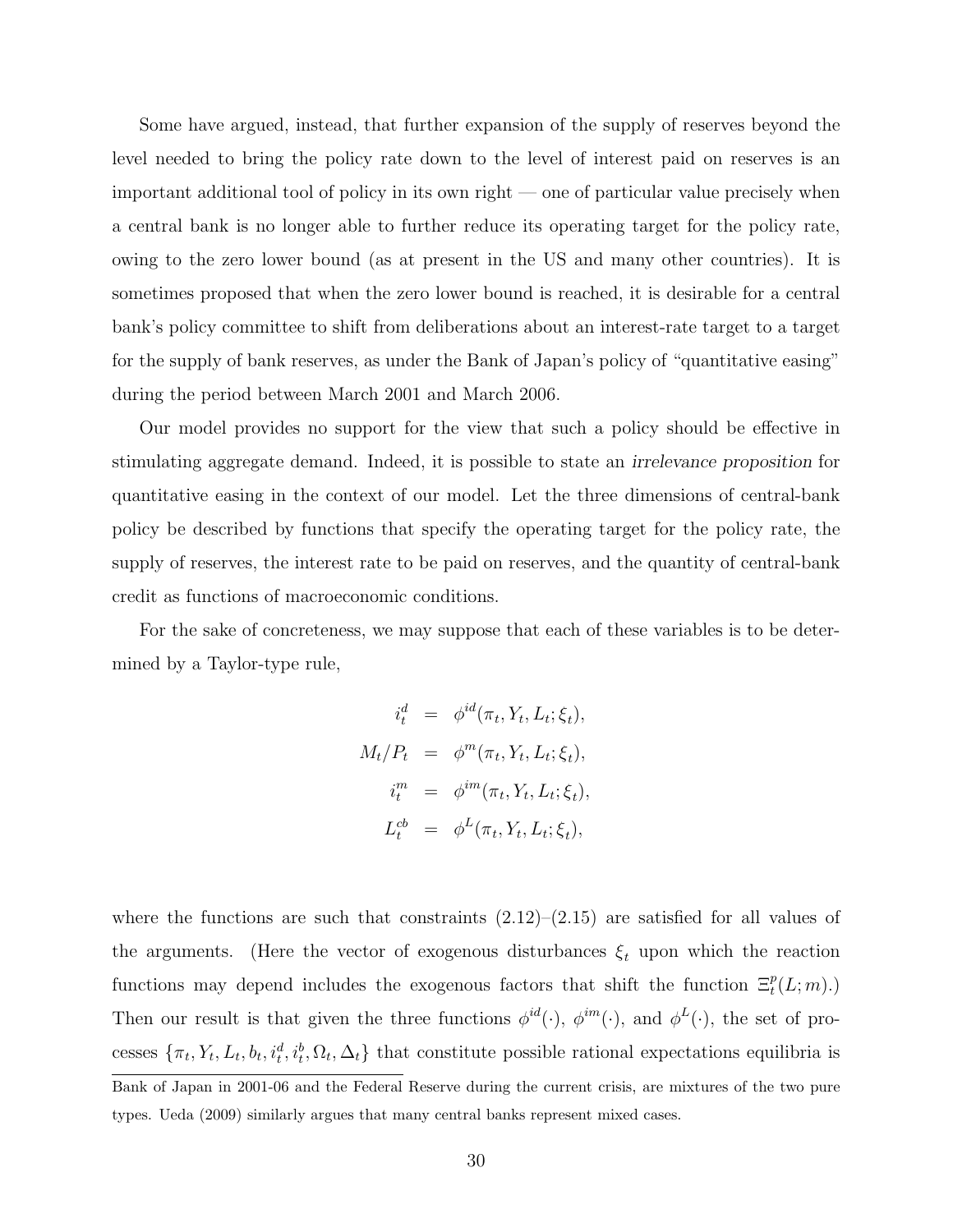the same, independently of the choice of the function  $\phi^m(\cdot)$ , as long as the specification of  $\phi^m(\cdot)$  is consistent with the other three functions (in the sense that (2.12) and (2.13) are necessarily satisfied, and that  $(2.13)$  holds with equality in all cases where  $(2.14)$  is a strict inequality).<sup>26</sup>

Of course, the stipulation that  $\phi^m(\cdot)$  be consistent with the other functions uniquely determines what the function must be for all values of the arguments for which the functions  $i^d(\cdot)$  and  $i^m(\cdot)$  imply that  $\delta_i^m > 0$ . However the class of policies considered allows for an arbitrary degree of expansion of reserves beyond the satiation level in the region where those functions imply that  $\delta_t^m = 0$ , and in particular, for an arbitrary degree of quantitative easing when the zero bound is reached (*i.e.*, when  $i_t^d = i_t^m = 0$ ). The class of policies considered includes the popular proposal under which the quantity of excess reserves should depend on the degree to which a standard Taylor rule (unconstrained by the zero bound) would call for a negative policy rate. Our result implies that there should be no benefits from such policies.

Our result might seem to be contradicted by the analysis of Auerbach and Obstfeld (2004), in which an open market operation that expands the money supply is found to stimulate real activity even when the economy is at the zero bound at the time of the monetary expansion. But their thought experiment does not correspond to pure quantitative easing of the kind contemplated in the above proposition, because they specify monetary policy in terms of a path for the money supply, and the policy change that they consider is one that permanently increases the money supply, so that it remains higher after the economy has exited from the "liquidity trap" in which the zero bound is temporarily binding. The contemplated policy change is therefore not consistent with an unchanged reaction function  $\phi^{id}(\cdot)$  for the policy rate, and the effects of the intervention can be understood to be the consequences of the commitment to a different future interest-rate policy.

Our result only implies that quantitative easing should be irrelevant under two conditions: that the increase in reserves finances an increase in central-bank holdings of Treasury securities, rather than an increase in central-bank lending to the private sector; and that the policy implies no change in the way that people should expect future interest-rate policy to

 $^{26}$ This result generalizes the irrelevance result for quantitative easing in Eggertsson and Woodford (2003) to a model with heterogeneity and credit frictions.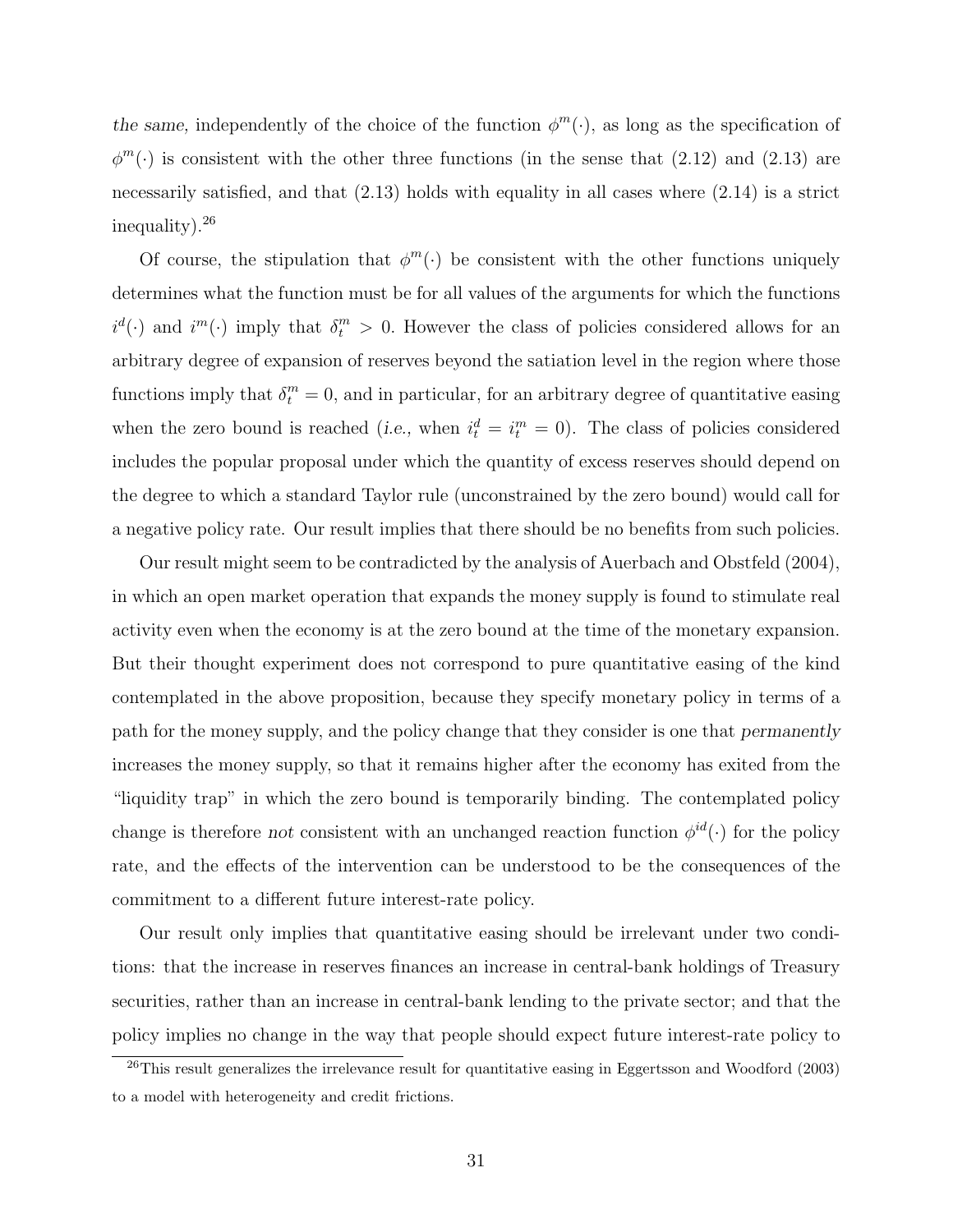be conducted. Our model does allow for real effects of an increase in central-bank lending  $L_t^{cb}$  financed by an increase in the supply of reserves, in the case that private-sector financial intermediation is inefficient; $^{27}$  but the real effects of the increased central-bank lending in that case are the same whether the lending is financed by an increase in the supply of reserves or by a reduction in central-bank holdings of Treasury securities. Our model also allows for real effects of an announcement that interest-rate policy in the future will be different, as in the case where a central bank commits itself not to return immediately to its usual Taylor rule as soon as the zero bound ceases to bind, but promises instead to maintain policy accommodation for some time after it would become possible to comply with the Taylor rule (as discussed in the next section). But such a promise (if credible and correctly understood by the private sector) should increase output and prevent deflation to the same extent even if it implies no change in policy during the period when the zero lower bound binds.

While our definition of quantitative easing may seem a narrow one, the policy of the Bank of Japan during the period 2001-2006 fits our definition fairly closely. The BOJ's policy involved the adoption of a series of progressively higher quantitative targets for the supply of reserves, and the aim of the policy was understood to be to increase the monetary base, rather than to allow the BOJ to acquire any particular type of assets. The assets purchased consisted primarily Japanese government securities and bills issued by commercial banks; while there were also some more "unconventional" asset purchases under the quantitative easing policy — direct purchases of asset-backed securities and of stocks — the size of these operations was quite small relative to the total increase in the supply of reserves shown in Figure 4.<sup>28</sup> Finally, there was no suggestion that the targets of policy after the end of the

 $27$ This result differs from that obtained in Eggertsson and Woodford (2003), where changes in the composition of the assets on the central bank's balance sheet are also shown to be irrelevant. That stronger result depends on the assumption of a representative household as in the earlier paper, or alternatively, frictionless financial intermediation, as discussed in section 1.

<sup>&</sup>lt;sup>28</sup>According to Bank of Japan statistics, these "unconventional" purchases had a value only slightly greater than 2 trillion yen at their maximum, whereas the total increase in the monetary base during the quantitative easing (QE) period was in excess of 45 trillion yen. For more detailed discussion of the different aspects of the BOJ policy during the period, and an attempt to separate the effects of targeted asset purchases from those of quantitative easing, see Ueda (2009). Shiratsuka (2009) provides additional information.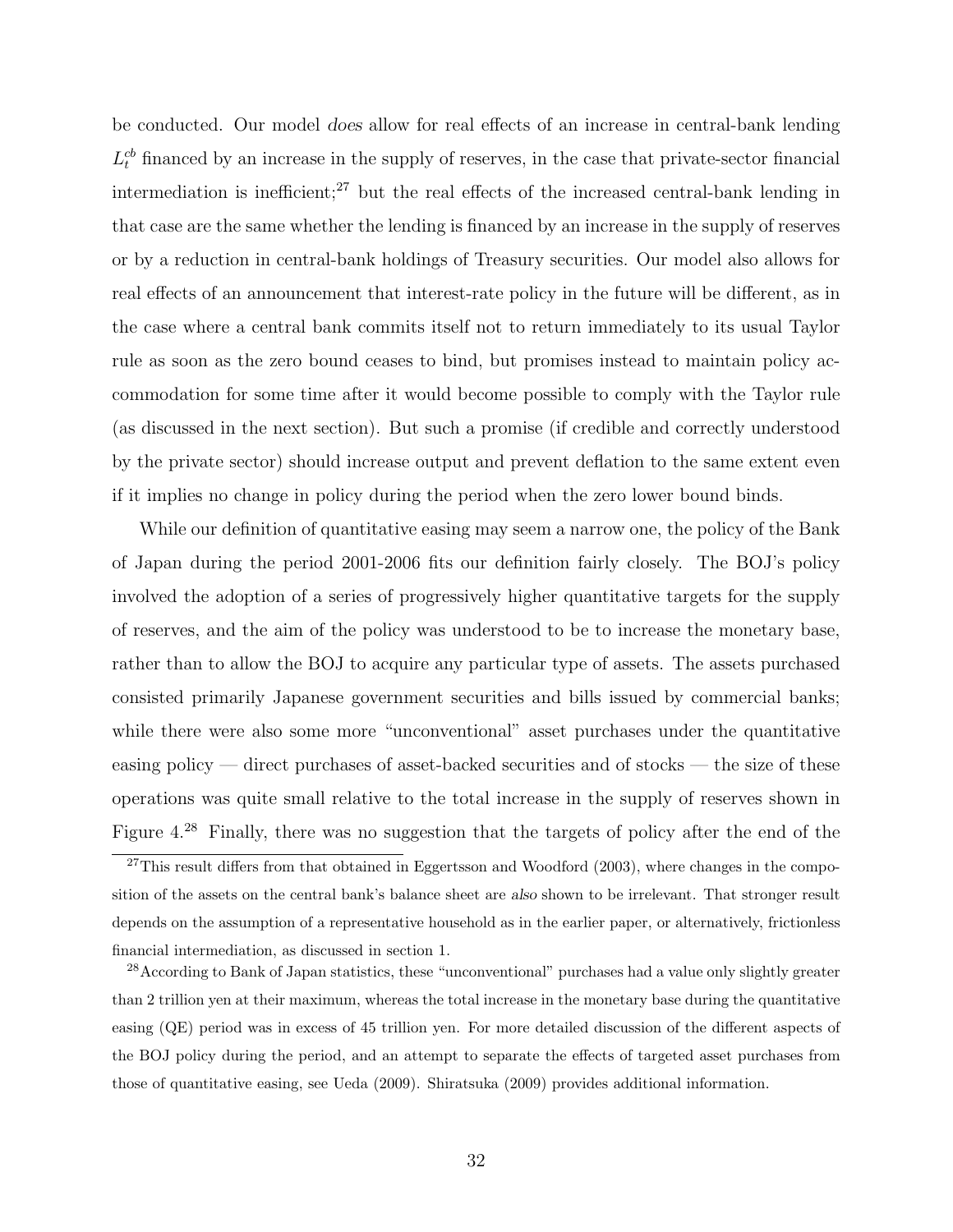zero-interest-rate period would be any different than before; there was no commitment to maintain the increased quantity of base money in circulation permanently, and indeed, once it was judged time to end the zero-interest-rate policy, the supply of reserves was rapidly contracted again, as also shown in Figure 4.

Our theory suggests that expansion of the supply of reserves under such circumstances should have little effect on aggregate demand, and this seems to have been the case. For example, as is also shown in Figure 4, despite an increase in the monetary base of 60 percent during the first two years of the quantitative easing policy, and an eventual increase of nearly 75 percent, nominal GDP never increased at all (relative to its March 2001 level) during the entire five years of the policy.<sup>29</sup> Apart from the absence of the effects on aggregate expenditure that simple quantity-theoretic reasoning would have predicted, there was also little evidence of effects of the policy on longer-term interest rates (the channel through which it might have been expected to ultimately influence aggregate expenditure). Those studies of Japan's experience with quantitative easing that find some reduction in longerterm interest rates attribute this mainly to successful signalling by the BOJ of an intention to maintain the zero-interest-rate policy, and find little effect on bond yields of the increase in the supply of reserves itself (Okina and Shiratsuka, 2004; Oda and Ueda, 2007; Ugai, 2007; Ueda, 2009).<sup>30</sup> Of course, it is perfectly consistent with our model that signals about future interest-rate policy can be an effective channel through which a central bank can seek to provide further monetary stimulus even when the current policy rate is constrained by the zero lower bound. $31$ 

<sup>29</sup>As indicated in Figure 4, over the first two years of the quantitative easing policy, nominal GDP fell by more than 4 percent, despite extremely rapid growth of base money. While nominal GDP recovered thereafter, it remained below its 2001:Q1 level over the entire period until 2006:Q4, three quarters after the official end of quantitative easing, by which time the monetary base had been reduced again by more than 20 percent. Moreover, even if the growth of nominal GDP after 2003:Q1 is regarded as a delayed effect of the growth in the monetary base two years earlier, this delayed nominal GDP growth was quite modest relative to the size of the expansion in base money.

 $30B$ aba et al. (2006) find some effects of BOJ purchases of commercial paper on the spreads associated with those particular types of paper. But this is really more evidence of the effectiveness of targeted asset purchases than of effectiveness of quantitative easing as such. See also the discussion by Ueda (2009).

<sup>31</sup>See Eggertsson and Woodford (2003) and Cúrdia and Woodford (2009b) for further discussion of the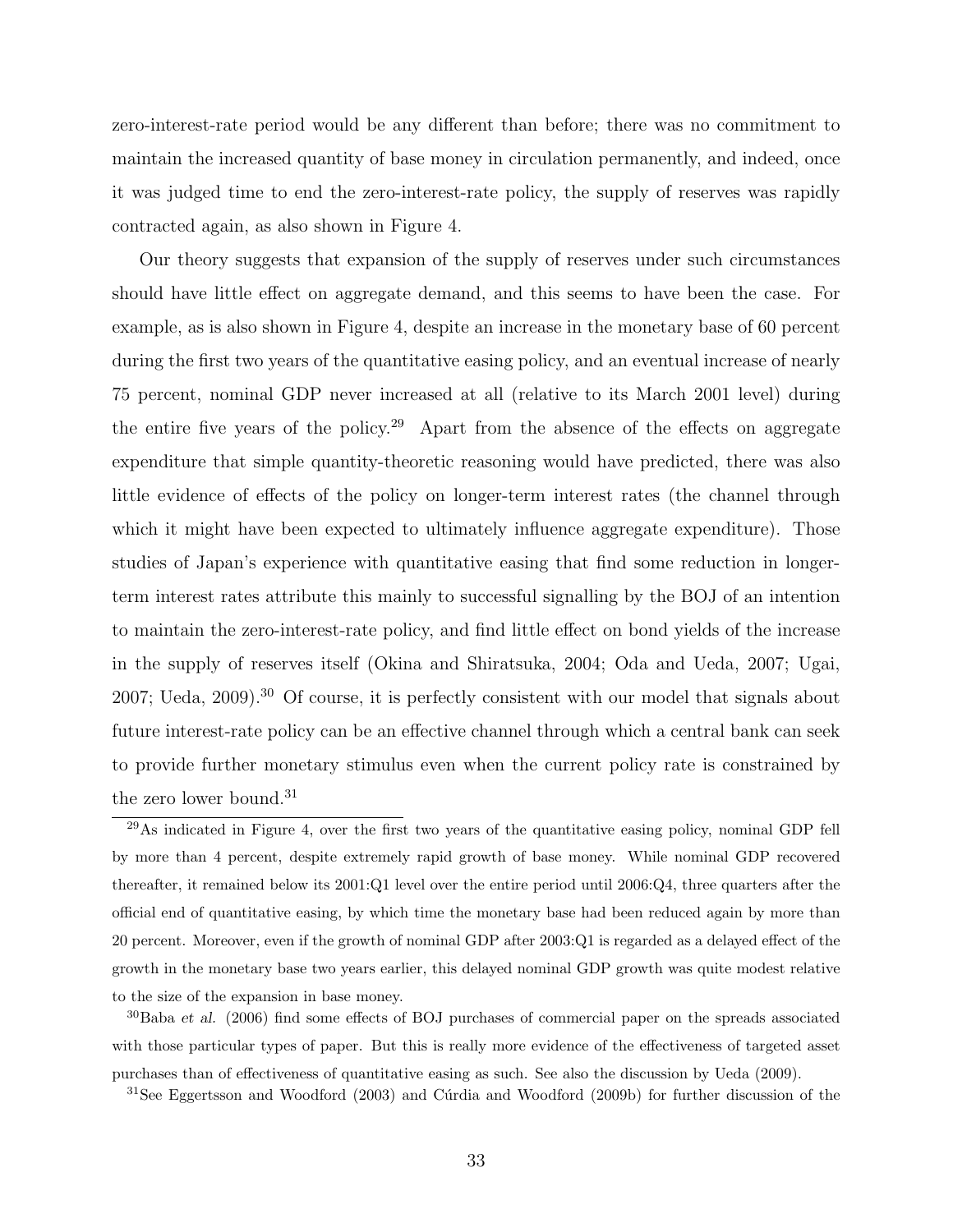# 4 Central-Bank Asset Purchases: "Treasuries Only"?

We turn now to another of our three independent dimensions of central-bank policy, namely, adjustment of the composition of the asset side of the central bank's balance sheet, taking as given the overall size of the balance sheet (determined by the reserve-supply decision discussed above). In this section, we take for granted that reserve-supply policy is being conducted in the way recommended in the previous section, i.e., that the rate of interest on reserves will satisfy (3.2) at all times. In this case, we can replace the function  $\Xi_t^p(L_t; m_t)$  by

$$
\bar{\Xi}_t^p(L_t) \equiv \Xi_t^p(L_t; \bar{m}_t(L_t))
$$

and the function  $\omega_t(L_t; m_t)$ , defined by the left-hand side of (2.9), by

$$
\bar{\omega}_t(L_t) \equiv \omega_t(L_t; \bar{m}_t(L_t)),
$$

since there will be satiation in reserves at all times.<sup>32</sup> Using these functions to specify the equilibrium evolution of  $\Xi_t^p$  and  $\omega_t$  as functions of the evolution of aggregate private credit, we can then write the equilibrium conditions of the model without any reference to the quantity of reserves or to the interest rate paid on reserves. We wish to consider alternative possible state-contingent evolutions for central-bank lending  $\{L_t^{cb}\}$ , under various maintained assumptions about interest-rate policy (made explicit below).

According to the traditional doctrine of "Treasuries only," the central bank should not vary the composition of its balance sheet as a policy tool; instead, it should avoid both balance-sheet risk and the danger of politicization by only holding (essentially riskless) Treasury securities at all times, while varying the size of its balance sheet to achieve its stabilization goals for the aggregate economy.<sup>33</sup> And even apart from these prudential concerns, if private financial markets can be relied upon to allocate capital efficiently, it is hard to argue that there would be any substantial value to allowing the central bank this additional dimension of policy. Eggertsson and Woodford (2003) present a formal irrelevance proposition in the context of a representative-household general-equilibrium model; in their

effectiveness of and ideal use of this aspect of policy.

<sup>&</sup>lt;sup>32</sup>Even if at some times  $m_t$  exceeds  $\bar{m}_t(L_t)$ , this will not affect the values of  $\Xi_t^p$  or  $\omega_t$ .

<sup>&</sup>lt;sup>33</sup>See Goodfriend (2009) for discussion of this view and a warning about the dangers of departing from it.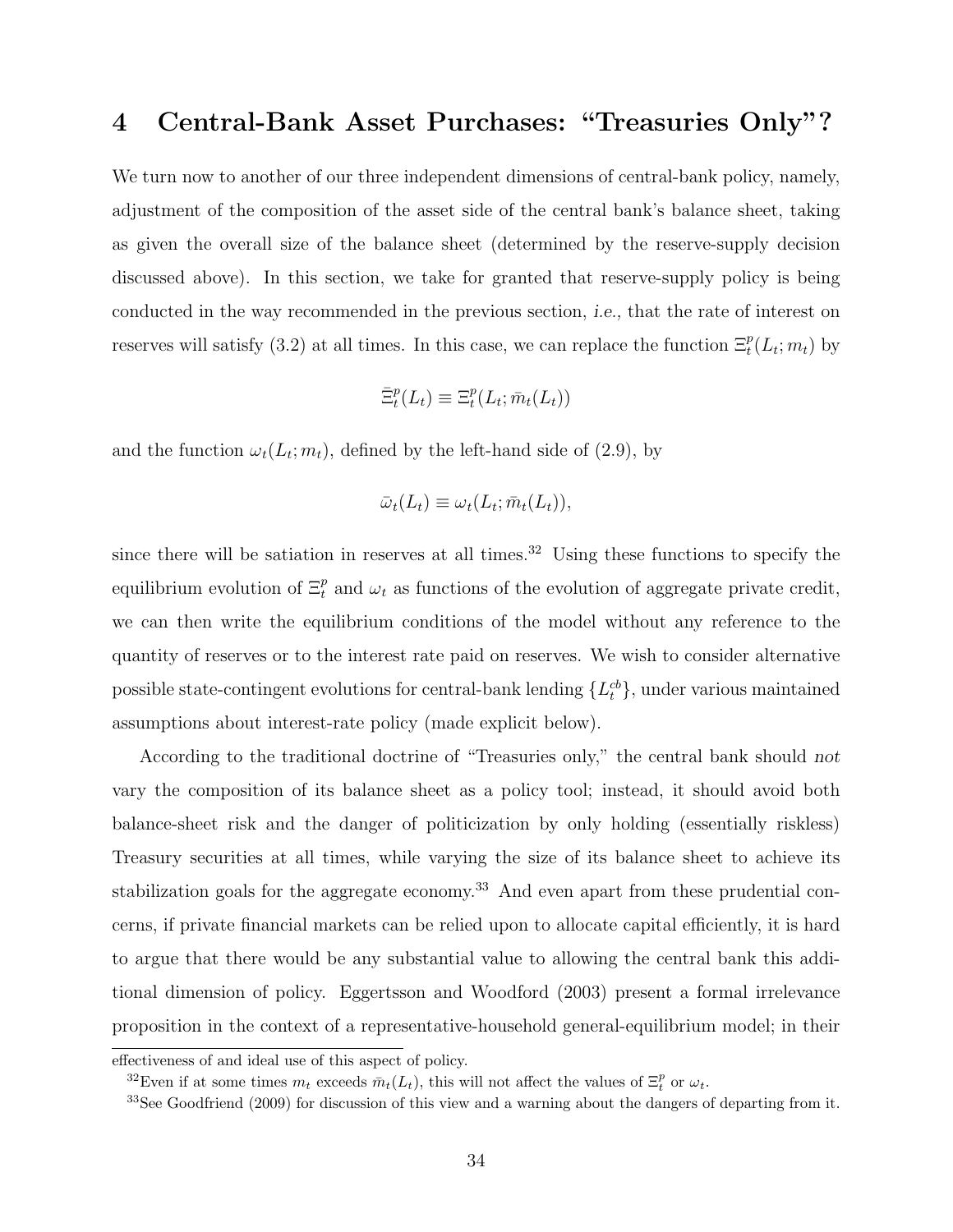model, the assets purchased by the central bank have no consequences for the equilibrium evolution of output, inflation or asset prices — and this is true regardless of whether the central bank purchases long-term or short-term assets, nominal or real assets, riskless or risky assets, and so on. And even in a model with heterogeneity of the kind considered here, the composition of the central bank's balance sheet would be irrelevant if we were to assume frictionless private financial intermediation, since private intermediaries would be willing to adjust their portfolios to perfectly offset any changes in the portfolio of the central bank, as discussed in section 1.

This irrelevance result does not hold, however, in the presence of credit frictions of the kind assumed in section 2. Here we illustrate the potential use of central-bank credit as an instrument of stabilization policy in a numerical example. After establishing that credit policy can be used for macroeconomic stabilization in principle, we then consider the subtler question of whether it is desirable to do so.

#### 4.1 Numerical Calibration

We shall illustrate our main points through an analysis of the quantitative effects of alternative types of purely financial disturbances in a calibrated model. The numerical values for parameters used in our calculations are summarized in Table 1. They are essentially the same as those used in the numerical analysis in Cúrdia and Woodford (2009a), where they are discussed in greater detail. The one important difference is that here we calibrate the model so that the steady-state real return on deposits (identified with the real federal funds rates, for purposes of the empirical interpretation of the model) is 3.0 percent per annum. In Cúrdia and Woodford (2009a), this rate is calibrated to be 4 percent per annum (1 percent per quarter), for the sake of using a round number (when expressed as a quarterly rate). But because we are interested in the consequences of the zero lower bound on the policy rate in some of the calculations reported below, the question of how far the steady-state policy rate is from the lower bound is of non-trivial import. Hence we have here adopted a value for this target that is closer to the average historical level of the real federal funds rate. Several of the numbers in Table 1 are also slightly different from those reported in the appendix to Curdia and Woodford (2009a), but all of these are consequences of the change in the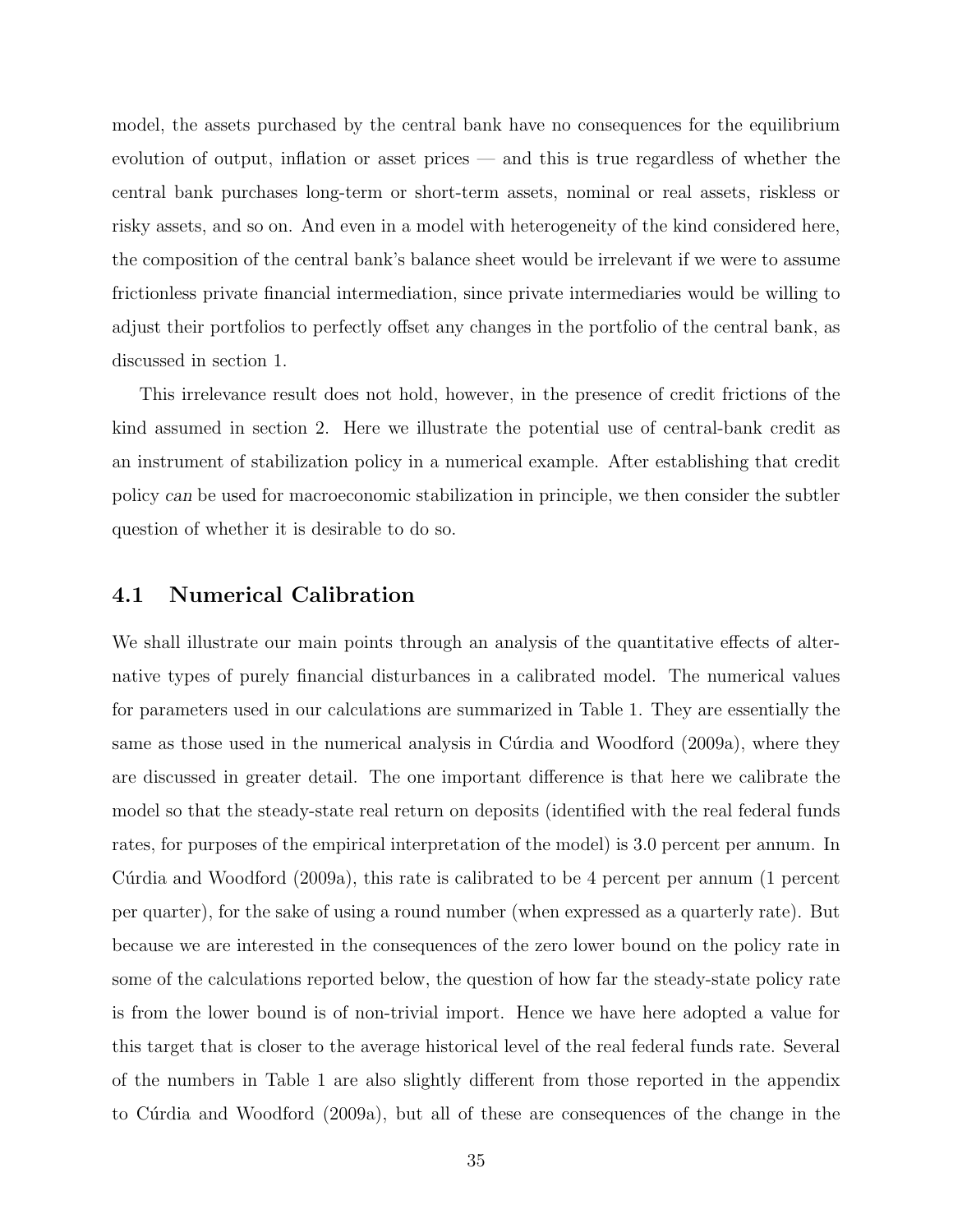calibration target for the steady-state real policy rate, given unchanged numerical values for the other calibration targets.

Our numerical analysis requires the introduction of functional forms for preferences, production technology, and the functions that define the financial frictions. The utility from expenditure is assumed to be of the form

$$
u^{\tau}\left(c;\xi_{t}\right) \equiv \frac{c^{1-\sigma_{\tau}^{-1}}\left(\bar{C}_{t}^{\tau}\right)^{\sigma_{\tau}^{-1}}}{1-\sigma_{\tau}^{-1}},
$$

for  $\tau = b, s$ , where for each type,  $\sigma_{\tau} > 0$  would be the intertemporal elasticity of substitution of expenditure if one's type were expected to remain unchanged, and  $\bar{C}^{\tau}_{t}$  is an exogenous type-specific disturbance, indicating variation in aggregate spending opportunities. The quantity c is a Dixit-Stiglitz aggregate of the household's purchases of the various individual goods, with elasticity of substitution  $\theta > 1$ , assumed to be the same for households of both types.<sup>34</sup> The disutility of work is assumed to be of the form

$$
v^{\tau} (h; \xi_t) \equiv \frac{\psi_{\tau}}{1 + \nu} h^{1 + \nu} \bar{H}_t^{-\nu},
$$

for  $\tau = b$ , s, where  $\nu > 0$  is the inverse of the Frisch elasticity of labor supply for both types, and  $\bar{H}_t$  is an exogenous disturbance, also common to both types. (Note that the disutility of work is assumed to be the same for both types, except for the multiplicative factors  $\psi_{\tau}$ , that differ across types so as to imply identical steady-state labor supplies for the two types, despite their differing steady-state marginal utilities of income.) The production technology for each good  $j$  is assumed to be of the form

$$
y_t(j) = A_t h_t(j)^{1/\phi},
$$

where  $\phi > 1$  indicates the degree of diminishing returns, and  $A_t$  is an exogenous productivity factor, common to all goods.

Many of the model's parameters are also parameters of the basic New Keynesian model, and in the case of these parameters we assume similar numerical values as in the numerical

 $34$ The government is also assumed to purchase an exogenous quantity of the composite good, defined using the same aggregator, so that the government's elasticity of substitution among individual goods is also equal to  $\theta$ . This makes the elasticity of each firm's demand curve independent of the composition of demand.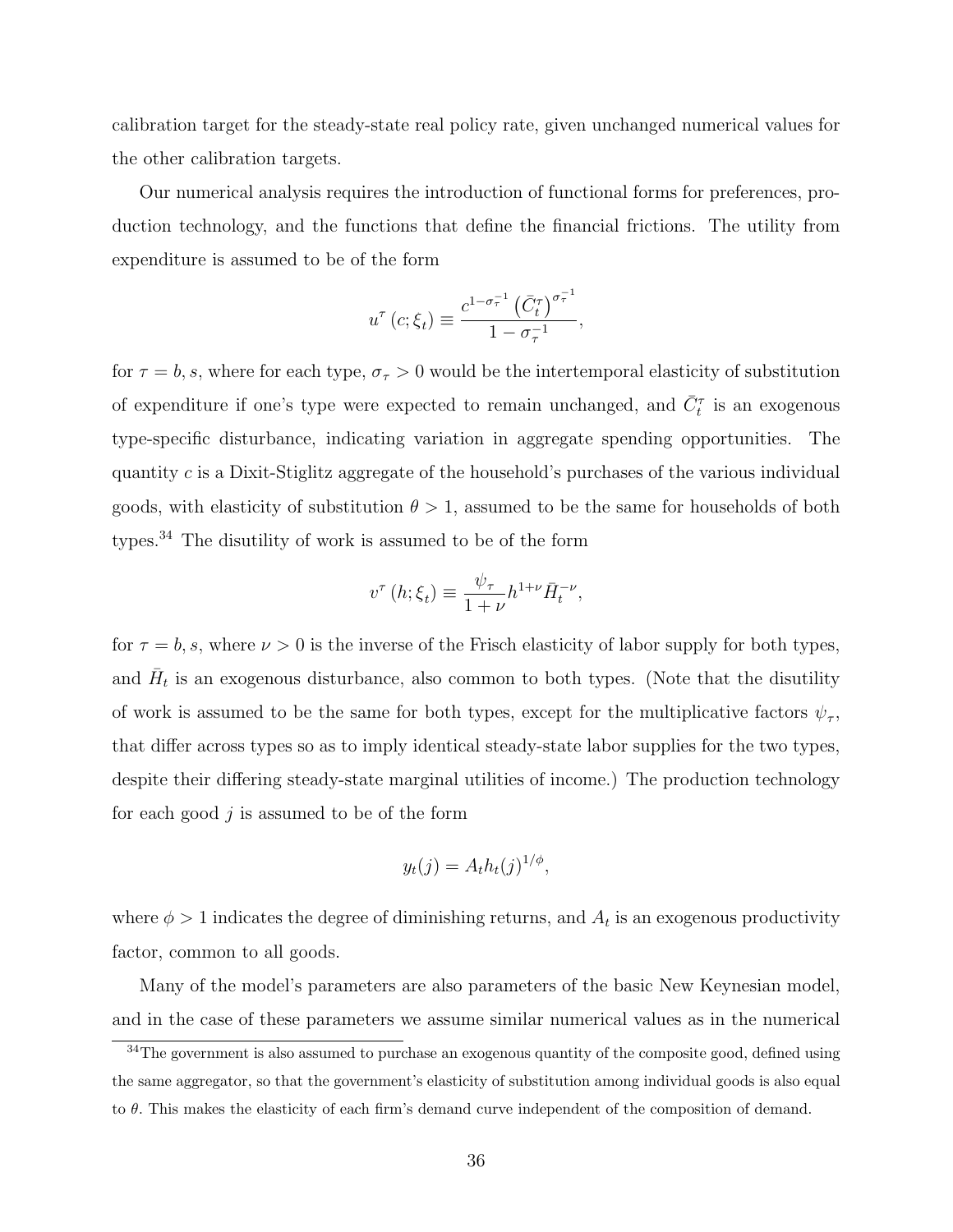| $\pi_b$ 0.5             |                                        |                 | $s_b$ 0.798 $(\theta - 1)^{-1}$ 0.15 |          | $\bar{\tau}$                                           | 0.2                        |
|-------------------------|----------------------------------------|-----------------|--------------------------------------|----------|--------------------------------------------------------|----------------------------|
| $\delta$ 0.975          |                                        | $s_s$ 0.602     | $\phi^{-1}$ 0.75                     |          |                                                        | $\bar{\Xi}/\bar{Y}$ 0.0003 |
| $\beta$ 0.990           |                                        | $\sigma_b$ 13.6 | $\alpha$                             | $0.66\,$ | $\bar{\chi}/\bar{L}$ 0                                 |                            |
| $\nu$ 0.105             | $\sigma_s$ 2.72                        |                 |                                      |          | $\bar{b}^g/\bar{Y}$ 0 1+ $\bar{\omega}$ $(1.02)^{1/4}$ |                            |
| $\bar{h}^b/\bar{h}^s$ 1 | $\bar{\lambda}^b/\bar{\lambda}^s$ 1.22 |                 | $\bar{b}/\bar{Y}$ 3.2                |          | $\eta$                                                 | 51.6                       |

Table 1: Numerical parameter values used.

analysis of that model in Woodford (2003, Table 5.1.), which in turn are based on the empirical model of Rotemberg and Woodford (1997). Specifically, the values assumed for  $\nu, \theta$ , and  $\phi$  in Table 1 are the same as in Rotemberg and Woodford, and the average of the elasticities  $\sigma_{\tau}$  is chosen so as to imply the same interest-elasticity of aggregate expenditure as in Rotemberg and Woodford.<sup>35</sup>The value assumed for  $\alpha$ , the fraction of goods prices that remain unchanged from one quarter to the next, is also the same as in Rotemberg and Woodford. The value assumed for  $\beta$  is also the same (to three decimal places) as the one used by Rotemberg and Woodford, though for a different reason: the value reported in the table is required by our calibration target for the steady-state real policy rate, discussed above.<sup>36</sup>

The new parameters that are needed for the present model are those relating to heterogeneity or to the specification of the credit frictions. The parameters relating to heterogeneity are the fraction  $\pi_b$  of households that are borrowers, the degree of persistence  $\delta$  of a household's "type", the steady-state expenditure level of borrowers relative to savers, and the interest-elasticity of expenditure of borrowers relative to that of savers,  $\sigma_b/\sigma_s$ .<sup>37</sup>

<sup>&</sup>lt;sup>35</sup>To be precise, these are chosen so that the coefficient  $\bar{\sigma}$  defined in the Appendix has the same value as the coefficient denoted  $\sigma$  in Table 5.1 of Woodford (2003).

<sup>&</sup>lt;sup>36</sup>Our calibration target for the steady-state real policy rate is slightly lower than the one assumed by Rotemberg and Woodford, but the credit frictions in our model require a rate of time preference that is slightly higher than the steady-state real policy rate, unlike the model of Rotemberg and Woodford; and the consequences of these two changes for the assumed value of  $\beta$  essentially cancel one another.

<sup>&</sup>lt;sup>37</sup>Another new parameter that matters as a consequence of heterogeneity is the steady-state level of government debt relative to GDP,  $\bar{b}^g/\bar{Y}$ ; here we assume that  $\bar{b}^g = 0$ .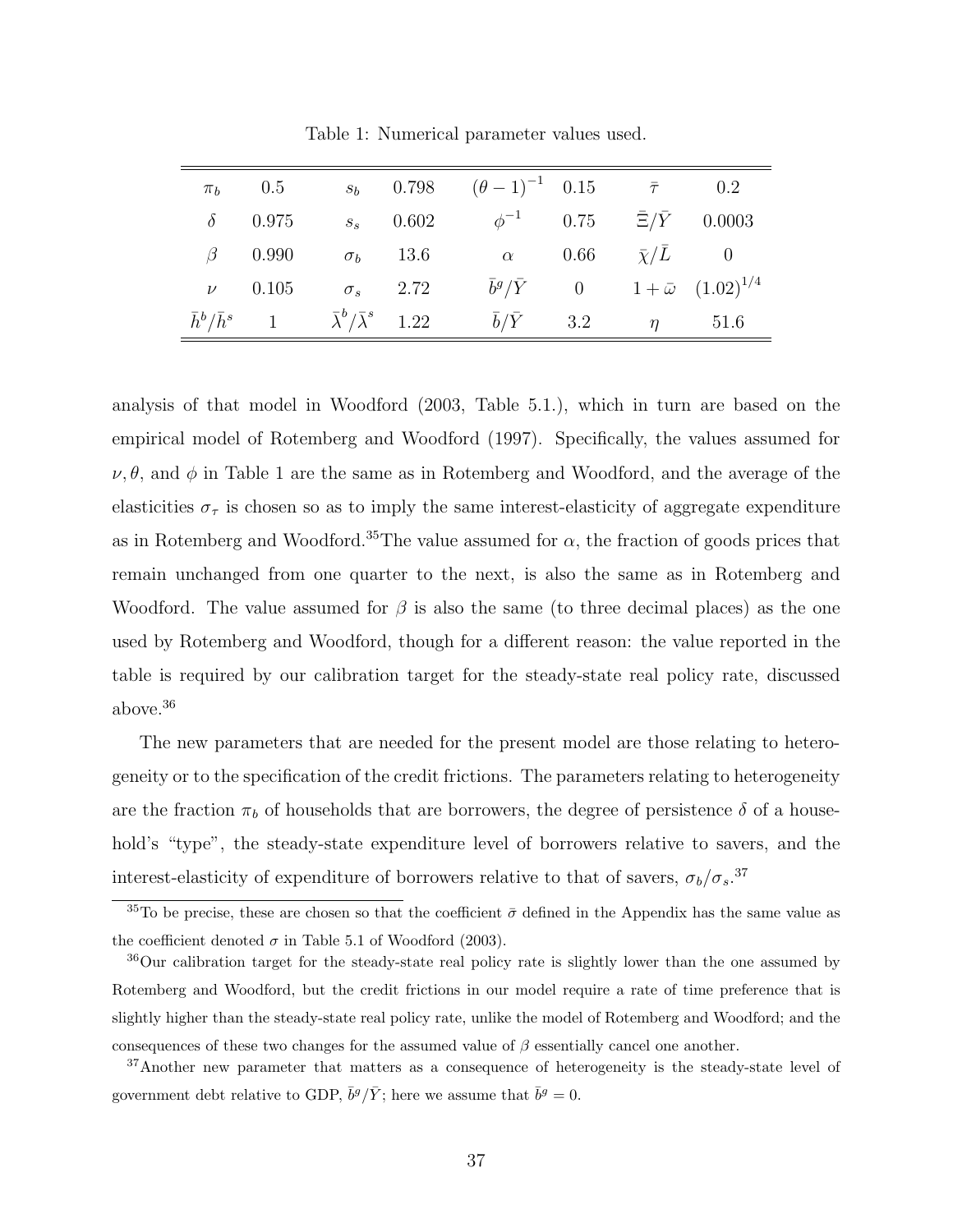In the calculations reported here, we assume that  $\pi_b = \pi_s = 0.5$ , so that there are an equal number of borrowers and savers. We assume that  $\delta = 0.975$ , so that the expected time until a household has access to the insurance agency (and its type is drawn again) is 10 years. This means that the expected path of the spread between lending and deposit rates for 10 years or so into the future affects current spending decisions, but that expectations regarding the spread several decades in the future are nearly irrelevant.

We calibrate the model so that private expenditure is 0.7 of total output in steady state, and furthermore calibrate the degree of heterogeneity in the steady-state expenditure of the two types so that the implied steady-state debt  $\bar{b}$  is equal to 80 percent of annual steady-state output.<sup>38</sup> This value matches the median ratio of private (non-financial, non-government, non-mortgage) debt to GDP over the period 1986-2008.<sup>39</sup> This requires the values of  $s_b$  and  $s_s$  shown in the table, where  $s_\tau \equiv \bar{c}^\tau / \bar{Y}$  is the steady-state expenditure share for each type  $\tau$  (using bars to denote the steady-state values of variables).

We assume an average intertemporal elasticity of substitution for the two types that is the same as that of the representative household in the model of Rotemberg and Woodford (1997), as mentioned above, and determine the individual values of  $\sigma_{\tau}$  for the two types on the assumption that  $\sigma_b/\sigma_s$  is equal to 5. This is an arbitrary choice, though the fact that borrowers are assumed to have a greater willingness to substitute intertemporally is important, as this results in the prediction that an exogenous tightening of monetary policy (a positive intercept shift added to  $(4.2)$ ) results in a reduction in the equilibrium volume of credit  $b_t$  (see Cúrdia and Woodford, 2009a). This is consistent with the VAR evidence on the effects of an identified monetary policy shock presented in Lown and Morgan (1992).<sup>40</sup>

It is also necessary to specify the unperturbed values of the functions  $\omega(b)$  and  $\Xi(b)$ 

<sup>&</sup>lt;sup>38</sup>In our quarterly model, this means that  $\bar{b}/\bar{Y} = 3.2$ .

<sup>&</sup>lt;sup>39</sup>We exclude mortgage debt when calibrating the degree of heterogeneity of preferences in our model, since mortgage debt is incurred in order to acquire an asset, rather than to consume current produced goods in excess of current income.

 $^{40}$ It is also consistent with the evidence in Den Haan *et al.* (2004) for the effects of a monetary shock on consumer credit, though commercial and industrial loans are shown to rise. The result for C&I loans may reflect substitution of firms toward bank credit owing to decreased availability of other sources of credit, rather than an actual increase in borrowing; see Bernanke and Gertler (1995) on this point.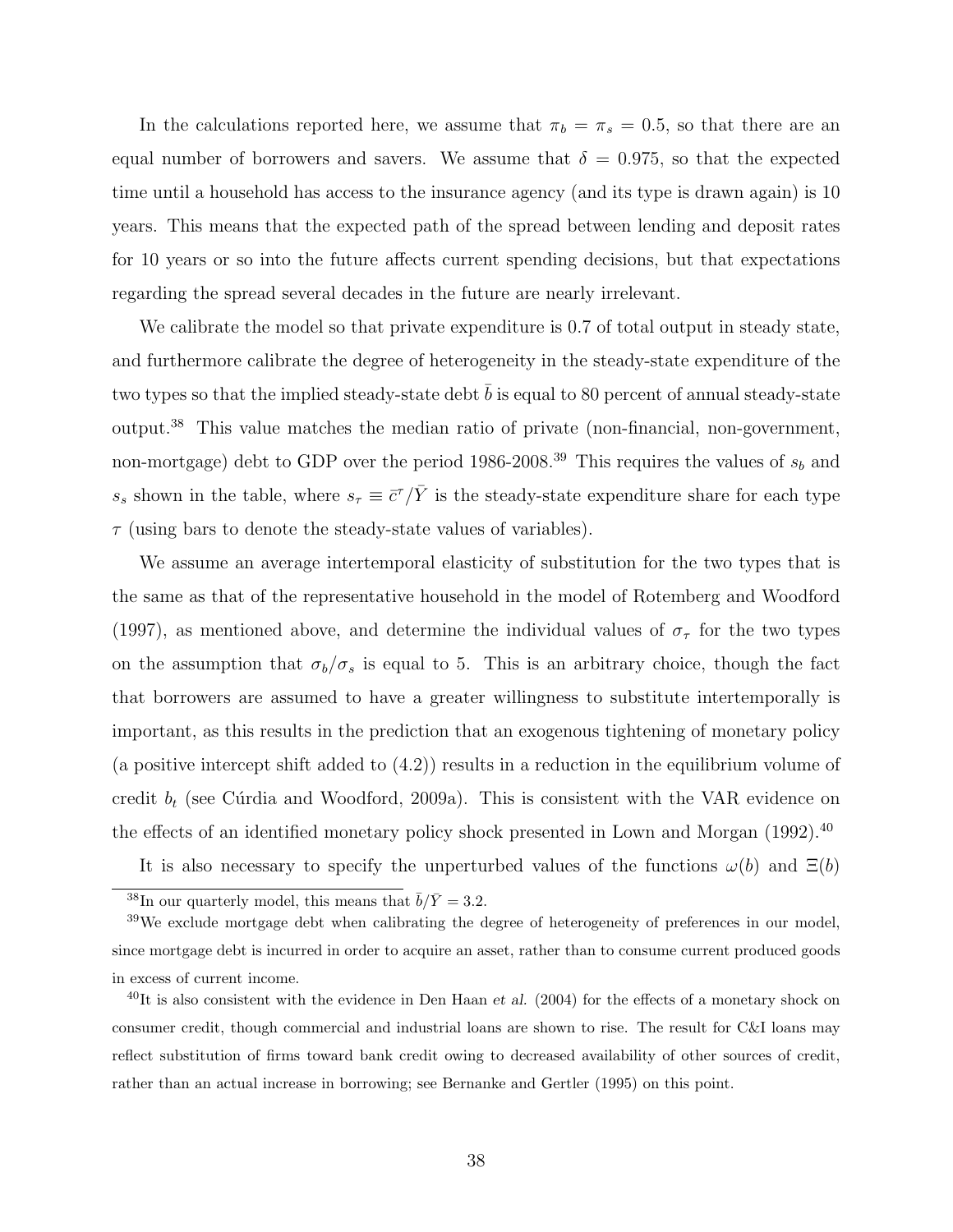that describe the financial frictions, in addition to making clear what kinds of random perturbations of these functions we wish to consider when analyzing the effects of "financial shocks." In the absence of shocks, we assume that  $\chi_t(L) = 0$ , so that all loans are expected to be repaid, and the credit spread is due purely to the resource costs of intermediation. We assume an intermediation technology such that when intermediaries hold reserves at or above the satiation level (as occurs in equilibrium under an optimal reserve-supply policy, assumed in all of the numerical exercises reported in this section)

$$
\bar{\Xi}^p(L) = \tilde{\Xi}^p L^\eta \tag{4.1}
$$

in the absence of shocks. We assume that  $\eta > 1$ , so that the marginal cost of intermediation is increasing; this corresponds to the idea of a finite lending capacity at a given point in time, due to scarce factors such as intermediary capital and expertise that are here treated as exogenous.<sup>41</sup>

In the numerical results reported here, we assume more specifically a value of  $\eta$  that implies that a one percent increase in private lending implies an increase in the marginal cost of intermediation, and hence in the equilibrium credit spread, of one percentage point (per annum). This implies fairly inelastic credit supply by the private sector, but we believe that this is the case of greatest interest for the exercises here, both because private credit supply is often asserted to be quite inelastic during financial crises, and because this is in any event the assumption most favorable to a potential role for central-bank credit policy, as in this case a substitution of central-bank lending for private lending to even a modest degree can lower the marginal cost of private lending and hence the equilibrium credit spread.<sup>42</sup> We are interested in biasing our results in this direction, not to pre-judge the desirability of central-bank lending, but because our results show in any event that the justification for

<sup>&</sup>lt;sup>41</sup>The assumption that  $\eta > 1$  also allows our model to match the prediction of VAR estimates that an unexpected tightening of monetary policy is associated with a slight reduction in credit spreads (see, e.g., Lown and Morgan, 2002, and Gerali et al., 2008). See Cúrdia and Woodford (2009a) for comparison with a model with a linear resource cost function.

 $^{42}$ In the case that the private intermediary sector has a constant marginal cost, rather than one increasing with the volume of private lending, then central-bank lending will reduce the equilibrium credit spread only to the extent that it completely replaces private lending, by lending at a rate that is too low to be profitable for private intermediaries at any positive scale of operation.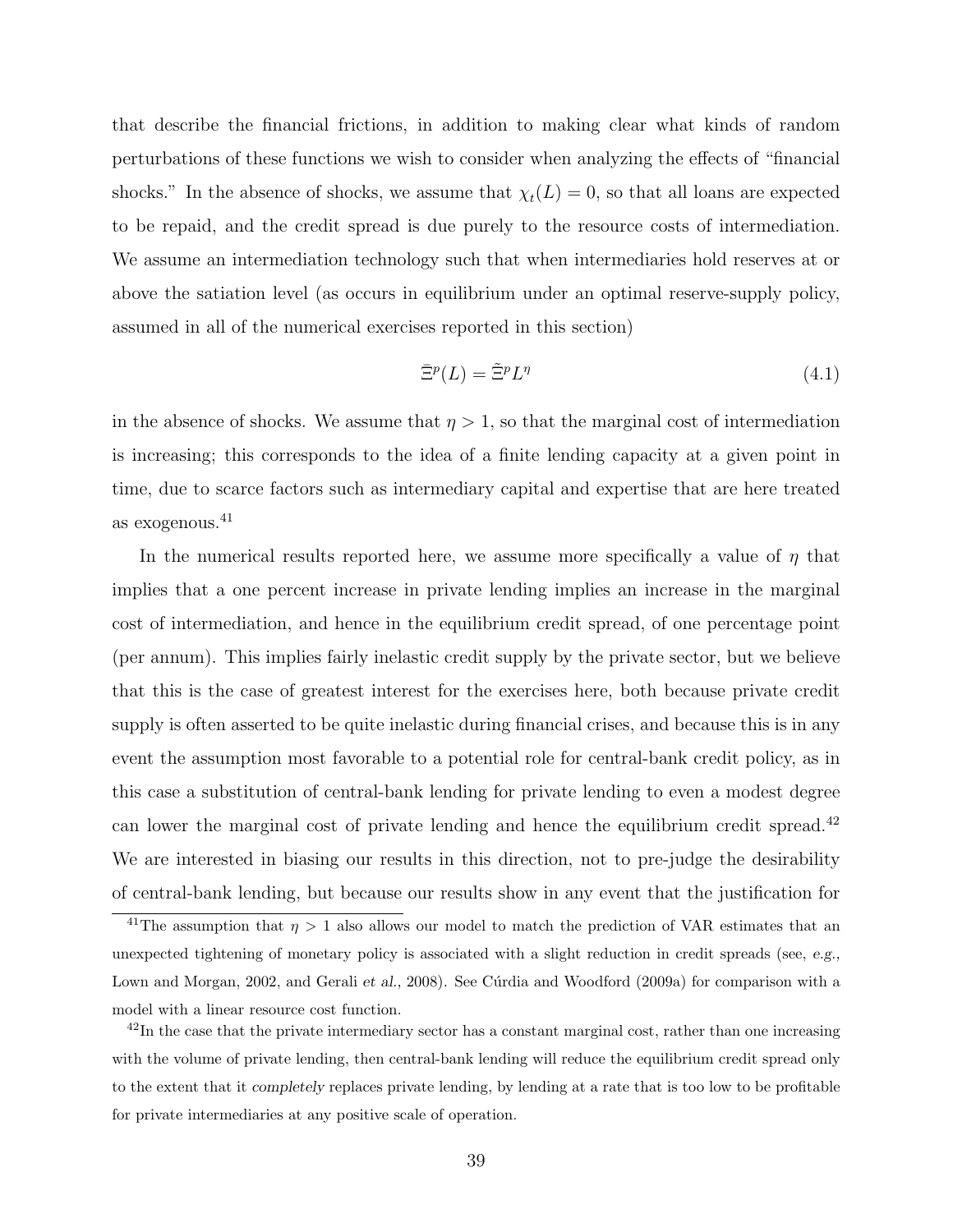active credit policy is often fairly modest, even in the case of financial disturbances that increase credit spreads by a significant amount. It is most interesting to observe that this is true even under the assumption of quite a large value for  $\eta$ ; in the case of a more modest value of  $\eta$ , then both the shadow value of allowing active credit policy (relaxing the constraint that  $L_t^{cb} = 0$  and the optimal scale of central-bank lending in response to shocks will in all cases be substantially smaller than the values reported below.

Finally, we specify the unperturbed value of  $\tilde{\Xi}^p$  so that the steady-state credit spread  $\bar{\omega}$  equal to 2.0 percentage points per annum, following Mehra et al., (2008). Combined with our assumption that "types" persist for 10 years on average, this implies a steadystate "marginal-utility gap"  $\bar{\Omega} \equiv \bar{\lambda}^b / \bar{\lambda}^s = 1.22$ , so that there would be a non-trivial welfare gain from transferring further resources from savers to borrowers. Because of the degree of convexity assumed for the intermediation technology, this corresponds to a steady-state resource cost of financial intermediation  $\Xi$  that is much smaller than 2 percent per year of the steady-state level of private lending, as shown in Table  $1;^{43}$  hence in our parameterization, the credit spread represents mainly rents earned by private intermediaries, owing to the scarcity of whatever factor allows only particular firms to engage in this activity.

#### 4.2 Credit Policy and Stabilization

We first demonstrate that according to our model, central-bank credit policy can in principle be a highly effective tool for macroeconomic stabilization. In particular, it can be used to offset at least some of the effects of a "purely financial" disturbance, that shifts the relation  $\bar{\omega}_t(L)$ , by shifting the relationship that would otherwise exist between private borrowing  $b_t$ and private lending  $L_t$ , so that the relationship between  $\omega_t$  and  $b_t$  need not change. In the numerical examples considered in Figure 5, we assume that  $\chi_t(L) = \tilde{\chi}_t L$ , and consider the effects of an exogenous increase in the factor  $\chi_t$ .<sup>44</sup> Thus we assume that the fraction of loans that are not repaid is independent of the volume of lending, but that it varies over time for

<sup>&</sup>lt;sup>43</sup>The value for  $\bar{\Xi}$  reported in the table represents the steady-state value of  $\Xi_t^p$ , as we assume no centralbank lending to the private sector in the steady state:  $\bar{L}^{cb} = 0$ .

<sup>&</sup>lt;sup>44</sup>This is the type of disturbance that is called an "additive  $\chi$ " shock in the next section.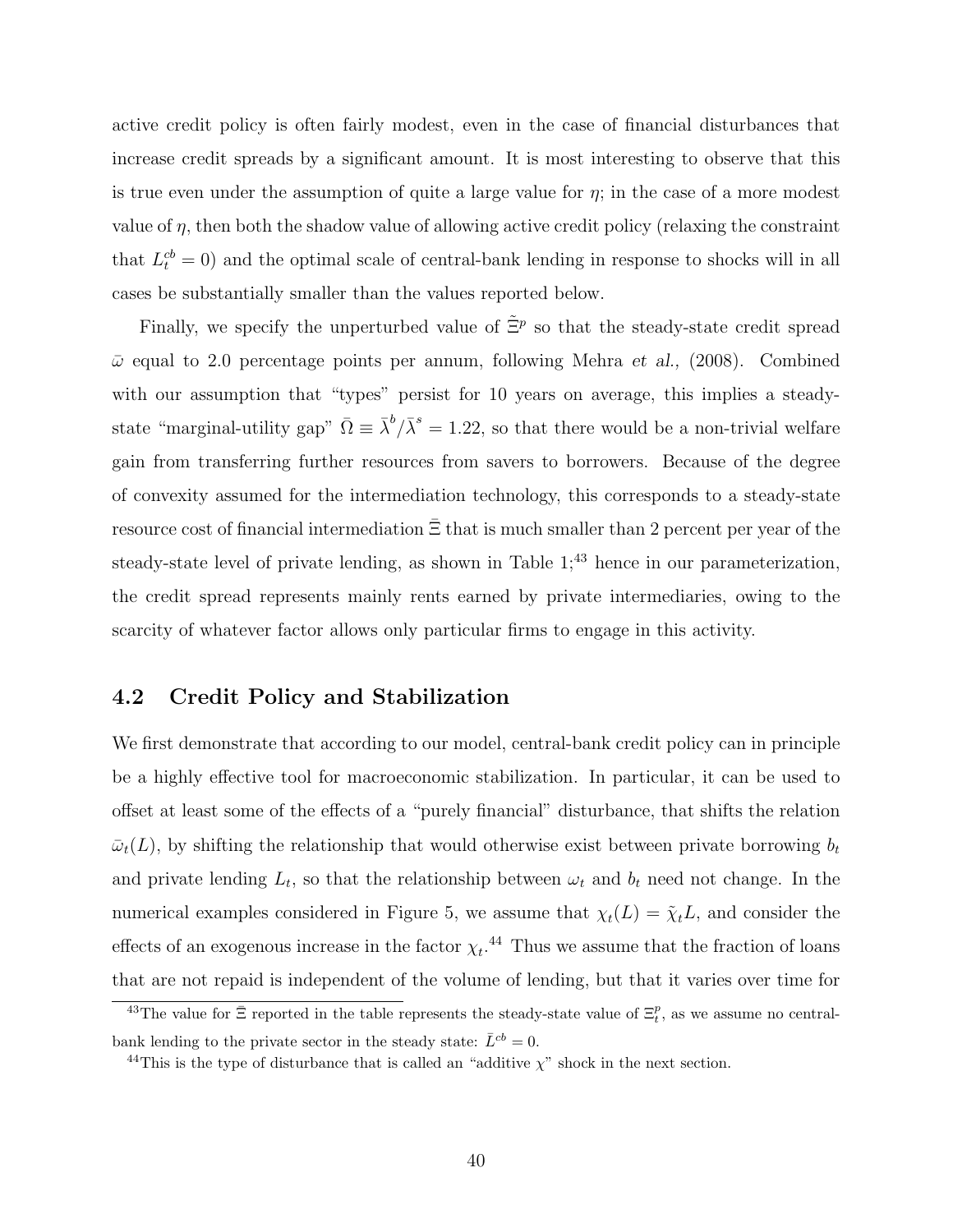exogenous reasons. We assume that

$$
\chi_t = \chi_0 \,\rho^t
$$

for all  $t \geq 0$ , where  $\chi_0 > 0$  determines the size of the shock, and in our numerical examples we assume that  $\rho = 0.9$ .

Let us suppose that interest-rate policy is specified by a "Taylor rule" of the form

$$
i_t^d = \max\{\bar{r}^d + \phi_\pi \pi_t + \phi_y \hat{Y}_t, 0\},\tag{4.2}
$$

where our specification assumes that the central bank's operating target must at all times respect the zero lower bound on short-term nominal interest rates. Here  $\pi_t \equiv \log \Pi_t$  is the inflation rate,  $\hat{Y}_t \equiv \log(Y_t/\bar{Y})$ , and  $\bar{r}^d$  is the steady-state real policy rate,<sup>45</sup> so that the policy rule is consistent with the zero-inflation steady state (discussed above) in the absence of disturbances. In the numerical results shown in Figure 5 and subsequently, the response coefficients are assigned the values  $\phi_{\pi} = 2, \phi_y = 1/4$ , in rough accordance with estimates of US monetary policy in recent decades.<sup>46</sup>

As a simple example of endogenous credit policy, let us suppose that the central bank's lending to the private sector (or purchases of illiquid assets) is given by a rule of the form

$$
L_t^{cb} = -\gamma (L_t - \bar{L}),\tag{4.3}
$$

where  $\overline{L}$  is the level of private lending in the zero-inflation steady state with zero centralbank credit, and  $0\leq \gamma \leq 1$  is a coefficient indicating the degree to which the central bank increases its lending to the private sector to offset an observed decrease in private lending.  $^{47}$ The rule is specified so that the central bank adheres to a policy of "Treasuries only" in the steady state, and so central-bank credit policy is eventually phased out again following

<sup>&</sup>lt;sup>45</sup>As explained above, we calibrate the model so that  $1 + \bar{r}^d = (1.03)^{1/4}$ .

<sup>&</sup>lt;sup>46</sup>These are the baseline parameter values used in the numerical analysis of the representative-household New Keynesian model in Woodford (2003, chap. 4). We use these parameter values in our analysis in Cúrdia and Woodford (2009a) of the model's implications for the effects of disturbances when monetary policy follows a Taylor rule, in order to allow direct comparison with the results shown in Woodford (2003) for the basic New Keynesian model.

<sup>47</sup>Of course, the decrease in private lending in equilibrium will not be independent of the central bank's intervention; as Figure 5 shows, for a given size of disturbance, more lending by the central bank results in a greater contraction of private lending.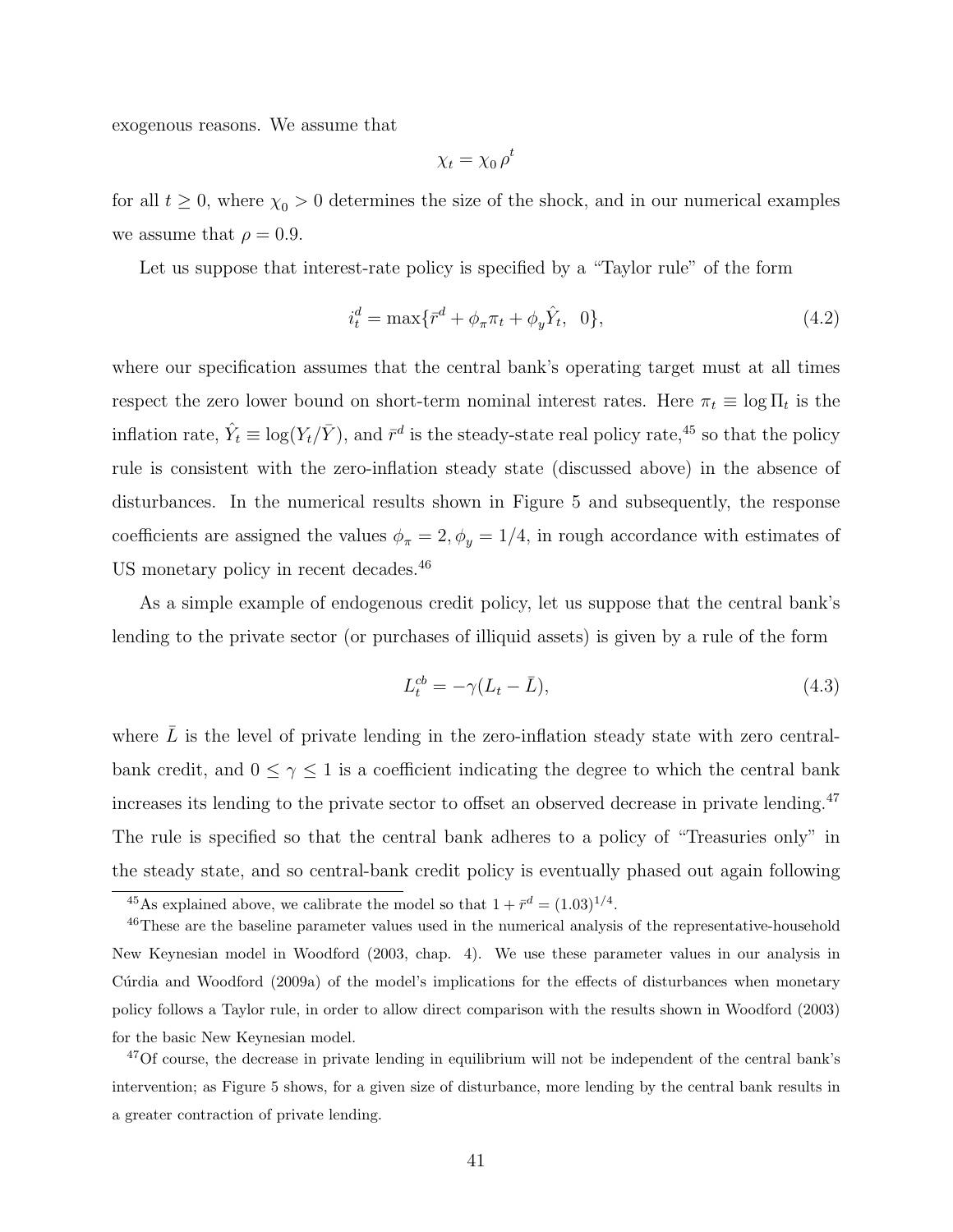the disturbance. In the case that  $\gamma = 0$ , it adheres to "Treasuries only" even in response to the financial disturbance; in the opposite limiting case, in which  $\gamma = 1$ , the central bank uses credit policy so aggressively as to completely stabilize private borrowing  $b_t$  at the level  $\bar{b} = \bar{L}$ .<sup>48</sup>

Figure 5 plots the impulse responses of several endogenous variables to a disturbance of the kind proposed, for each of several different values of  $\gamma$ . In the figure, a value of  $\tilde{\chi}_0$ is assumed that increases the value of  $\bar{\omega}_0(\bar{L})$  by 4 percentage points per annum. <sup>49</sup> In the case of no credit policy ( $\gamma = 0$ ), and an interest-rate policy that does not respond to the disturbance except to the extent that it affects inflation or output, such a disturbance contracts real activity and creates deflation, resulting in an immediate cut in the policy rate.<sup>50</sup> The reduction in the policy rate is not as large as the increase in the credit spread  $\omega_t$ , so the interest rate faced by borrowers increases; given that expected inflation falls at the same time, the increase in the real rate faced by borrowers is even greater. In addition to the distortions implied by the effects of the disturbance on aggregate output and inflation, there is also a substantial distortion of the composition of expenditure, as type b expenditure falls sharply while type s expenditure actually increases; since by hypothesis, there has been no change in the marginal utility of each type of expenditure, this shift in composition is inefficient.

The figure shows that active credit policy can mitigate each of the effects of the distur-

<sup>48</sup>In order to determine the general-equilibrium effects of this policy, it is also necessary to make an assumption about the resources (if any) consumed by the central bank's lending operations. For reasons discussed in the next section, we do assume that central-bank lending to the private sector consumes resources, though central-bank purchases of Treasuries involve no costs. The cost parameter  $\tilde{\Xi}^{cb}$  is set in the same way as in Figure 6, discussed below. However, the precise value of this parameter has very little effect on the responses shown in Figure 5.

 $^{49}$ Even in the absence of active credit policy, this increases the equilibrium credit spread by less than 3 percentage points, because of the endogenous response of the equilibrium credit spread to the reduction in private lending.

<sup>50</sup>Note that in the case of a disturbance of this size, the policy rate is cut by about two percentage points, but not so far as to cause the zero lower bound to become an issue. Hence for any small enough value of  $\tilde{\chi}_0$ , the responses will look like those in Figure 5, with the size of all responses scaled in proportion to the value of  $\tilde{\chi}_0$ .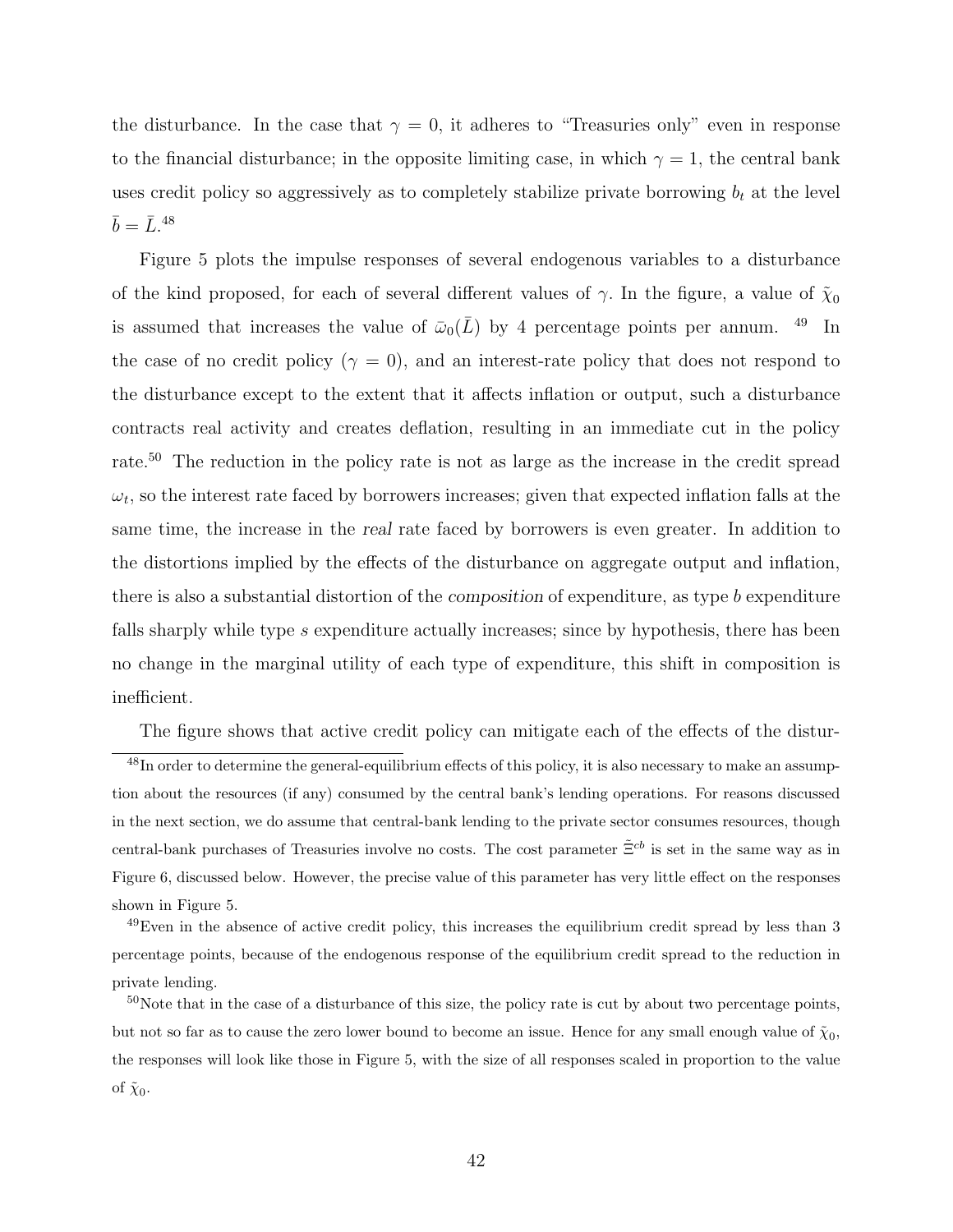bance just mentioned. If  $\gamma > 0$ , private borrowing  $b_t$  falls by less in equilibrium, while at the same time the credit spread  $\omega_t$  increases by less (since private lending  $L_t$  actually falls more if the central bank substitutes for private lenders). As a consequence, the marginal-utility gap  $\Omega_t$  increases less, there is less distortion of the composition of private expenditure, there is less contraction of aggregate expenditure and of output, and there is less deflation. Moreover, there is less need for interest-rate cuts to head off the output contraction and deflation: output and inflation fall less even though the policy rate is cut less aggressively. In the limiting case in which  $\gamma = 1$ , there is virtually no change in any of the endogenous variables, except that  $L_t$  is falling and  $L_t^{cb}$  is increasing (with total lending unchanged).<sup>51</sup> In this case, credit policy succeeds to a large extent in eliminating the instability that would otherwise result from the financial disturbance; moreover, it virtually eliminates the need for a cut in the policy rate.

While it is clear from this example that credit policy can be used for stabilization purposes, one might still wonder whether it is needed: could not interest-rate policy already accomplish as much, if we allow interest-rate policy to respond to the shock, rather than assuming mechanical compliance with a simple Taylor rule? While modification of the assumed interest-rate policy (for example, assuming a "spread-adjusted Taylor rule" of the kind considered in Curdia and Woodford, 2010, under which the intercept of the Taylor rule is reduced in proportion to any increase in the credit spread) can indeed mitigate the effects of the disturbance that are shown for the case  $\gamma = 0$  in the figure, it would not reduce them to the extent that the credit policy with  $\gamma = 1$  is able to. The reason is that the disturbance shifts up the schedule  $\bar{\omega}_t(L)$ ; in the absence of central-bank lending, this means that either the credit spread must increase (which will distort the composition of expenditure, regardless of the absolute level of interest rates) or borrowing must decrease (which would also require a reduction of the relative spending of borrowers), or both. Thus while a large enough cut in the policy rate can prevent output from declining, this policy will not eliminate the distortion

 $\frac{51}{11}$  is not quite true that there is no change in the various endogenous variables, because the shift from private lending to central-bank lending slightly increases the resources consumed in financial intermediation. However, under our parameterization, this resource use is small enough that the effects on both aggregate output and private expenditure are similar to those that would occur in the absence of the disturbance.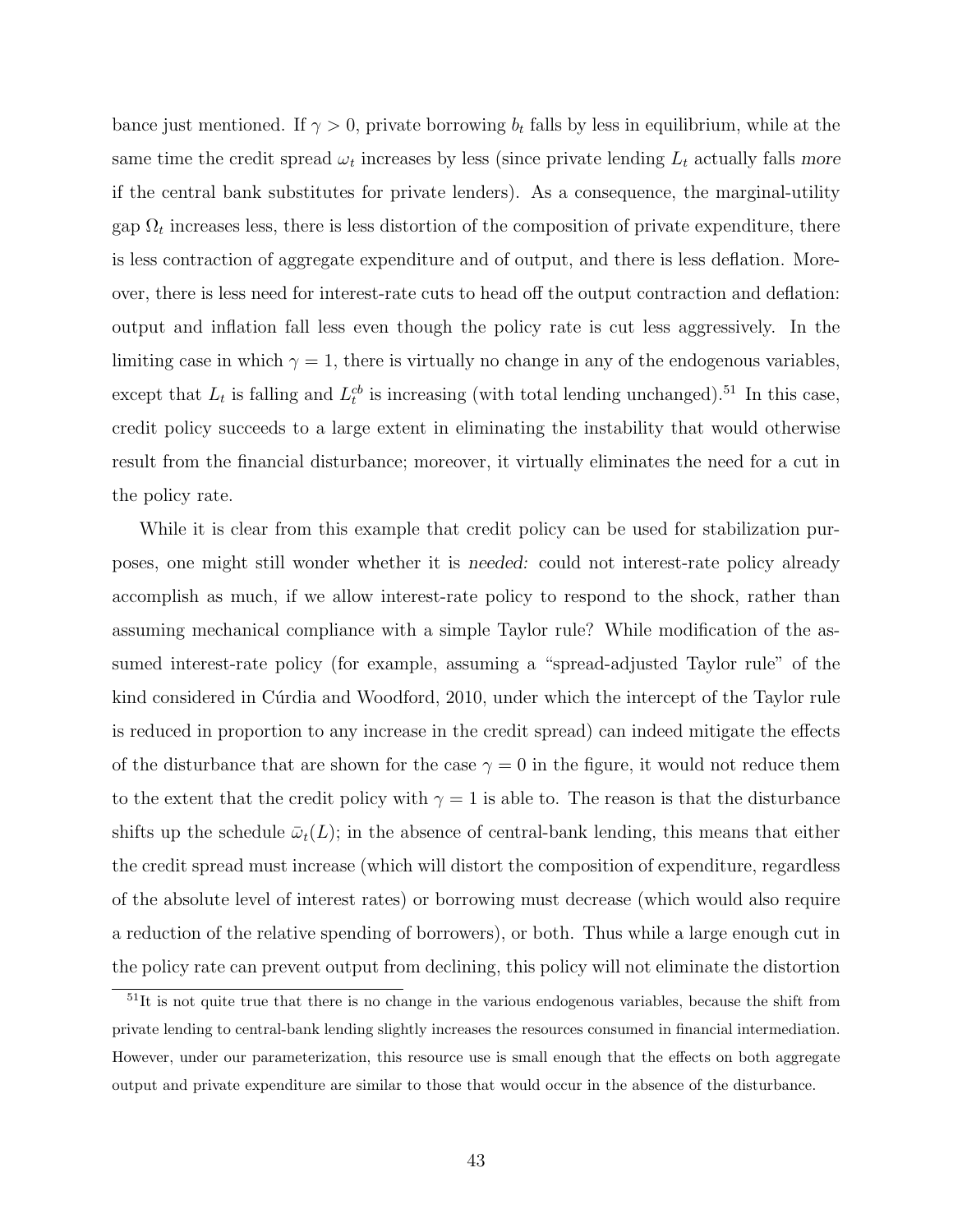of the composition of expenditure.

The inadequacy of interest-rate policy alone is even more obvious in the case of a financial disturbance large enough to cause the zero lower bound on the policy rate to bind. In the case of a shock of the same type as in Figure 5, but of three times the magnitude, $52$  under the  $\gamma = 0$  policy (and again assuming an interest-rate policy determined by (4.2)), the contraction of output and reduction in inflation are sufficiently extreme that the zero lower bound on the policy rate binds for two quarters. The effects of the disturbance on variables such as GDP in the absence of credit policy are as a consequence slightly more than three times as great as those shown in Figure 5, owing to the binding zero lower bound. But even more importantly, it is obvious in this case that it would not be possible to avoid those effects simply by assuming an even more aggressive reduction in the policy rate than that called for by the Taylor rule; for the zero lower bound would in any event prevent deeper interest-rate cuts at the time of the shock. Yet once again, a sufficiently aggressive credit policy can almost completely insulate aggregate output, both types of private expenditure, and inflation from any effects of the disturbance. (In the case of values of  $\gamma$  equal to 0.8 or higher, the zero lower bound never binds, and in these cases the responses are exactly like those shown in Figure 5, except multiplied by three.)

#### 4.3 Credit Policy and Welfare

We have seen from Figure 5 that credit policy can be used to stabilize the economy, most notably in response to purely financial disturbances that shift the  $\bar{\omega}_t(L)$  schedule. But is it desirable to do so, and to what extent? Our model can also be used to consider the optimal use of this additional dimension of policy, if we are willing to suppose that the prudential arguments against the central bank's involvement in the allocation of credit should not be determinative, at least in the case of sufficiently severe financial disruptions. In our model, an increase in  $L_t^{cb}$  can improve welfare on two grounds: for a given volume of private borrowing  $b_t$ , an increase in  $L_t^{cb}$  allows the volume of private lending  $L_t$  to fall, which should reduce both the resources  $\Xi_t^p$  consumed by the intermediary sector and the equilibrium credit spread

 $\frac{52 \text{That is, } \bar{\omega}_0(\bar{L}) \text{ is increased by 12 percentage points per annum.}}{2 \pm \sqrt{\bar{\omega}_0(\bar{L}) \text{ is increased by 12 percentage point}}$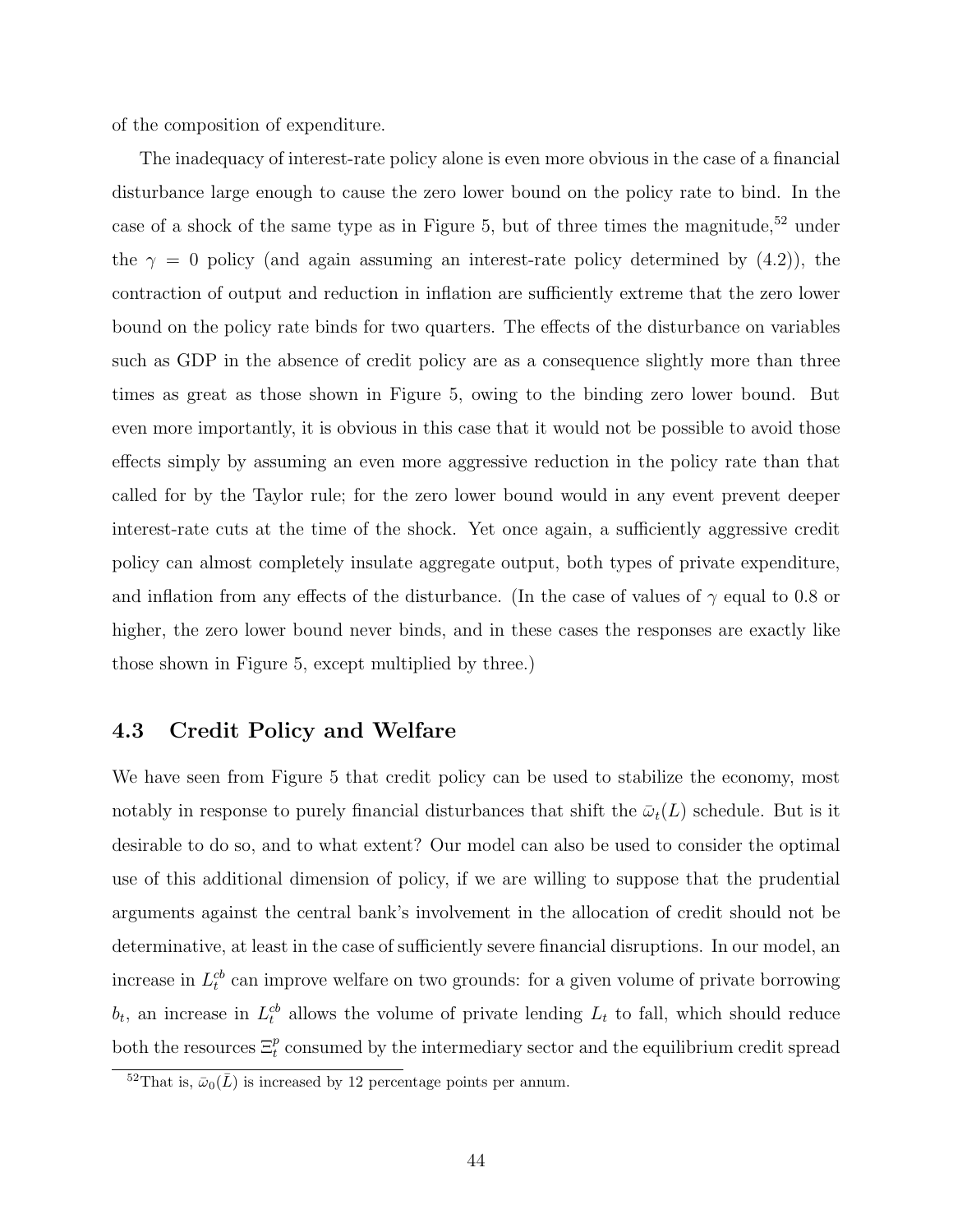$\omega_t$  (due to equilibrium relation (2.9)). Under plausible conditions, our model implies both a positive shadow value  $\varphi_{\Xi,t}$  of reductions in  $\Xi_t$  (the Lagrange multiplier associated with the resource constraint (2.2)) and a positive shadow value  $\varphi_{\omega,t}$  of reductions in  $\omega_t$ ; hence an increase in  $L_t^{cb}$  should be desirable on both grounds.

In the absence of any assumed cost of central-bank credit policy, one can easily obtain the result that it is always optimal for the central bank to lend in amount sufficient to allow an equilibrium with  $L_t = 0$ , i.e., the central bank should substitute for private credit markets altogether. Of course, we do not regard this as a realistic conclusion. As a simple way of introducing into our calculations the fact that the central bank is unlikely to have a comparative advantage at the activity of credit allocation under normal circumstances, we assume that central-bank lending consumes real resources in a quantity  $\Xi^{cb}(L_t^{cb})$ , by analogy with our assumption that real resources  $\Xi_t^p$  are consumed by private intermediaries. The function  $\Xi^{cb}(L)$  is assumed to be increasing and at least weakly convex; in particular, we assume that  $\Xi^{cb'}(0) > 0$ , so that there is a positive marginal resource cost of this activity, even when the central bank starts from a balance sheet made up entirely of Treasury securities.

The first-order conditions for optimal choice of  $L_t^{cb}$  then become:

$$
\varphi_{\Xi,t}[\bar{\Xi}_t^{p}(b_t - L_t^{cb}) - \Xi^{cb}(L_t^{cb})] + \varphi_{\omega,t}[\bar{\Xi}_t^{p}(b_t - L_t^{cb}) + \chi_t''(b_t - L_t^{cb})] \le 0,
$$
\n(4.4)

$$
L_t^{cb} \ge 0,\tag{4.5}
$$

together with the complementary slackness condition that at least one of conditions (4.4) or (4.5) must hold with equality in each period. (Here the first expression in square brackets in (4.4) is the partial derivative of  $\Xi_t$  with respect to  $L_t^{cb}$ , holding constant the value of total borrowing  $b_t$ , while the second expression in square brackets is the partial derivative of  $\omega_t$ with respect to  $L_t^{cb}$  under the same assumption.)

A "Treasuries only" policy is optimal in the event of a corner solution, in which (4.4) is an inequality, as will be the case if  $\Xi^{cb'}(0)$  is large enough. In our view, it is most reasonable to calibrate the model so that this is true in steady state. Then not only will the optimal policy involve "Treasuries only" in the steady state, but (assuming that the inequality is strict at the steady state) this will continue to be true in the case of any stochastic disturbances that are small enough. However, it will remain possible for the optimal policy to require  $L_t^{cb} > 0$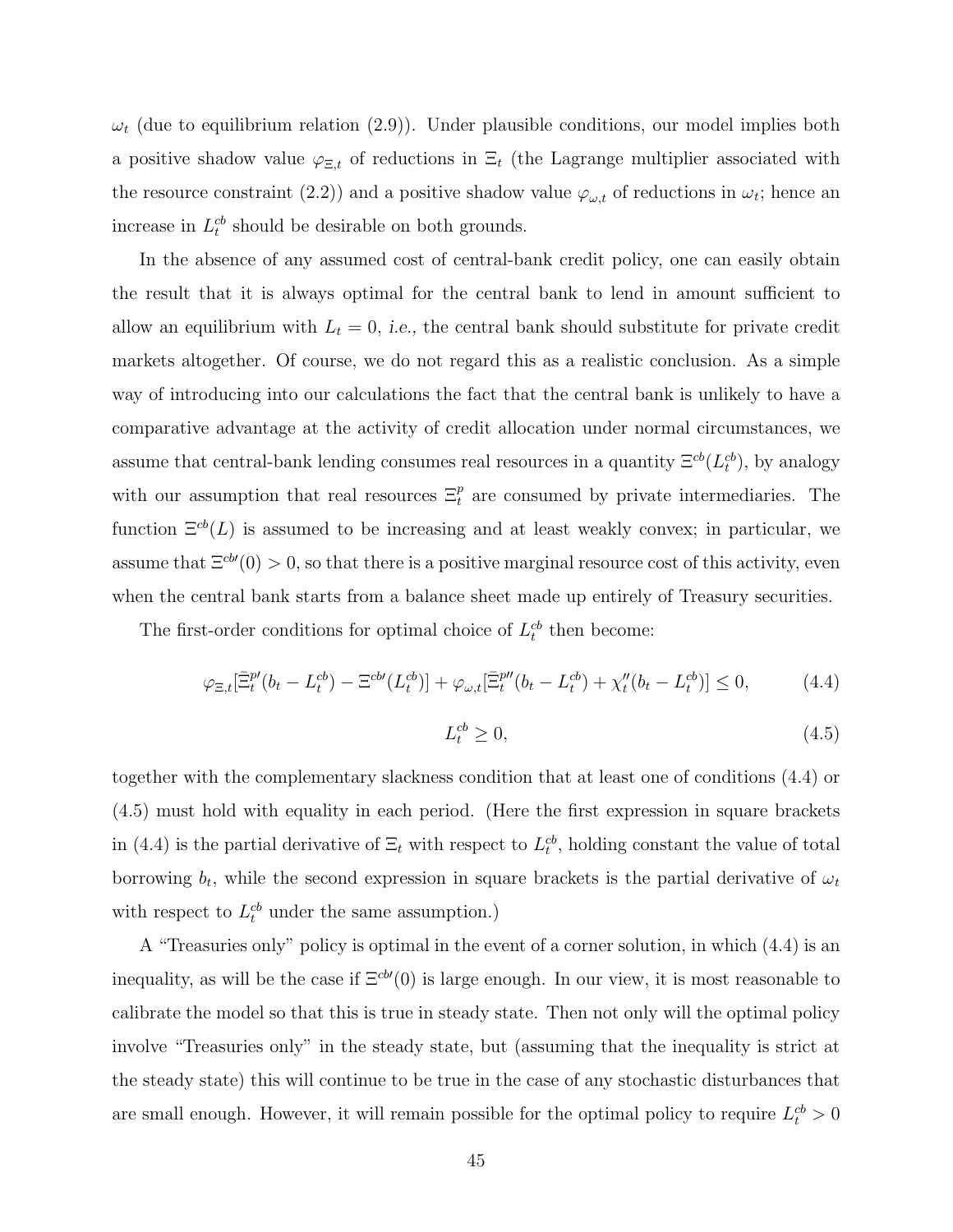in the case of certain large enough disturbances. This is especially likely to be true in the case of large enough disruptions of the financial sector, of a type that increase the marginal resource cost of private intermediation (the value of  $\bar{\Xi}^{p}$ ) and/or the degree to which increases in private credit require a larger credit spread (the value of  $\bar{\omega}'$ ).

However, not all "purely financial" disturbances — by which we mean exogenous shifts in the functions  $\bar{\Xi}_t^p(L)$  or  $\chi_t(L)$  of a type that increase the equilibrium credit spread  $\bar{\omega}_t(L)$ for a given volume of private credit  $-$  are equally likely to justify an active central-bank credit policy on the grounds just mentioned. In fact, the optimal credit policy response to a given shift in the function  $\bar{\omega}_t(L)$  depends greatly on the source of the shift.<sup>53</sup> To illustrate this, we consider the quantitative effects of alternative types of purely financial disturbances in our calibrated model.

### 4.4 The Value of Relaxing the "Treasuries Only" Restriction

We first assume that a strict policy of "Treasuries only" is maintained, but seek to determine the shadow value of relaxing this constraint, i.e., the marginal increase in the value of the welfare objective (2.16) that is achieved by a marginal increase in  $L_t^{cb}$  above zero in some period. This shadow value is given by the left-hand side of (4.4); a positive value would imply that welfare is increased by allowing  $L_t^{cb}$  to be positive.<sup>54</sup> Since the shadow value is obviously reduced if we assume a higher marginal cost  $\Xi^{cb'}(0)$  of central-bank lending — and since nothing about the equilibrium associated with the "Treasuries only" constraint is affected

 $53$ Our result here is quite different from that in Cúrdia and Woodford (2009a), where the consequence of a "purely financial" disturbance for optimal interest-rate policy, taking as given the path of central-bank lending to the private sector, depends (to a first approximation) only on the size of the shift in  $\bar{\omega}_t(\bar{L})$ , which is why the paper does not bother to show the optimal responses to more than one type of purely financial disturbance. The same is true of the calculations in the previous section that illustrate the ability of credit policy to stabilize the economy in response to a purely financial disturbance: we show our results for only one type of disturbance because the figures are fairly similar when we consider alternative disturbances that shift the function  $\bar{\omega}_t(L)$  to the same extent.

 $54$ Note that condition (4.4) requires the shadow value to be non-positive under an optimal policy, as there is assumed to be no practical obstacle (apart from those reflected in the central bank's resource cost function  $\Xi^{cb}(L)$  to a positive level of central-bank lending.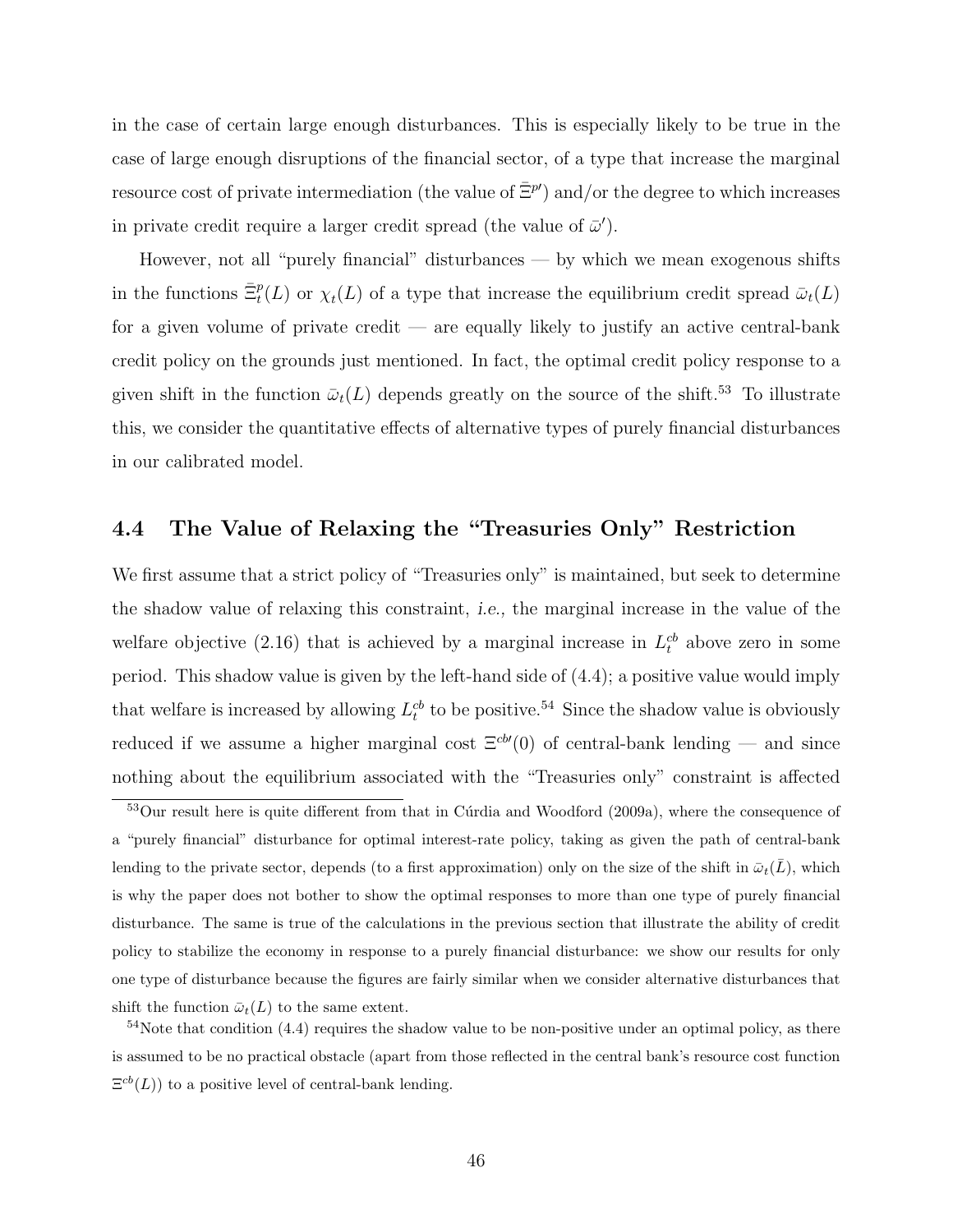by the assumed value of  $\Xi^{cb'}(0)$ , other than this shadow value — an alternative measure of the value of relaxing the constraint, that is economically meaningful, is to report the value of  $\Xi^{cb'}(0)$  that is required in order for the shadow value of relaxation of the constraint to be exactly zero. (The higher the shadow value of relaxing the constraint, in the case of any fixed value of  $\Xi^{cb'}(0)$ , the higher the value of  $\Xi^{cb'}(0)$  that would be required to reduce the shadow value to zero; and indeed one of these quantities is a linear function of the other.)

Thus the quantity that we report in our figures is the value of

$$
\Xi_t^{cb\prime,crit} \equiv \bar{\Xi}_t^{p\prime}(L_t) + \frac{\varphi_{\omega,t}}{\varphi_{\Xi,t}} [\bar{\Xi}_t^{p\prime\prime}(L_t) + \chi_t^{\prime\prime}(L_t)] \tag{4.6}
$$

in an equilibrium where the "Treasuries only" policy is imposed. Note that this quantity exceeds the marginal resource cost of lending by private intermediaries  $(\bar{\Xi}^{p})$  to the extent that either  $\bar{\Xi}_t^p(L)$  or  $\chi_t(L)$  is a strictly convex function. Under the calibration used here,  $\bar{\Xi}^{p}$  is equal to 2.0 percent per annum in the steady state, while the steady-state value of  $\Xi^{cb,crit}$ , the minimum marginal cost of central-bank lending required for "Treasuries only" to be optimal, is nearly 3.5 percent per annum, as shown in Figure 6. The assumed degree of convexity of the function  $\bar{\Xi}^p(L)$  makes a substantial difference.

Under the calibration assumed, "Treasuries only" will be optimal in the steady state, if we make the further assumption that  $\Xi^{cb'}(0)$  is equal to 3.5 percent per annum or more. But what if a financial disturbance causes a significant increase in the size of credit spreads? The answer depends on the nature of the financial disturbance, and not only on the size of the increase in credit spreads.

To illustrate this point, let us consider four different possible purely financial disturbances, each of which will be assumed to increase the value of  $\bar{\omega}_t(\bar{L})$  by the same number of percentage points. By an additive shock, we mean one that translates the schedule  $\bar{\omega}_t(L)$  vertically by a constant amount; a multiplicative shock will instead multiply the entire schedule  $\bar{\omega}_t(L)$  by some constant factor greater than 1. We shall also distinguish between disturbances that change the function  $\bar{\Xi}_t(L)$  (" $\Xi$  shocks") and disturbances that change the function  $\chi_t(L)$  (" $\chi$ shocks"). Thus a "multiplicative  $\chi$  shock" is a change in the function  $\chi_t(L)$  as a consequence of which the schedule  $\bar{\omega}_t(L)$  is multiplied by a factor greater than 1 for all values of L, and so on.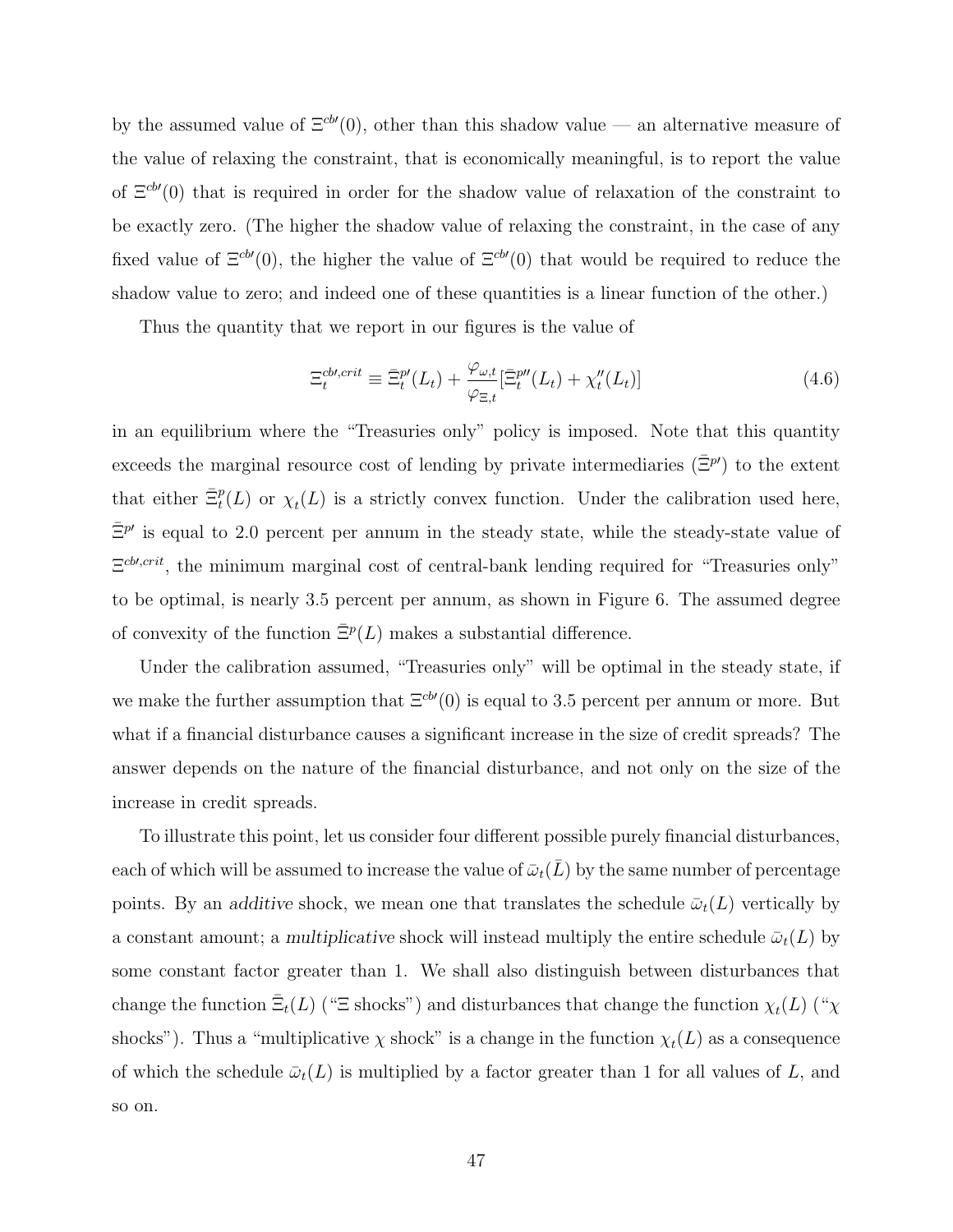Figure 6 plots the dynamic response of  $\Xi_t^{cb,crit}$  to each of these four types of purely financial disturbance, when the model is calibrated as discussed above. (The quantity defined in (4.6) is multiplied by 400 so that the interest-rate differential is expressed in percentage points per annum.) In these simulations, both interest-rate policy and reserve-supply policy are assumed to be optimal, and each of the four disturbances is of a size that increases the value of  $\omega_t(\bar{L})$  by 4 percentage points per annum (i.e., from 2.0 percent to 6.0 percent),<sup>55</sup> as in Figure 5.<sup>56</sup> Moreover, the effect of the disturbance is assumed to decay exponentially, so that

$$
\bar{\omega}_t(\bar{L}) = \bar{\omega} + [\bar{\omega}_0(\bar{L}) - \bar{\omega}] \rho^t
$$

for all  $t \geq 0$  for each of the four shocks, and again we assume that  $\rho = 0.9$ .

The figure clearly shows that the degree to which a financial disturbance provides a justification for active central-bank credit policy depends very much on the reason for the increase in spreads. In fact, the factors that affect the size of  $\Xi_t^{cb\prime,crit}$  are not too closely similar to those that affect the size of  $\bar{\omega}_t(\bar{L})$ . The increase in  $\bar{\omega}_t(\bar{L})$  is the sum of the increases in  $\bar{\Xi}^{p}(\bar{L})$  and  $\chi'(\bar{L})$ . The value of  $\Xi_t^{cb,crit}$  is also increased by an increase in  $\bar{\Xi}^{p'}$ , but not by an increase in  $\chi'$  as such. Moreover,  $\Xi_t^{cb,crit}$  is increased by increases in  $\bar{\Xi}^{p''}$  and  $\chi''$ , or in the relative shadow price  $\varphi_{\omega,t}/\varphi_{\Xi,t}$  (which is generally increased by a financial disturbance, since an increase in credit spreads increases the marginal distortion associated with a given further increase in spreads), whereas these do not change the value of  $\omega_t(L)$ .

The figure shows that  $\Xi_t^{cb\prime,crit}$  increases the most if the credit spread increases due to a "multiplicative Ξ" shock, since in this case the increase in the spread is due entirely to an increase in  $\bar{\Xi}^{p}$  and  $\bar{\Xi}^{p}$  (and hence  $\bar{\omega}'$ ) increases in the same proportion as does  $\bar{\Xi}^{p}$ . Only one of these two effects (the increase in  $\bar{\Xi}^{p}$  or the increase in  $\bar{\omega}'$ ) is present in the case of the "additive  $\Xi$ " or "multiplicative  $\chi$ " shocks, and neither is present in the case of an "additive"  $\chi$ <sup>"</sup> shock. In this last case (an increase in the fraction of loans that are expected not to

<sup>&</sup>lt;sup>55</sup>This is not quite the same thing as defining the shocks so that they all increase equilibrium credit spreads to the same amount, under the assumption of no central-bank lending. Because  $L_t$  declines from the value  $\bar{L}$  in response to the shocks,  $\omega_t = \bar{\omega}_t(L_t)$  does not increase as much as  $\bar{\omega}_t(\bar{L})$ . We prefer to measure the size of the shock in terms that do not depend on a calculation of the endogenous response to the shock; but each of these shocks does increase the equilibrium credit spread, and to a roughly similar extent.

<sup>&</sup>lt;sup>56</sup>The disturbance considered in Figure 5 corresponds to the "additive  $\chi$ " disturbance of this figure.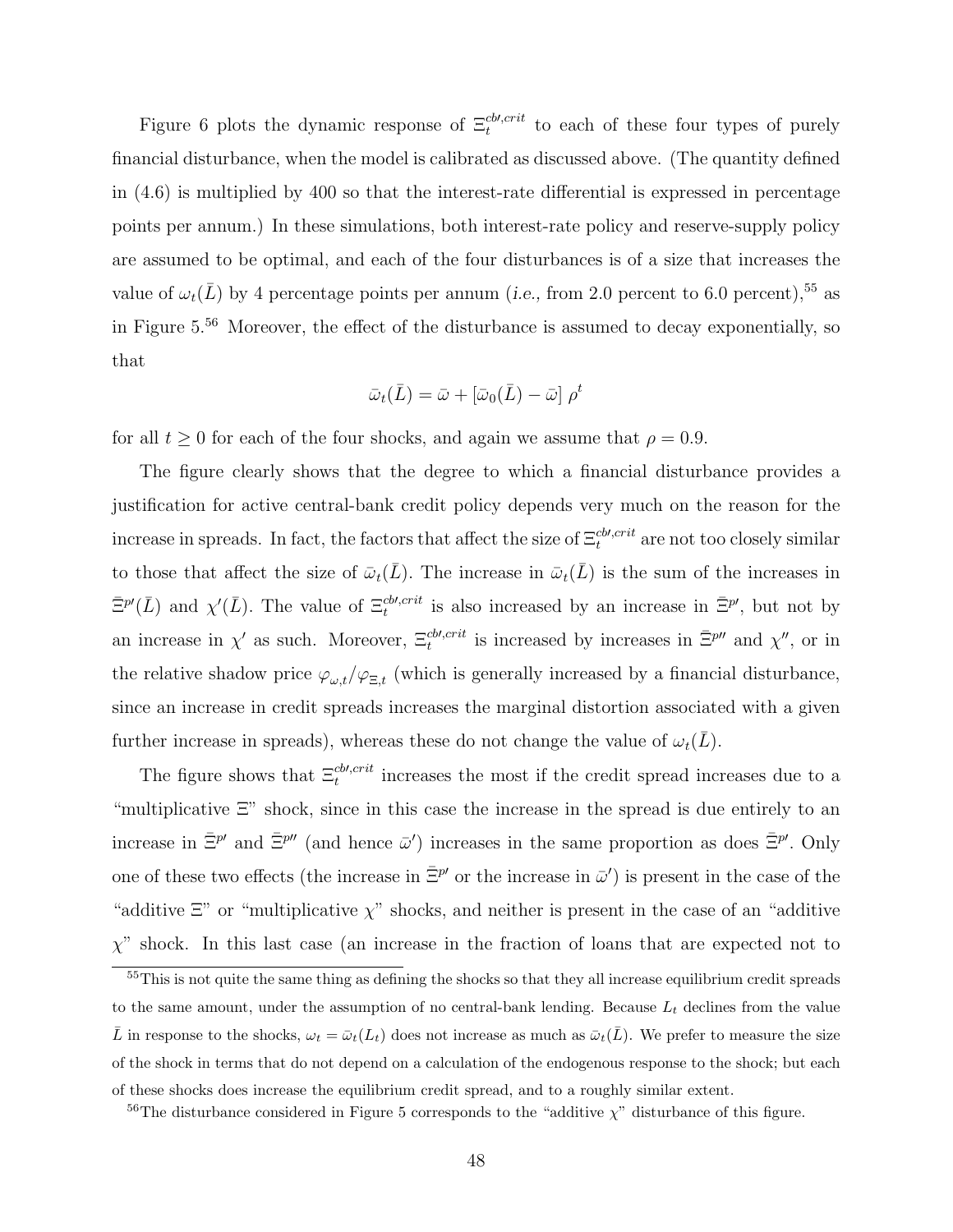be repaid, that is independent of the volume of private lending), neither  $\bar{\Xi}^{p'}(\bar{L})$  nor  $\bar{\omega}'(\bar{L})$ increases due to the shock, while both  $\bar{\Xi}^{p}(L_t)$  and  $\bar{\omega}'(L_t)$  decrease, owing to the decrease in  $L_t$  (as a consequence of the increase in credit spreads).<sup>57</sup> Hence in the case of an "additive  $\chi$ " shock, the marginal social value of central-bank lending actually decreases at the time of the shock.

Clearly, the mere fact that a given disturbance is observed to increase credit spreads does not in itself prove that it would increase welfare for the central bank to lend directly to private borrowers. This is not because conventional monetary policy (i.e., interest-rate policy) alone suffices to eliminate the distortions created by such a disturbance (in our model, it cannot, even if it can mitigate the distortions created by the disturbance to some extent); nor is it because central-bank credit policy is unable to influence market credit spreads (in our model, active credit policy would reduce the size of the credit spread). But even granting both of these points, if central-bank lending is not costless (and we believe that it should not be considered to be), then it is necessary to balance the costs of intervention against the benefits expected to be achieved; and our model implies that there is no simple relation between the outcome of this tradeoff and the degree to which credit spreads increase in response to a shock.

Financial disturbances increase the marginal social benefit of central-bank credit policy to a greater extent, however (relative to the size of the disturbance), if the zero lower bound on the policy rate prevents the policy rate from being cut in response to the shock as much as is assumed in Figure 6. The distortions created by a binding zero lower bound are even greater under the hypothesis that policy is conducted in a forward-looking way after the period in which the zero lower bound constrains the policy rate, so that there is no commitment to subsequent reflation of a kind that would mitigate the extent to which the zero bound results in an undesirably high level of the real policy rate. (An optimal interestrate policy commitment, that takes account of the occasionally binding zero lower bound, will include a commitment to history-dependent policy of this sort, as discussed in Eggertsson

<sup>57</sup>This last effect, which by itself reduces the marginal social value of central-bank lending, is present in the case of all four disturbances, but in the other three cases this effect is outweighed by the effects discussed in the text that increase the value of  $\Xi_t^{cb\prime,crit}$ .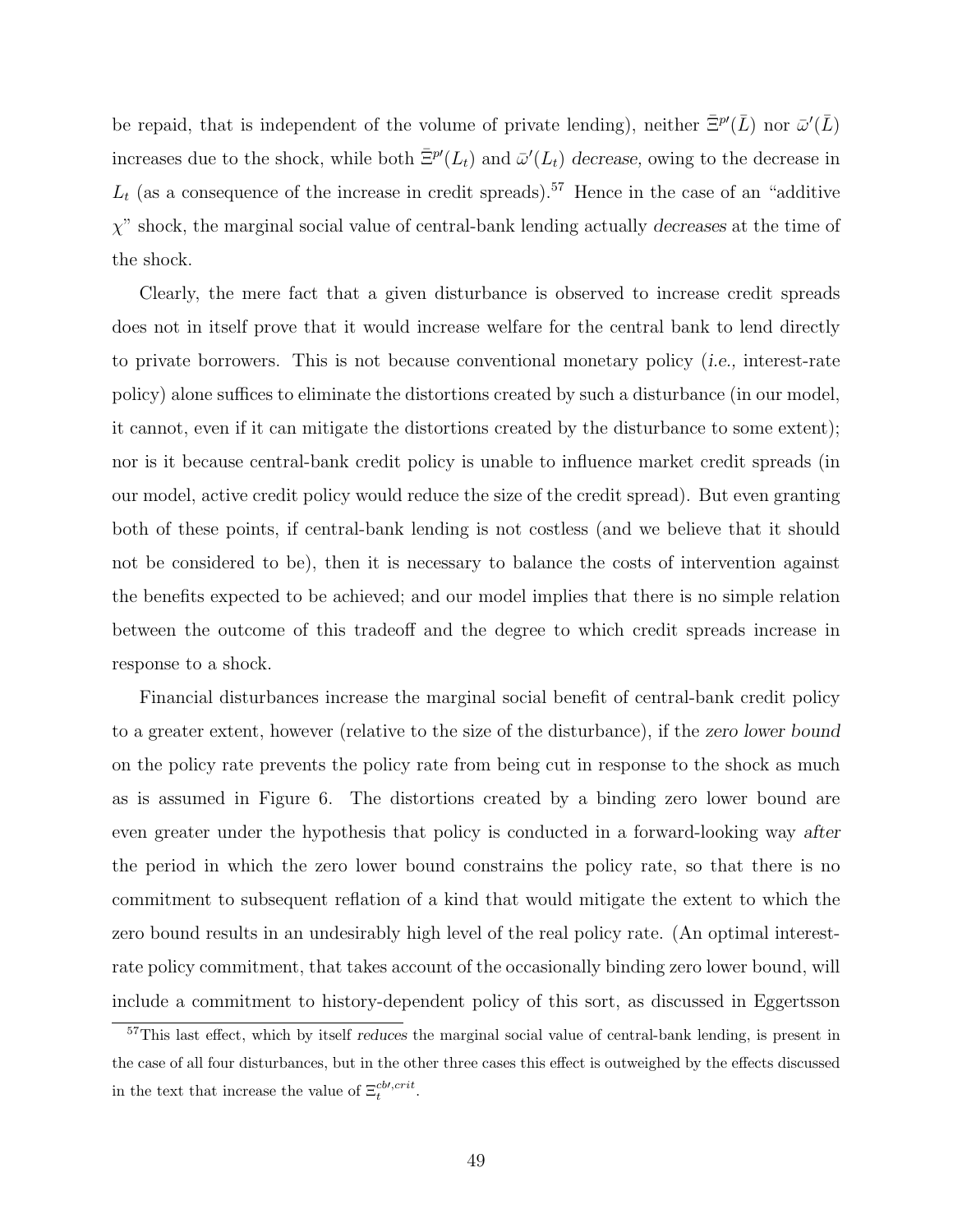and Woodford, 2003, and Cúrdia and Woodford, 2009b. However, such policy requires a type of commitment that actual central bankers seem quite reluctant to contemplate, as discussed for example by Walsh, 2009.) If a binding zero lower bound coincides with this kind of expectations about future monetary policy, the marginal social benefit of credit policy may be much greater than would be suggested by Figure 6.

This is illustrated by Figure 7, where the same four types of financial disturbances are considered, but the disturbances are assumed to be three times as large as in Figure 5. In the figure, the responses of  $\Xi_t^{cb\prime,crit}$  are shown under two different assumptions about interest-rate policy: in the top panels, interest-rate policy is assumed to be optimal, while in the bottom row it is assumed to follow a Taylor rule of the form (4.2), again calibrated as before. The figure also illustrates the consequences of the zero lower bound on interest rates; the panels in the left column show the response of  $\Xi_t^{cb,crit}$  under the assumption that the zero lower bound can be ignored (even though this means that the policy rate is negative in the quarters immediately following the shock, under either assumption about monetary policy), whereas the corresponding panels in the right column show the response when the zero lower bound is imposed as a constraint on monetary policy.

In the upper left panel of Figure 7, interest-rate policy is optimal and the zero lower bound is assumed not to bind, as in Figure 6; hence the responses to all four disturbances are exactly the same as in Figure 6, except that the scale of the departures from the steady state is multiplied by a factor of three. In the lower left panel, we can see the difference that is made by assuming instead that interest-rate policy follows the Taylor rule  $(4.2).<sup>58</sup>$  The increase in  $\Xi_t^{cb,crit}$  is at least somewhat greater in the case of each of the types of financial disturbances; even in the case of the "additive  $\chi$ " shock,  $\Xi_t^{cb,crit}$  declines by less than it does under optimal interest-rate policy. Thus optimal interest-rate policy reduces at least slightly the welfare gain from active credit policy.

In both panels of the left column of Figure 7, however, the policy rate is assumed to

 $58$ Exactly the same difference would be made in the case of disturbances of the size assumed in Figure 6, if we assumed that policy followed the Taylor rule. Note that in the case of the smaller disturbances assumed in Figure 6, there would be no difference between the two columns, as the zero lower bound would not be a binding constraint even when imposed.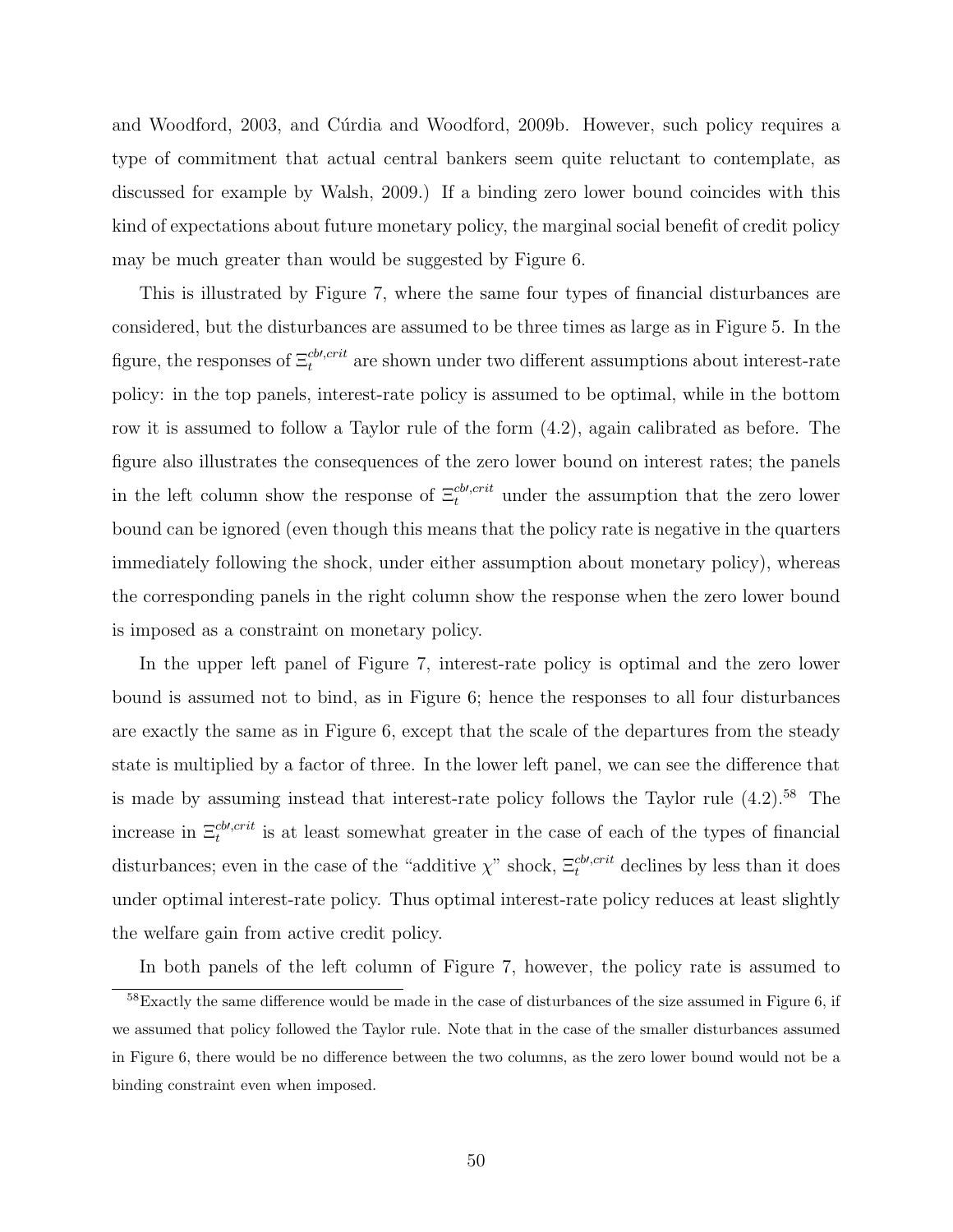become negative in response to the disturbances. The right column shows how the responses are modified when the zero lower bound is respected in our calculations. Because the zero lower bound binds in the quarters immediately following financial disturbances of the magnitude assumed in this figure,<sup>59</sup> the marginal social benefit of central-bank credit policy is greater than it would be if it were possible for the central bank to lower the policy rate below zero, as assumed in the panels in the left column. Even in the case of an "additive  $\chi$ " shock, it can be optimal for the central bank to lend to the private sector when such a shock occurs, even though it was not optimal in the absence of the shock. (In the case shown in the figure, this would be true in the case of a value for  $\Xi^{cb'}(0)$  between 3.5 and 4.0 percent per annum, for example.) The desirability of active credit policy is even greater if the zero lower bound binds and interest-rate policy is determined as in (4.2). In this case, there is a large increase in  $\Xi_t^{cb,crit}$  as a result of a financial disturbance; and interestingly, in this case, the size of the increase is similar regardless of the source of the increase in credit spreads. Under each of the four types of financial disturbance that are considered, it will be optimal for the central bank to lend to private borrowers, at least in the first two quarters, even if the marginal cost of central-bank lending is as high as 10 percentage points per annum.

Thus there is a clearer case for active central-bank credit policy in the case of a financial disturbance that is severe enough to cause the zero lower bound on the policy rate to become a binding constraint; and in this case, it is to a first approximation only the size and persistence of the effects of the disturbance on credit spreads that matters for determining the extent to which credit policy is desirable. But supposing that the value of  $\Xi_t^{cb,crit}$  rises above the value of  $\Xi^{cb'}(0)$  in response to such a disturbance, how much is it optimal for the central bank to lend, and for how long? We turn next to the characterization of optimal credit policy.

 $\frac{59}{\text{In the case of optimal interest-rate policy, the lower bound binds in the first three quarters in the case}$ of the  $\Xi$  shocks, and in the first four quarters in the case of the  $\chi$  shocks. In the case of the Taylor rule, the lower bound binds in the first two quarters under all four shocks. The policy rate remains at the lower bound for a longer time under an optimal policy commitment, for the same reason as in the numerical example of Eggertsson and Woodford (2003).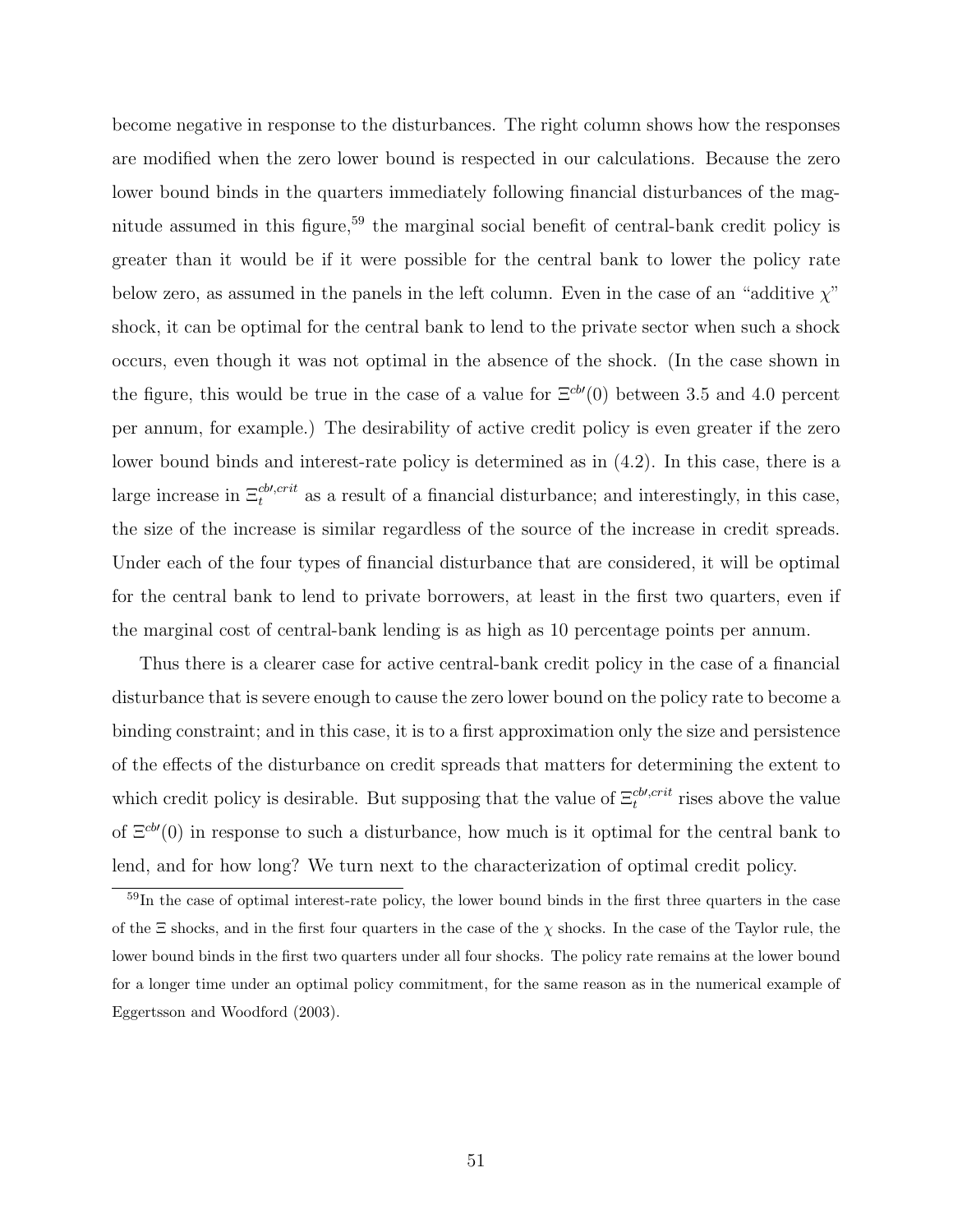# 5 Optimal Credit Policy

We now consider the optimal state-contingent evolution of central-bank lending  $\{L_t^{cb}\},\$ imposing only the constraint that it be non-negative, and taking account of the resource costs of loan origination and monitoring by the central bank. We continue to assume the existence of a competitive loan market, so that the central bank lends at the same (market-clearing) interest rate  $i_t^b$  as the private intermediaries, who continue to lend even when the central bank lends as well. (Our assumption of a highly convex cost function for private intermediaries ensures that they continue to serve part of the market, even if credit policy lowers the equilibrium credit spread by several percentage points.) For simplicity, we assume in this section that the resource costs of central-bank lending are of the form  $\Xi^{cb}(L^{cb}) = \tilde{\Xi}^{cb}L^{cb}$ (i.e., that the marginal cost of central-bank lending is independent of the scale of its intervention), but that  $\tilde{\Xi}^{cb}$  is at least as large as  $\bar{\Xi}^{cb,crit}$ , the steady-state value of  $\Xi_t^{cb,crit}$ , so that "Treasuries only" is an optimal policy in the steady state.

#### 5.1 A Simple Case

There are clearly (theoretically possible) circumstances under which it is not only optimal for the central bank to lend directly to the private sector, but under which it is optimal to do this to the extent (or nearly the extent) necessary in order to prevent any increase in credit spreads, or any reduction in private borrowing, in response to a financial disturbance. Here we describe a simple case in which a strong result of that kind can be obtained. Suppose that the only disturbance, relative to the deterministic steady state, is a "multiplicative Ξ" shock that increases the costs of private intermediation. That is, we continue to assume that  $\chi_t(L) = 0$ , while  $\bar{\Xi}_t^p(L)$  is a function of the form  $(4.1)$ , with  $\{\tilde{\Xi}_t^p\}$  an exogenous process. In the case that we wish to examine, we assume that there are no other disturbances, and that  $\tilde{\Xi}^p_t$  is always greater than or equal to its steady-state value.

If this is the only kind of financial disturbance that occurs, (2.9) implies that

$$
\omega_t = \eta \tilde{\Xi}_t^p L_t^{\eta - 1}.\tag{5.1}
$$

We can then write

$$
\bar{\Xi}_t^{p''}(L_t) = (\eta - 1)[\eta \tilde{\Xi}_t^p]^{\frac{1}{\eta - 1}} \omega_t^{\frac{\eta - 2}{\eta - 1}},
$$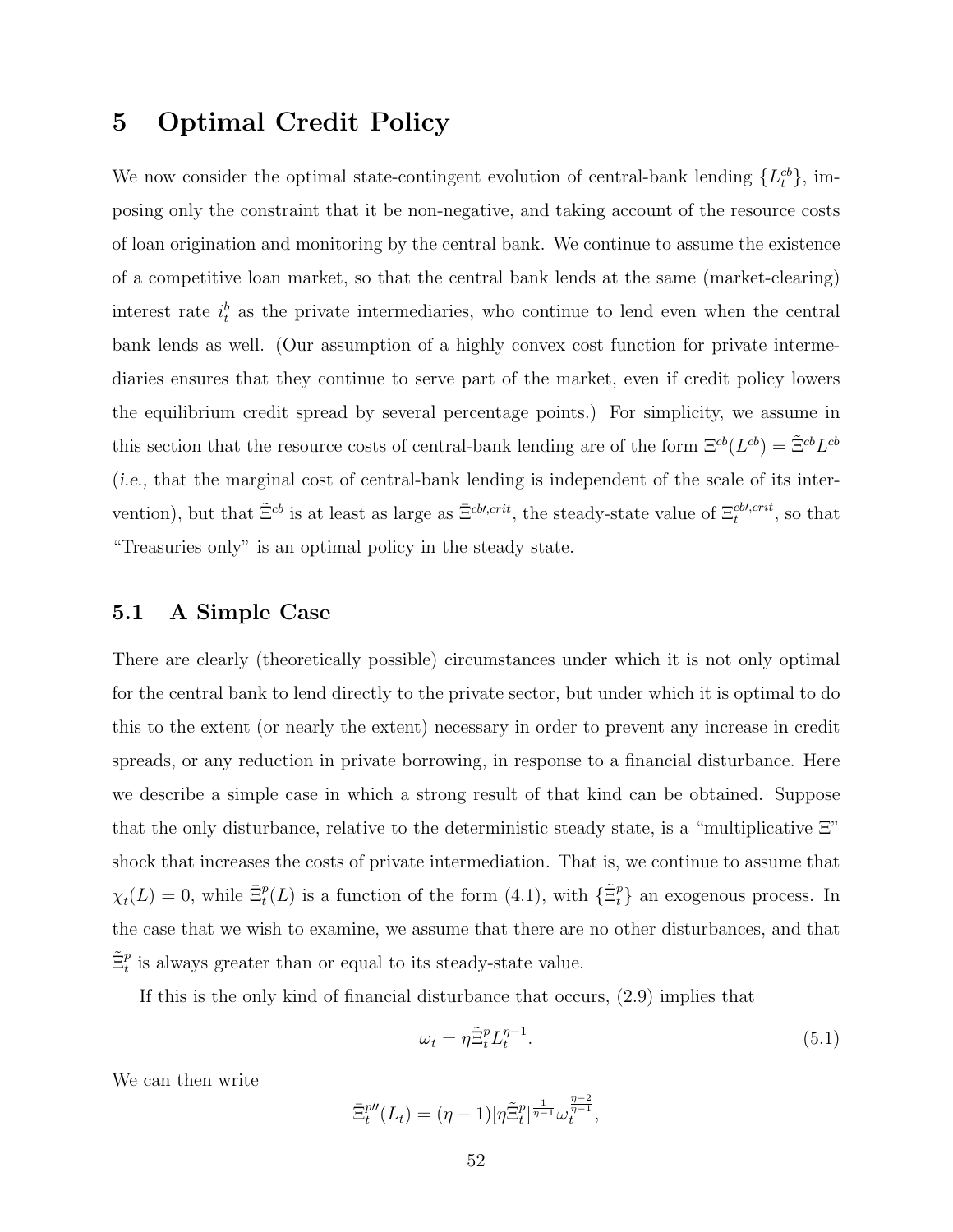and substituting this into (4.4), the first-order condition for optimal credit policy can be written in the form

$$
\varphi_{\Xi,t}[\omega_t - \tilde{\Xi}^{cb}] + (\eta - 1)\varphi_{\omega,t}[\eta \tilde{\Xi}_t^p]^{\frac{1}{\eta - 1}} \omega_t^{\frac{\eta - 2}{\eta - 1}} \le 0,\tag{5.2}
$$

where now  $\omega_t$  is the only endogenous variable apart from the Lagrange multipliers. This is a condition of the form

$$
\omega_t \le \hat{\omega}(\varphi_{\omega,t}/\varphi_{\Xi,t}; \tilde{\Xi}_t^p),\tag{5.3}
$$

and either this condition or (4.5) must hold with equality in any period.

Hence optimal credit policy prevents the credit spread from rising above the ceiling  $\hat{\omega}(\varphi_{\omega,t}/\varphi_{\Xi,t});$  it is optimal for the central bank to hold only liquid assets only in the case that  $\omega_t$  does not exceed  $\hat{\omega}_t$  under that policy. We have assumed that this condition is satisfied in the steady state, but it can fail to hold when  $\tilde{\Xi}_t$  increases, both because the shock increases  $\omega_t$  (in the absence of active credit policy, as illustrated in Figures 8 and 9) and because it decreases  $\hat{\omega}_t$ . A shock of this type decreases  $\hat{\omega}_t$  both because of the direct effect of  $\tilde{\Xi}_t^p$  on the left-hand side of (5.2) and because it increases  $\varphi_{\omega,t}/\varphi_{\Xi,t}$ , owing to increased urgency of lowering credit spreads when they are unusually high.

A special case in which we obtain a particularly simple result is that in which we assume that  $\tilde{\Xi}^{cb} = \tilde{\Xi}^{cb,crit}$  exactly. In this case, "Treasuries only" remains optimal in the steady state, but even an infinitesimal disturbance (of the right sign) can make it optimal to move away from the corner solution. In this case (5.3) holds with equality in the steady state, and if we assume a disturbance under which  $\tilde{\Xi}^p_t$  is always greater than or equal to its steadystate value, as proposed above, (5.3) will hold with equality at all times in the perturbed equilibrium as well. In this case, we can replace the pair of conditions  $(4.4)$ – $(4.5)$  and the complementary slackness condition by the simple requirement that

$$
\omega_t = \hat{\omega}(\varphi_{\omega,t}/\varphi_{\Xi,t}; \tilde{\Xi}_t^p)
$$
\n(5.4)

each period.

We can also use (5.1) to write

$$
\Xi_t^p = \eta^{-\frac{\eta}{\eta-1}} (\tilde{\Xi}_t^p)^{-\frac{1}{\eta-1}} \omega_t^{\frac{\eta}{\eta-1}},\tag{5.5}
$$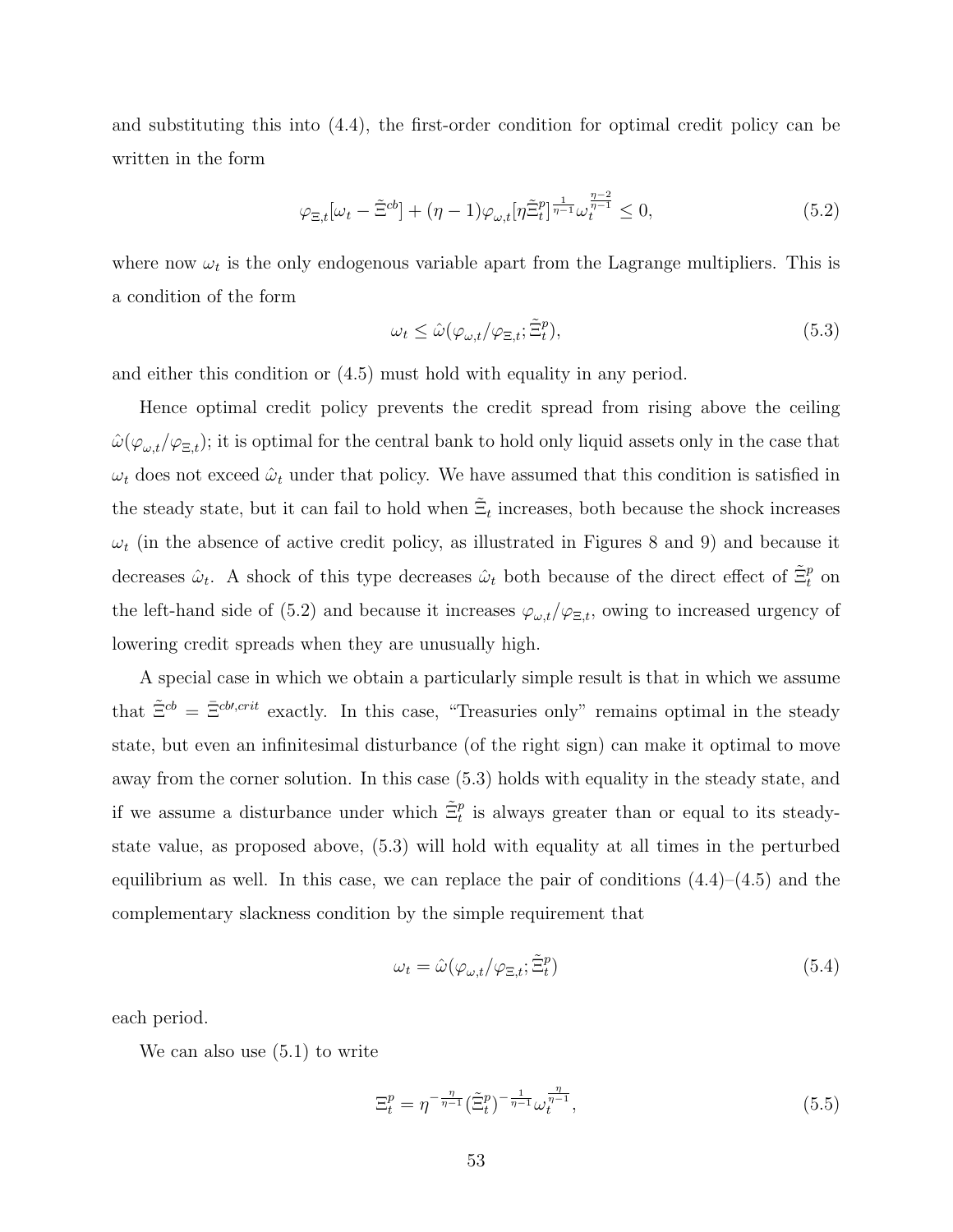so that

$$
\Xi_t = \eta^{-\frac{\eta}{\eta-1}} (\tilde{\Xi}_t^p)^{-\frac{1}{\eta-1}} \omega_t^{\frac{\eta}{\eta-1}} + \tilde{\Xi}^{cb} [b_t - (\eta \tilde{\Xi}_t^p)^{-\frac{1}{\eta-1}} \omega_t^{\frac{1}{\eta-1}}]. \tag{5.6}
$$

Substituting this for  $\Xi_t$  in (2.2), we then obtain a complete system of equilibrium conditions to determine the endogenous variables  $\{\Pi_t, Y_t, \lambda_t^b, \lambda_t^s, Z_t, b_t, \Delta_t, i_t^d, i_t^b, \omega_t\}$  and the Lagrange multipliers, given some specification of interest-rate policy (such as (4.2)), without any reference to the balance-sheet quantities of either private intermediaries or of the central bank. (Of course, once we have solved for the optimal paths of  $\{b_t, \omega_t\}$ , we can then solve (2.11) and (5.1) for the required paths of  $\{L_t, L_t^{cb}\}\)$  as well.)

In the case of a relatively convex of intermediation technology (so that capacity constraints are significant in the private intermediary sector), optimal credit policy (in the special case just described) will allow relatively little variation in credit spreads in response to financial disturbances. In fact, we show in the Appendix that in the limit as  $\eta$  is made unboundedly large,  $60$  equation (5.4) reduces to the limiting form

$$
\frac{\omega_t}{\bar{\omega}} = \frac{\varphi_{\Xi,t}/\bar{\varphi}_{\Xi}}{\varphi_{\omega,t}/\bar{\varphi}_{\omega}},\tag{5.7}
$$

while (5.5) reduces to the limiting form  $\Xi_t^p = 0$ . Note that neither expression depends on  $\tilde{\Xi}_t^p$  in the limiting case. Hence in the limit, we have a system of equations to solve for the paths of  $\{\omega_t\}$  and the Lagrange multipliers, along with the other endogenous variables listed in the previous paragraph, which are unaffected by any disturbance to the path of  $\{\tilde{\Xi}_t^p\}$ . In this limiting case, optimal credit policy ensures that  $\omega_t = \bar{\omega}$  each period; the central bank should lend to the private sector to the extent necessary to prevent any disturbance to the size of the credit spread.

In fact, this is a good approximation in the case of the degree of convexity assumed in the calibration proposed above. Figure 8 shows the impulse responses to a "multiplicative  $\Xi$ " shock of the magnitude considered in Figure 6, under the assumption that monetary policy follows the Taylor rule (4.2), when the model is calibrated as discussed above and

<sup>&</sup>lt;sup>60</sup>Here we fix the steady-state credit spread  $\bar{\omega}$ , and vary the steady-state value of  $\tilde{\Xi}^p$  as we vary  $\eta$ , so that the intermediation technology remains consistent with this steady state. We also vary the value of  $\tilde{\Xi}^{cb}$  as we vary  $\eta$ , so that it continues to be true that  $\tilde{\Xi}^{cb} = \bar{\Xi}^{cb,crit}$  exactly. The other model parameters are held fixed as we increase  $\eta$ .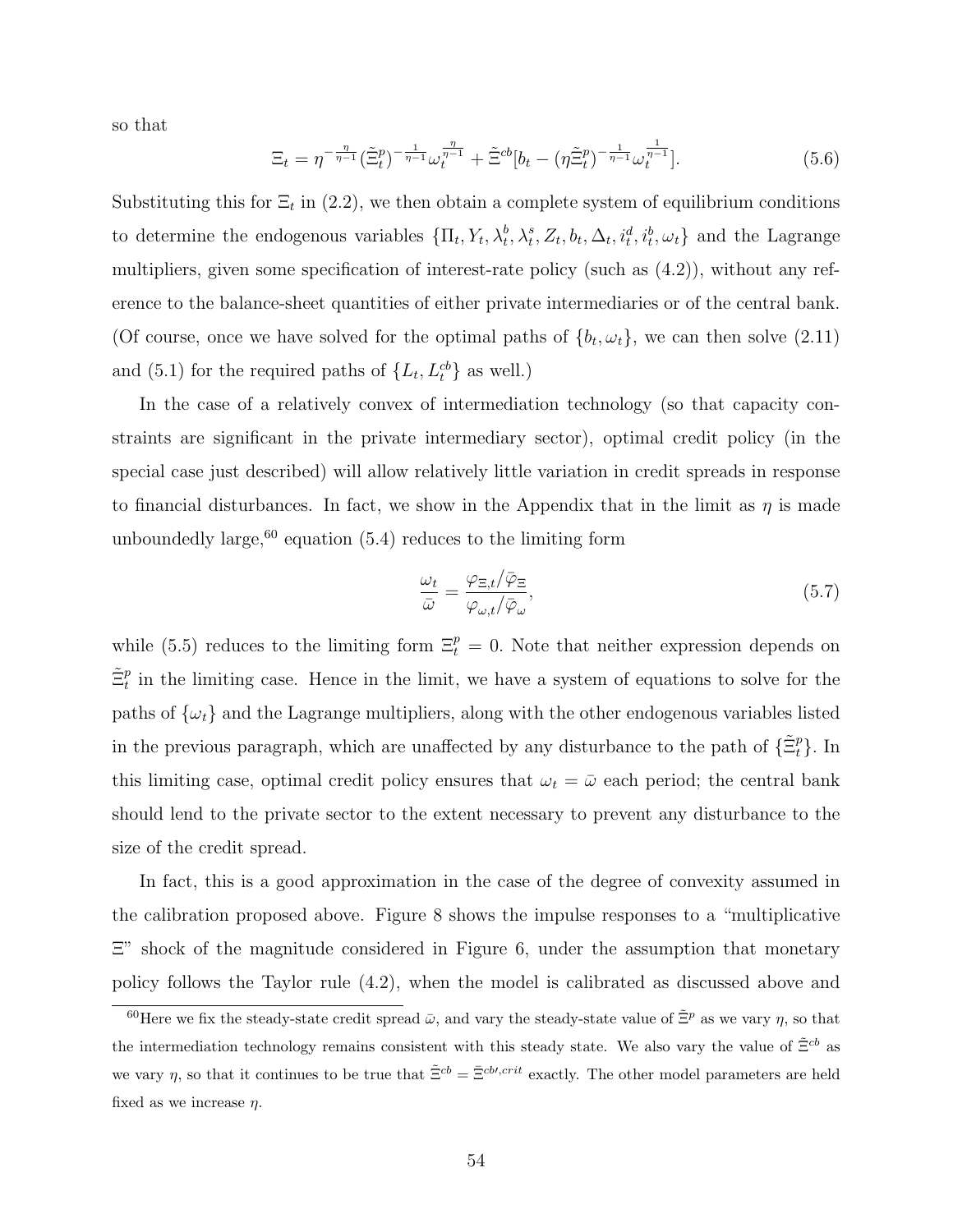$\tilde{\Xi}^{cb} = \bar{\Xi}^{cb,crit}$  exactly. The dashed lines show the impulse responses of several endogenous variables in the case that the "Treasuries only" policy is adhered to. The shock increases the equilibrium credit spread by more than 2.5 percentage points,  $61$ , and as a consequence, private borrowing (and likewise private credit) contracts by more than 2 percent. This results not only in a contraction of aggregate output and in deflation, but also in increased inefficiency of the composition of private expenditure: spending by type b households contracts by more than 6 percent, while spending by type s households actually increases (owing to the low returns available on their savings).

Under an optimal credit policy (shown by the solid lines), however, the responses are quite different. Central-bank lending to the private sector should increase, to such an extent that there is barely any increase in credit spreads, and barely any decline in private borrowing. This requires considerable lending by the central bank, since private lending (not shown, but equal to  $b_t - L_t^{cb}$  contracts even more (nearly twice as much) as in the absence of credit policy; the reason is that private intermediaries contract credit supply even more when they are unable to increase the interest rate at which they lend. The policy also results in practically no contraction of output, practically no decrease in inflation, practically no change in the composition of private spending, and stabilizes the economy without any need for a cut in the policy rate.

If we assume instead that interest-rate policy is optimal (as in Figure 9, where the disturbance is the same as in Figure 8), the effects of the shock on aggregate output and inflation are much smaller even in the absence of credit policy, and the effects on the relative expenditure by the two types are also somewhat smaller than those shown in Figure 8. Nonetheless, interest-rate policy alone cannot prevent an increase in credit spreads and a contraction of credit supply similar to those in Figure 8 (even though the zero lower bound does not bind for a shock of this size), and there remains a role for credit policy. In fact, the optimal degree of lending by the central bank in response to the shock is essentially the same as in Figure 8, and again this is the amount needed to virtually eliminate any increase in the credit spread or any reduction in private borrowing. The equilibrium under optimal

<sup>&</sup>lt;sup>61</sup>Note that the spread does not increase by the full 4 percent by which  $\bar{\omega}_t(\bar{L})$  increases, because of the contraction of  $L_t$ .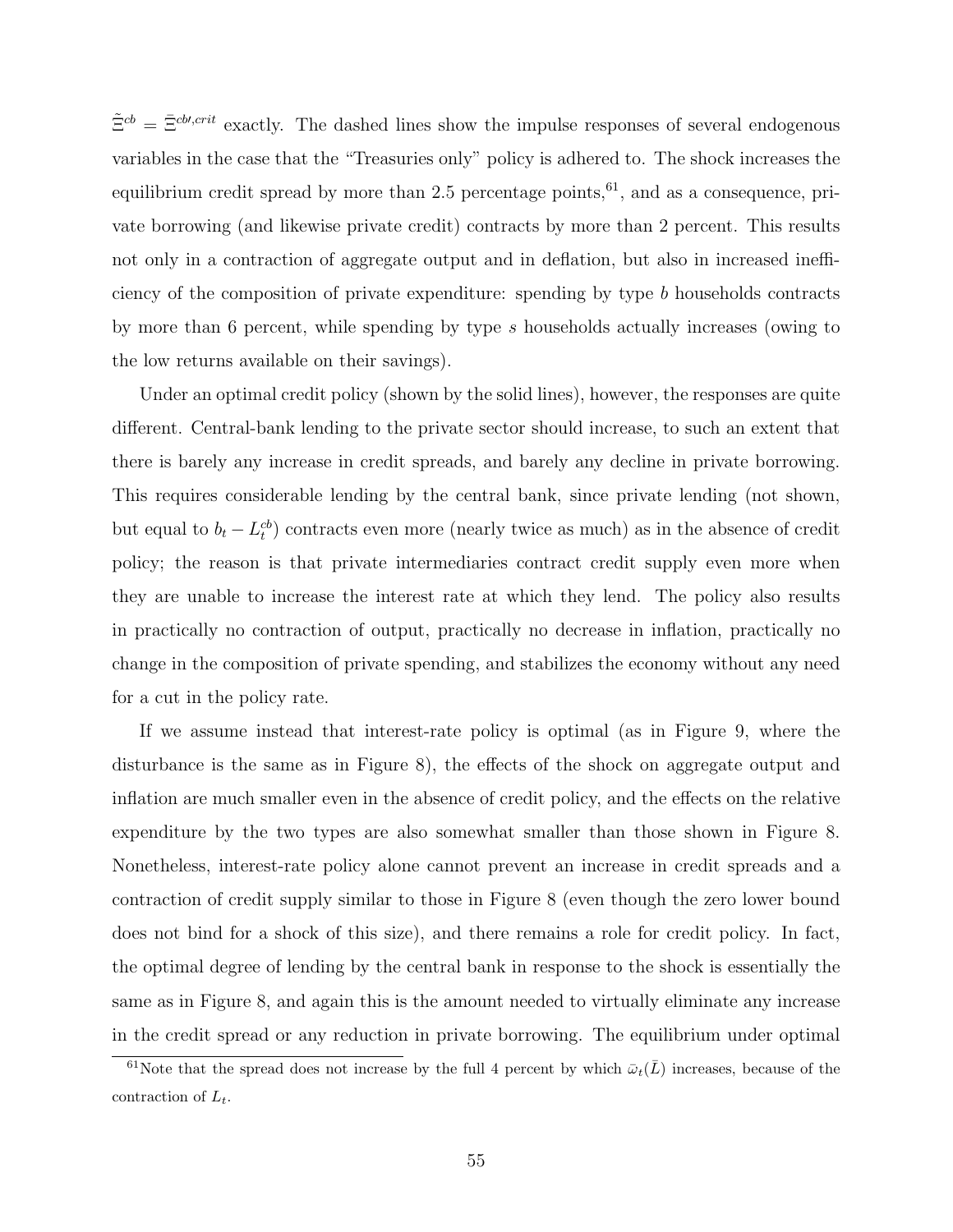credit policy is virtually the same as in Figure 8: for while the Taylor rule is not too close an approximation to optimal policy in the absence of credit policy, there is little need for a more sophisticated interest-rate policy if credit policy is used optimally.

### 5.2 Alternative Cases of Financial Disturbances

The case in which  $\tilde{\Xi}^{cb}$  is assumed to be no higher than  $\bar{\Xi}^{cb,crit}$  is the one most favorable to an argument for active credit policy, of course. Figure 10 shows the responses under active credit policy (and in the absence of credit policy) for the same disturbance as in Figure 9, and again under the assumption of optimal interest-rate policy, but in the case that  $\tilde{\Xi}^{cb}$  is assumed to be 10 basis points higher than  $\bar{\Xi}^{cb,crit}$ .<sup>62</sup> It remains optimal for the central bank to begin lending to private borrowers when a disturbance of this kind occurs, as one would expect from Figure 6. (Recall that Figure 6 showed  $\Xi_t^{cb,crit}$  rising by much more than 10 basis points in response to a multiplicative  $\Xi$  shock.)

However, while the optimal increase in central-bank lending at the time of the shock is not greatly less than in Figure 9, the optimal duration of active credit policy is much less in this case (though the disturbance itself has the same persistence in both cases). In Figure 9, optimal credit policy requires the central bank's lending not to have been completely phased out six years and more after the shock; in Figure 10, central-bank lending should already have been sharply contracted in the second year, and credit policy is phased out altogether after a little more than two years. And while the effects of the disturbance on credit spreads, private borrowing, aggregate output, and the composition of expenditure are all mitigated by optimal credit policy, even relative to what can be achieved by optimal interest-rate policy (again, in a case where interest-rate policy is not constrained by the zero lower bound), the effects are not completely eliminated. If one assumes an event higher value of  $\bar{\Xi}^{cb,crit}$ , the optimal use of credit policy is further weakened.

The case considered above is also especially favorable to the optimality of active credit policy because the type of financial disturbance considered is a "multiplicative  $\Xi$ " shock, which as shown in Figures 6 and 7 is the type that increases the marginal social benefit of

 $\frac{62 \text{Under our calibration}, \pm c^{cb,crit} \text{ is equal to 3.48 percent per annum, as shown in Figures 6 and 7, so this}$ means that  $\tilde{\Xi}^{cb} = 3.58$  percent.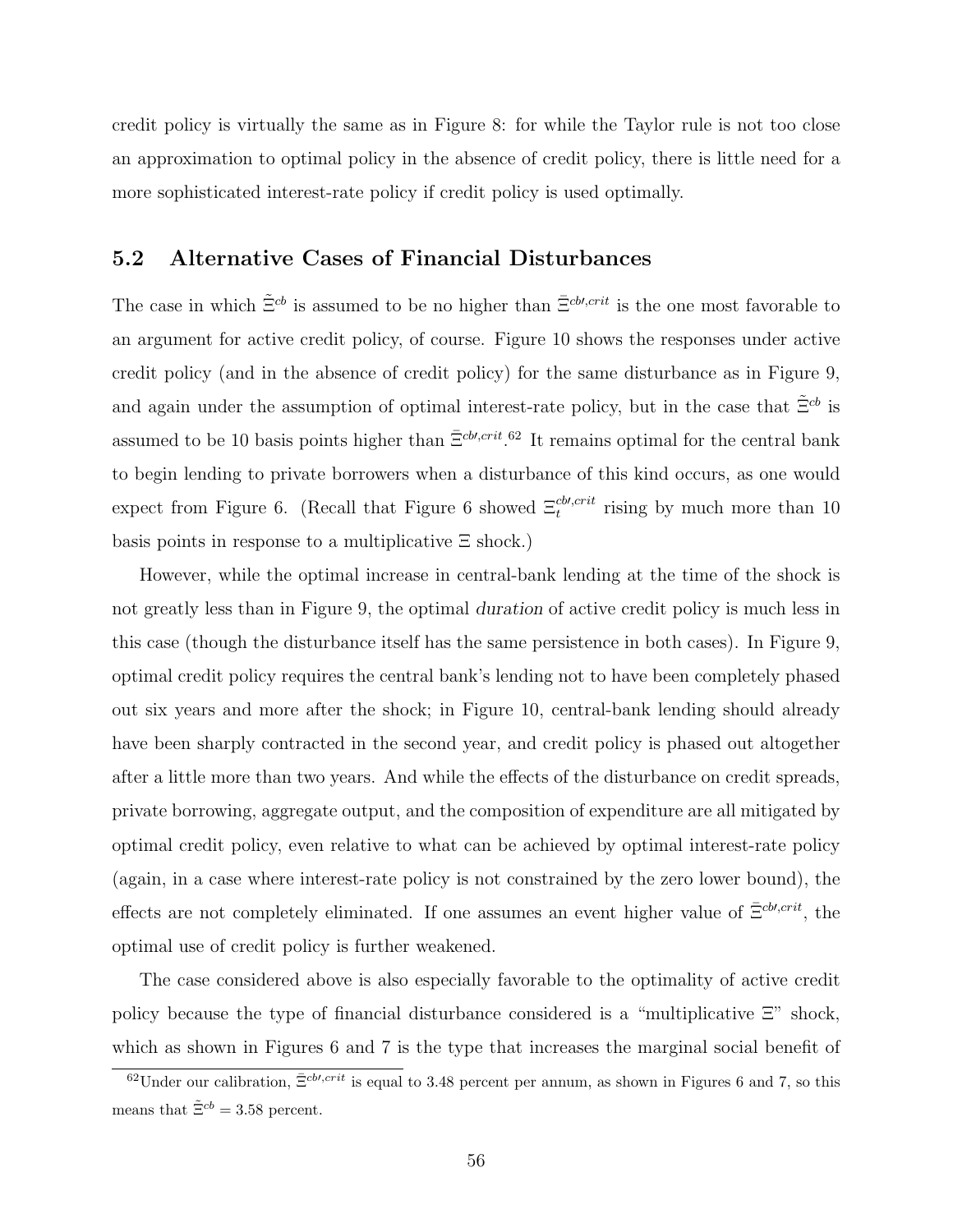credit policy to the greatest extent, for a given size of increase in  $\bar{\omega}_t(\bar{L})$ . If we were to consider instead an "additive  $\chi$ " shock, again of the size assumed in Figure 6 — and if, as in Figure 10, we assume optimal interest-rate policy and a value of  $\tilde{\Xi}^{cb}$  10 basis points higher than  $\bar{\Xi}^{cb,crit}$  — then optimal credit policy will instead involve  $L_t^{cb} = 0$  in all periods. This can be seen from Figure 6: a disturbance of this kind never raises the value of  $\Xi_t^{cb,crit}$  by as much as 10 basis points above the steady-state level.<sup>63</sup> Yet this alternative disturbance increases the equilibrium credit spread (under "Treasuries only") by virtually the same amount as the disturbance considered in Figure 10; and in fact, the size of the contraction in credit, the size of the change in the composition of expenditure, and so on, are essentially the same in this case as in the one shown in Figure 10. Hence it matters a great deal what causes an increase in credit spreads, in order to judge the appropriate response of credit policy; and the aspects of the disturbance that matter cannot easily be judged from an observation of the aggregate effects of the disturbance alone.

As still another example (yielding a somewhat intermediate conclusion), Figure 11 displays the optimal policy response in the case of a "multiplicative  $\chi$ " shock, also of the size assumed in Figure 6. Under this hypothesis, credit spreads increase owing to a change in the perceived risk of default by borrowers, but the fraction of loans expected to be bad increases with the scale of lending, at such a rate as to leave unchanged the elasticity of the credit-supply curve. It is assumed in this figure, as in Figure 10, that interest-rate policy is optimal and that  $\tilde{\Xi}^{cb}$  is 10 basis points higher than  $\tilde{\Xi}^{cb,crit}$ . As Figure 6 indicates, this type of disturbance, like the "multiplicative Ξ" shock, increases the marginal social value of central-bank lending enough to justify active credit policy. However, in this case, the optimal amount of central-bank lending is both substantially smaller than in Figure 10, and much more transitory: the optimal policy only involves lending to private borrowers in the

<sup>&</sup>lt;sup>63</sup>The fact that we do assume a value of  $\tilde{\Xi}^{cb}$  slightly above  $\tilde{\Xi}^{cb,crit}$  is, however, important for this result. If we assume that  $\tilde{\Xi}^{cb} = \bar{\Xi}^{cb,crit}$  exactly, as in Figure 9, then in the case of an "additive  $\chi$ " shock, it would not be optimal for the central bank to lend at the time that the shock occurs, but it would be optimal for it to commit to lend later. The optimal commitment of this kind would actually involve substantial central-bank lending, lasting for many years — something that is not obvious from the path of  $\Xi_t^{cb,crit}$  shown in Figure 6. But because this conclusion is radically changed by even a small increase in the assumed cost of lending by the central bank, we do not further discuss this fine point in the theory of optimal credit policy here.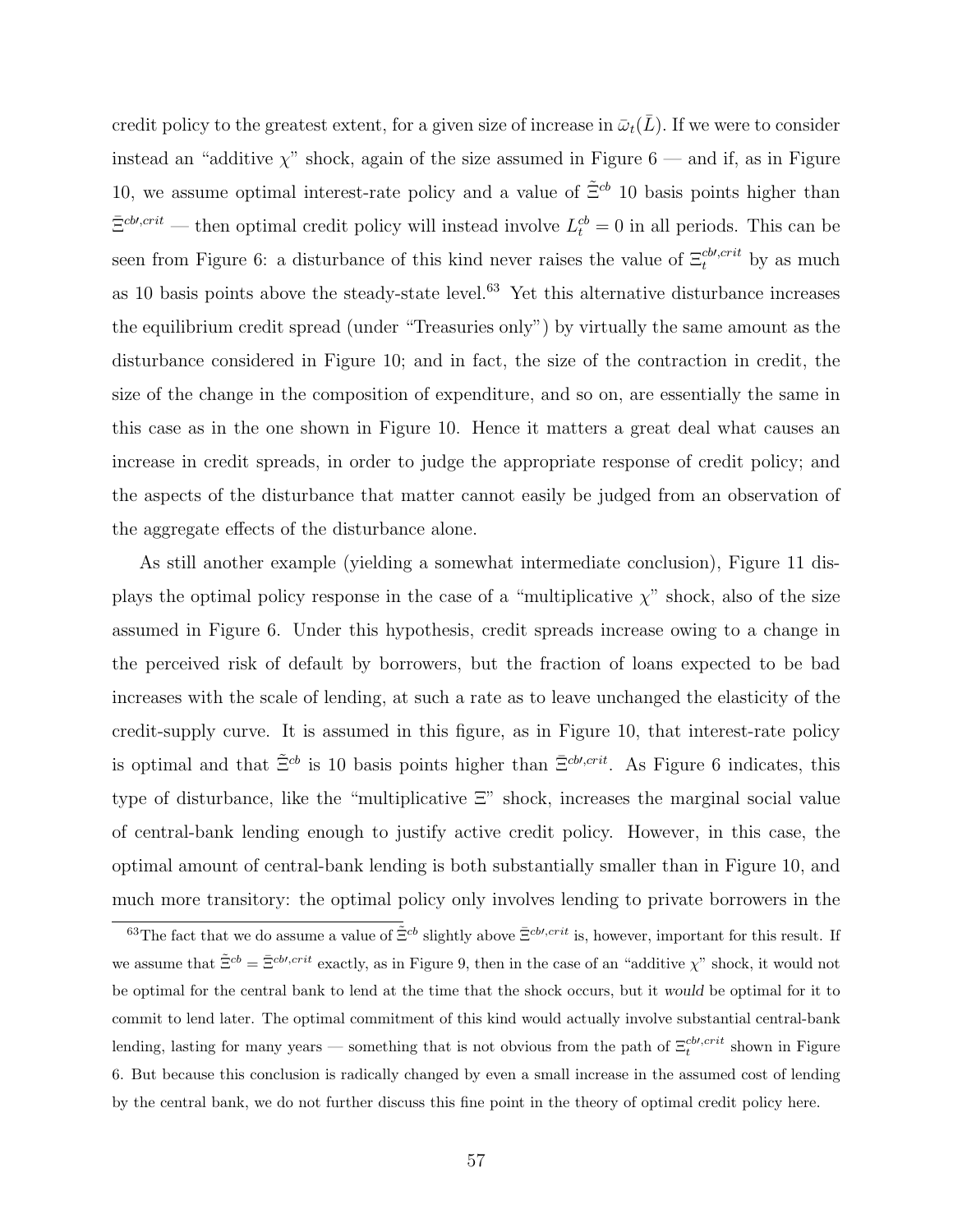first two quarters. While the credit policy does mitigate the effects of the disturbance to some extent (not too visible in the figure), the economy's response to the disturbance is not dramatically different than it would be in the absence of credit policy: the credit spread still increases by 2 percentage points, and so on. The size, persistence and effects of optimal credit policy are similarly modest in the case of an "additive Ξ" shock.

As Figure 7 has already shown, the case for active credit policy is somewhat stronger and more robust to alternative assumptions about the nature of the financial disturbance in the case of disturbances large enough to cause the zero lower bound to constrain interestrate policy, and especially if interest-rate policy is purely forward-looking (as in the case of a Taylor rule). For example, Figure 12 displays the optimal policy response in the case of a "multiplicative  $\Xi$ " shock that is now three times as large as the one considered in Figure 10 (which is to say, of the size assumed in Figure 7). As in Figure 10,  $\tilde{\Xi}^{cb}$  is assumed to be 10 basis points higher than  $\bar{\Xi}^{cb,crit}$ ; but interest-rate policy is now assumed to follow the Taylor rule (4.2). As the figure indicates, the zero lower bound on the policy rate does bind in the case of a shock of this size. Because  $\tilde{\Xi}^{cb}$  is higher than  $\bar{\Xi}^{cb,crit}$ , optimal credit policy does not insulate the economy from the effects of the financial disturbance to the extent that was true in Figure 8. But it does prevent the credit spread from rising nearly as much as it would in the absence of credit policy, and averts a large part of the decline in private borrowing as well; this eliminates the declines in output and inflation almost entirely, and greatly reduces the distortion of the composition of private spending.

Figures 13 and 14 show the corresponding optimal responses in the case of "multiplicative  $\chi$ " and "additive  $\chi$ " shocks respectively, again of the size assumed in Figure 7. While the optimal scale and duration of lending by the central bank is considerably smaller in these two cases than in the case of the "multiplicative  $\Xi$ " shock shown in Figure 12, it is still optimal in these cases for the central bank to intervene in a substantial way for several quarters. And credit policy has important effects in each of these cases, significantly reducing the size of the spike in credit spreads at the time of the shock, and considerably weakening the contraction of spending by type b households. Our conclusions about optimal credit policy are also more robust in this case, not only in the sense that the optimal responses to the two different types of  $\chi$  shocks are now more similar, but (more importantly) in that our results are no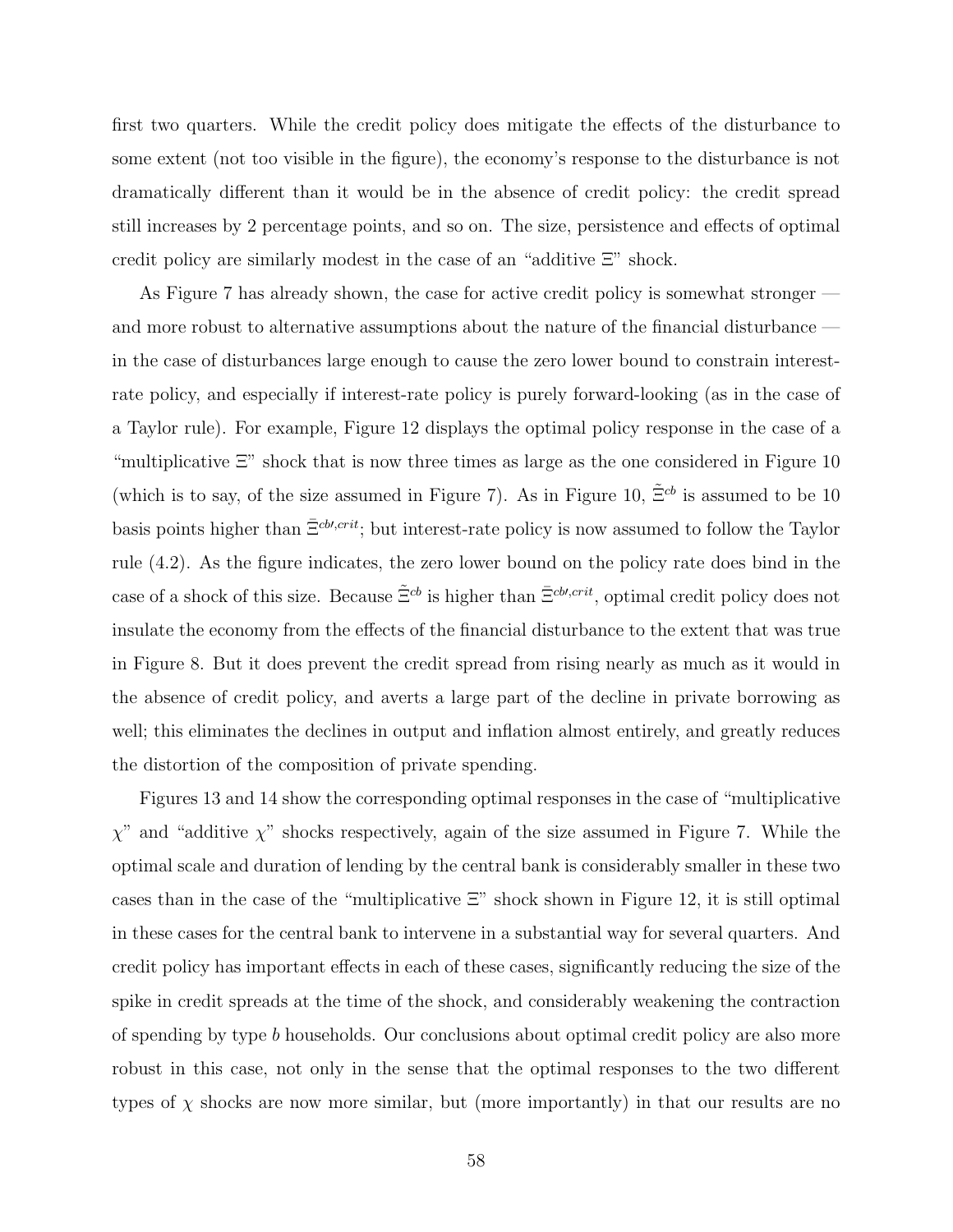longer especially sensitive to the precise of  $\tilde{\Xi}^{cb}$ , even in the case of the "additive  $\chi$ " shock.

At the same time, the optimal responses to the  $\chi$  shocks shown in these last two figures are quite different from the optimal response to a "multiplicative  $\Xi$ " shock. Thus even when the zero lower bound binds and interest-rate policy can be described by a Taylor rule, the size of the increase in credit spreads alone provides insufficient information to judge the optimal credit policy response with much precision.

#### 5.3 Segmented Credit Markets

In the simple model expounded above, there is a single credit market and single borrowing rate  $i_t^b$  charged for loans in this market; our discussion of central-bank credit policy has correspondingly simply referred to the optimal quantity of central-bank lending to the private sector overall, as if the allocation of this credit is not an issue. In reality, of course, there are many distinct credit markets, and many different parties to which the central bank might consider lending. Moreover, since there is only a potential case to be made for central-bank credit policy when private financial markets are severely impaired, it does not make sense to assume efficient allocation of credit among different classes of borrowers by the private sector, so that only the total credit extended by the central bank would matter. Our simple discussion here has sought merely to clarify the connection that exists, in principle, between decisions about credit policy and the other dimensions of credit policy. An analysis of credit policy that could actually be used as a basis for credit policy decisions would instead have to allow for multiple credit markets, with imperfect arbitrage between them.

We do not here attempt an extension of our model in that direction. (A simple extension would be to allow for multiple types of "type  $b$ " households, each only able to borrow in a particular market with its own borrowing rate, and market-specific frictions for the intermediaries lending in each of these markets.) We shall simply note that in such an extension, there would be a distinct first-order condition, analogous to conditions (4.4)– (4.5), for each of the segmented credit markets. There would be no reason to assume that the question whether active credit policy is justified should have a single answer at a given point in time: lending might be justified in one or two specific markets while the corner solution remained optimal in the other markets.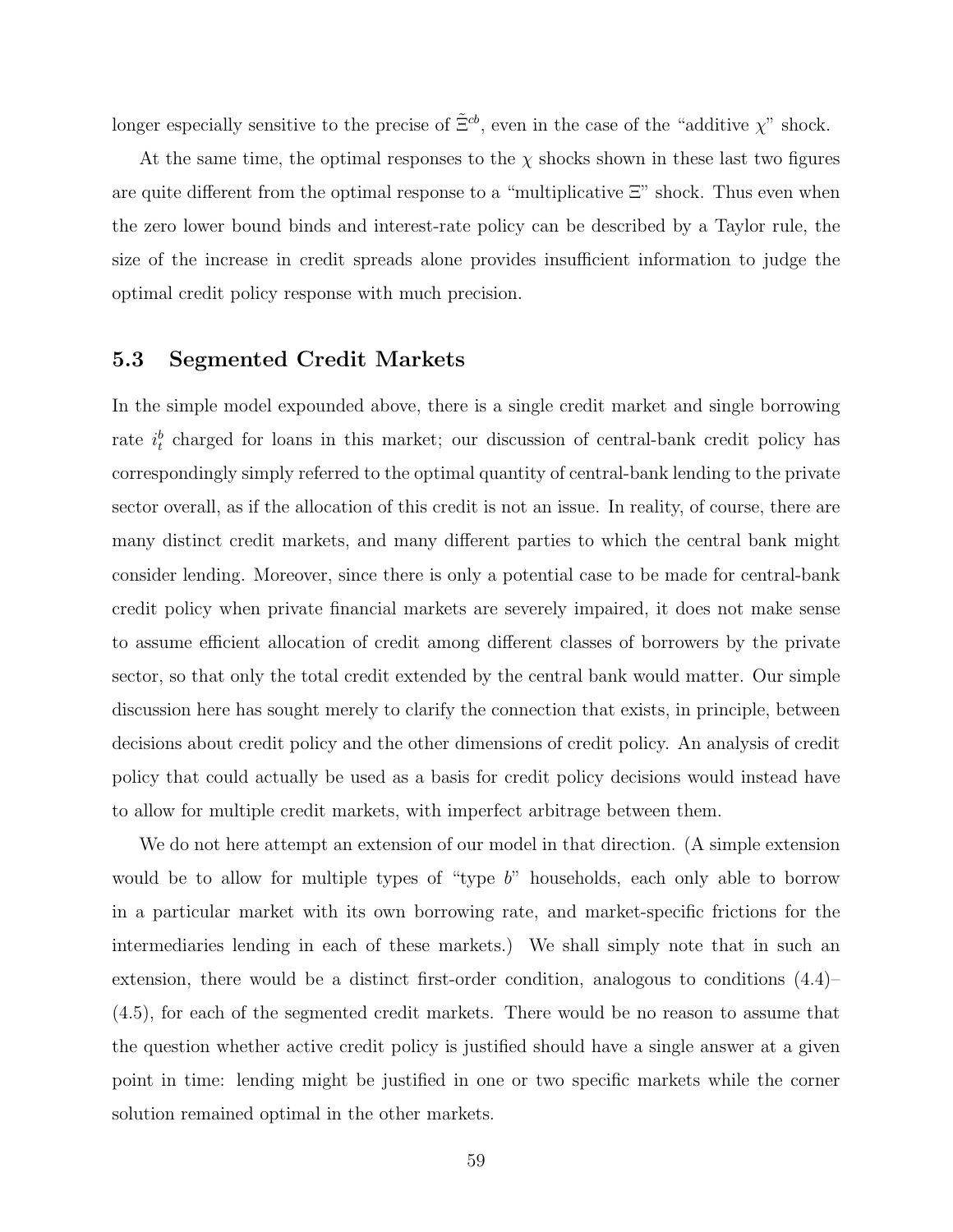Thus the main determinants of whether central-bank credit policy is justified — when it is justifiable to initiate active policy, and when it would be correct to phase out such programs — should not be questions such as whether the zero lower bound on interest-rate policy binds, or whether the central bank continues to undershoot the level of real GDP that it would like to attain. While aggregate conditions will be one factor that affects the shadow value of marginal reductions in the size of credit spreads (represented by the multiplier  $\varphi_{\omega,t}$ in (4.4)), the value of this multiplier will likely be different for different markets, and the main determinants of variations in it are likely to be market-specific. This will be even more true of the other variables that enter into the first-order condition (4.4).

## 6 Conclusions

We have shown that a canonical New Keynesian model of the monetary transmission mechanism can be extended in a fairly simple way to allow analysis of additional dimensions of central bank policy that have been at center stage during the recent global financial crisis: variations in the size and composition of the central-bank balance sheet, and in the interest rate paid on reserves, alongside the traditional monetary policy issue of the choice of an operating target for the federal funds rate (or some similar overnight inter-bank rate elsewhere). But we have found that explicitly modeling the role of the central-bank balance sheet in equilibrium determination need not imply any role for "quantitative easing" as an additional tool of stabilization policy, even when the zero lower bound on the policy rate is reached. While different results might be obtained under alternative theoretical assumptions, our reading of the Bank of Japan's experience with quantitative easing leads us to suspect that our theoretical irrelevance result is likely close to the truth.

Our analysis indicates that there may, instead, be a role for central-bank credit policy (or for targeted asset purchases), when private financial markets are sufficiently impaired. It is worth stressing that the central bank's asset holdings should also be irrelevant for macroeconomic equilibrium in the case of well-functioning financial markets that can be accessed at low cost by any economic agents who would benefit from such trades. Hence credit policy is only a relevant additional dimension of central-bank policy to the extent that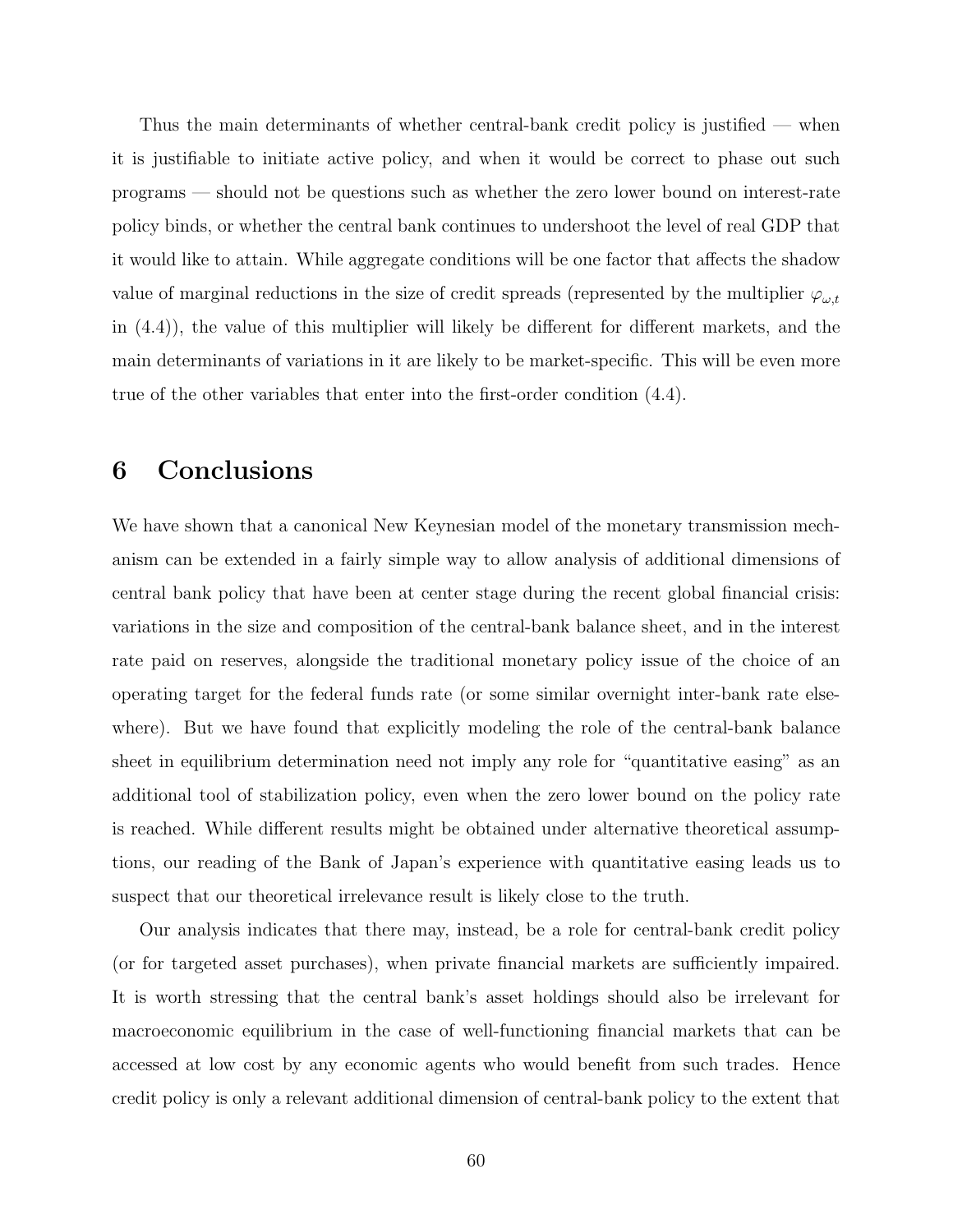private markets are not already effectively eliminating most of the potential gains from trade in financial instruments; and while we recognize that there are circumstances, such as those arising during the recent crisis, in which it is arguable that financial markets fail to fulfill that function, we are inclined to suspect that it is only at times of unusual financial distress that active credit policy will have substantial benefits.

Even when financial markets are seriously disrupted, as indicated by significant increases in interest-rate spreads, one must be cautious in drawing conclusions about the welfare consequences of credit policy. While we have shown that it is possible for disturbances originating in the financial sector to create circumstances under central-bank lending to the private sector can increase welfare, our analysis has also shown that the mere size of the increase in credit spreads does not provide sufficient information about the nature of the disturbance to judge the benefits of active credit policy. Moreover, while we have shown that credit policy is more likely to be justified when a financial disturbance is severe enough to make the zero lower bound a binding constraint on interest-rate policy, the mere fact that the zero bound has been reached is neither necessary nor sufficient for active credit policy to be welfare-improving. In particular, the appropriateness of active credit policy is likely to depend on conditions that are specific to the markets for particular financial instruments, and that therefore cannot be assessed on the basis of macroeconomic conditions alone.

At the same time, when active credit policy is justified, our analysis implies that there is no need to balance the benefits of such policy for the efficiency of financial intermediation against any supposed inflationary threat inherent in the increased size of the central bank's balance sheet. For our analysis shows that decisions about interest-rate policy are not constrained in any direct way by decisions about either the size or composition of the central bank's balance sheet, as long as the central bank is willing to adjust the interest rate paid on reserves appropriately. Payment of interest on reserves can make even a large quantity of excess reserves consistent with high short-term interest rates, and hence with monetary and financial conditions consistent with a central bank's inflation target — and this will be true even when the economy is no longer characterized by any large degree of slack productive capacity.

Thus in considering an appropriate strategy for "exit" from the current unconventional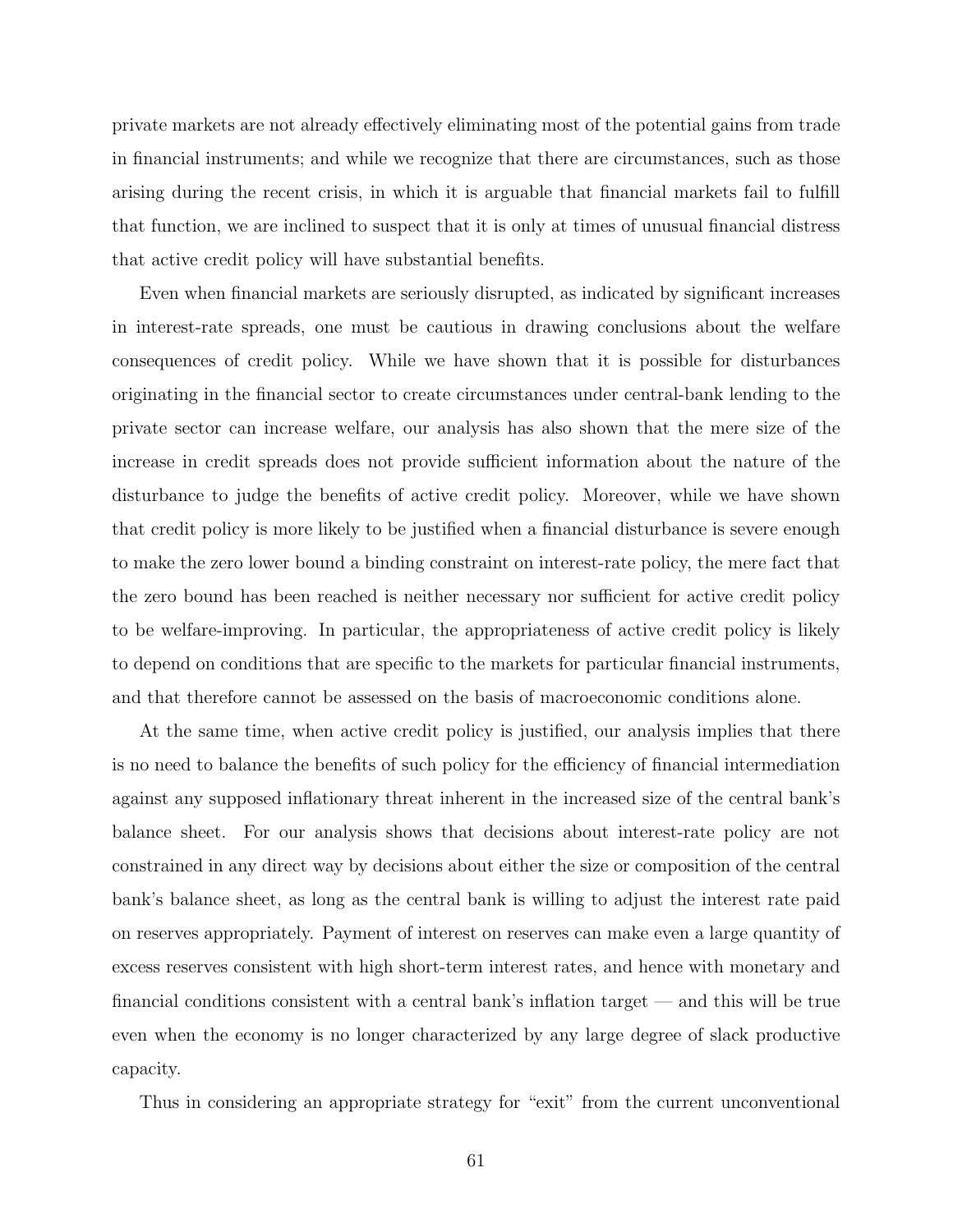posture of the Federal Reserve, it is important to recognize that, according to our model, there is no reason that the timing of the Fed's reduction in its holdings of assets other than short-term Treasuries must be be tied in some mechanical way to the timing of a decision to raise the federal funds rate above its current historically low level. These are independent dimensions of policy, not only in the sense that they can be varied independently in practice, but in that they have different effects as well, and are appropriately adjusted on the basis of considerations that are fairly different. Just as the primary justification for undertaking non-traditional asset purchases should relate to conditions specific to the markets for those assets, rather than to the central bank's assessment about whether the level of the policy rate is correct, so should decisions about the proper time at which to unwind such purchases.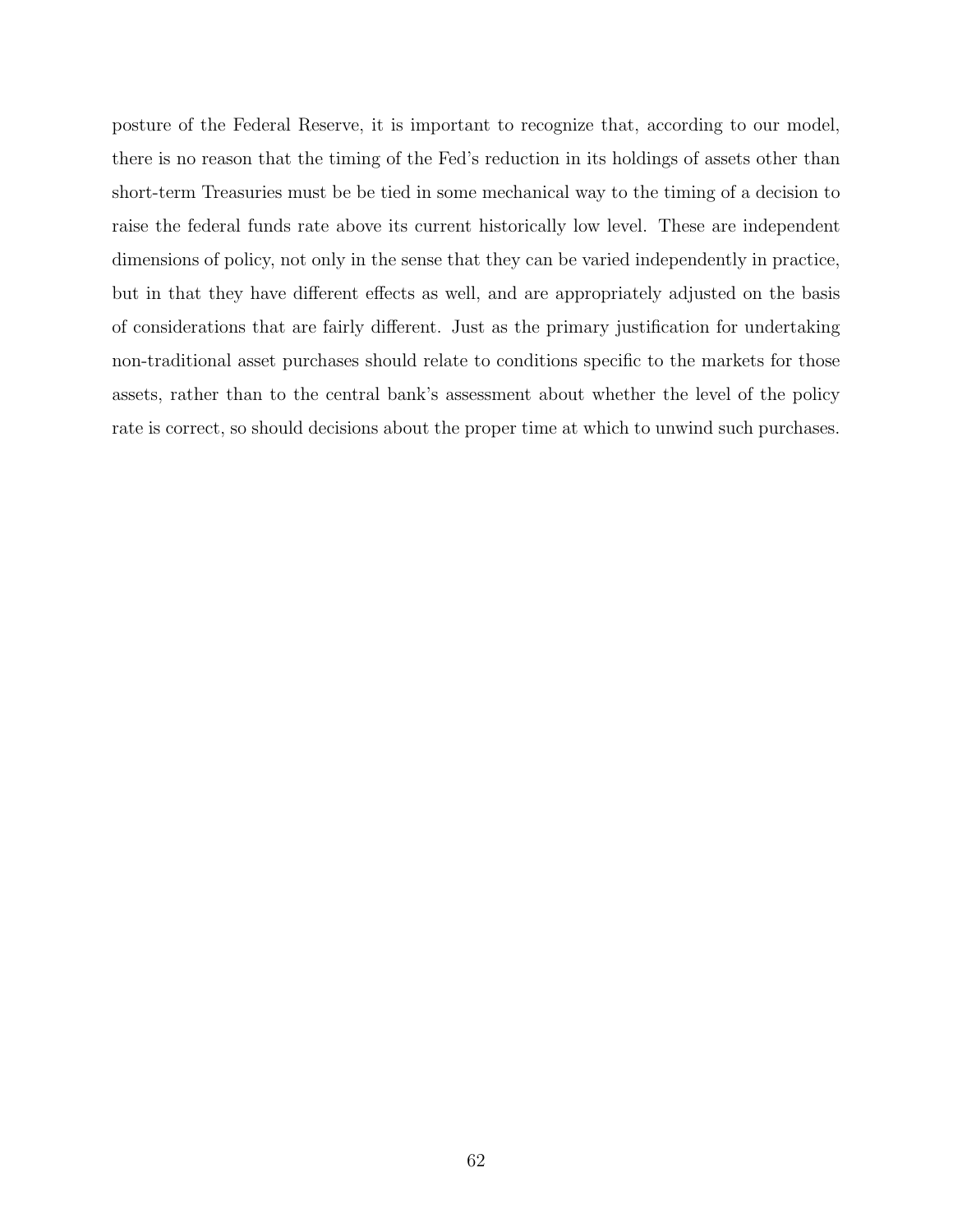## References

- [1] Adrian, Tobias, Karin Kimbrough, and Dina Marchioni, "The Federal Reserve's Commercial Paper Funding Facility," Federal Reserve Bank of New York Staff Report no. 423, January 2010.
- [2] Ashcraft, Adam, Nicolae Garleanu, and Lasse Heje Pedersen, "Two Monetary Tools: Interest Rates and Haircuts," unpublished, Federal Reserve Bank of New York, February 2010.
- [3] Auerbach, Alan J., and Maurice Obstfeld, "The Case for Open-Market Purchases in a Liquidity Trap," American Economic Review 95: 110-137 (2005).
- [4] Baba, Naohiko, Motoharu Nakashima, Yosuke Shigemi and Kazuo Ueda, "The Bank of Japan's Monetary Policy and Bank Risk Premiums in the Money Market," International Journal of Central Banking 2: 105-135 (2006).
- [5] Benigno, Pierpaolo, and Michael Woodford, "Inflation Stabilization And Welfare: The Case Of a Distorted Steady State," Journal of the European Economic Association 3: 1185-1236 (2005).
- [6] Bernanke, Ben S., "The Crisis and the Policy Response," Stamp Lecture, London School of Economics, January 13, 2009. [Text available at http://www.federalreserve.gov/newsevents/speech/bernanke20090113a.htm]
- [7] Bernanke, Ben S., and Mark Gertler, "Inside the Black Box: The Credit Channel of Monetary Policy Transmission," Journal of Economic Perspectives, 1995(1): 27-48.
- [8] Cúrdia, Vasco, and Michael Woodford, "Credit Frictions and Optimal Monetary Policy," unpublished, Federal Reserve Bank of New York, August 2009a.
- [9] C´urdia, Vasco, and Michael Woodford, "Conventional and Unconventional Monetary Policy," CEPR discussion paper no. 7514, October 2009b.
- [10] Cúrdia, Vasco, and Michael Woodford, "Credit Spreads and Monetary Policy," Journal of Money, Credit and Banking, forthcoming 2010.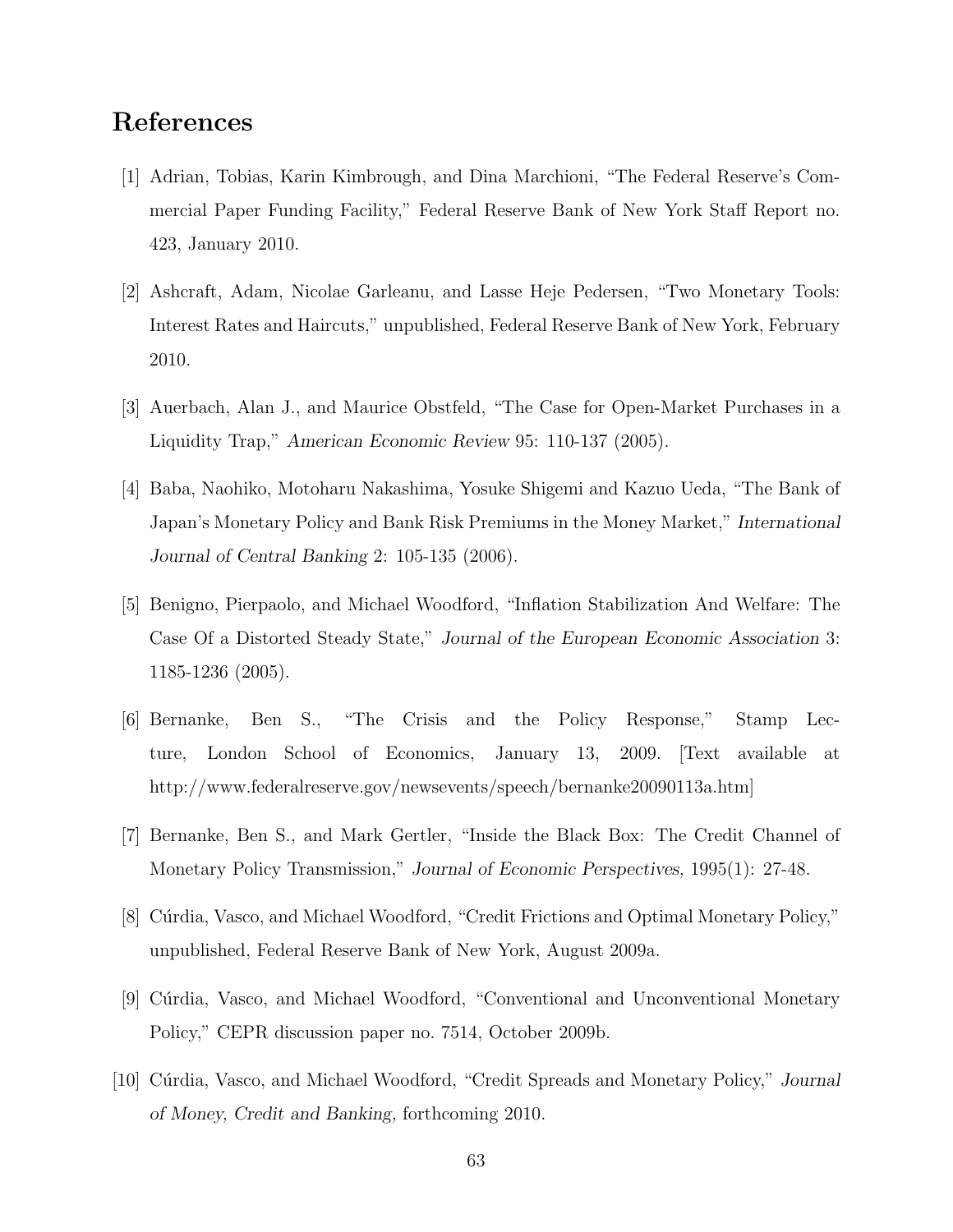- [11] Del Negro, Marco, Gauti Eggertsson, Andrea Ferrero, and Nobuhiro Kiyotaki, "The Great Escape? A Quantitative Evaluation of the Fed's Non-Standard Policies," unpublished, Federal Reserve Bank of New York, February 2010.
- [12] Den Haan, Wouter, Steven W. Sumner, and Guy Yamashiro, "Bank Loan Components and the Time-Varying Effects of Monetary Policy Shocks," CEPR discussion paper no. 4724, November 2004.
- [13] Eggertsson, Gauti B., and Michael Woodford, "The Zero Bound on Interest Rates and Optimal Monetary Policy," Brookings Papers on Economic Activity 2003:1, pp. 139-211.
- [14] Friedman, Milton, "The Optimum Quantity of Money," in The Optimum Quantity of Money and Other Essays, Chicago: Aldine, 1969.
- [15] Gagnon, Joseph, Matthew Raskin, Julie Remache, Brian Sack, "Large-Scale Asset Purchases by the Federal Reserve: Did They Work?" Federal Reserve Bank of New York Staff Report no. 441, March 2010.
- [16] Gerali, Andrea, Stefano Neri, Luca Sessa, and Federico M. Signoretti, "Credit and Banking in a DSGE Model," unpublished, Banca d'Italia, June 2008.
- [17] Gertler, Mark, and Peter Karadi, "A Model of Unconventional Monetary Policy," unpublished, New York University, November 2009.
- [18] Gertler, Mark, and Nobu Kiyotaki, "Financial Intermediation and Credit Policy in Business Cycle Analysis," in B.M. Friedman and M. Woodford, eds., Handbook of Monetary Economics, vol. 3, Amsterdam: Elsevier, forthcoming 2010.
- [19] Goodfriend, Marvin, "Interest on Reserves and Monetary Policy," Federal Reserve Bank of New York Economic Policy Review, May 2002, pp. 77-84.
- [20] Goodfriend, Marvin, "Central Banking in the Credit Turmoil: An Assessment of Federal Reserve Practice," unpublished, Carnegie-Mellon University, May 2009.
- [21] Goodfriend, Marvin, and Robert G. King, "The New Neoclassical Synthesis and the Role of Monetary Policy," NBER Macroeconomics Annual 12: 231-283 (1997).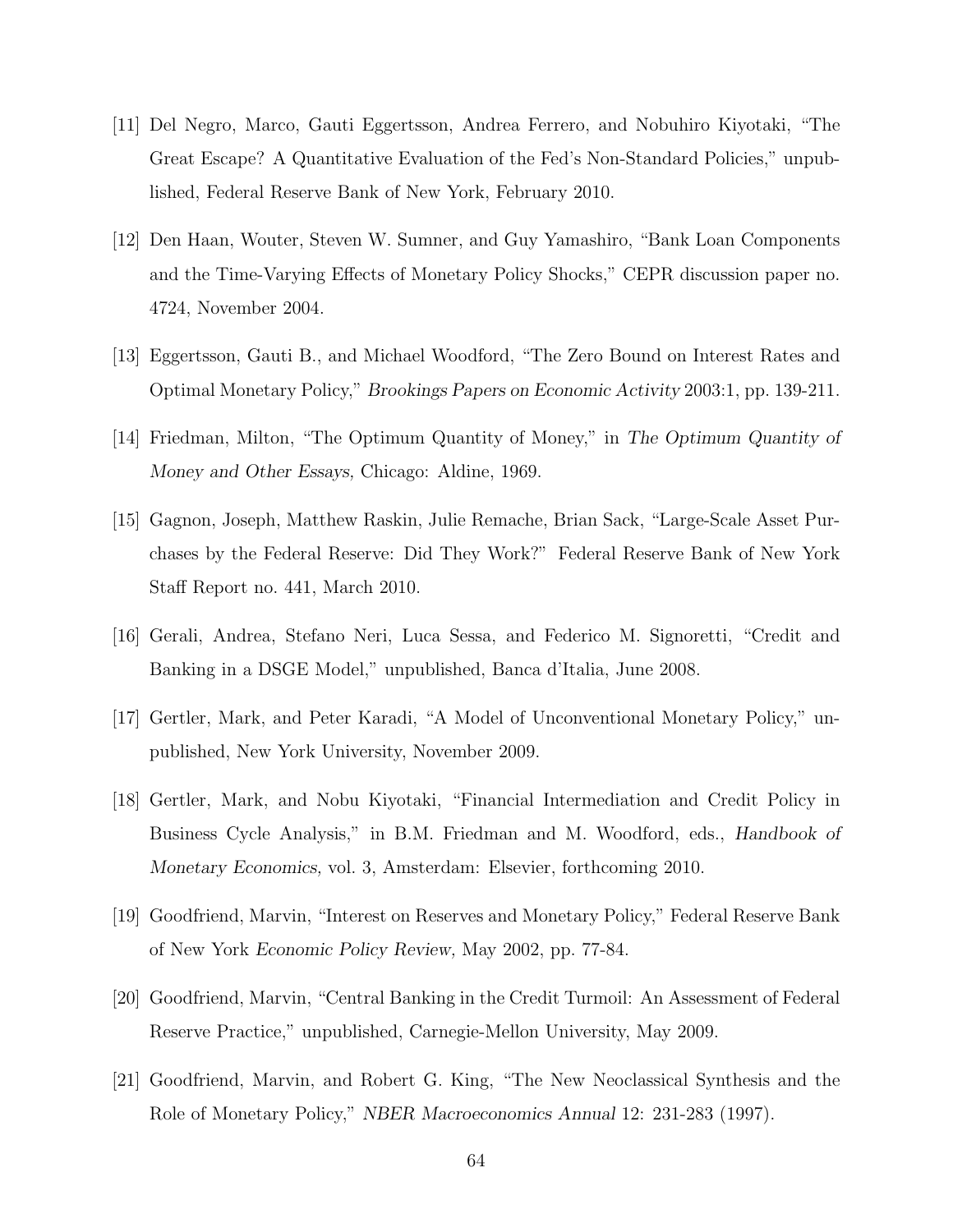- [22] Ireland, Peter N., "Money's Role in the Monetary Business Cycle," Journal of Money, Credit and Banking 36: 969-983 (2004).
- [23] Kacperczyk, Marcin, and Philipp Schnabl, "When Safe Proved Risky: Commercial Paper during the Financial Crisis of 2007-2009," Journal of Economic Perspectives  $24(1)$ : 2950 (2010).
- [24] Lown, Cara S., and Donald P. Morgan, "Credit Effects in the Monetary Mechanism," Federal Reserve Bank of New York Economic Policy Review 8(1): 217-235 (2002).
- [25] McCallum, Bennett T., "Theoretical Analysis Regarding a Zero Lower Bound on Nominal Interest Rates," Journal of Money, Credit, and Banking 32: 870-904 (2000).
- [26] McCallum, Bennett T., "Monetary Policy Analysis in Models without Money," Federal Reserve Bank of St. Louis Review 83: 145-160 (2001).
- [27] Mehra, Rajnish, Facundo Piguillem, and Edward C. Prescott, "Intermediated Quantities and Returns," Research Dept. Staff Report no. 405, Federal Reserve Bank of Minneapolis, revised August 2008.
- [28] Oda, Nobuyuki, and Kazuo Ueda, "The Effects of the Bank of Japan's Zero Interest Rate Commitment and Quantitative Monetary Easing on the Yield Curve: A Macro-Finance Approach," The Japanese Economic Review 58: 303-328 (2007).
- [29] Okina, Kunio, and Shigenori Shiratsuka, "Policy Commitment and Expectation Formation: Japan's Experience Under Zero Interest Rates," North American Journal of Economics and Finance 15: 75-100 (2004).
- [30] Reis, Ricardo, "Interpreting the Unconventional U.S. Monetary Policy of 2007-09," Brookings Papers on Economic Activity 2009(2), pp. 119-165.
- [31] Rotemberg, Julio J., and Michael Woodford, "An Optimization-Based Econometric Framework for the Evaluation of Monetary Policy," NBER Macroeconomics Annual 1997, pp. 297-346.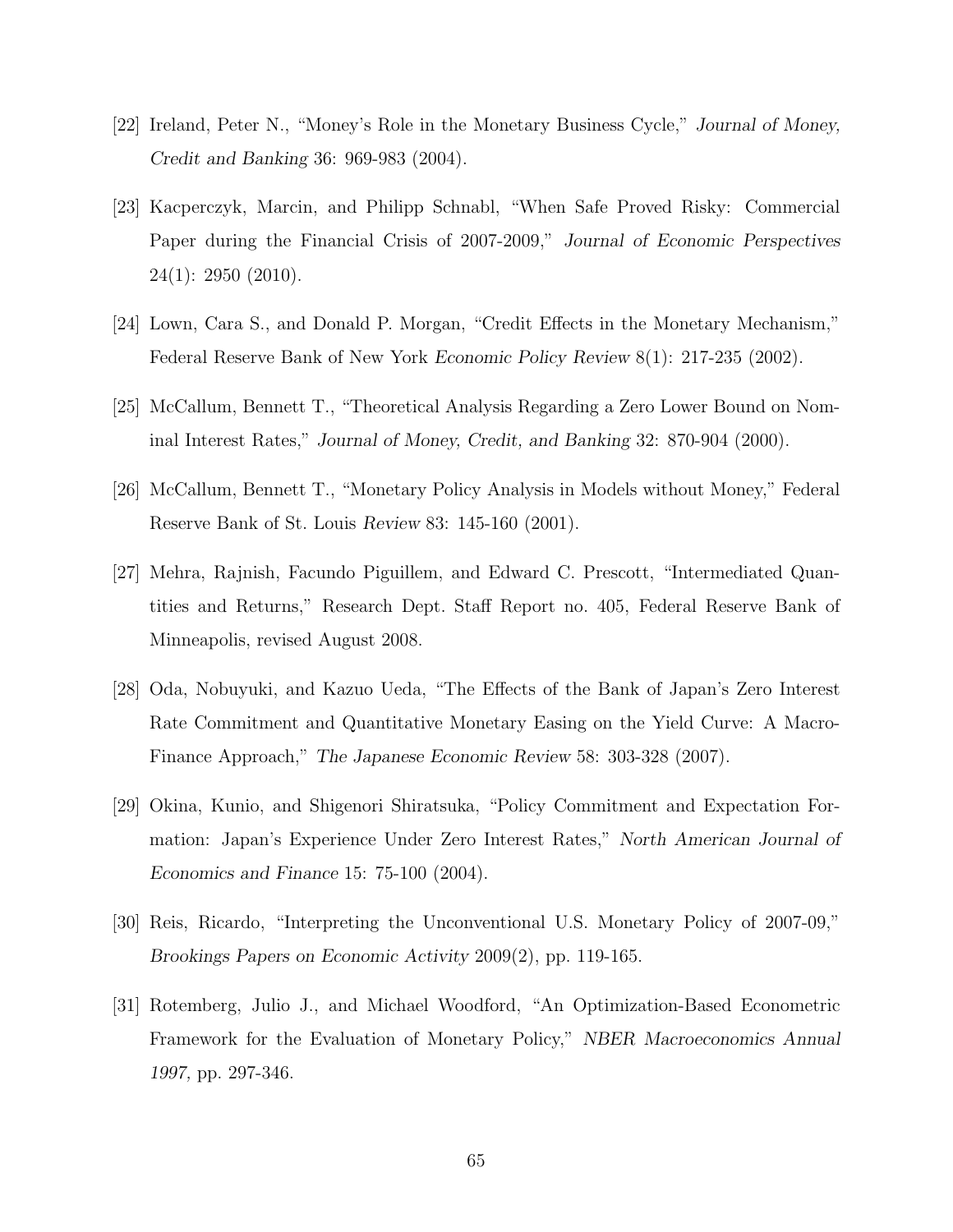- [32] Sarkar, Asani, "Liquidity Risk, Credit Risk, and the Federal Reserve's Responses to the Crisis," Financial Markets and Portfolio Management 23: 335-348 (2009).
- [33] Sarkar, Asani, and Jeffrey Shrader, "Financial Amplification Mechanisms and the Federal Reserve's Supply of Liquidity During the Crisis," Federal Reserve Bank of New York Staff Report no. 431, revised March 2010.
- [34] Shiratsuka, Shigenori, "Size and Composition of the Central Bank Balance Sheet: Revisiting Japan's Experience of the Quantitative Easing Policy," Bank of Japan IMES Discussion Paper no. 2009-E-25, November 2009.
- [35] Stroebel, Johannes C., and John B. Taylor, "Estimated Impact of the Fed's Mortgage-Backed Securities Program," unpublished paper, Stanford University, December 2009.
- [36] Taylor, John B., "The Financial Crisis and the Policy Responses: An Analysis of What Went Wrong," NBER working paper no. 14631, January 2009.
- [37] Ueda, Kazuo, "Non-Traditional Monetary Policies: G7 Central Banks during 2007-2009 and the Bank of Japan during 1998-2006," CARF working paper no. F-180, University of Tokyo, November 2009.
- [38] Ugai, Hiroshi, "Effects of Quantitative Easing Policy: A Survey of Empirical Analyses," Bank of Japan Monetary and Economic Studies 25: 1-47 (2007).
- [39] Walsh, Carl E., "Using Monetary Policy to Stabilize Economic Activity," in Financial Stability and Macroeconomic Policy, Kansas City: Federal Reserve Bank of Kansas City, 2009.
- [40] Wallace, Neil, "A Modigliani-Miller Theorem for Open-Market Operations," American Economic Review 71: 267-274 (1981).
- [41] Woodford, Michael, Interest and Prices: Foundations of a Theory of Monetary Policy, Princeton: Princeton University Press, 2003.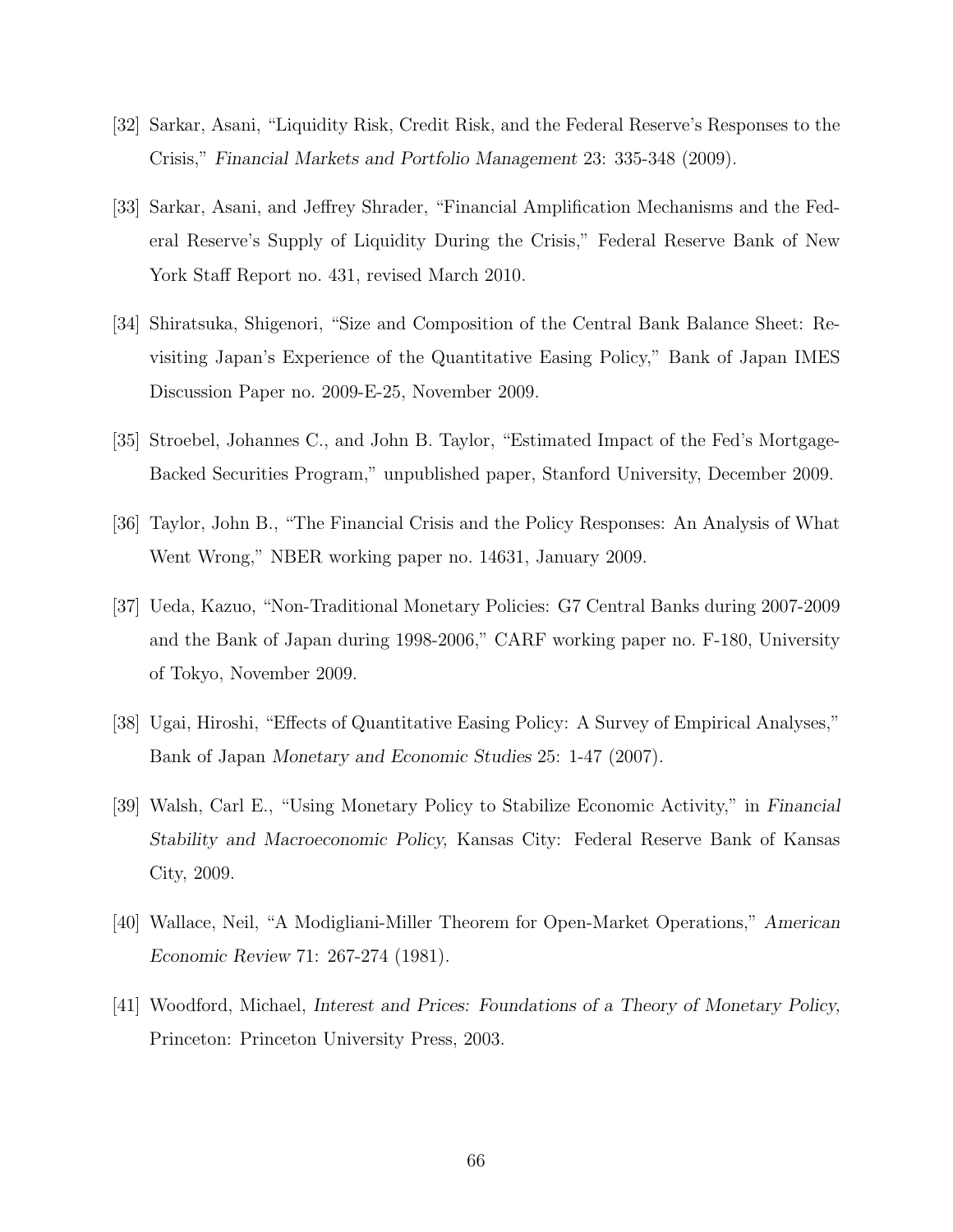

Figure 1: Liabilities of the Federal Reserve. (Source: Federal Reserve Board.)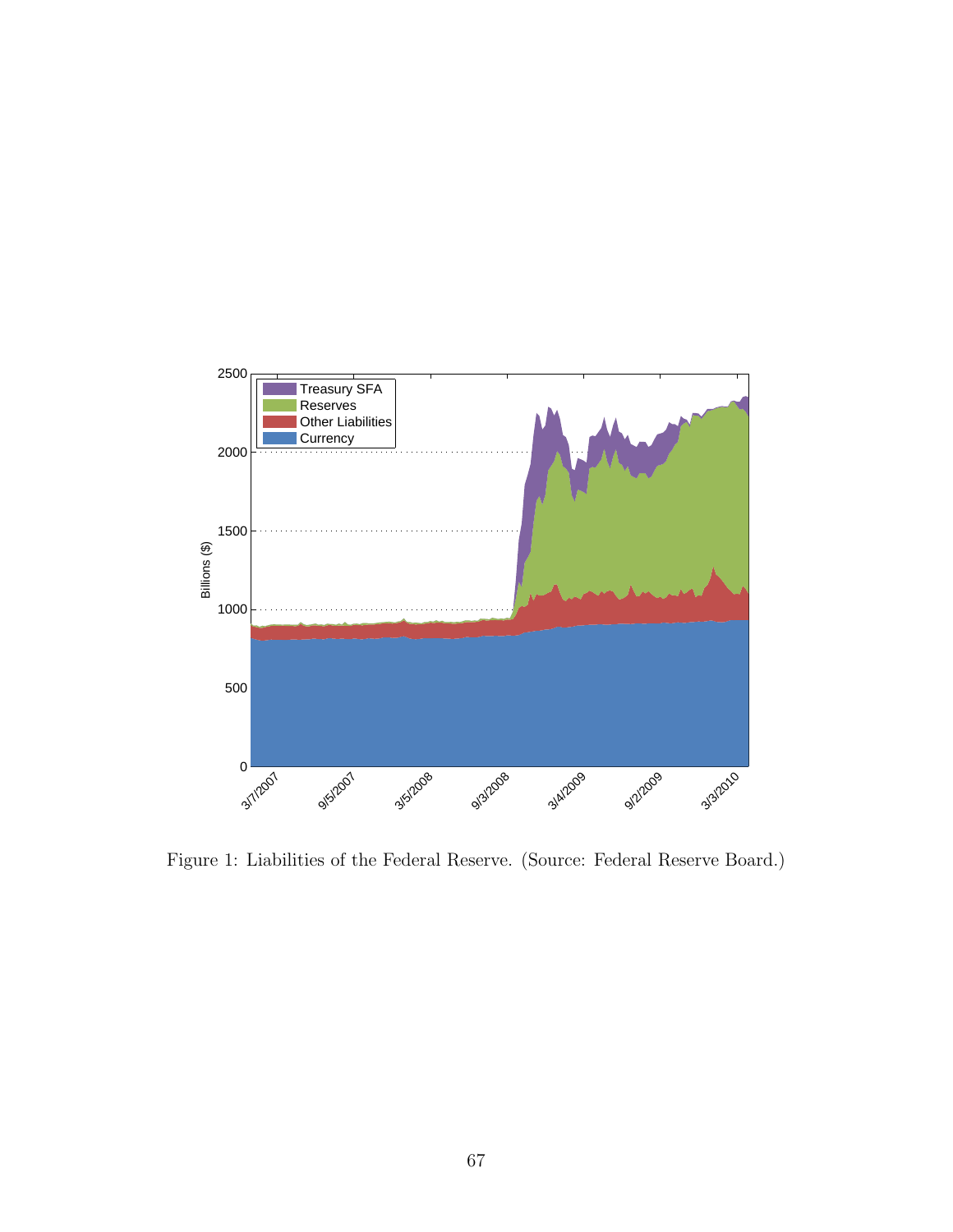

Figure 2: Assets of the Federal Reserve. (Source: Federal Reserve Board.)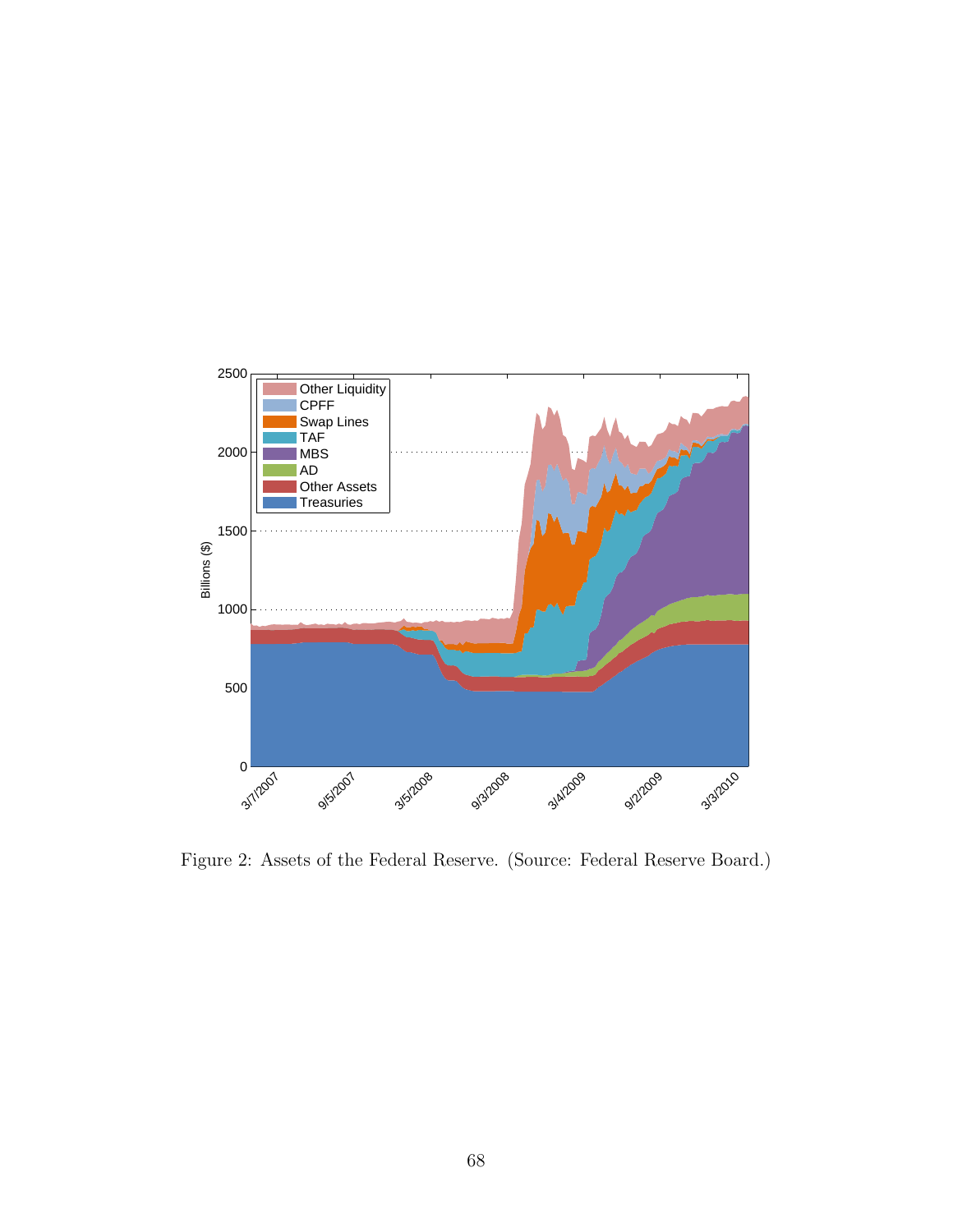

Figure 3: Spreads between yields on four different classes of commercial paper and the 1 month OIS rate, together with the value of paper acquired by the Fed under its Commercial Paper Funding Facility. (Source: Federal Reserve Board.)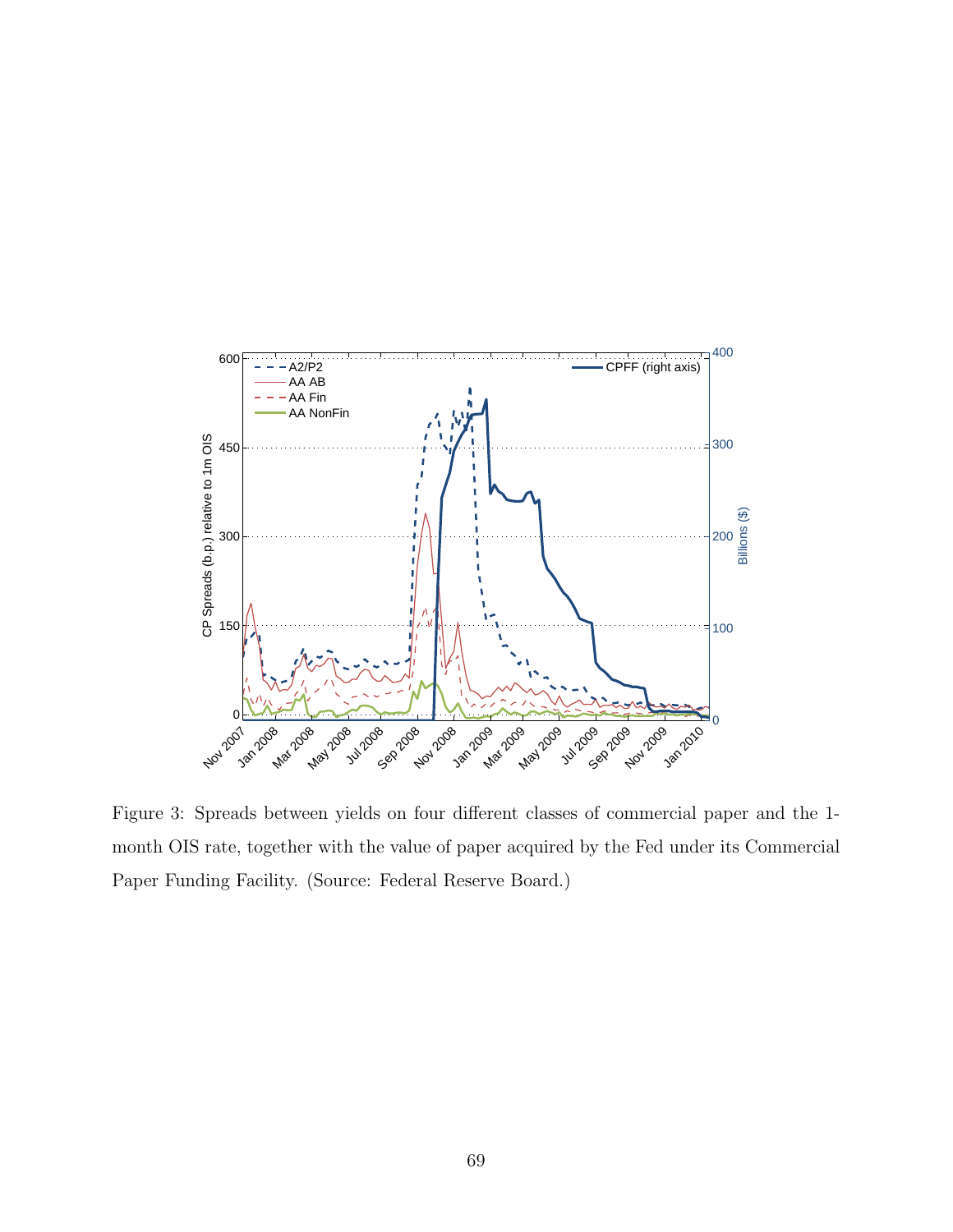

Figure 4: The monetary base and nominal GDP for Japan (both seasonally adjusted), 1990- 2009. The shaded region shows the period of "quantitative easing," from March 2001 through March 2006. (Sources: IMF International Financial Statistics and Bank of Japan.)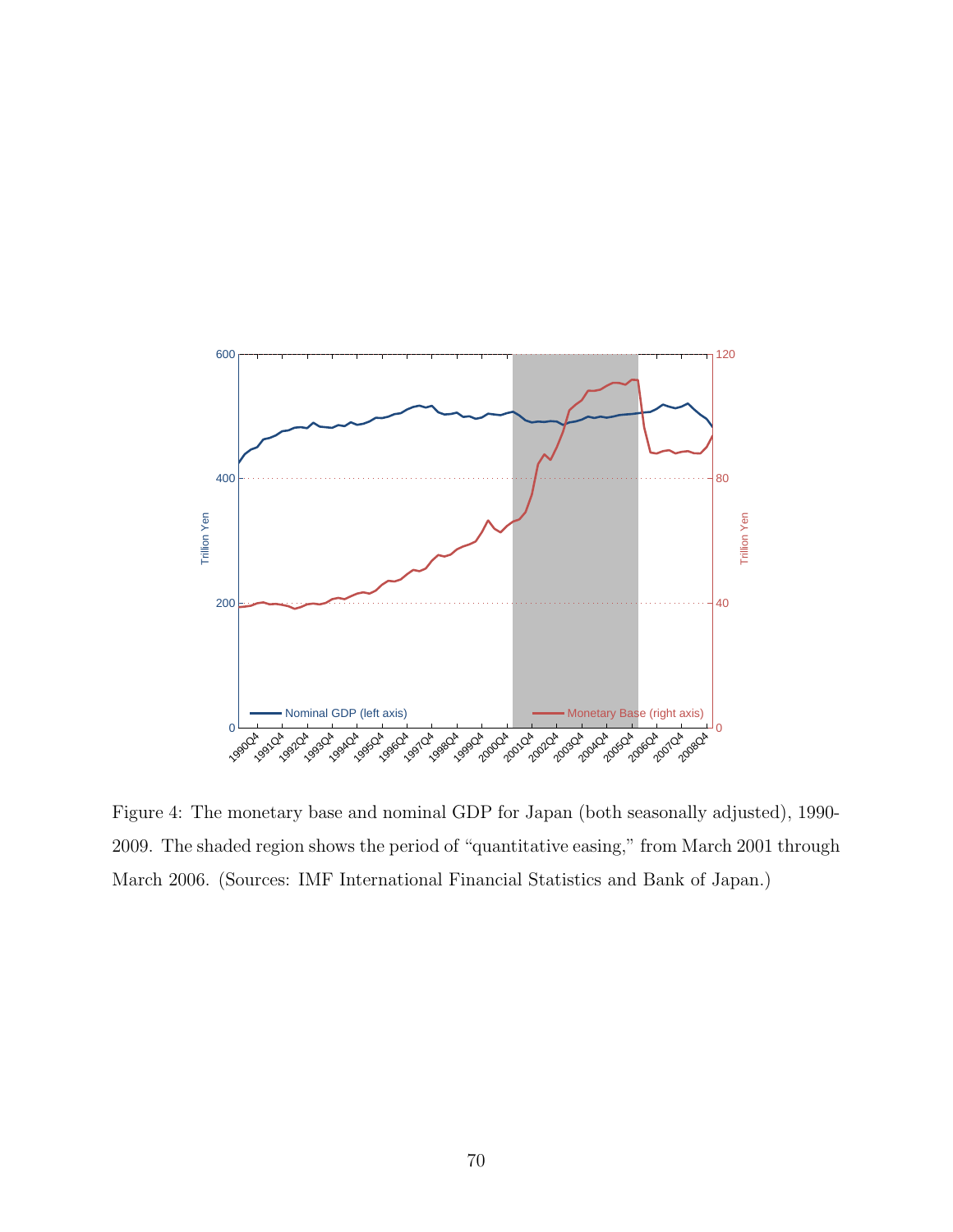

Figure 5: Responses to an increase in  $\tilde{\chi}_t$  that increases  $\omega_t(\bar{L})$  by 4 percentage points, in the case of credit policies characterized by alternative values of  $\gamma$ . The response of  $i_t^d$  is plotted in terms of the absolute level, so that the distance from the zero bound can be observed; all other variables are measured as deviations from their respective steady-state values.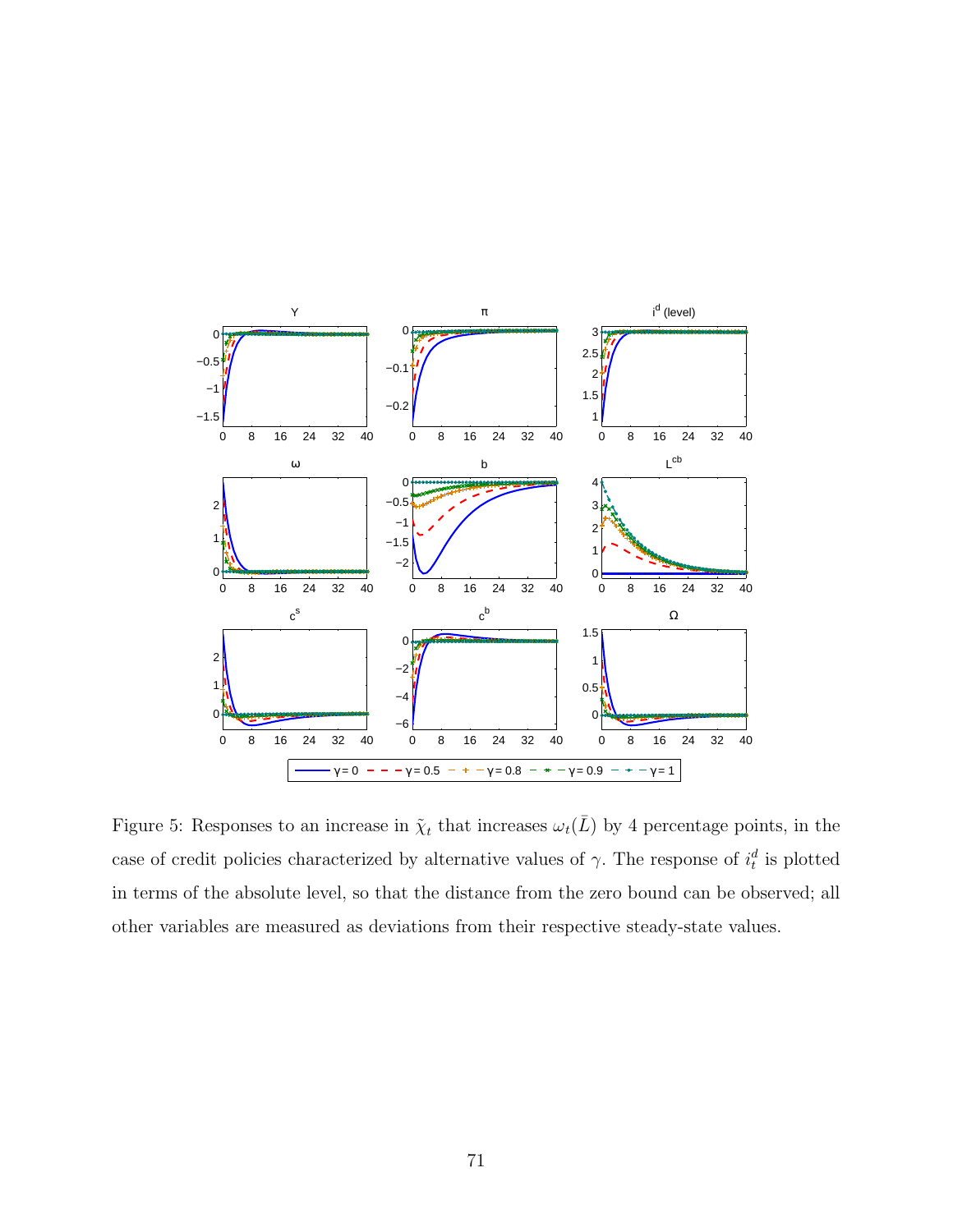

Figure 6: Response of the critical threshold value of  $\Xi^{cb'}(0)$  for a corner solution, in the case of four different types of "purely financial" disturbances, each of which increases  $\omega_t(\bar{L})$  by 4 percentage points. Interest-rate policy responds optimally in each case.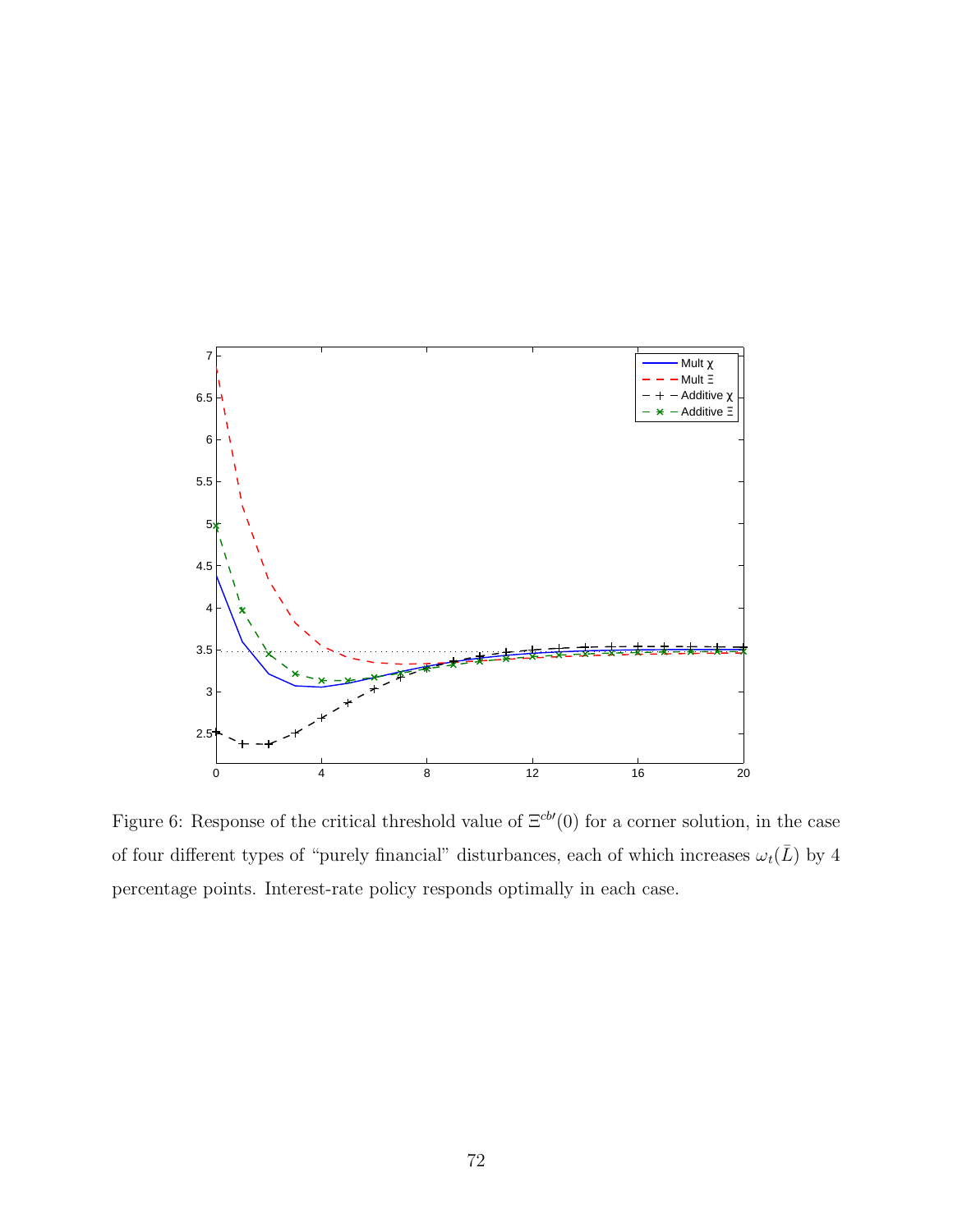

Figure 7: Response of the critical threshold value of  $\Xi^{cb'}(0)$  for a corner solution, in the case of financial disturbances that increase  $\omega_t(\bar{L})$  by 12 percentage points. Interest-rate policy responds optimally in the panels of the top row, but follows a Taylor rule in the bottom panels. The zero lower bound is assumed not to constrain interest-rate policy in the panels of the left column, while the constraint is imposed in the corresponding panels of the right column.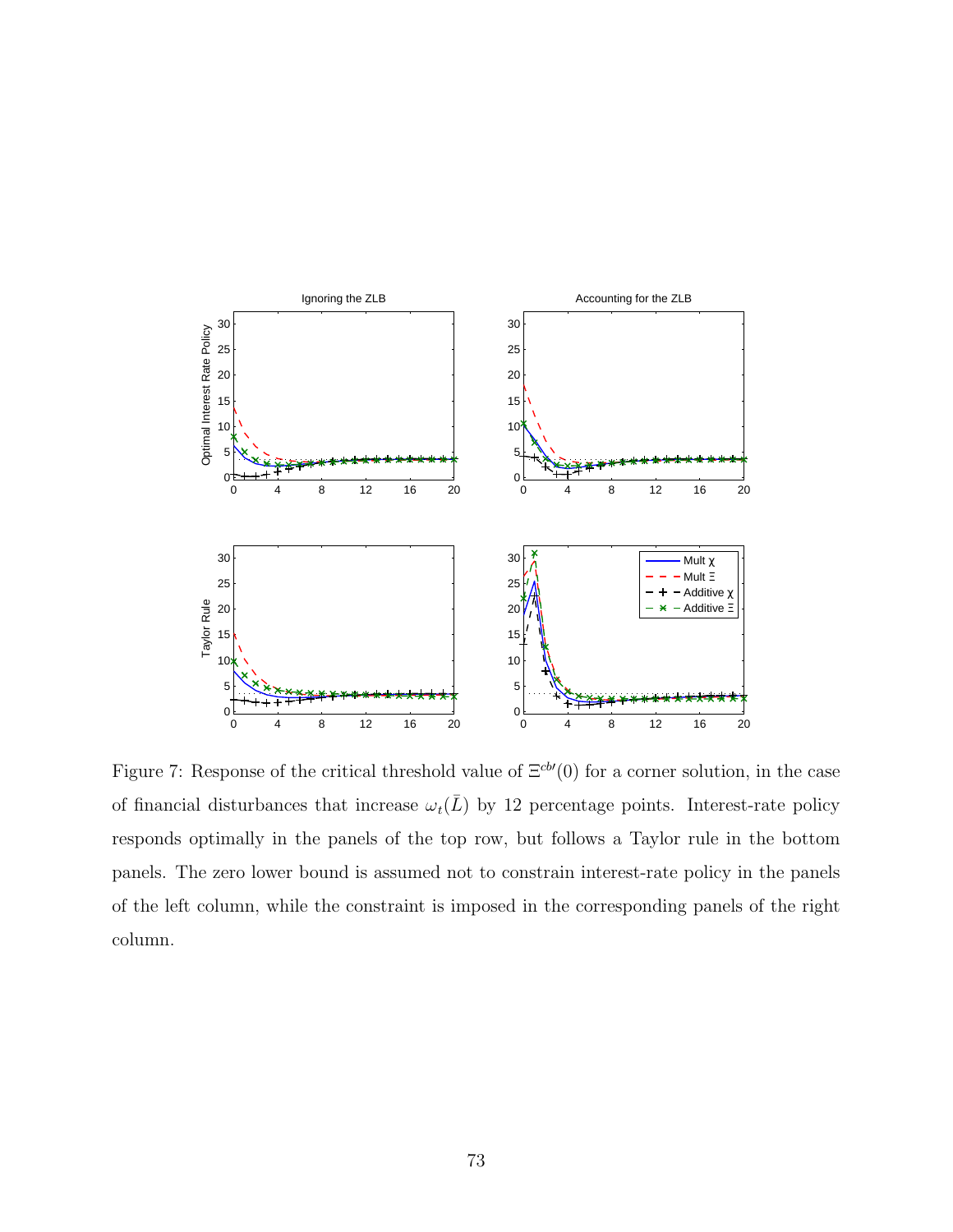

Figure 8: Impulse responses under optimal credit policy compared to those under a policy of "Treasuries only," in the case of a "multiplicative Ξ" shock of the size considered in Figure 6, if interest-rate policy follows a Taylor rule and  $\tilde{\Xi}^{cb}$  is exactly equal to the steady-state critical threshold.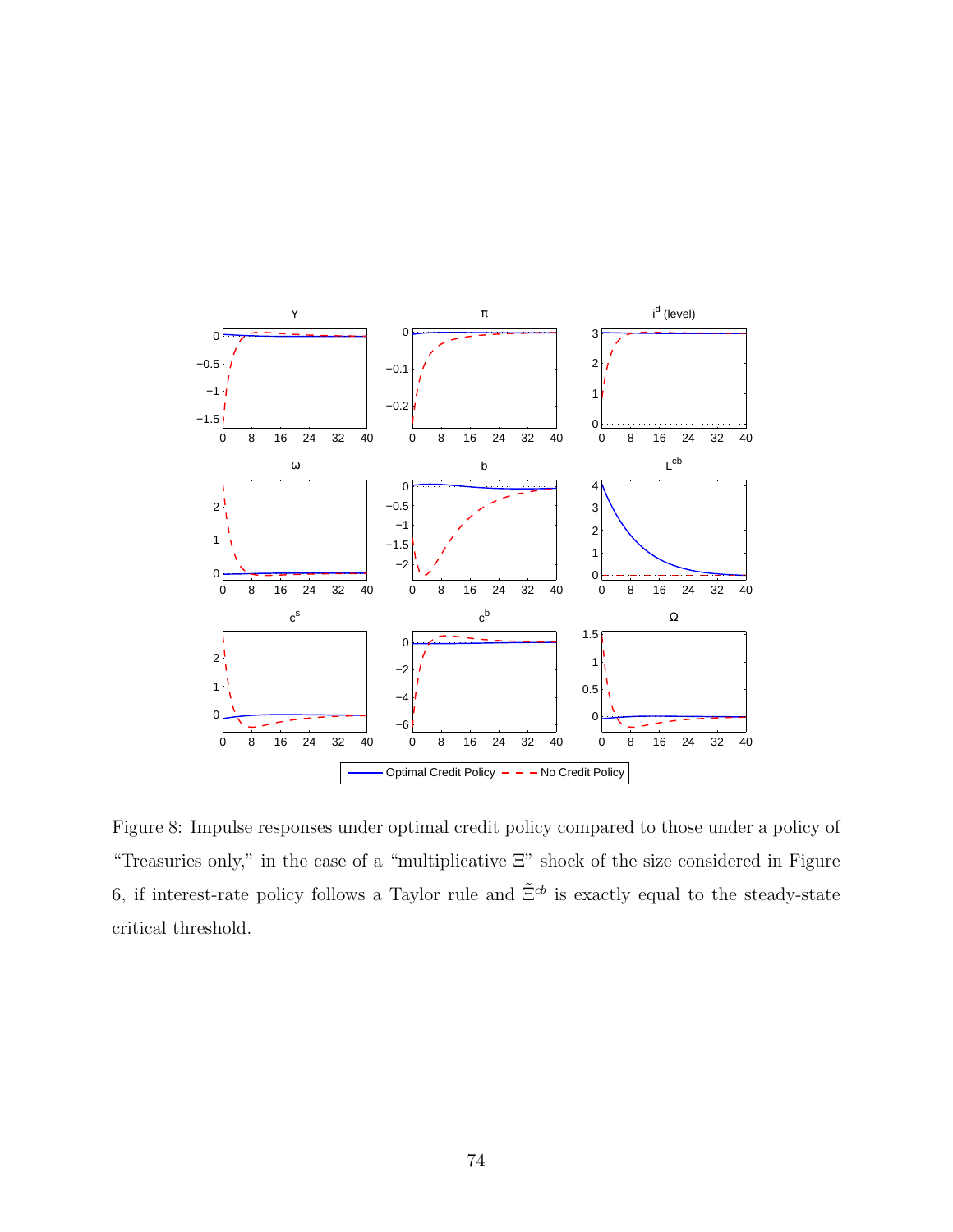

Figure 9: Impulse responses under optimal credit policy compared to those under a policy of "Treasuries only," with the same disturbance as in Figure 8, but under optimal interest-rate policy. Again  $\tilde{\Xi}^{cb}$  is exactly equal to the steady-state critical threshold.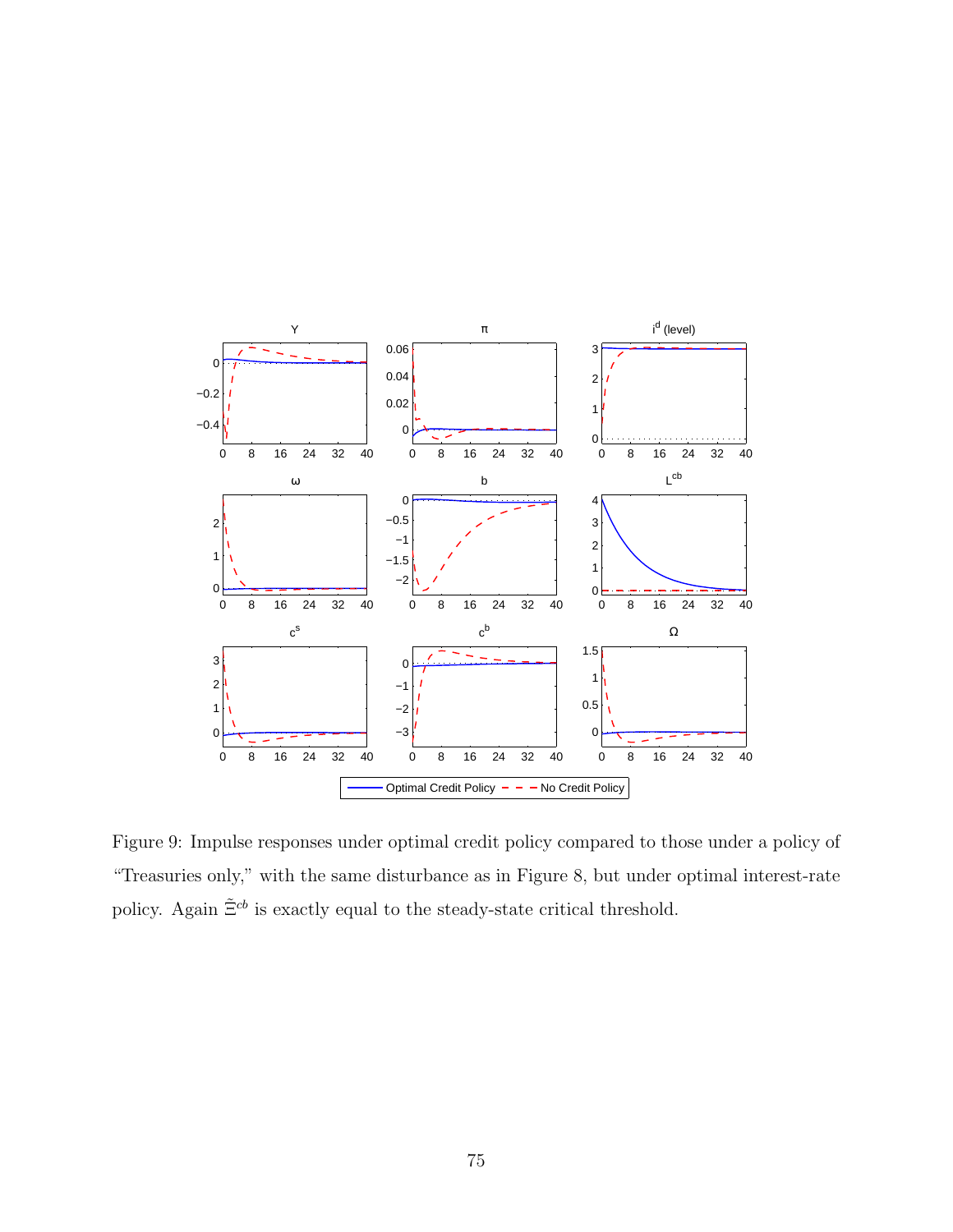

Figure 10: Impulse responses under optimal credit policy and under "Treasuries only," for the same disturbance and interest-rate policy as in Figure 9, but when  $\tilde{\Xi}^{cb}$  is 10bp higher than the steady-state critical threshold.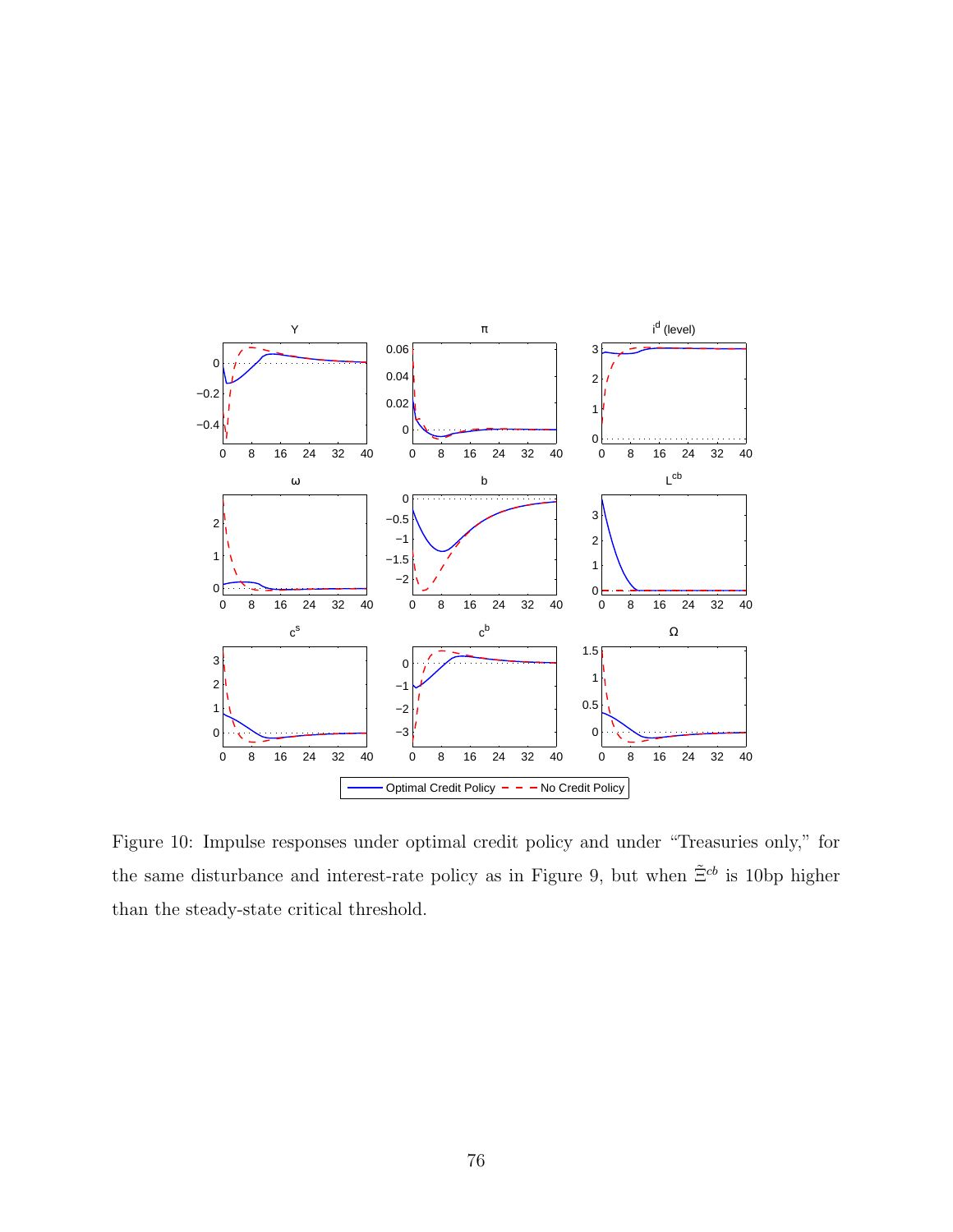

Figure 11: Impulse responses under optimal credit policy and under "Treasuries only," in the case of a "multiplicative  $\chi$ " shock of the size considered in Figure 6. As in Figure 10, interest-rate policy is optimal and  $\tilde{\Xi}^{cb}$  is 10bp higher than the steady-state critical threshold.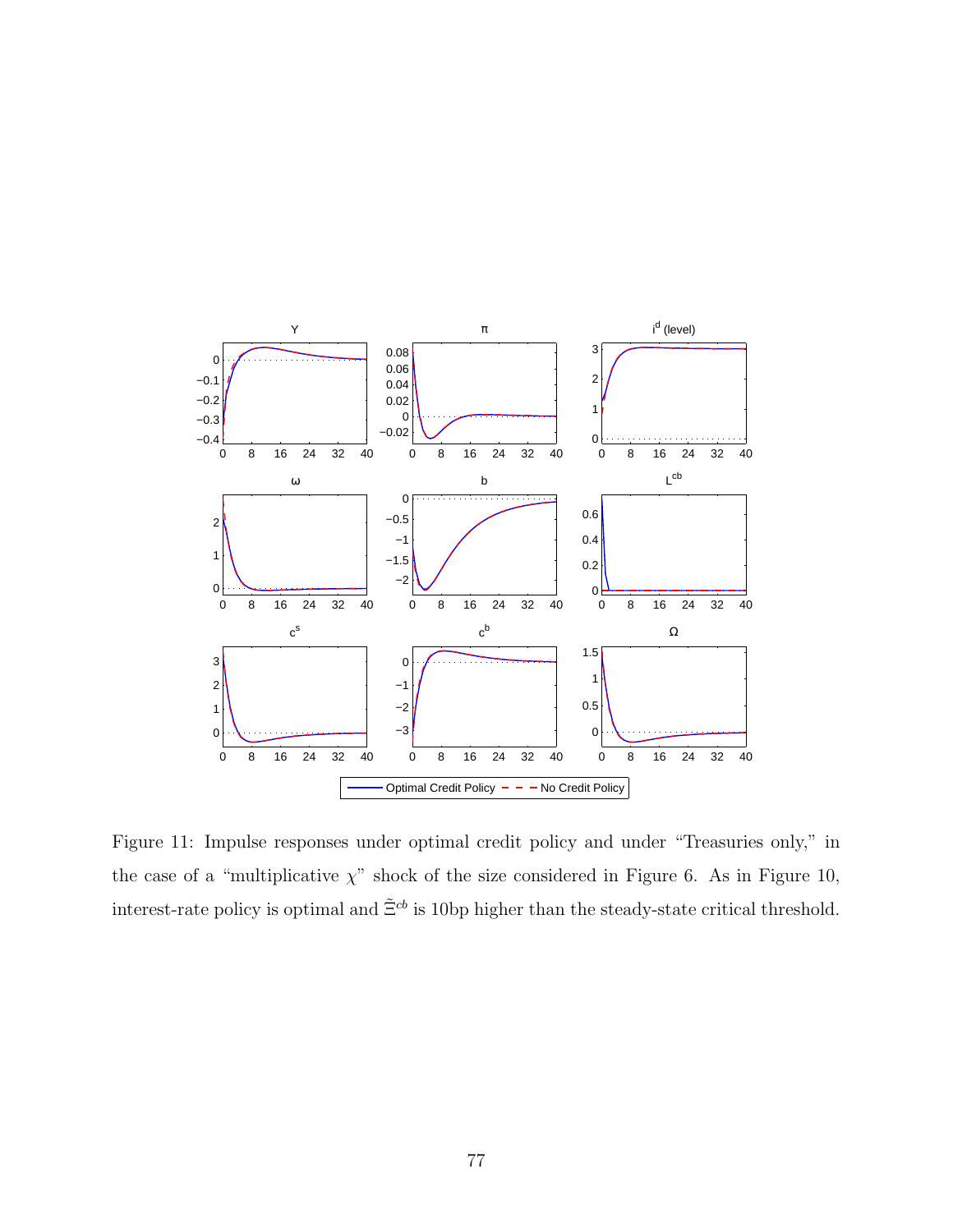

Figure 12: Impulse responses under optimal credit policy and under "Treasuries only," in the case of a "multiplicative Ξ" shock of the size considered in Figure 7. Interest-rate policy follows a Taylor rule and  $\tilde{\Xi}^{cb}$  is 10bp higher than the steady-state critical threshold.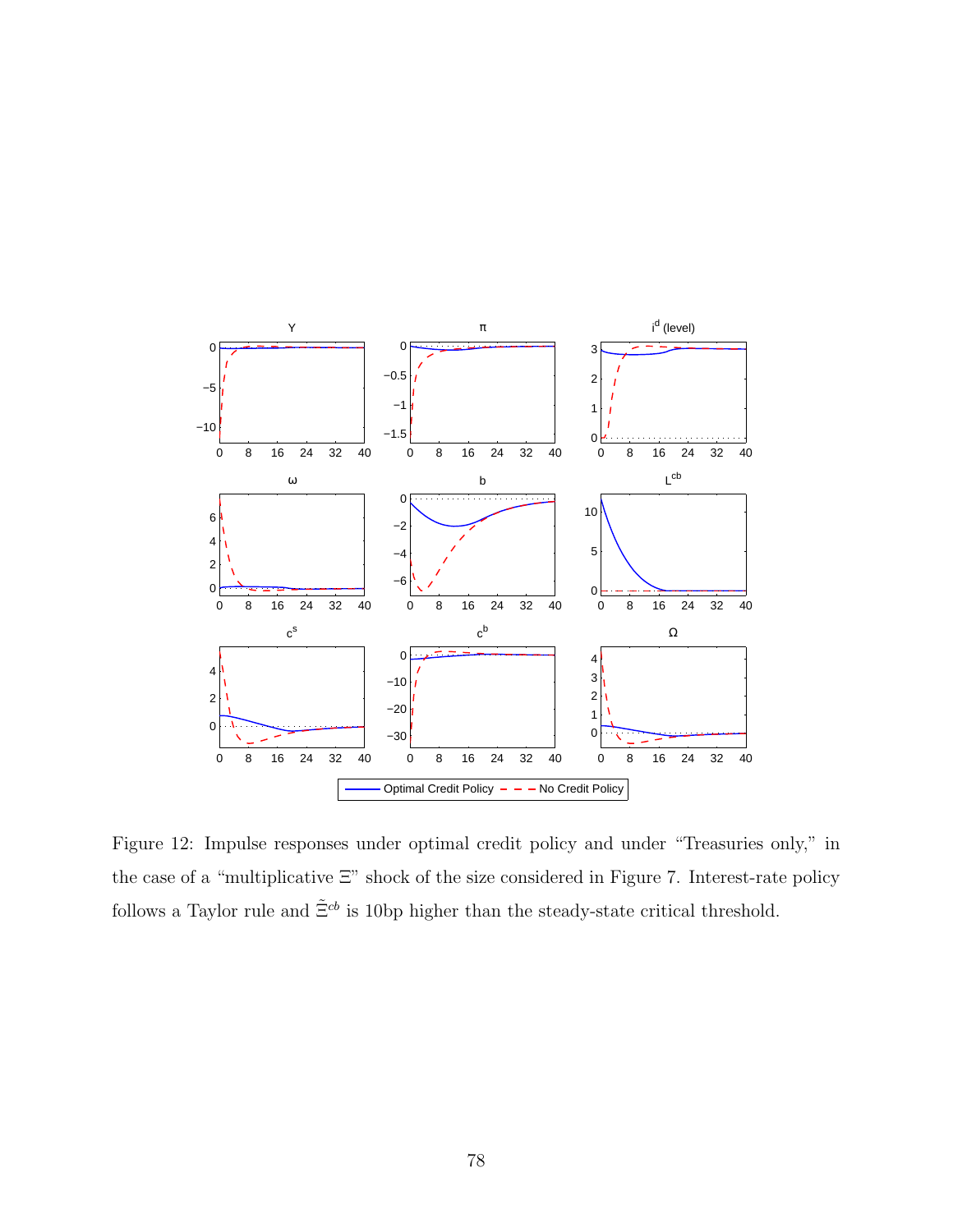

Figure 13: Impulse responses in the case of a "multiplicative  $\chi$ " shock of the size considered in Figure 7, under the same assumptions as in Figure 12.